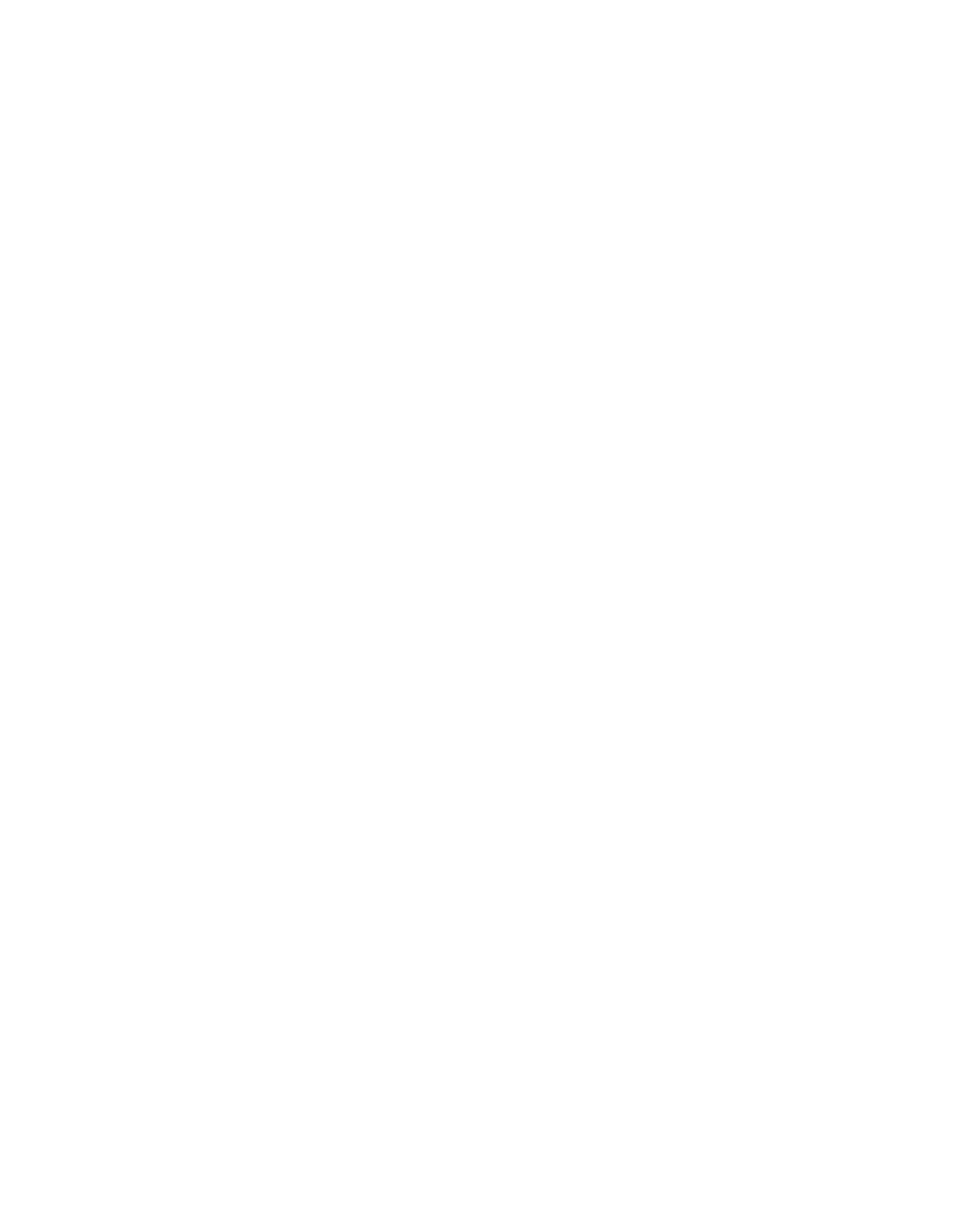# **Table of Contents**

| ATTACHMENT II: FOOD WASTE AND COMPOSTABLE PAPER ASSUMPTIONS AND DATA 11 |  |
|-------------------------------------------------------------------------|--|
|                                                                         |  |
|                                                                         |  |
|                                                                         |  |
|                                                                         |  |
|                                                                         |  |
|                                                                         |  |
|                                                                         |  |
|                                                                         |  |
|                                                                         |  |
|                                                                         |  |
|                                                                         |  |
|                                                                         |  |
|                                                                         |  |
|                                                                         |  |
|                                                                         |  |
|                                                                         |  |

APPENDIX 1: TOPLINE REPORT

APPENDIX 2: SURVEY INSTRUMENT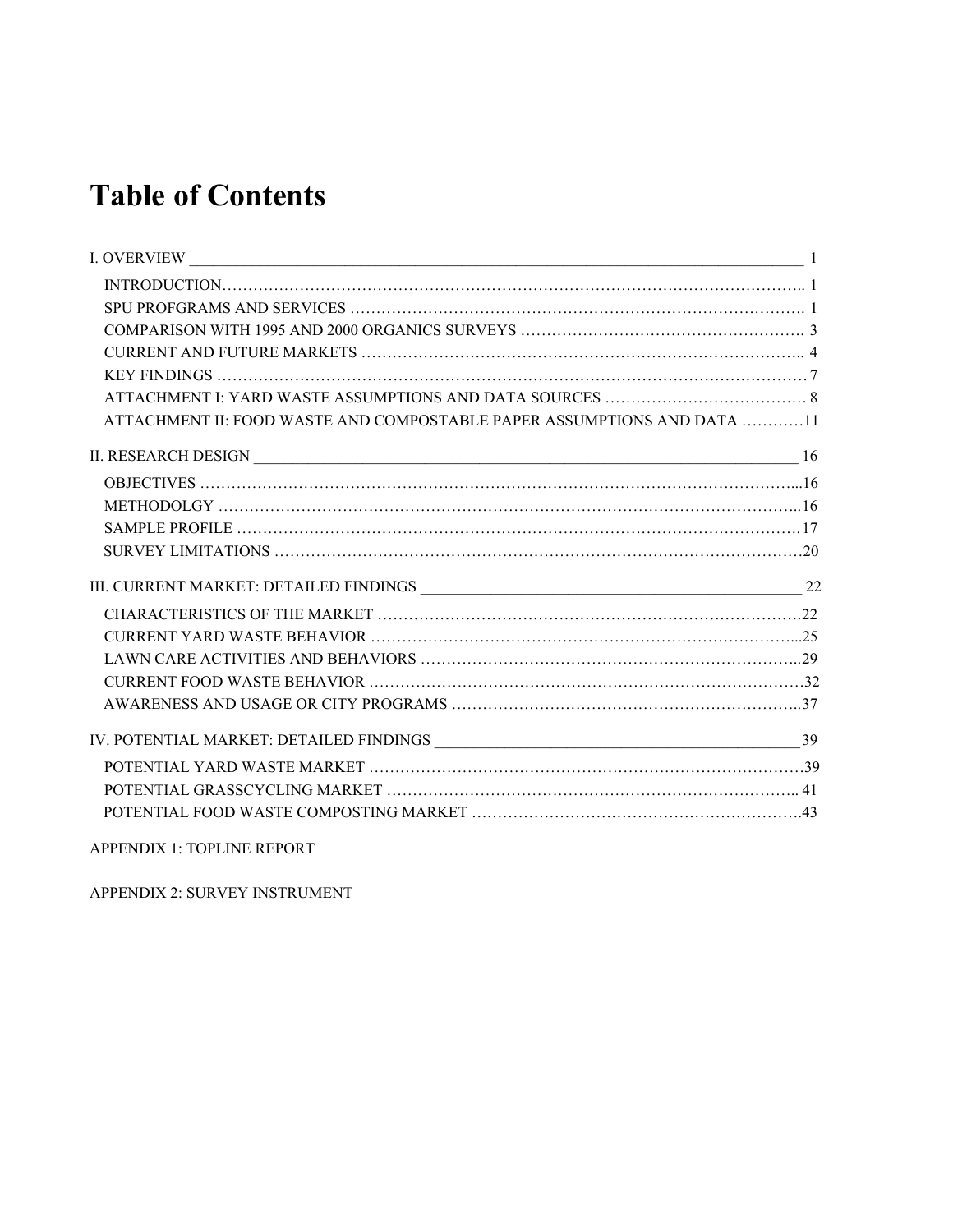# **Table of Tables**

| Table 2. Seattle Residents' Year 2005 Organic Waste Management: Yard Waste 5            |  |
|-----------------------------------------------------------------------------------------|--|
| Table 3. Seattle Residents' Year 2005 Organic Waste Management: Vegetative Food Waste & |  |
|                                                                                         |  |
|                                                                                         |  |
| Table 5. Categories Used in the Home Composting of Food Waste Diversion Calculation  11 |  |
| Table 6. Categories Used for the Curbside Organics Collection Diversion Calculation  12 |  |
|                                                                                         |  |
|                                                                                         |  |
|                                                                                         |  |
|                                                                                         |  |
|                                                                                         |  |
|                                                                                         |  |
|                                                                                         |  |
|                                                                                         |  |
|                                                                                         |  |
|                                                                                         |  |
|                                                                                         |  |
|                                                                                         |  |
|                                                                                         |  |
|                                                                                         |  |
| Table 21. Comparison of Food Waste Composting Activities, 1995 v. 2000 v. 2005 33       |  |
|                                                                                         |  |
|                                                                                         |  |
|                                                                                         |  |
|                                                                                         |  |
|                                                                                         |  |
|                                                                                         |  |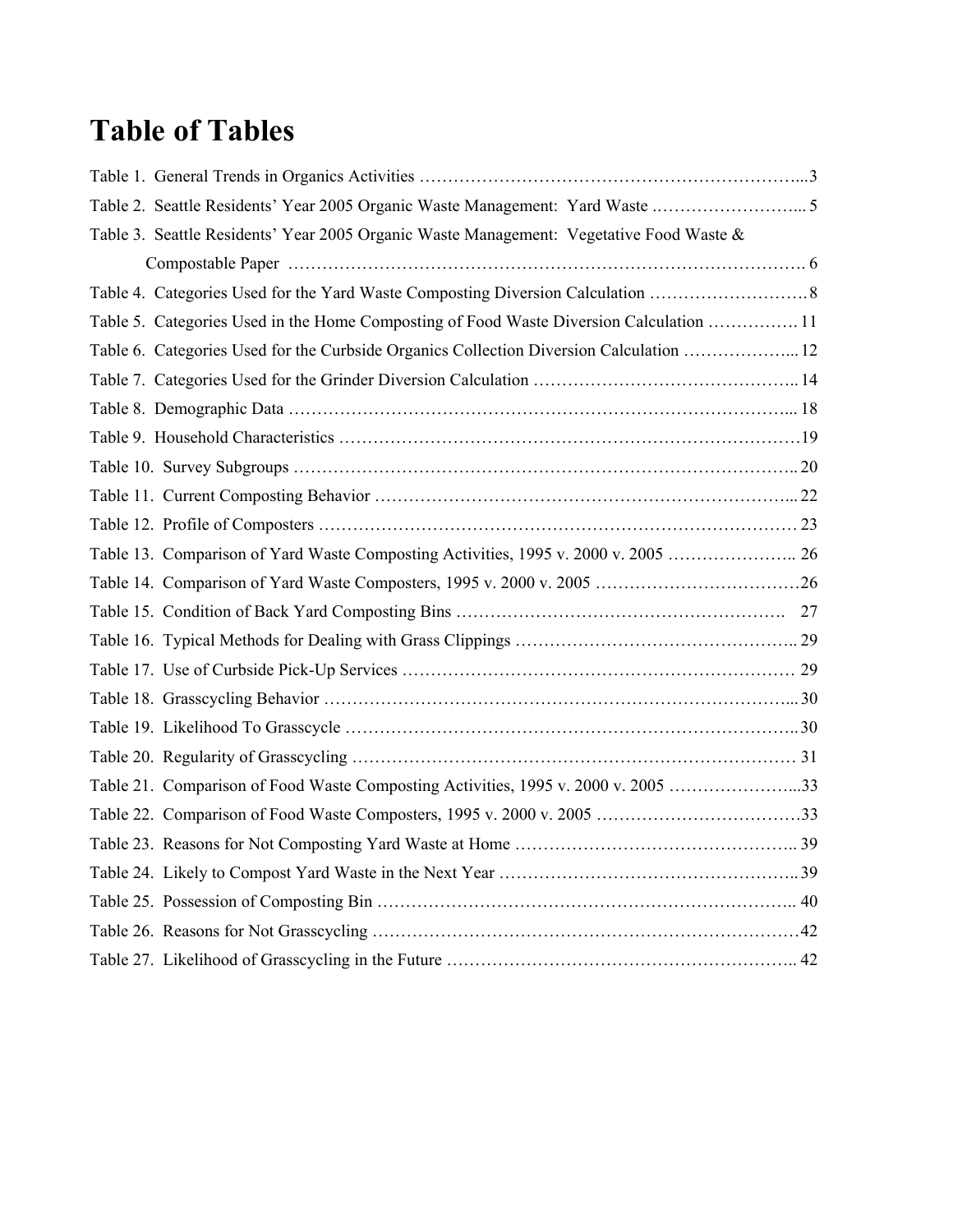# **I. Overview**

#### **Introduction**

For nearly 20 years, Seattle Public Utilities (SPU) has supported an array of organics waste management services and programs. The programs are designed to help residents reduce and manage their yard debris and food wastes. SPU not only offers residents voluntary curbside collection services for yard debris, vegetative food waste, and compostable paper, but also provides residents with education, tools and incentives for managing organic wastes effectively in their own backyards. These efforts support SPU's overall goals for solid waste management.

This study is a continuation of research first conducted in 1995 and subsequently conducted in 2000 and 2005. The primary purpose is to evaluate Seattle residents' attitudes, awareness and behaviors towards the various City-sponsored organic waste management programs. The 1995 survey was designed to investigate the variety of organic waste management activities practiced by City residents, and identify ways to improve SPU services. A focus of the second survey was to investigate residents' attitudes and practices toward grasscycling. The survey described in this report was designed to investigate the entire range of organic waste management practices, including participation in curbside organic pick-up services, backyard yard and food waste composting and grasscycling.

The survey was fielded in December 2005. The survey sampled 600 Seattle residents living in buildings with four or fewer units. The sample size provides 95% confidence that the results will be within plus or minus 4.1% of what they would be if all Seattle residents in the targeted audience had been interviewed.

#### **SPU Programs and Services**

The programs and services SPU supports for organic waste management have evolved since 1986 when the first group of Master Composters was trained to provide residents with education on the benefits of backyard yard waste composting. The core elements of the current program are:

*Distribution of Bins for Composting Yard and Food Waste at Home make it possible for residents to purchase a yard waste or food waste compost bin at a subsidized price.* Bin distribution has changed since the program began in 1990. For the first four years SPU offered residents yard waste composting bin delivery and educational services at no charge, and in the third year began distributing food waste composting bins. In 1994 SPU began to charge a subsidized fee for both yard and food waste bins and required that residents pick up a bin and receive education at a central location. In 1998 residents were provided an opportunity to purchase a yard waste composting bin at a "truck load" sale. These once-a-year truck load sales took the Utility out of the "warehouse" business and residents were no longer required to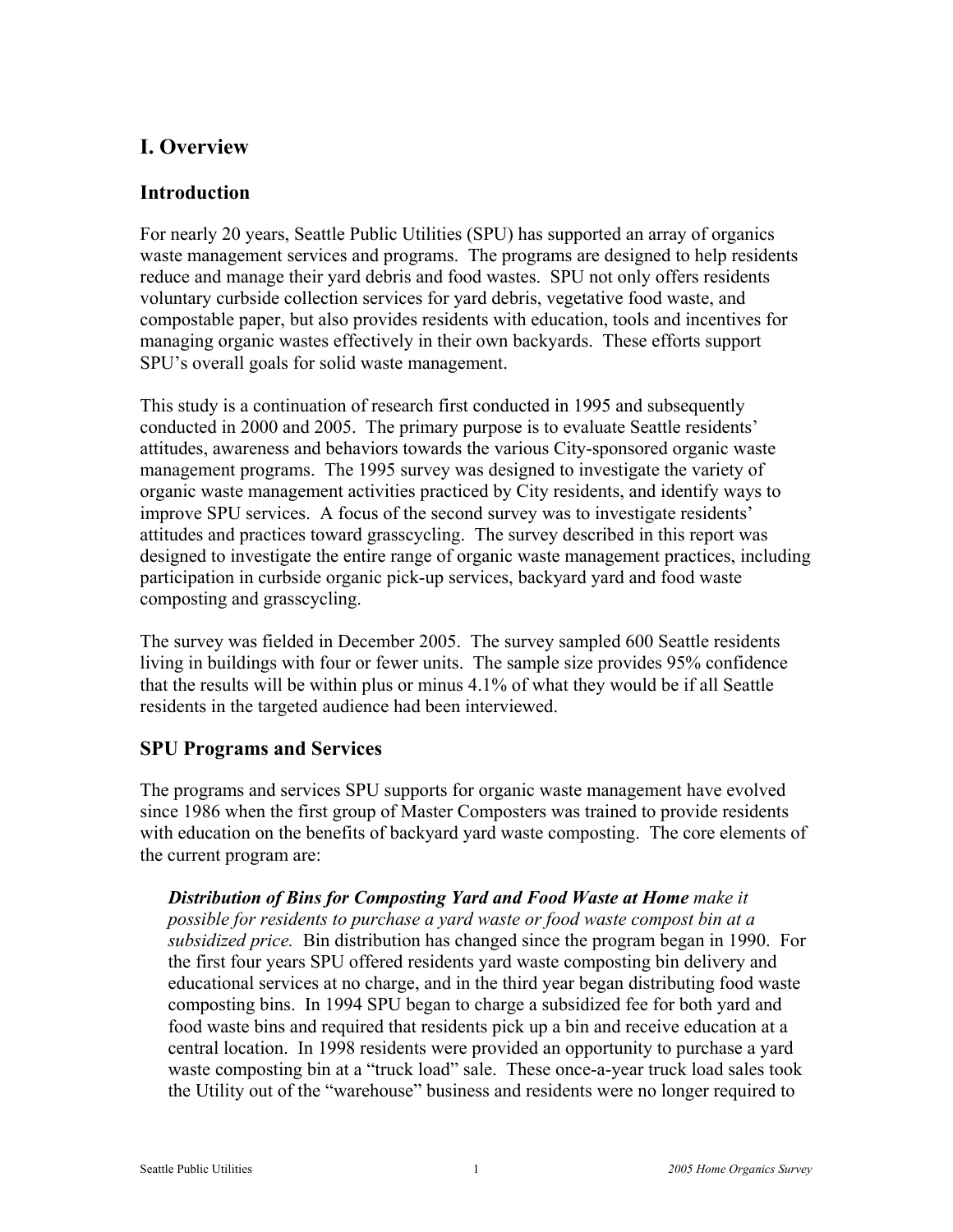receive education in order to purchase a compost bin.<sup>1</sup> By the end of 1999 approximately 28% of Seattle households (44,300) had received a yard waste compost bin and 5% (8,600) had received a food waste compost bin from the City. Since 1999, an additional 9,751 yard waste composting bins and 6,045 food waste composting bins (worm bins and green cones) have been sold. Responses from the 2005 survey indicate that a high percentage of these bins are currently in use.

*The Natural Lawn and Garden Hotline* (*formerly known as the Compost hotline) and Composting Information at Seattle.gov provide residents with information about composting and answers to their composting questions throughout the year.* In the period from 2000 through 2005, the hotline, a joint project with King County and Seattle Tilth, fielded an average of 6,520 calls a year and answered an average of 9,750 questions yearly.

*Northwest Natural Yard Days promotions at local retail outlets encourage residents of King County and surrounding areas to purchase environmentally preferable yard care products and to practice natural yard care.* According to the 2005 survey, 17% of residents with yards are aware of this program and 12% (approximately 19,000) have received information or made use of the discounts that the program offers. A feature of the promotion is a significant discount on a mulching mower. About 1.5% of those surveyed report that they have taken advantage of this opportunity, which implies that about 2,300 households have purchased mulching mowers using the discount.

*Master Composter volunteer program educates residents to educate others.* Over 583 resident volunteers have been trained since 1986 (183 since 2000); these volunteers provide over 1,150 hours of volunteer outreach each year. According to the 2005 survey, 30% (approximately 48,000) of residents with yards have heard of the master composters.

*Curbside collection of yard debris, vegetative food waste and compostable paper is offered to residents as an optional service*. In 1989, the Solid Waste Utility (SPU's forerunner) began the curbside yard waste collection program and participation quickly rose to over 60%. Participation declined slightly in the 1990s, to a level of 54% in 1999. Today approximately 63% of eligible Seattle households participate. Beginning in 2005 curbside customers were allowed to include most kinds of food waste and compostable paper in their curbside collection bin. Of the residents surveyed in December 2005, 49% say that they use this service, and 26% report that they use it for most or all of their food waste. Residents can participate in both the curbside collection and backyard composting programs. Residents are not permitted to dispose yard waste in their household garbage.

 $\overline{a}$ 

<sup>&</sup>lt;sup>1</sup> Prior to 1998, SPU purchased bins in bulk directly from a manufacturer and stored them in a warehouse. In 1996 SPU purchased the manufacturer's remaining inventory of Green Cones, a food waste composting bin, and the last of these bins were distributed in 1998.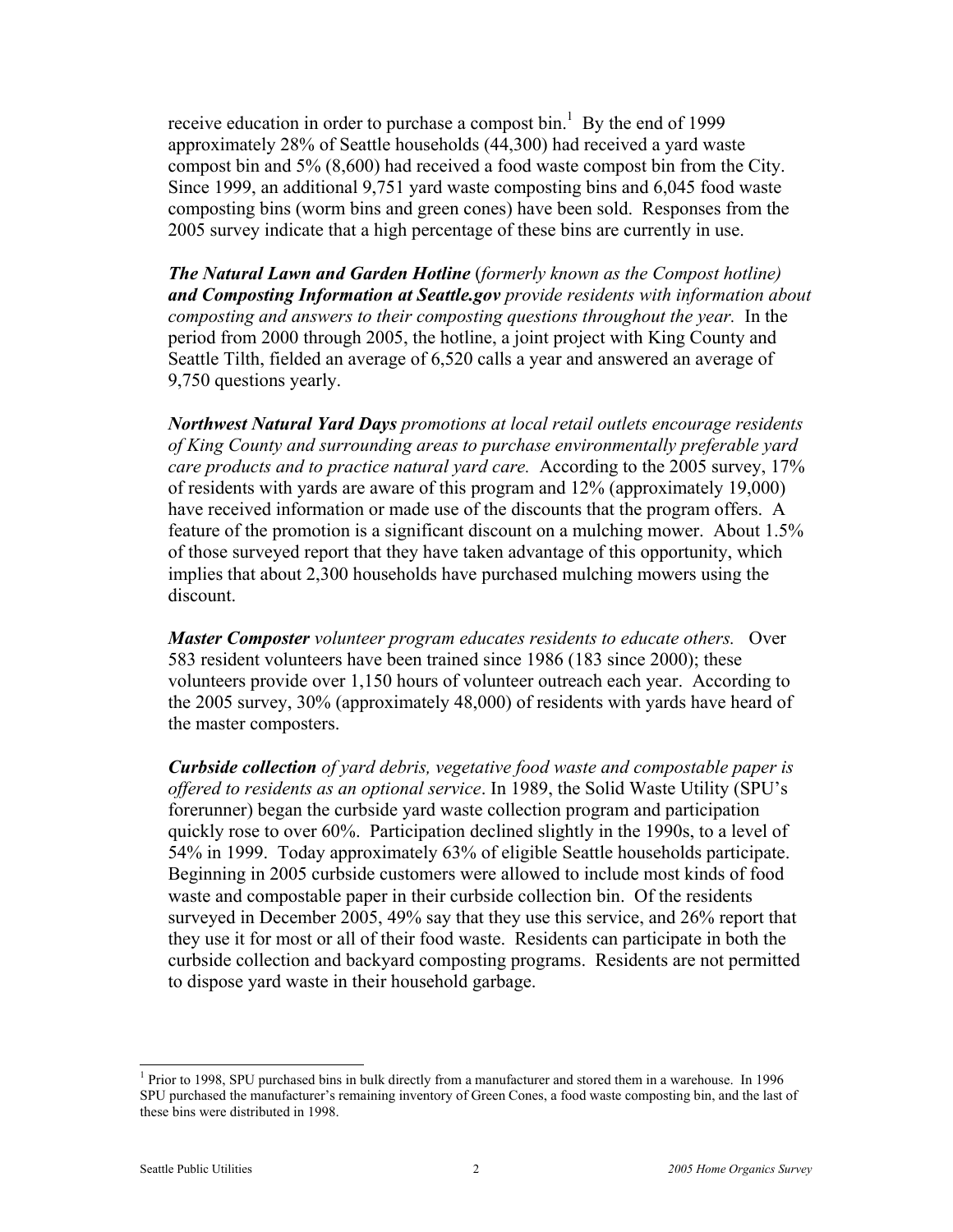City of Seattle waste composition studies suggest that SPU's multi-pronged approach to organic waste management has been effective. A 1988/89 report indicates that yard waste (leaves, grass and prunings) comprised 19.2% of Seattle's single-family residential waste stream<sup>2</sup>. By 1990, that number dropped significantly to 2.2% (due to a disposal ban on yard waste and the introduction of curbside yard waste collection services). The 1998/99 and 2002 waste composition studies report that yard waste accounted for approximately 2% of the single-family waste stream.

#### **Comparison with 1995 and 2000 Organics Surveys**

As shown in the table below, the survey indicates that most home composting activities have decreased in the last five years, returning to levels found in the 1995 survey. The recent decrease coincides with a steady increase in those reporting that they use curbside organics collection for some of their yard waste.

| Question                                                                                                                  | 1995        | 2000        | 2005        |
|---------------------------------------------------------------------------------------------------------------------------|-------------|-------------|-------------|
|                                                                                                                           | $(n = 610)$ | $(n = 600)$ | $(n = 600)$ |
| Does your household currently compost any of its yard waste at home<br>on your own property?                              | 41%         | 46%         | 40%         |
| Does your household compost any of its food waste – that is kitchen<br>scraps left over from cooking or eating – at home? | 25%         | 31%         | 26%         |
| Does your household ever leave grass clippings on the lawn when it's<br>mowed?                                            | 46%         | 55%         | 57%         |
| When you mow your lawn or have your lawn mowed, what is typically<br>done with the clippings – are they left on the lawn? | 15%         | 38%         | 36%         |
| Does your household ever put its yard waste out at the curb or alley for<br>collection?                                   | 59%         | 76%         | 82%         |
| Do you ever put your food waste in your yard waste container and take<br>them to the curb or alley for pick-up            | N/A         | N/A         | 49%         |

#### **Table 1: General Trends in Organics Activities**

The survey indicates that the expansion of the curbside yard waste collection to include vegetative food waste and compostable paper played a role in the decline of backyard food composting activities. Of those who place some food waste in the yard waste bins, 3% reported that they composted food waste in the their backyard before the service was available and now no longer engage in backyard food waste composting. An additional 5% said that the amount of food waste they compost in their backyard has decreased since they began participating in the curbside collection program.

The response to the last question in Table 1 is in apparent contradiction with the actual curbside subscription rate, which was 63% of eligible households at the end of 2005. A similar disparity exists between the response rate in the 2000 survey and subscription rate from that time (58%). There are several possible explanations for this inconsistency, the four most likely being:

<sup>&</sup>lt;sup>2</sup> For purposes of waste stream analysis, single-family households are those that use a garbage can (as opposed to a dumpster) for their waste collection service. This group is almost equivalent to those that live in structures of one to four units.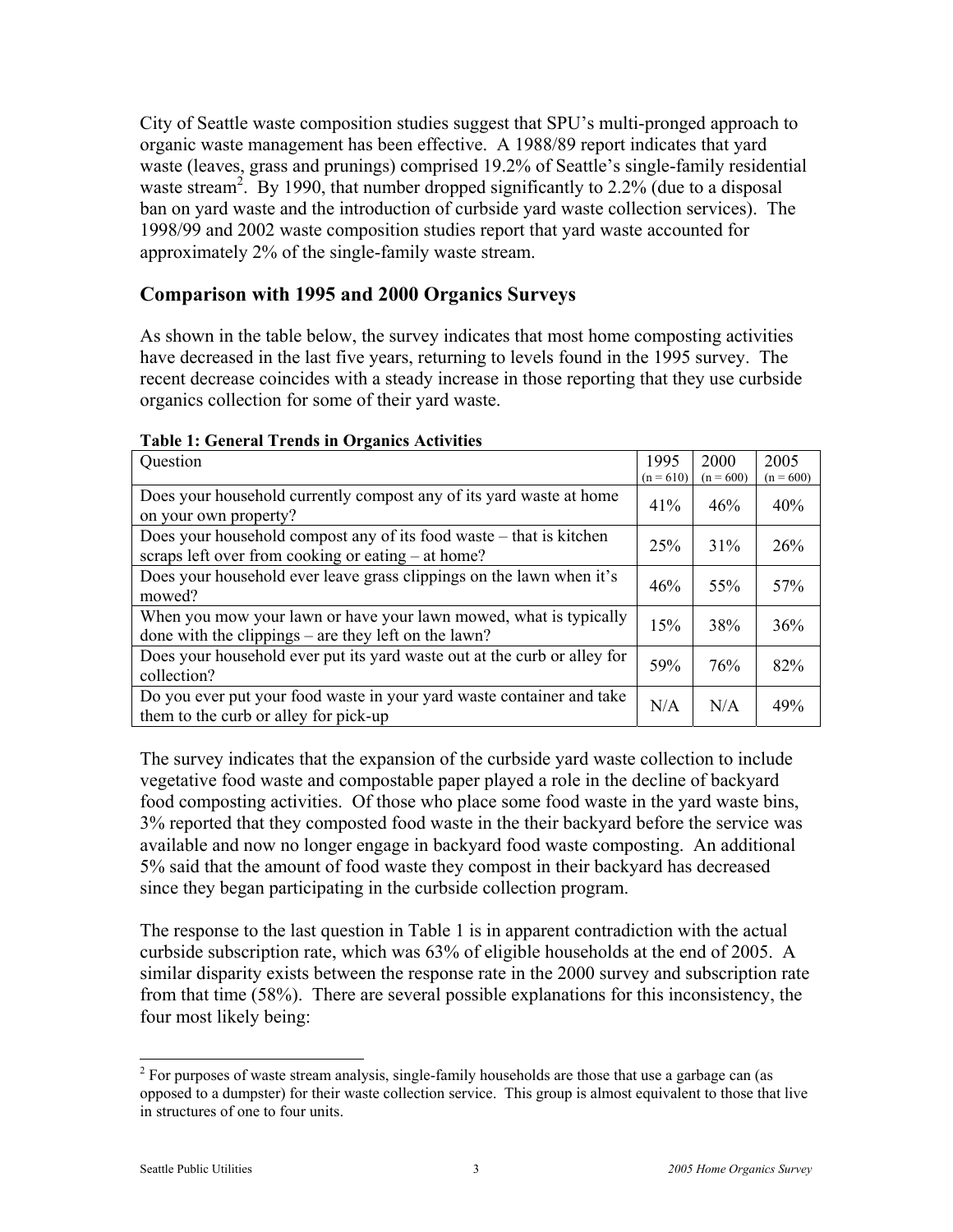- 1) Respondents do not subscribe but make use of a neighbor's organics collection bin for their yard waste;
- 2) Some respondents may have set out yard waste in the past, but are not currently subscribed to the service;
- 3) Respondents may have interpreted the question as asking whether they put yard waste out for collection with their garbage; and
- 4) The survey sample could be biased in favor of those who subscribe to yard waste pick-up.

The argument for explanation 4 is that residents who participate in organics recycling activities are more likely to be willing to devote fifteen to twenty minutes to a survey concerning these practices. As seen in Table 8 single-family residents and homeowners are disproportionally represented in the survey. It is reasonable to assume that these characteristics are correlated with organics recycling activities.

#### **Current and Future Markets**

Tables 2 and 3, *Seattle Residents' Year 2005 Organic Waste Management*, combine data collected from the 2005 Organics Survey with information gathered from other SPU sponsored research on waste and organics. The table separates information on yard and food waste to examine the market conditions and market potential for each waste stream.

The "Current Market" portion of the table applies survey percentages for specific activities to the total number of eligible Seattle households  $(152,600^3)$ . The "Future Market" section synthesizes information from the survey and current population estimates to present optimistic scenarios for programs in terms of participation and diversion amounts.

<sup>&</sup>lt;sup>3</sup> The number of eligible Seattle households is derived from data provided by the Puget Sound Regional Council (PSRC), which is based on census data. The figure is consistent with figures used for garbage and recycling modeling done by the utility.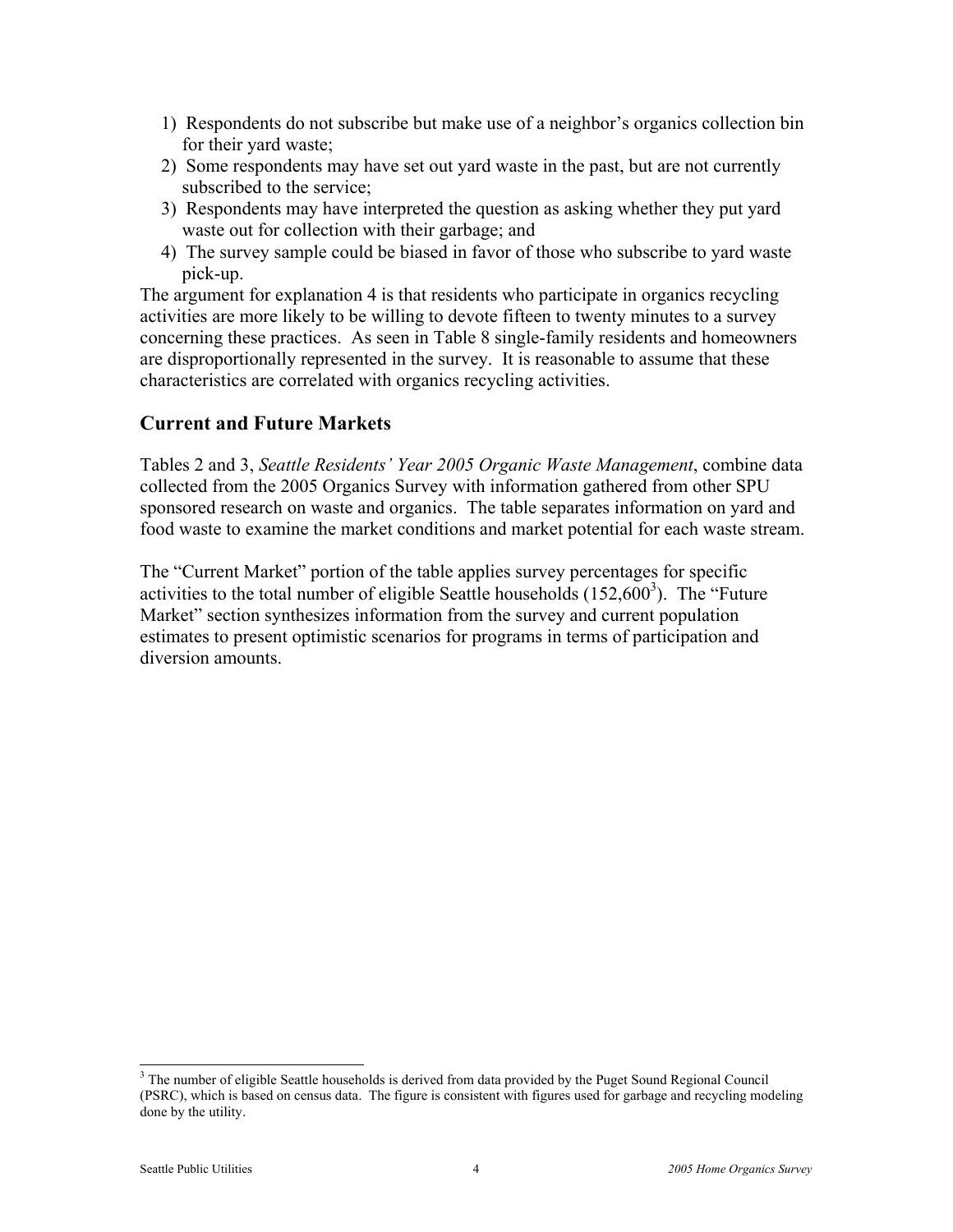|                                                | <b>Current Market</b>       |                     |                                      | <b>Future Market</b>      |                     |                              |                     |
|------------------------------------------------|-----------------------------|---------------------|--------------------------------------|---------------------------|---------------------|------------------------------|---------------------|
|                                                | Participating<br><b>HHs</b> | Diversion<br>(Tons) | Eligible HHs<br>Not<br>Participating | Likely<br>Market<br>(HHs) | Diversion<br>(Tons) | Potential<br>Market<br>(HHs) | Diversion<br>(Tons) |
| Home Composting                                | 60,500<br>$(40\%)$          | 9,400               | 89,300<br>(58%)                      | 18,100<br>(12%)           | 2,800               | 23,200<br>(15%)              | 3,600               |
| Grasscycling                                   | 54,700<br>(36%)             | 9,600               | 78,400<br>$(51\%)$                   | 41,500<br>(27%)           | 7,300               | 11,200<br>(7%)               | 2,000               |
| Curbside – Single Family                       | 98,500<br>(63%)             | 36,300              |                                      |                           |                     |                              |                     |
| Curbside - Multi-family                        |                             | 800                 |                                      |                           |                     |                              |                     |
| Clean Green Drop-off<br>(Self-haul Yard Waste) |                             | 13,900              |                                      |                           |                     |                              |                     |
| Disposed of as Garbage                         |                             | 3,700               |                                      |                           |                     |                              |                     |
| Total                                          |                             | 73,600              |                                      |                           |                     |                              |                     |

**Table 2: Seattle Residents' Year 2005 Organic Waste Management: Yard Waste** 

Data sources used in the calculations for Table 2 include survey responses, solid waste and yard waste reports, waste composition studies, and studies of composting behaviors and efficiencies. For a detailed explanation of the estimates, see Attachment I to this **Section** 

Current and future market percentages are relative to all Seattle single family households. In the Home Composting row of the table, the total of participating and eligible nonparticipating households does not equal 100% because of ineligible households that do not have yards and do not produce yard waste. Two percent of single families surveyed comprise this ineligible group (Table 9). Likewise, 13% of single-family households do not have lawns so are considered ineligible for grasscycling.

Future market estimates follow the method of the 2000 survey. The likely market estimates are based on those respondents who said that they would be "extremely" or "very" likely to begin the activity in the next year if they were given information on how to make it easy and pest free. Similarly, the potential market estimates are based on those who said they were "somewhat" likely to participate. The survey questions used for the home composting (A15) and grasscycling (A21) future market estimates can be found in Appendix 2. Respondents were also asked about the likelihood that they would purchase a compost bin or mulching mower in the next year. Results are described in Sections III and IV of this report.

Future market estimates are optimistic, based on respondents stated intentions to take up the activities in the following year. In Sections III and IV the future market estimates in this and the following table are scaled back to account for the fact that people do not always follow through on their intentions.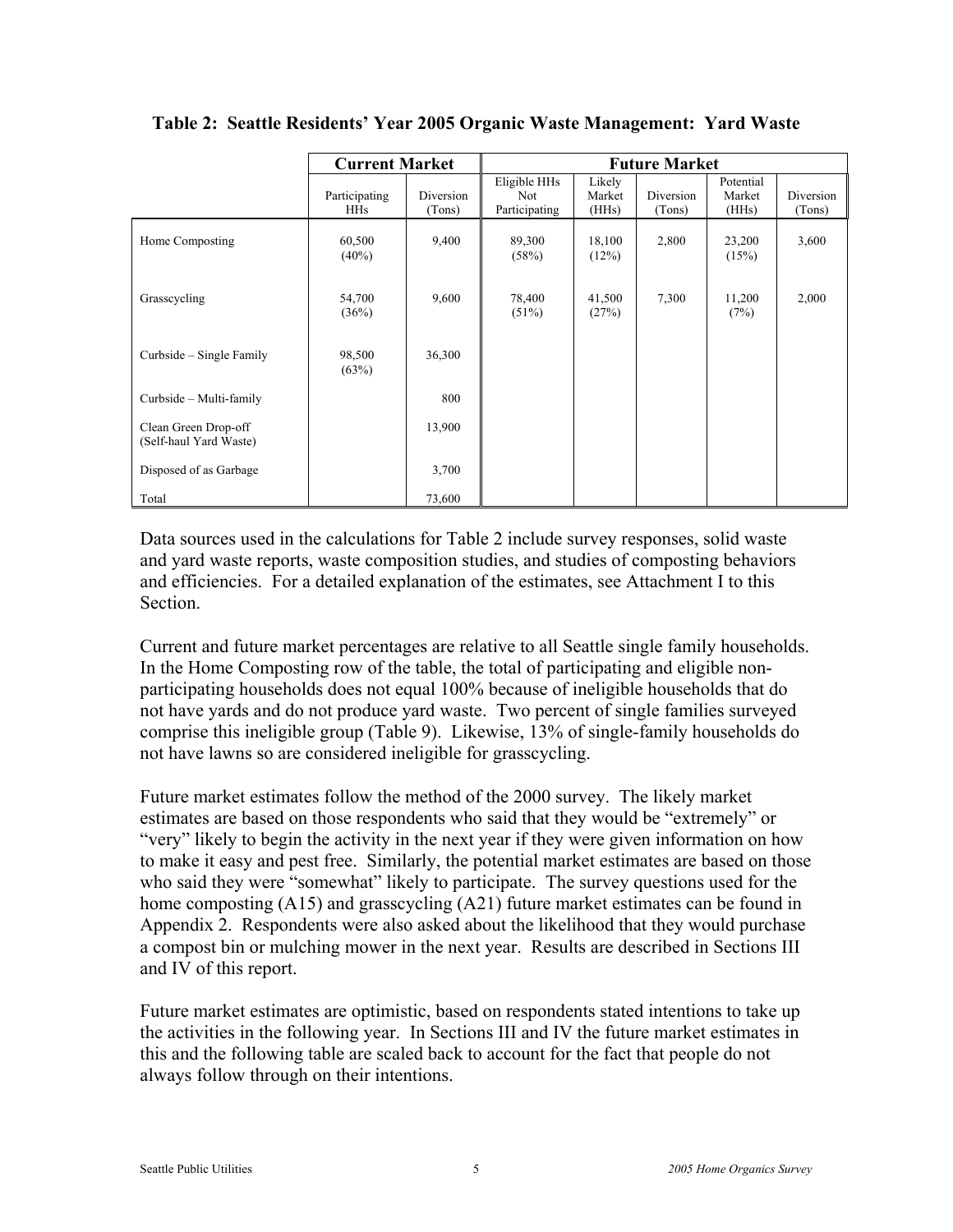|                         | <b>Current Market</b> |           | <b>Future Market</b> |        |           |           |           |
|-------------------------|-----------------------|-----------|----------------------|--------|-----------|-----------|-----------|
|                         |                       | Yearly    | Eligible HHs         | Likely |           | Potential |           |
|                         | Participating         | Diversion | <b>Not</b>           | Market | Diversion | Market    | Diversion |
|                         | <b>HHs</b>            | (Tons)    | Participating        | (HHs)  | (Tons)    | (HHs)     | (Tons)    |
| Home Composting of Food | 39,700                | 4,700     | 113,000              | 10,700 | 1,300     | 17,000    | 2,000     |
| Waste (any method)      | (26%)                 |           | (74%)                | (7%)   |           | $(11\%)$  |           |
|                         |                       |           |                      |        |           |           |           |
| Curbside (Includes      | 75,000                | 5,500     | 77,500               | 22,900 | 3,300     | 20,100    | 2,900     |
| Compostable Paper)      | (49%)                 |           | (51%)                | (15%)  |           | (13%)     |           |
|                         |                       |           |                      |        |           |           |           |
|                         |                       |           |                      |        |           |           |           |
| Grinder                 | 75,000                | 7,300     |                      |        |           |           |           |
|                         | (49%)                 |           |                      |        |           |           |           |
|                         |                       |           |                      |        |           |           |           |
| Disposed of as Garbage  |                       | 28,800    |                      |        |           |           |           |
| Total                   |                       | 46.300    |                      |        |           |           |           |
|                         |                       |           |                      |        |           |           |           |

#### **Table 3: Seattle Residents' Year 2005 Organic Waste Management: Vegetative Food Waste & Compostable Paper**

Data sources used in the calculations for Table 3 include survey responses, solid waste and yard waste reports, waste composition studies, and studies of composting behaviors and efficiencies. For a detailed explanation of the estimates, see Attachment II to this Section.

The curbside collection of vegetative food waste and compostable paper program began in March of 2005 and was not fully implemented until September. Projected to a full year of participation, the estimated yearly diversion rate is 10,800 tons.

The same methods used to derive future market estimates for yard waste in Table 2 above were also used to estimate home composting and curbside pick-up of vegetative food waste and compostable paper. The survey questions used for the food waste and compostable paper (B25 and B30) and curbside collection of food waste (B17 and B20) future market estimates can be found in Appendix 2.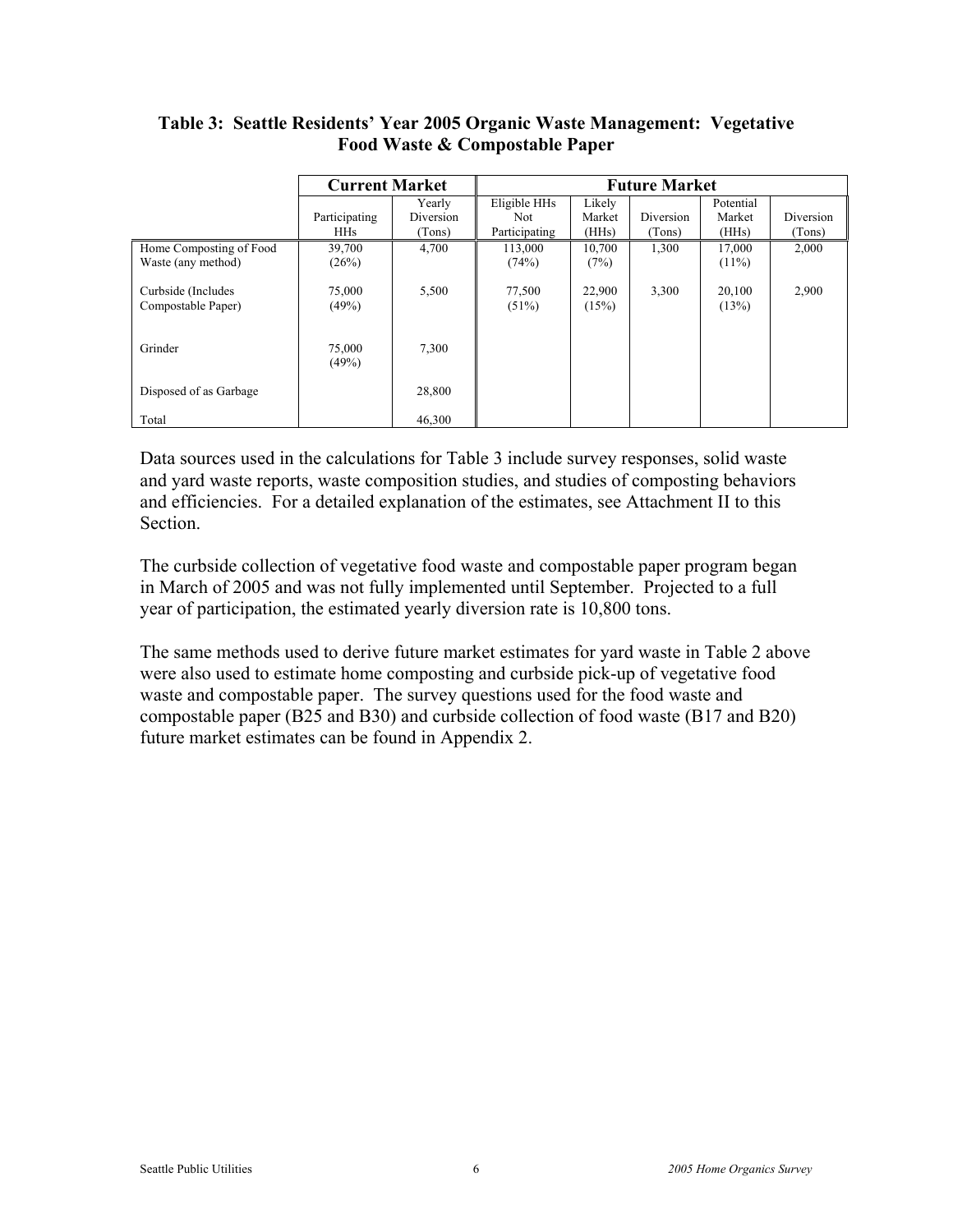#### **Key Findings**

Seattle residents have multiple options for handling their yard and food waste, including home composting, curbside organics collection, drop-off at the City's transfer stations, and curbside garbage collection. The 2005 Home Organics Survey combined with earlier surveys presents a picture of what choices are made and what influence the utility might have on those choices.

#### *Almost all single-family households have yards.*

Of the 98% of respondents who say they have a yard, 87% report that they have a lawn and 76% report that they have a garden. These percentages are very close to those from the 2000 survey. Most householders play an active role in caring for their yards

#### *Home composting activities have declined as curbside collection has increased.*

As documented in Table 1 above, the percentages of residents who say they compost any of their yard waste or food waste at home or who grasscycle have declined by 4 to 6 percent since the 2000 survey, while the subscription rate for curbside organics pickup service has increased. The most dramatic decrease has been among the group that says they compost all of their yard waste at home. The percentage of respondents who say they compost all of their yard waste at home has decreased by 50% since 1995, while the percentage that say they take all of their yard waste to the curb has increased by a similar percentage (see Table 13). The addition of food waste to the curbside organics collection service appears to have had a small negative affect on home composting of food waste.

#### *"Likely" markets for home composting remain robust, although questions exist.*

As in the 2000 survey, significant numbers of residents say they would be highly likely to undertake home composting if they received information on how to make these activities "easy and pest free". As summarized in the future markets section of tables 2 and 3 above, this represents a large potential market for diversion of organics from the waste stream. However, Resource Conservation staff point out that some residents may not consider home composting "easy" – it takes time and effort – and home composting of food waste sometimes requires dealing with a variety of insect pests. How, or whether, the consistently stated interest in composting by non-composters can be translated into an increase in composting activities is an open question.

#### *City-Supplied composting bins play a significant role in Seattleites composting.*

Almost half of the yard waste and food waste bins currently in use were provided by the City, either free of charge (in the early years of the program) or at a discount. A small percentage of respondents considered themselves likely to purchase a bin in the next year.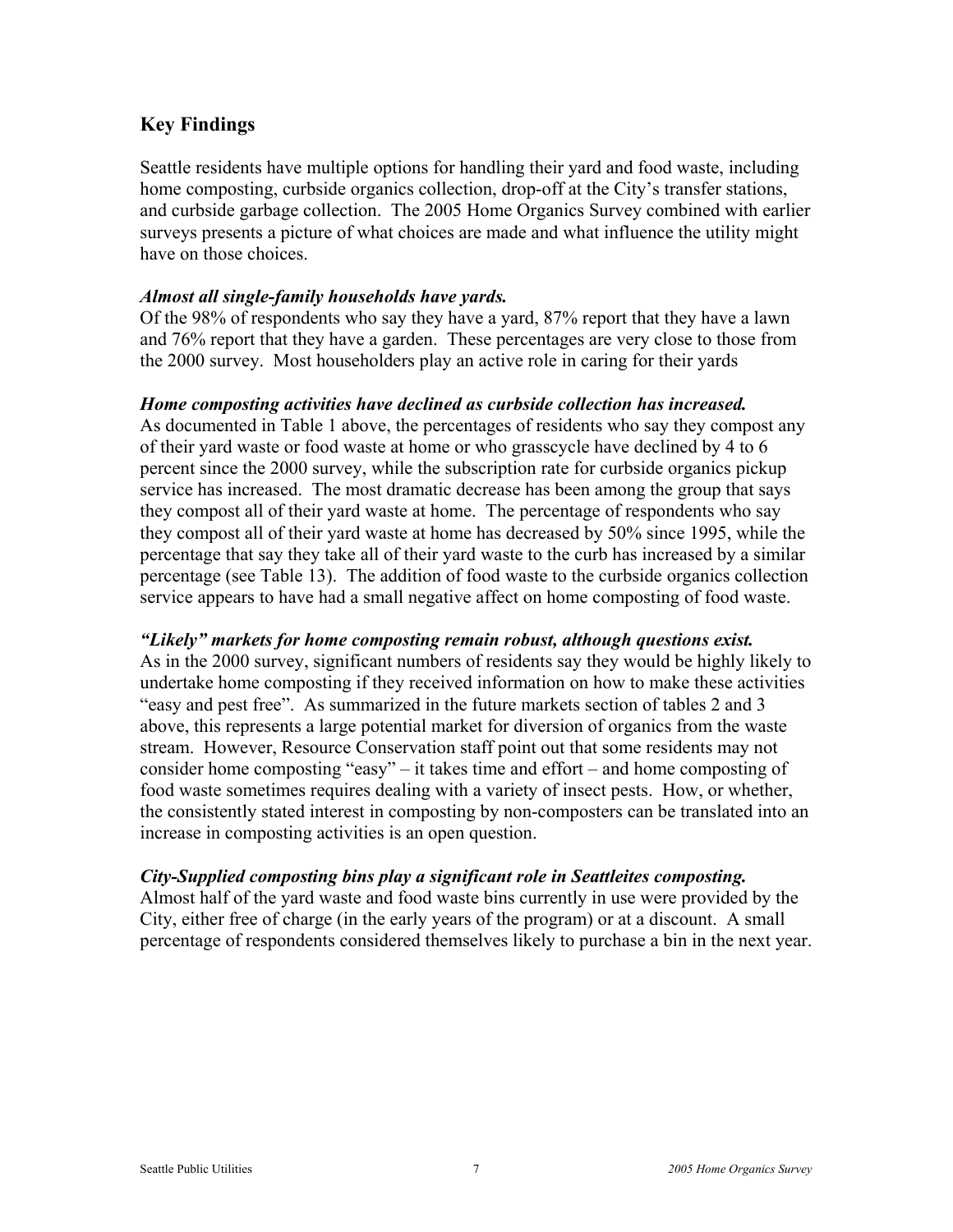## **ATTACHMENT I YARD WASTE ASSUMPTIONS AND DATA SOURCES**

#### **Composting**

#### *Current Market Participating Households*

The 2005 survey indicates that approximately 40% (or 70,500) of the 152,600 singlefamily households in Seattle compost some of their yard waste at home on their property (Table 11). The 152,600 total households is a SPU estimate based on the most recent census, estimates from the Puget Sound Regional Council, and garbage subscription data. The same estimate is used in other modeling and analysis of solid waste, recycling and organics activities.

#### *Diversion*

Pounds per Household: Single-family households with yards generate an estimated 607 pounds of leaves and grass per year. The total generation of yard waste from these households is estimated by summing the yard waste from the curbside yard waste collection program (single-family only), estimated yard waste from single-family households dropped off at City transfer stations, estimated yard waste disposed of as waste (using the 2002 Residential Waste Stream Composition Study and the 2004 Selfhaul Waste Stream Composition Study), and the estimated amount diverted through both grasscycling and backyard composting (a preliminary estimate based on 2005 survey responses and the 2000 Home Organics Survey Report). This sum is divided by the total number of households, resulting in an estimate of 878 pounds of yard waste generated per household per year. The portion that is leaves and grass is estimated using data from a 1988/90 waste stream composition study that was completed before the curbside yard waste program was implemented. That study indicates that 75% of yard waste collected in the curbside garbage was leaves and grass. However, only 35% of self-haul auto yard waste was leaves and grass and only 30% of truck self-haul was leaves and grass. The remainder of the yard waste is assumed to be brush and prunings that cannot be composted in backyard bins. The weighted average is 69%, or 607 pounds of leaves and grass out of a total of 878 pounds of yard waste per household.

As a first step in estimating the number of tons of yard waste diverted from the waste stream by home composting activities, participating households are divided into 4 groups based on whether they use a city-supplied bin and whether they grasscycle. The distribution of home composters with respect to these characteristics is shown in the table below:

|              |     | City Supplied Bin |     |         |
|--------------|-----|-------------------|-----|---------|
|              |     | Yes               | No  | Total   |
|              | Yes | 20%               | 21% | 42%     |
| Grasscycling | No  | 26%               | 32% | 58%     |
| Total        |     | 46%               | 54% | $100\%$ |

 **Table 4. Categories Used for the Yard Waste Composting Diversion Calculation**  Population – Households Composting Yard Waste at Home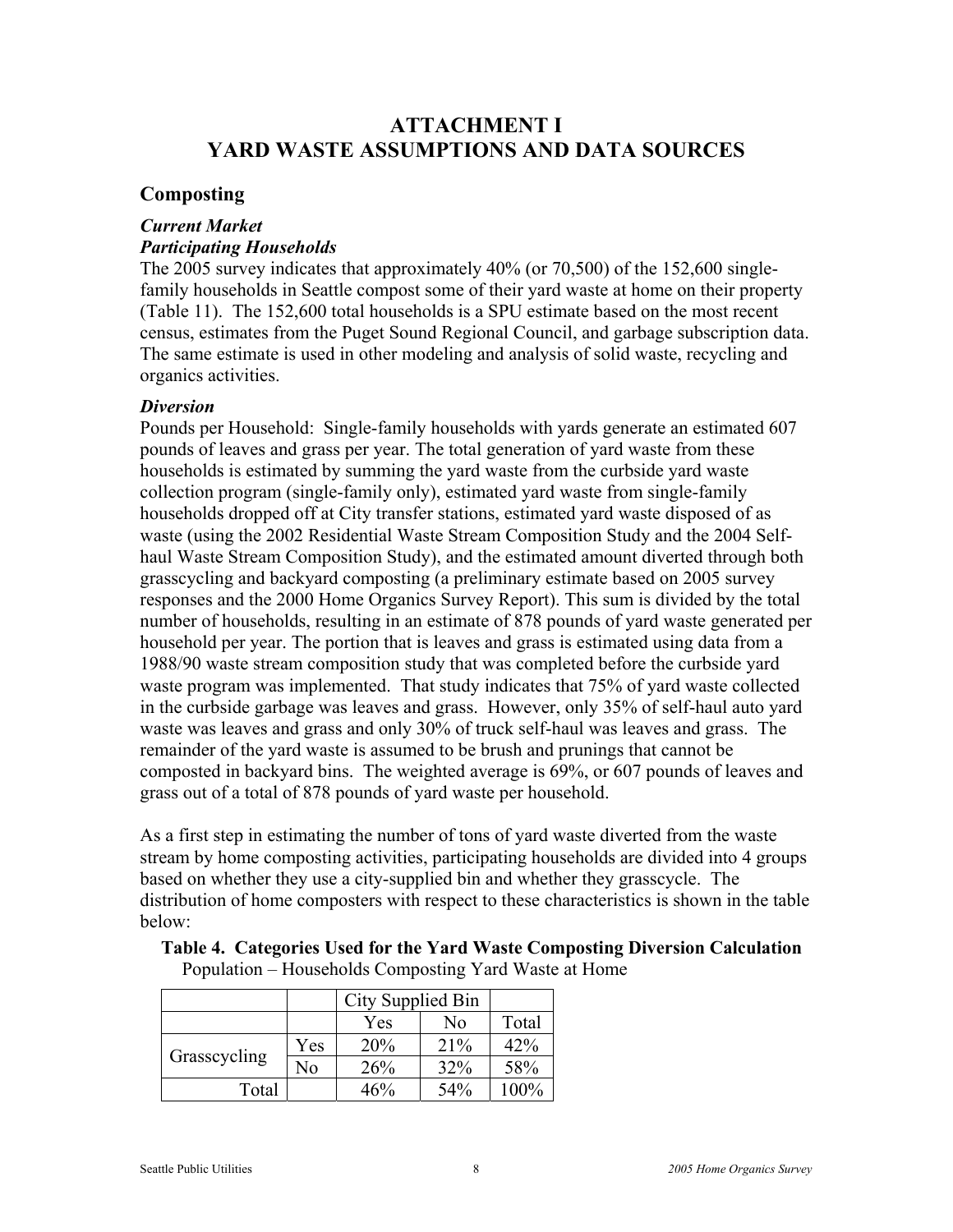A unique measure of diversion (pounds of yard waste composted per year) is used for each of these four types of households.

For households that use a city-supplied bin to compost and do not grasscycle, a 70% efficiency rate is assumed. This means that on average these households compost 70% (or 425 pounds per year) of the available 607 pounds of leaves and grass. Households that do not use a city-supplied bin to compost and do not grasscycle are assumed to have a 60% efficiency rate (or 364 pounds per year).

Since grasscycling occurs upstream of backyard composting, less grass is available for composting to those households that both grasscycle and compost. A study of yard waste collection patterns found that 28% of the 607 pounds, or 170 pounds, of yard waste is leaves and 72%, or 437 pounds, is grass. The estimate assumes that these grasscycling households grasscycle 80% of their grass, with the rest available for composting. The result is an estimate of 257 pounds per year of yard waste available for backyard composting by households that both grasscycle and compost. Applying the same efficiency rates that were used for the non-grasscylcers – 70% for those that use a Citysupplied bin and 60% for others – results in composting estimates of 206 pounds per year for those that use a City-supplied bin and 189 pounds for those that do not use a Citysupplied bin.

These assumptions and calculations yield an estimated 9,400 tons that is diverted through backyard composting. The full calculation is:

| City bin/no grasscycle: | $0.40*152,600*.26*425/2000 = 3,352$ tons                            |
|-------------------------|---------------------------------------------------------------------|
|                         | No City bin/no grasscycle: $0.40*152,600*.32*364/2000 = 3,569$ tons |
| City bin/grasscycle:    | $0.40*152,600*.20*206/2000 = 1,261$ tons                            |
| No City bin/grasscycle: | $0.40*152,600*.21*189/2000 = 1,229$ tons                            |

#### *Future Market*

Of the 152,600 single-family households in Seattle, 98% are considered to be eligible composting households because they have a lawn and/or garden (Table 9). Of these 149,800 eligible households, an estimated 89,300 (58% of all single-family households) do not participate in any type of yard waste composting (Tables 9 and 11). Twenty-one percent of these non-participating households (12% of all respondents) reported that they were either "extremely" or "very likely" to participate in composting in the future (Table 24). This 12% constitutes a likely market for future composting. Respondents that indicated they were "somewhat likely" to compost in the future (27% of non-composters, 15% of the sample as a whole) inform the estimate for the potential market. The per household diversion for the likely and potential market was assumed to be equal to the per household rate for households that are currently composting. This is a weighted average of the composting estimates derived above for the different composter categories and comes to 311 pounds per year.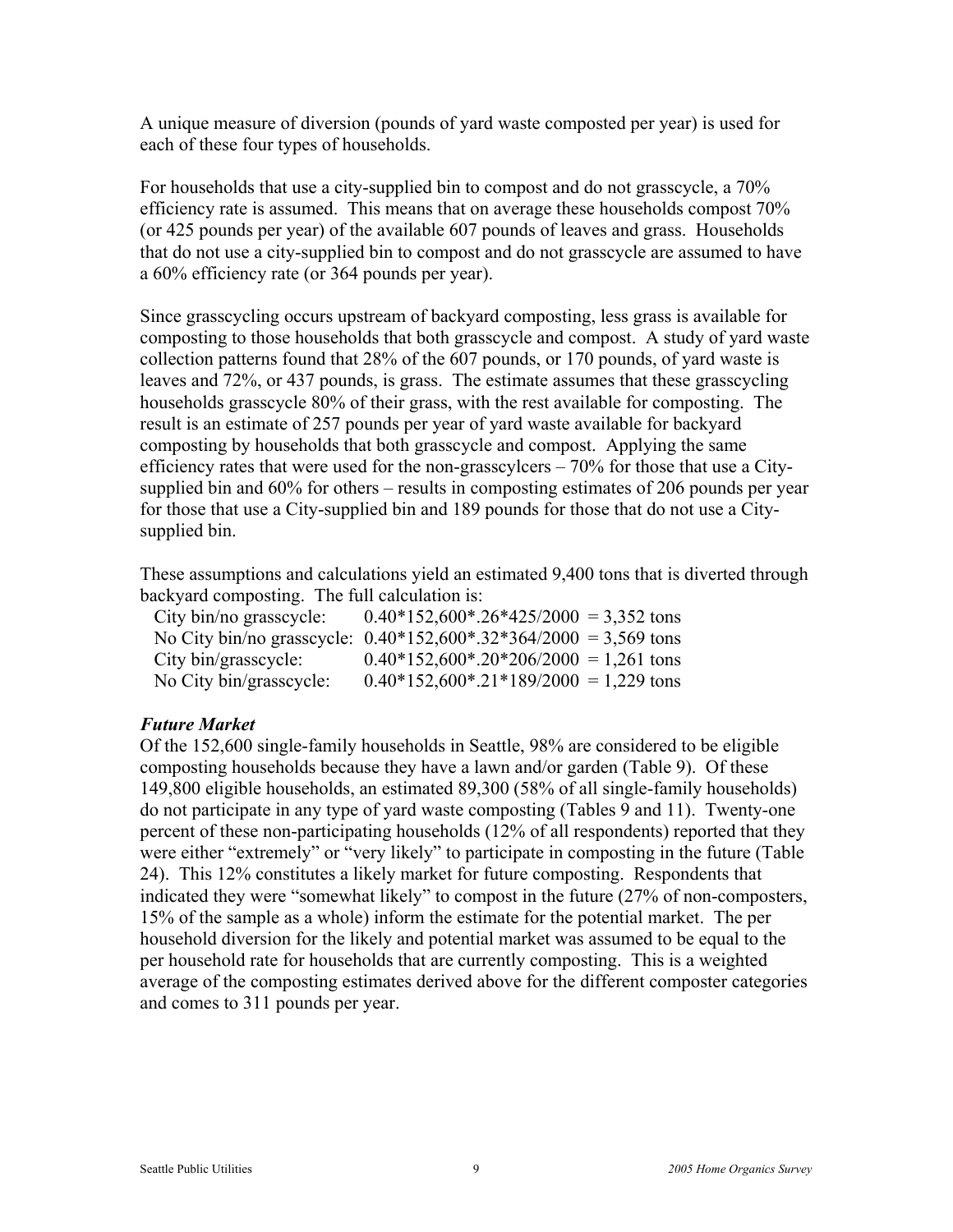# **Grasscycling**

#### *Current Market*

The 2005 survey indicates that 36% (or 54,700) of the 152,600 single-family households in Seattle typically grasscycle, i.e. they leave their grass clippings on their lawns (Table 16).

#### *Diversion*

As explained in the previous section, single-family households generate an estimated 878 pounds of yard waste each year, 607 pounds of which are leaves and grass and 437 pounds, or 72%, are grass. An 80% efficiency rate is assumed, resulting in an estimate of 350 pounds of grass diverted per year per grasscycling household. Thus, the total tons grasscycled are estimated to be:

Grasscycling Diversion =  $0.36*152,600*350/2000 = 9,614$  tons per year.

#### *Future Market*

Of the 152,600 single-family households in Seattle, 87% have lawns (Table 9) so they are considered to be eligible for grasscycling. Of these 133,100 eligible households, 55% or 78,400 (51% of all single-family households) do not typically grasscycle (Tables 9 and 16). The likely market is comprised of those households that reported that they "ever grasscycle" (Table 18) plus those that are mowing their lawn but not currently grasscycling and that reported that they were "extremely' or "very likely" to grasscycle in the future (Table 27). Those households that indicated they were "somewhat likely" to grasscycle in the future (Table 27) are the potential market. Diversion estimates for these future households are based on an average diversion rate of 350 pounds per household per year (80% of 437 pounds of grass).

## **Curbside Pick-Up**

#### *Current Market*

Participating households and annual diversion is from the December 2005 Yard Waste Report.

## **Self-Haul to Transfer Station**

#### *Current Market*

Annual diversion is from the December 2005 Yard Waste Report.

## **Disposal in Garbage**

#### *Current Market*

Annual disposal includes both commercially collected and self-hauled waste from singlefamily residences. Quantities are estimated by applying percentages from the waste composition studies to figures from the 2005 Garbage Report. Waste composition studies consulted are the 2002 Seattle Waste Composition Study (for commercially collected residential waste) and the 2004 Seattle Waste Composition Study (for self-haul waste $4$ ).

 $\overline{a}$ 

<sup>&</sup>lt;sup>4</sup> For self-haul waste analysis, 100% of waste from cars and 50% of waste from trucks was assumed to come from the sample population, i.e. from homes in structures of 1 to 4 units.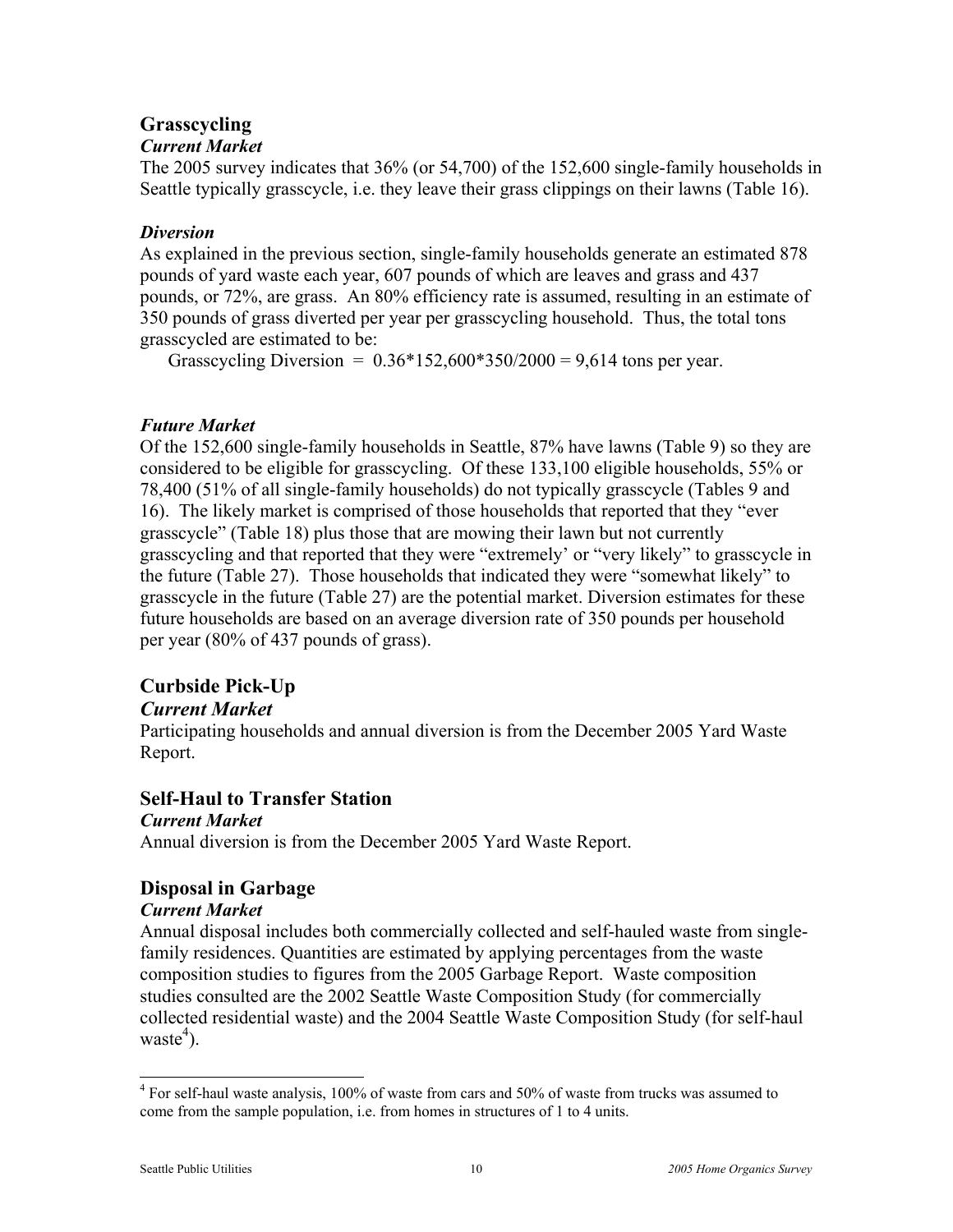# **ATTACHMENT II FOOD WASTE AND COMPOSTABLE PAPER ASSUMPTIONS AND DATA SOURCES**

#### **Composting**

#### *Current Market*

#### *Participating Households*

The 2005 survey indicates that 26% (or 39,700) of the 152,600 single-family households in Seattle compost food waste at home (Table 11).

#### *Diversion*

**Pounds per Household:** Seattle single-family households produce an estimated 515 pounds of food waste per year on average. This estimate is based on results from the 2002 Residential Waste Stream Composition Study, the 2004 Garbage Report, and a study of moisture absorption by paper from food waste in the waste stream.

**Households:** For purposes of the estimate, the composting households are broken into three categories as shown in the table below:

**Table 5. Categories Used in the Home Composting of Food Waste Diversion Calculation** 

|            | $%$ of           |            |
|------------|------------------|------------|
|            | Households       |            |
| $%$ of All | Composting       | Efficiency |
| Households | Food Waste       | Factor     |
|            |                  | 90%        |
|            |                  |            |
|            |                  | 50%        |
|            |                  |            |
|            |                  |            |
| 11.0%      | 42%              | 20%        |
|            |                  |            |
| $26.0\%$   | 100%             |            |
|            | $4.5\%$<br>10.5% | 17%<br>40% |

Data in the table was used to estimate diverted food waste in each category according to the following formula:

Diversion of Food Waste from Home Composting

- $=$  (Total # of households)\*(Percentage of households in the category)\*(Estimated lbs of food waste per household)\*(efficiency factor) [one term for each category]
- $= (152,600*.045*515*.90 + 152,600*.105*515*.50 + 152,600*.11*515*.20)/2000$
- $=$  appr. 4,700 tons

Experience has shown that respondents tend to over-estimate their effectiveness in practicing behaviors that are seen as positive and beneficial. To compensate for this tendency efficiency factors were assigned conservatively  $-$  e.g. 90% instead of 100% for households who reported that compost was their only method of food waste.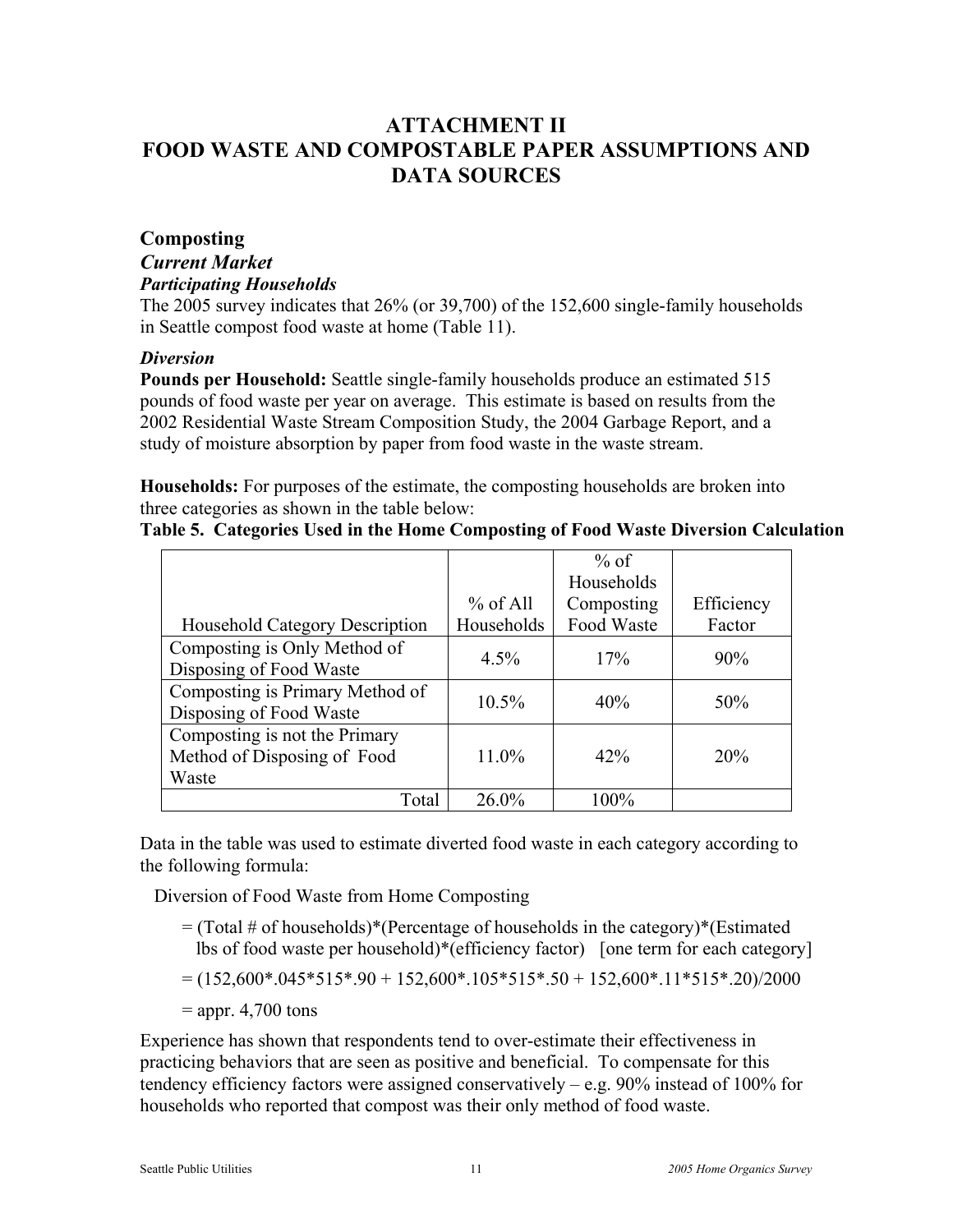#### *Future Market*

All single-family households in Seattle are considered to be eligible for food waste composting. Seventy-four percent of these households reported that they are not currently composting food waste, an estimated 113,000 households (table 11). The likely market is comprised of these non participating households that reported that they were "extremely" or "very likely" to compost food waste in the future. Those households that indicated they were "somewhat likely" to compost food in the future are the potential market. The per household diversion for the likely and potential market was assumed to be equal to the per household rate for households that are currently composting. This is a weighted average of the composting estimates derived above for the different composter categories and comes to 227 pounds per year.

#### **Curbside Pick-Up**

#### *Current Market Participating Households*

The 2005 survey indicates that 49% (or 75,000) of the 152,600 single-family households in Seattle use curbside organics collection to dispose of at least some of their food waste and compostable paper (Table 11).

#### *Diversion*

**Pounds per Household:** Seattle single-family households produce an estimated 515 pounds of food waste per year on average. This estimate is based on results from the 2002 Residential Waste Stream Composition Study, the 2004 Garbage Report, and a study of moisture absorption by paper from food waste in the waste stream. Similar calculations result in an estimate of 95 pounds of compostable paper generated per household per year on average.

**Households:** For purposes of the estimate participating households are broken into three categories as shown in the table below:

|                                       |            | $%$ of     |            |
|---------------------------------------|------------|------------|------------|
|                                       |            | Households |            |
|                                       | $%$ of All | Composting | Efficiency |
| <b>Household Category Description</b> | Households | Food Waste | Factor     |
| Curbside Collection is Only           |            |            |            |
| Method of Disposing of Food           | $9.2\%$    | 19%        | 90%        |
| Waste                                 |            |            |            |
| Curbside Collection is Primary        |            |            |            |
| Method of Disposing of Food           | 15.3%      | 31%        | 50%        |
| Waste                                 |            |            |            |
| Curbside Collection is not the        |            |            |            |
| Primary Method of Disposing of        | 24.7%      | 50%        | 25%        |
| Food Waste                            |            |            |            |
| Total                                 | 49.2%      | 100%       |            |

#### **Table 6. Categories Used for the Curbside Organics Collection Diversion Calculation**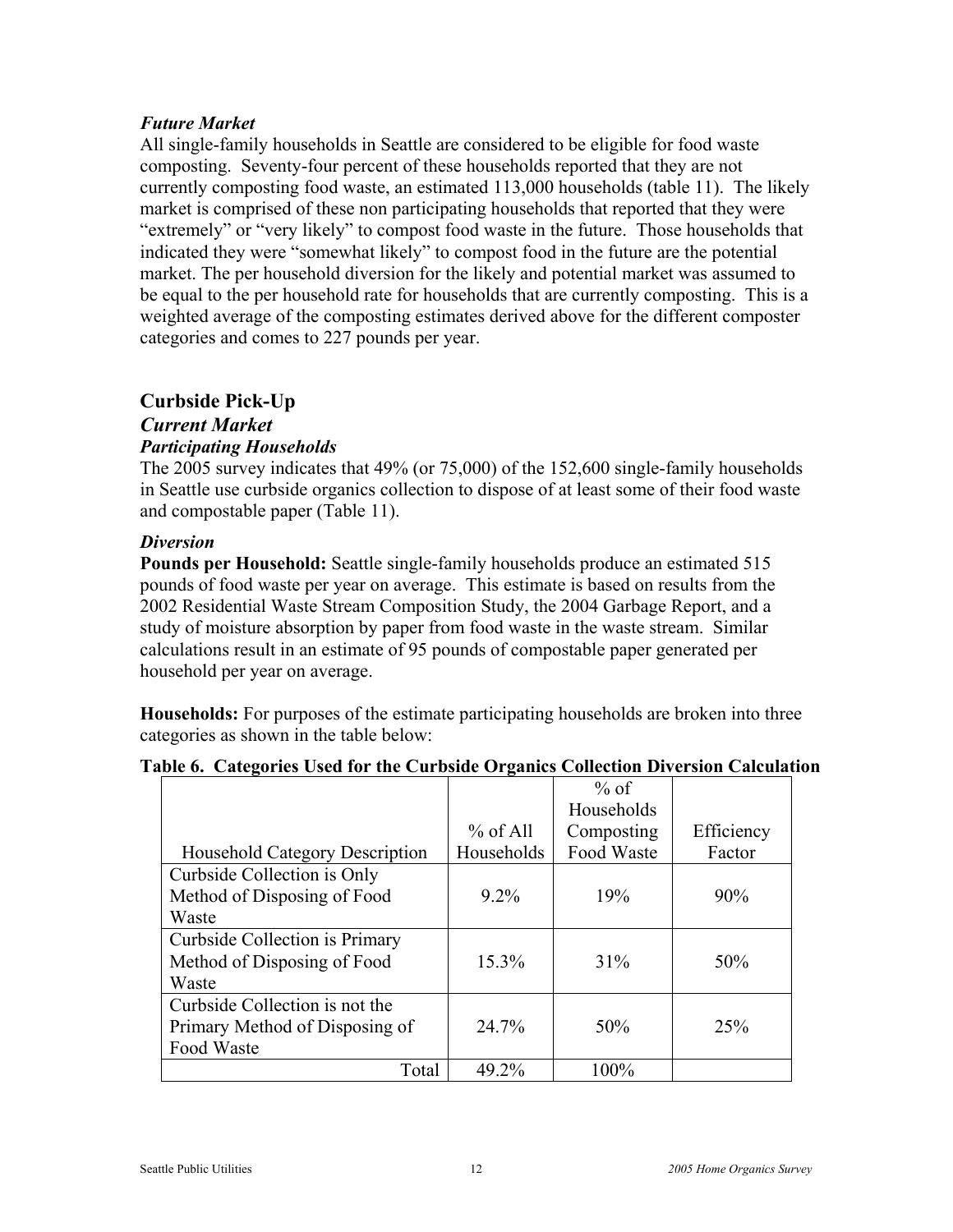Data in the table was used to estimate annual diverted food waste and compostable paper in each category according to the following formula:

Diversion of Food Waste from Home Composting

- $=$  (Total # of households)\*(Percentage of households in the category)\*(Estimated lbs of food waste and compostable paper per household)\*(efficiency factor) [one term for each category]
- $= (152,600*.092*610*.90 + 152,600*.153*610*.50 + 152,600*.247*610*.25)/2000$

 $=$  appr. 10,300 tons

Curbside collection was phased in during 2005, with the average home receiving 6.4 months of service. Adjusting the annualized estimate accordingly results in a 2005 diversion estimate of 5,500 tons.

#### *Future Market*

All single-family households in Seattle are considered to be eligible for curbside collection of vegetative food waste and compostable paper as part of the organics collection service. Fifty-one percent of these households reported that they are not currently using the curbside organics collection service for their vegetative food waste and compostable paper, an estimated 77,500 households (table 11). The likely market is comprised of these non participating households that reported that they were "extremely likely" or "very likely" to use the service within the next year. Those households that indicated they were "somewhat likely" to compost food in the future are the potential market. The per household diversion for the likely and potential market was assumed to be equal to the per household rate for households that ever put food waste in their yard waste container and take it to the curb or alley for pick-up. This is a weighted average of the estimates derived above for the different curbside categories and comes to 296 pounds per year.

#### **Grinder Disposal**

#### *Participating Households*

The 2005 survey indicates that 49% (or 75,000) of the 152,600 single-family households in Seattle use a garbage disposal to dispose of at least some of their food waste and (Question B1B).

#### *Diversion*

**Pounds per Household:** Seattle single-family households produce an estimated 515 pounds of food waste per year on average. This estimate is based on results from the 2002 Residential Waste Stream Composition Study, the 2004 Garbage Report, and a study of moisture absorption by paper from food waste in the waste stream.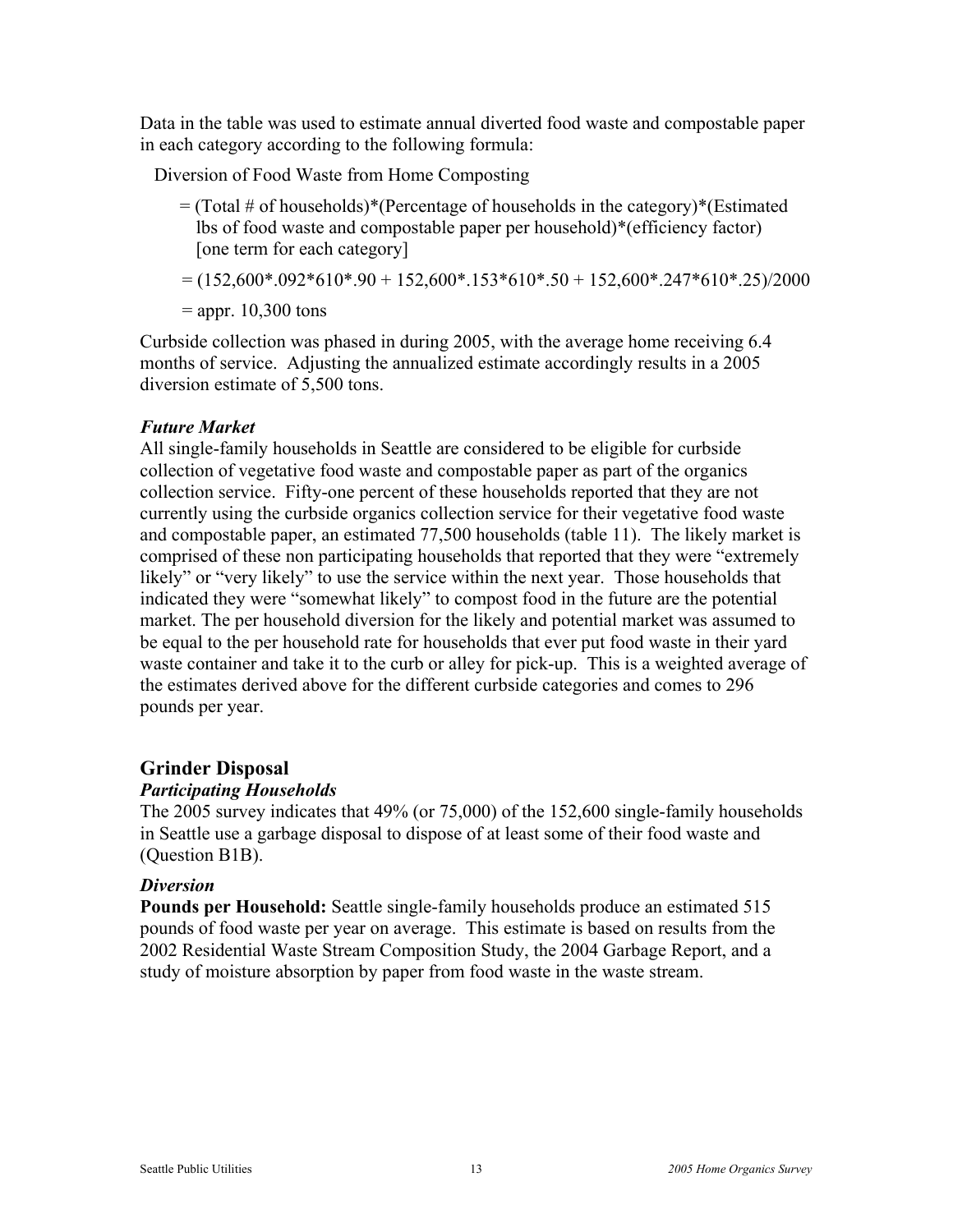**Households:** For purposes of the estimate participating households are broken into three categories:

|                                 |            | $%$ of     |            |
|---------------------------------|------------|------------|------------|
|                                 |            | Households |            |
|                                 | $%$ of All | Composting | Efficiency |
| Household Description           | Households | Food Waste | Factor     |
| The Garbage Disposal is Only    |            |            |            |
| Method of Disposing of Food     | $4.7\%$    | 9%         | 95%        |
| Waste                           |            |            |            |
| The Garbage Disposal is Primary |            |            |            |
| Method of Disposing of Food     | 13.2%      | 27%        | 60%        |
| Waste                           |            |            |            |
| The Garbage Disposal is not the |            |            |            |
| Primary Method of Disposing of  | 31.3%      | 64%        | 20%        |
| Food Waste                      |            |            |            |
| Total                           | 49.2%      | 100%       |            |

**Table 7. Categories Used for the Grinder Diversion Calculation** 

Data in the table was used to estimate annual diverted food waste paper in each category according to the following formula:

Diversion of Food Waste from Grinder Use

- $=$  (Total # of households)\*(Percentage of households in the category)\*(Estimated lbs of food waste and compostable paper per household)\*(efficiency factor) [one term for each category]
- $= (152,600*.047*515*.95 + 152,600*.132*515*.60 + 152,600*.313*515*.20)/2000$

 $=$  appr. 7,300 tons

#### **Disposal in Garbage**

Annual disposal includes both commercially collected and self-hauled waste from singlefamily residences. Quantities are estimated by applying percentages from the waste composition studies to figures from the 2004 Garbage Report and adjusting for estimated diversion from curbside recycling. Waste composition studies consulted are the 2002 Seattle Waste Composition Study (for commercially collected residential waste) and the 2004 Seattle Waste Composition Study (for self-haul waste). The first study estimated that approximately 36% of commercially collected waste from single family homes is food waste. The 2004 study estimated that approximately 3% of self-haul waste delivered to the transfer stations in trucks is food waste, and approximately 1% of the self-haul waste delivered to the transfer station in cars is food waste.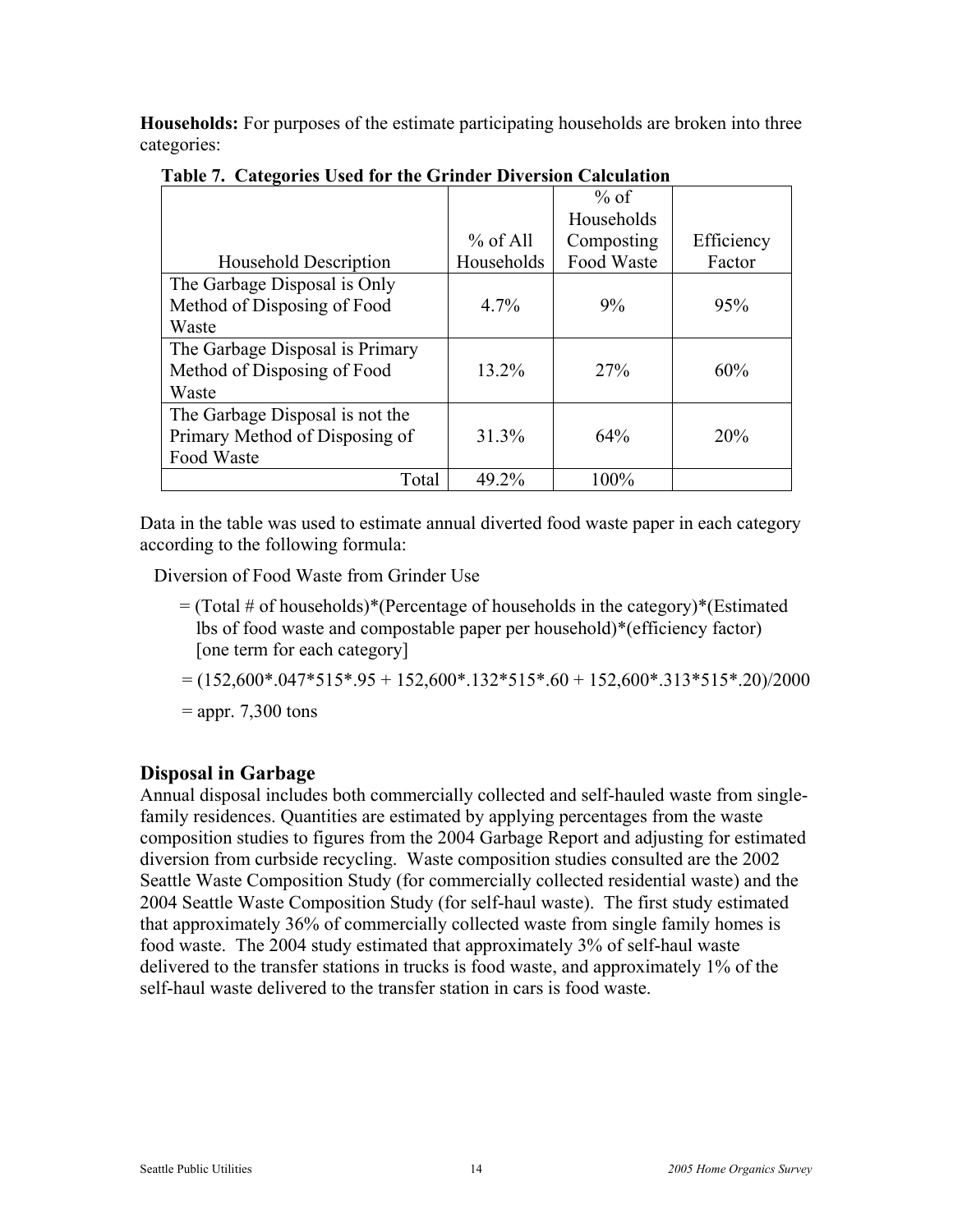# **References**

*City of Seattle, 1995 HOME ORGANICS WASTE MANAGEMENT SURVEY***,**  prepared by Cascadia Consulting Group, Inc., March 1996

*City of Seattle, 2000 HOME ORGANICS WASTE MANAGEMENT SURVEY***,**  prepared by Cascadia Consulting Group, Inc. in association with FBK Research, September 2000

*City of Seattle, Department of Engineering, Solid Waste Utility, WASTE STREAM COMPOSITION STUDY 1988-1989,* prepared by: The Matrix Management Group, June 1989

*Seattle Public Utilities, RESIDENTIAL WASTE STREAM COMPOSITION STUDY 2002,* prepared by Cascadia Consulting Group, August 2003

*Seattle Public Utilities, COMMERCIAL AND SELF-HAUL WASTE STREAMS COMPOSITION STUDY 2004* prepared by Cascadia Consulting Group, September 2005

*GARBAGE REPORT 2004* prepared by Seattle Public Utilities, Resource Planning Division, Forecasting and Evaluation Section, February 2005

Note: all of these reports with the exception of the 1988-1989 Waste Stream Composition study can be found at:

http://www.seattle.gov/util/About\_SPU/Garbage\_System/Reports/index.asp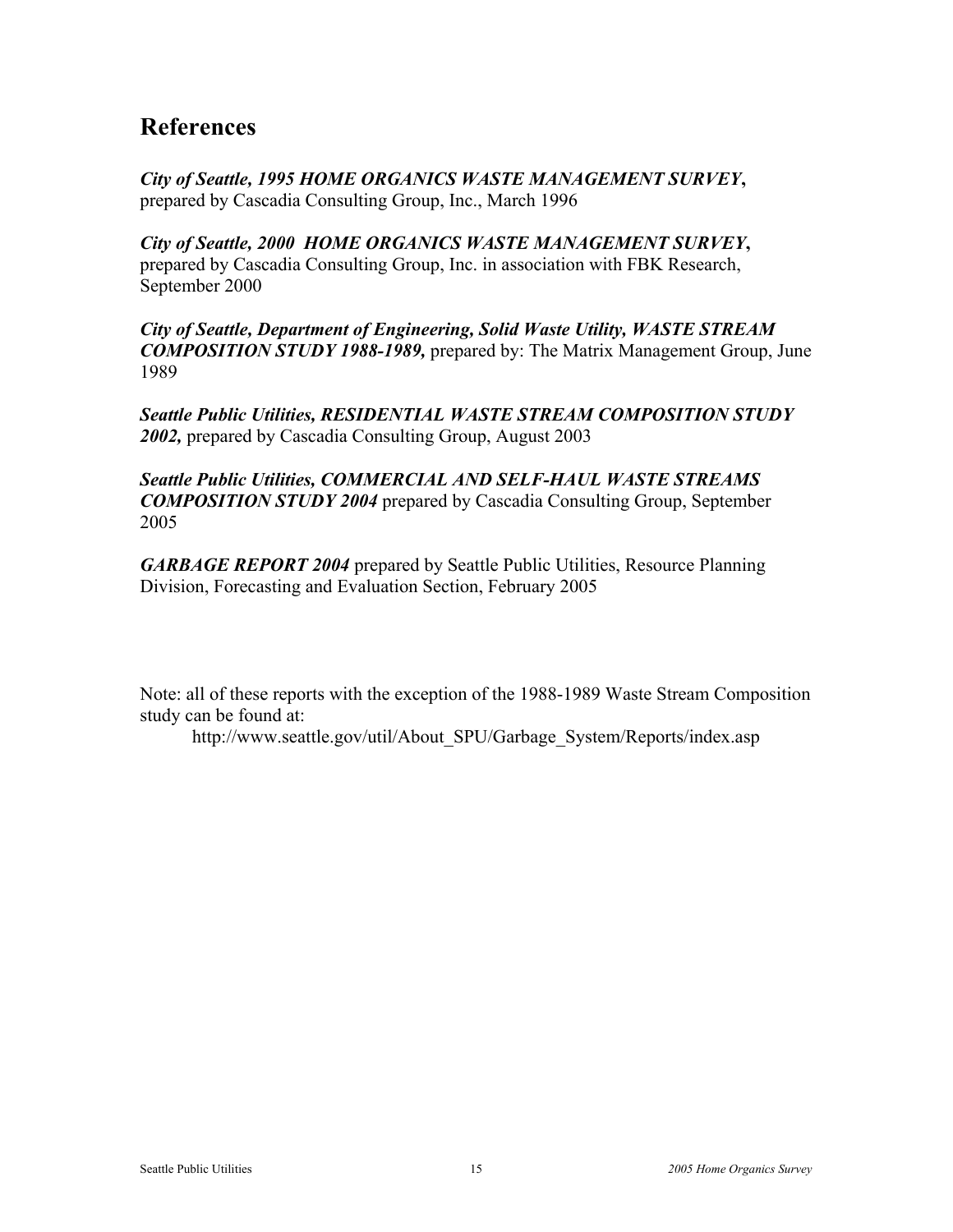# **II. Research Design**

#### **Objectives**

Seattle Public Utilities has commissioned this quantitative research to determine the level at which Seattle city residents are currently participating in organic waste management activities—that is, utilization of curbside pick-up services, home composting of yard waste and food waste, and grasscycling.

The specific objectives of this research were as follows:

- To examine the extent to which Seattle residents are involved in organic waste management activities, including:
	- o The types of waste management activities in which they currently engage;
	- o Awareness and usage of City-sponsored programs; and,
	- o Interest in increased participation of organic waste management activities.
- To examine the attitudes and behaviors of Seattle residents who are not involved in organic waste management activities, including:
	- o Awareness of and interest in composting;
	- o Primary reasons for not composting or grasscycling;
	- o Awareness of and interest in City-sponsored programs; and,
	- o Likelihood of participating in organic waste management activities.

#### **Methodology**

| <b>Target Population:</b> | To qualify for inclusion in this study, all respondents were<br>screened to be 18 years of age or older and living within the<br>city limits of Seattle. Only those living in buildings with<br>four or fewer units were considered eligible. This sample<br>"universe" consists of approximately 60% of all Seattle<br>households.                                                 |
|---------------------------|-------------------------------------------------------------------------------------------------------------------------------------------------------------------------------------------------------------------------------------------------------------------------------------------------------------------------------------------------------------------------------------|
| Technique:                | Informa Research Services of Seattle, Washington<br>conducted 600 telephone interviews. All telephone<br>interviews were conducted by trained, professional survey-<br>takers under the guidance of experienced supervisors.<br>Interviewers were thoroughly briefed on the goals and<br>objectives of the study and they were coached and<br>monitored throughout data collection. |
| <b>Field Dates:</b>       | Telephone interviews were conducted between November<br>30 and December 27, 2005, and telephone calls were<br>placed from $4:00$ p.m. to $9:00$ p.m.                                                                                                                                                                                                                                |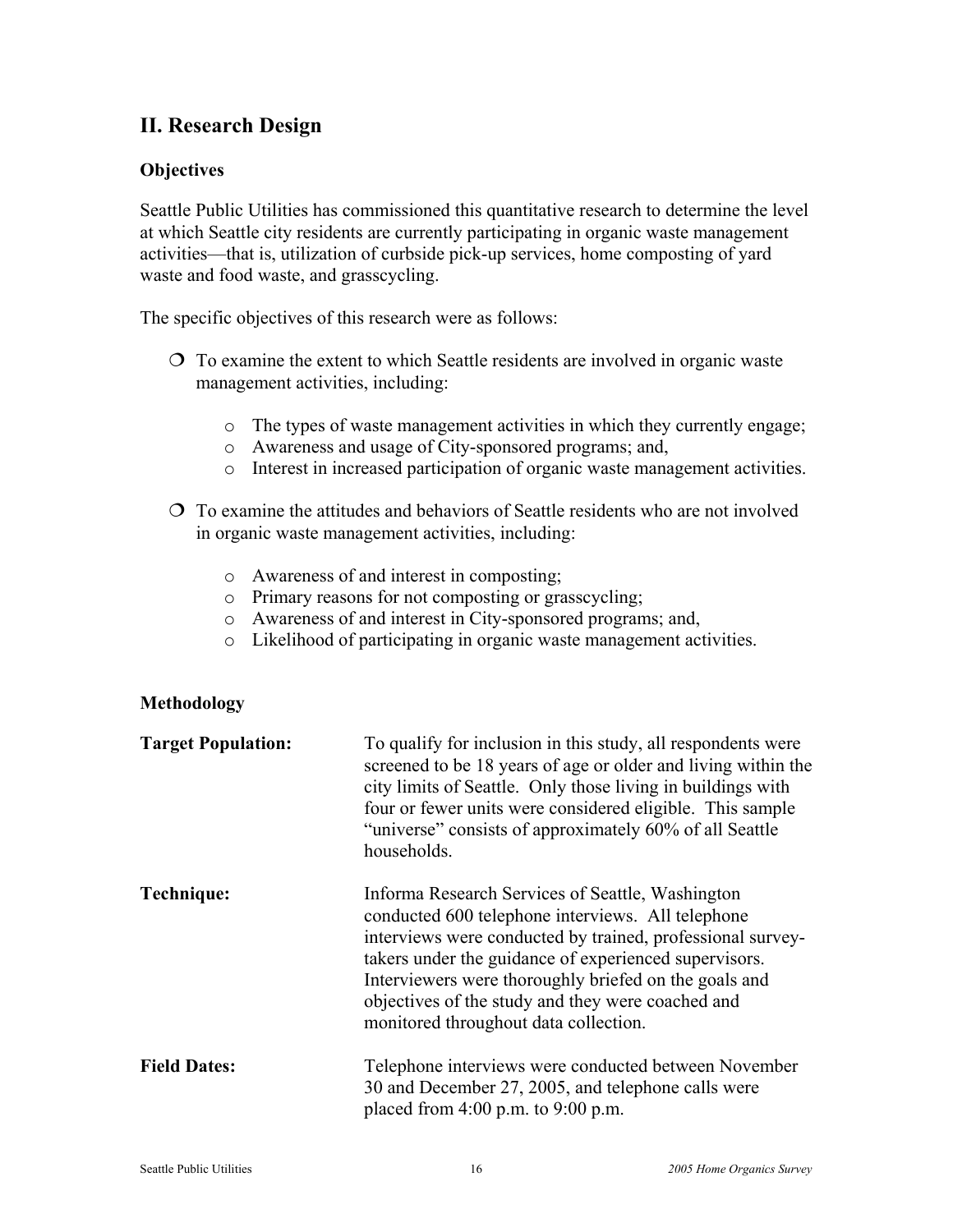| <b>Questionnaire:</b> | FBK Research designed the questionnaire in conjunction<br>with Seattle Public Utilities. The instrument was pilot<br>tested to ensure that the questions included would provide<br>valid and reliable results. The initial pilot test pointed to<br>certain areas within the questionnaire that seemed to<br>confuse respondents. Modifications were made and two<br>subsequent pilot tests were conducted. After the third pilot<br>test, the instrument was solid and approved for fielding.<br>The survey averaged 15 minutes. (See Appendix 2 for a<br>copy of the survey instrument.) |
|-----------------------|--------------------------------------------------------------------------------------------------------------------------------------------------------------------------------------------------------------------------------------------------------------------------------------------------------------------------------------------------------------------------------------------------------------------------------------------------------------------------------------------------------------------------------------------------------------------------------------------|
| Sample:               | The sample for this survey was purchased from Survey<br>Sampling and included a random selection of all working<br>residential exchanges within the City of Seattle, recent to<br>the previous six months. The sample was selected in<br>proportion to the population within each Seattle zip code<br>area. (See Appendix 1 for the disposition of the sample.)                                                                                                                                                                                                                            |

#### **Sample Profile**

When interpreting the findings from this survey, it is important to keep in mind the characteristics of the people interviewed. The following table presents a profile of the 600 Seattleites living in buildings with four or fewer units who were included in the survey. Here, as well as throughout this report, percentages may not sum to 100 because of rounding, because of the acceptance of multiple responses and/or because of the exclusion of answers with very low frequencies.

For comparison purposes, Table 8 on the following page presents information obtained from the 1995 and 2000 Seattle Organics Surveys and information from the 2000 Census. The Census data is for Seattle householders living in structures of 1 unit, 1 unit attached, 2, 3 and 4 units. Data for this subgroup is available only for selected characteristics.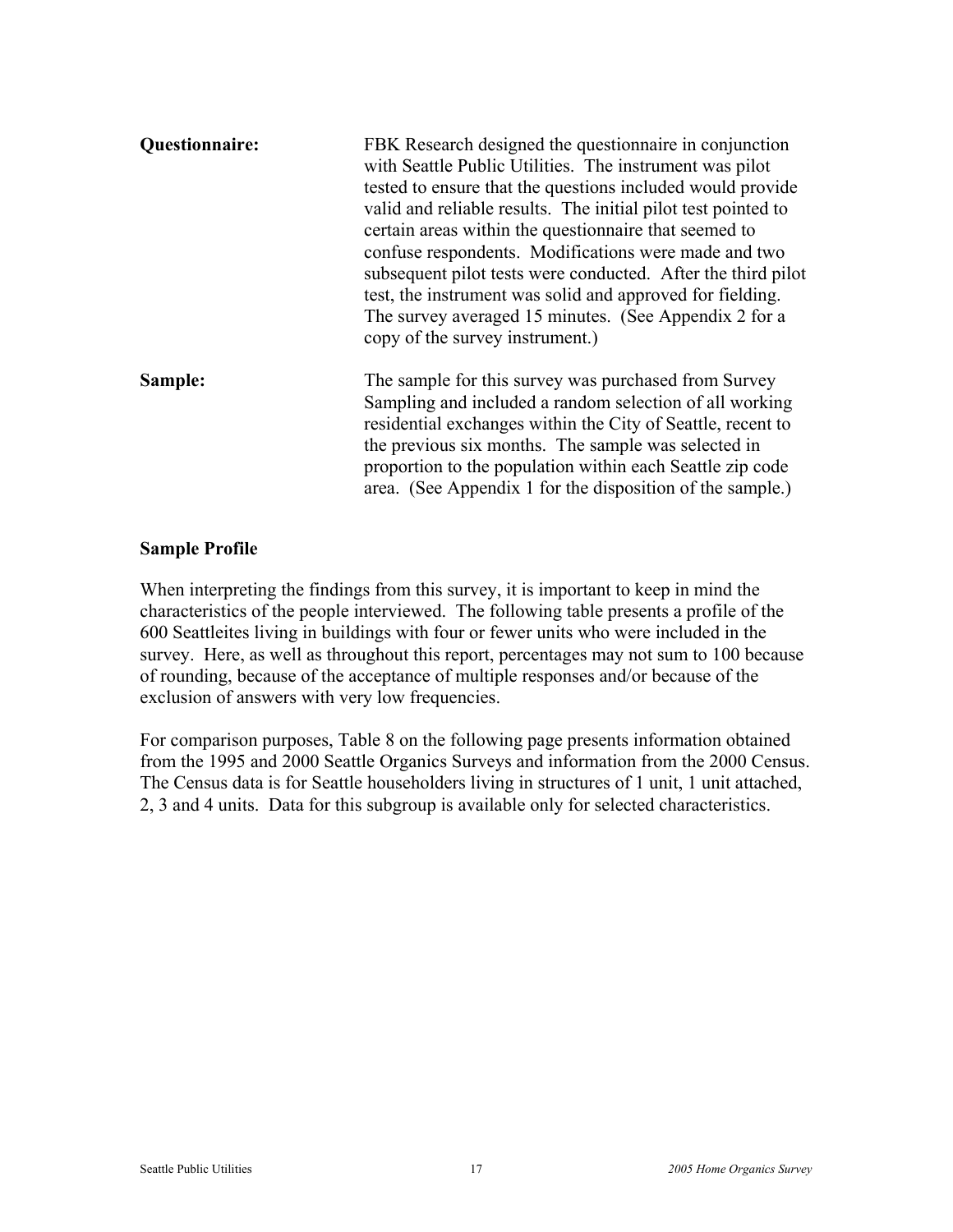|                         |                      | Dec. 2005 | <b>Jan. 2000</b> |           | Jan. 1995 Census 2000 |
|-------------------------|----------------------|-----------|------------------|-----------|-----------------------|
|                         |                      | (600)     | (600)            | (610)     |                       |
| Gender:                 | Male                 | 42%       | 42%              | 39%       |                       |
|                         | Female               | 58%       | 58%              | 61%       |                       |
| Age:                    | 18 to 24 years       | $1\%$     | 6%               | 8%        | 3%                    |
|                         | 25 to 34 years       | 13%       | 20%              | 24%       | 20%                   |
|                         | 35 to 44 years       | 26%       | 28%              | 23%       | 23%                   |
|                         | 45 to 54 years       | 23%       | 21%              | 16%       | 23%                   |
|                         | 55 to 64 years       | 20%       | 12%              | 9%        | 12%                   |
|                         | 65 years or older    | 16%       | 12%              | 17%       | 18%                   |
| Ethnicity: <sup>5</sup> | Caucasian            | 79%       | 84%              | 71%       | 78%                   |
|                         | African-American     | 3%        | 4%               | 6%        | $7\%$                 |
|                         | Asian                | 4%        | $5\%$            | 10%       | 10%                   |
|                         | Hispanic/Latino      | $1\%$     | $1\%$            | 3%        | 3%                    |
|                         | Native America       | $1\%$     | $1\%$            | 3%        | $1\%$                 |
|                         | Other (mixed)        | 4%        | 2%               | $2\%$     | 4%                    |
|                         | Don't know/Refused   | 9%        | 5%               | 6%        |                       |
| Dwelling                | Single-Unit          | 94%       | 91%              | 84%       | 83%                   |
| Type:                   | Multi-Unit           | 6%        | 9%               | 16%       | 17%                   |
| Ownership:              | Own                  | 86%       | 77%              | 71%       | 71%                   |
|                         | Rent                 | 12%       | 21%              | 28%       | 29%                   |
| Number in               | One                  | 16%       | 16%              | 17%       |                       |
| Household:              | Two                  | 44%       | 43%              | 36%       |                       |
|                         | Three                | 17%       | 18%              | 21%       |                       |
|                         | Four                 | 17%       | 15%              | 15%       |                       |
|                         | Five or more         | $5\%$     | 7%               | 10%       |                       |
| Education:              | High School or less  | $8\%$     | 11%              | 19%       |                       |
|                         | Some college         | 22%       | 24%              | $26\%$    |                       |
|                         | 4-year college       | 31%       | 39%              | 28%       |                       |
|                         | Graduate work        | 36%       | 25%              | 23%       |                       |
| Income:                 | Under \$30,000       | 7%        | 10%              | <b>NA</b> |                       |
|                         | $$30,000 - $50,000$  | 13%       | 21%              | <b>NA</b> |                       |
|                         | $$50,000 - $75,000$  | 15%       | 24%              | NA        |                       |
|                         | $$75,000 - $100,000$ | 20%       | 15%              | NA        |                       |
|                         | \$100,000 or more    | 25%       | 15%              | NA        |                       |
|                         | Don't know/Refused   | 21%       | 15%              | 9%        |                       |

# **Table 8: Demographic Data**

<sup>&</sup>lt;sup>5</sup> The Census has a category for race, which includes the groups listed in Table 3 with the exception of the Hispanic/Latino group. The Hispanic/Latino category is considered an ethnic, as opposed to racial, identifier and is tracked in addition to race. For this reason the Census percentages in the ethnicity section of Table 3 exceed 100%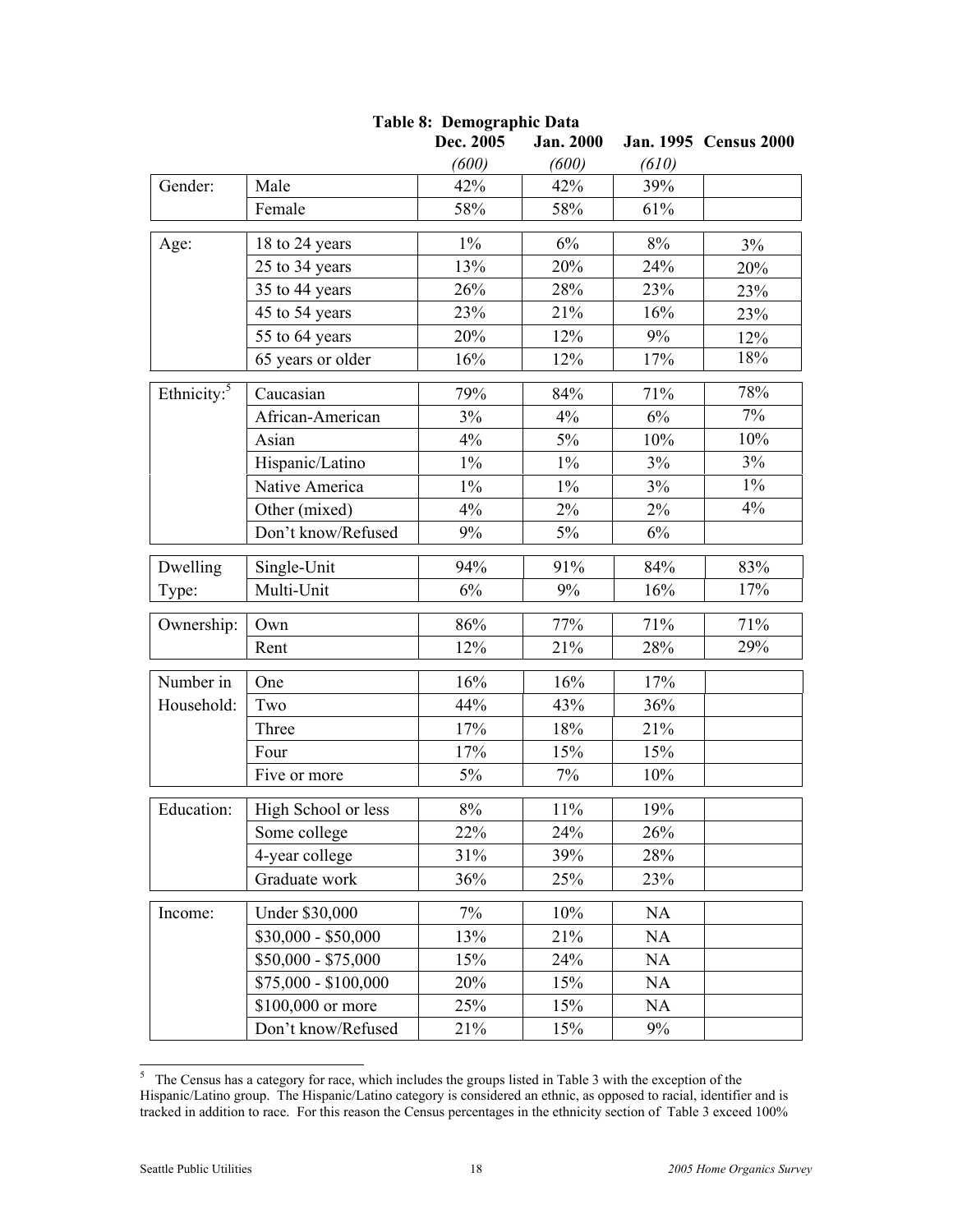Table 8 shows that over the course of the three surveys, the sample populations have fewer young respondents, and have increasing percentages of homeowners, Caucasians, and inhabitants of single unit structures. In these categories the 2005 sample population shows a significant variance with the 2000 Census. It is unlikely – particularly in the ethnicity and dwelling type categories – that the population has changed since 2000 in the way indicated by the sample demographic changes. There are several possible explanations for the variance:

- The increasing popularity of cell phones, particularly among younger residents, has resulted in less use of residential phone numbers and made cell phone users less accessible to a phone survey.
- A general decrease in tolerance for phone solicitation has increased refusal rates, resulting in a kind of "advocate bias" in which the people willing to take the time to participate in the survey are those that have a particular interest in the topic of the survey. It is reasonable to expect that this kind of bias would favor homeowners over renters and single unit residents over residents of multi-unit structures because the single-family homeowner is more likely to be invested in his or her lawn and garden.
- Under-representation of non-Caucasian residents has plagued several surveys in recent years. In 1995, specific quotas were set for ethnicity based on census information. No quotas were set for the 2000 or 2005 surveys.

#### **Household Characteristics**

Yard waste composting necessitates having a yard—a lawn, a garden or both—and grasscycling necessitates having a grass lawn. Respondents in this research were asked to provide information about their households and yards to determine the extent to which they had the need to compost yard waste and to grasscycle. Table 9 below shows the information for the current and previous surveys.

|                                  |                | Dec. 2005 | Jan. 2000 | Jan. 1995 |
|----------------------------------|----------------|-----------|-----------|-----------|
| Base:                            |                | (600)     | (600)     | (610)     |
| Yard:                            | Yes            | 98%       | 96%       | 95%       |
|                                  | N <sub>o</sub> | 2%        | $4\%$     | $5\%$     |
| Lawns:                           | Yes            | 87%       | 88%       | 85%       |
|                                  | N <sub>o</sub> | 13%       | 12%       | 15%       |
| Ever Care for Yard: <sup>6</sup> | Yes            | 96%       | 94%       | 79%       |
|                                  | N <sub>o</sub> | $4\%$     | 6%        | 21%       |
| Have a Garden:                   | Yes            | 74%       | 71%       | 57%       |
|                                  | N <sub>o</sub> | 26%       | 29%       | 43%       |
| Garden Type:                     | Food           | 37%       | 37%       | 35%       |
|                                  | Flower         | 63%       | 63%       | 51%       |
|                                  | Other          | 13%       | 8%        | $1\%$     |
|                                  | None           | 26%       | 29%       | 43%       |

# **Table 9: Household Characteristics**

 $\overline{a}$ 

<sup>6</sup> A change in questionnaire wording makes it difficult to compare directly over time the percent that "ever" care for their yard. All evidence suggests that an extremely high percentage continue to take responsibility for at least some of their yard care.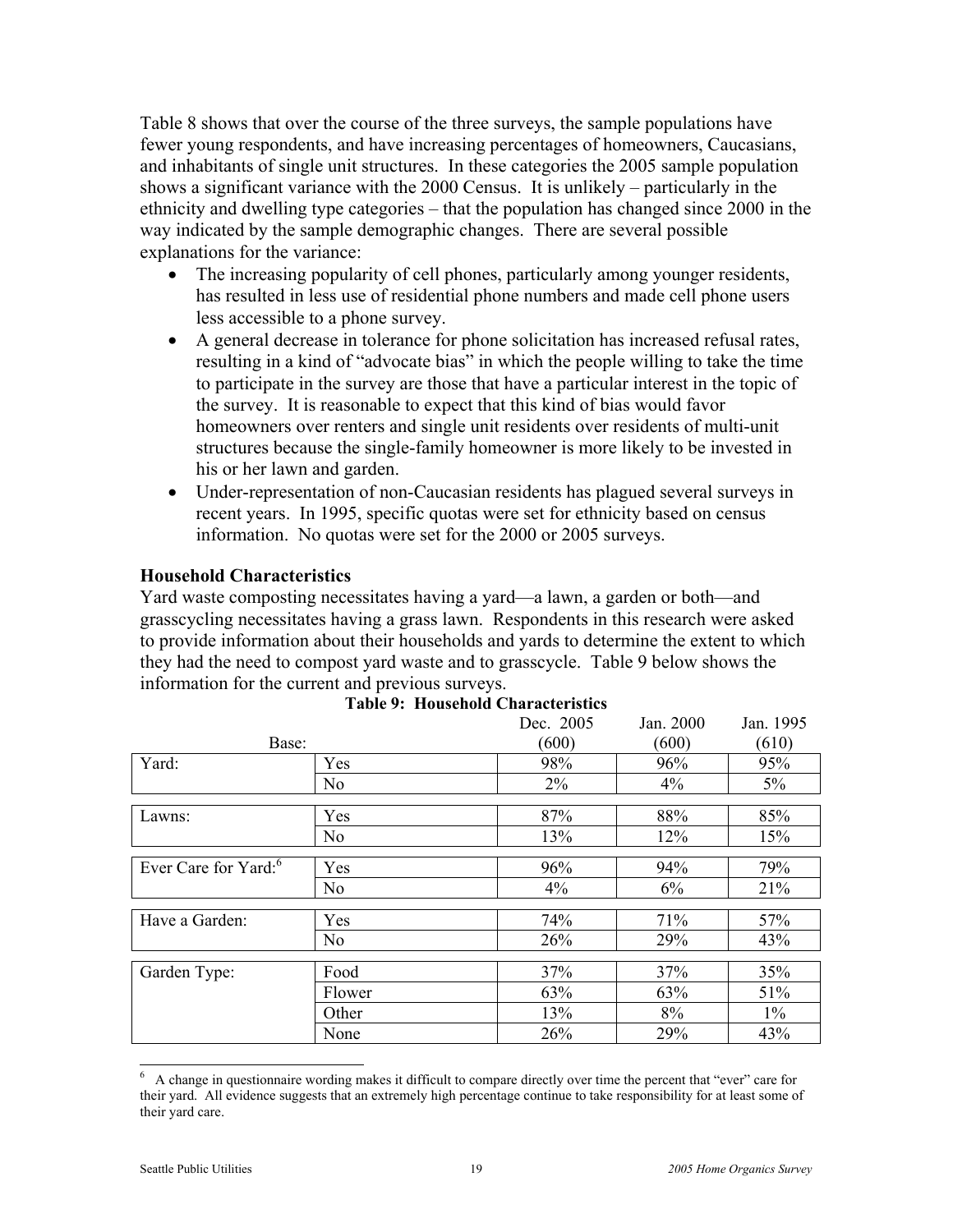While there were some changes between 1995 and 2000 in the percentage of residents who reported caring for their yard and having a garden, these and other characteristics reported above have remained very stable since 2000.

- The vast majority (98%) report that they have a yard—a percent that is not significantly different from 2000 (96%).
- Seven out of eight (87%) report that they have a lawn—the same percent that reported having a lawn in 2000.
- Three out of four (74%) report having a garden—a percent similar to that reported by respondents in 2000 (71%).

#### **Survey Limitations**

A random sample of size 600 is sufficient to provide 95% confidence that the resulting data will be within plus or minus 4.1% of what it would be if all Seattleites living in one to four unit buildings were interviewed. That is, in theory, had all people in the target population been interviewed, there is a 95% chance the results would be within plus or minus 4.1% of the results obtained from this sample. This error range is calculated at the 50%-50% response rate to any two-part questions (e.g., 50% "yes" and 50% "no") and is therefore the maximum error range that can be expected from a sample this size.

This report addresses results from several specific subgroups. The following table presents some of these subgroups, the number of interviews conducted and the associated error range.

| Subgroup                            | Number of Interviews | <b>Associated Error Range</b> |
|-------------------------------------|----------------------|-------------------------------|
| <b>Total Sample</b>                 | 600                  | $+/- 4.1\%$                   |
| <b>Yard Waste Composters</b>        | 238                  | $+/- 6.5\%$                   |
| Food Waste Composters               | 156                  | $+/- 8.0\%$                   |
| Grasscyclers                        | 342                  | $+/- 5.4\%$                   |
| <b>Yard Waste Only Composters</b>   | 94                   | $+/- 10.3\%$                  |
| Food Waste Only Composters          | 12                   | $+/- 28.9%$                   |
| Compost Both Yard and Food Waste    | 144                  | $+/- 8.3\%$                   |
| Compost Neither Yard nor Food Waste | 350                  | $+/- 5.3\%$                   |

#### **Table 10: Survey Subgroups**

This sample excluded any household in which there is no hardwired telephone or any household in which there is only a mobile telephone number. This sample also excluded any household with a telephone exchange newly issued within six months prior to the purchase of the sample.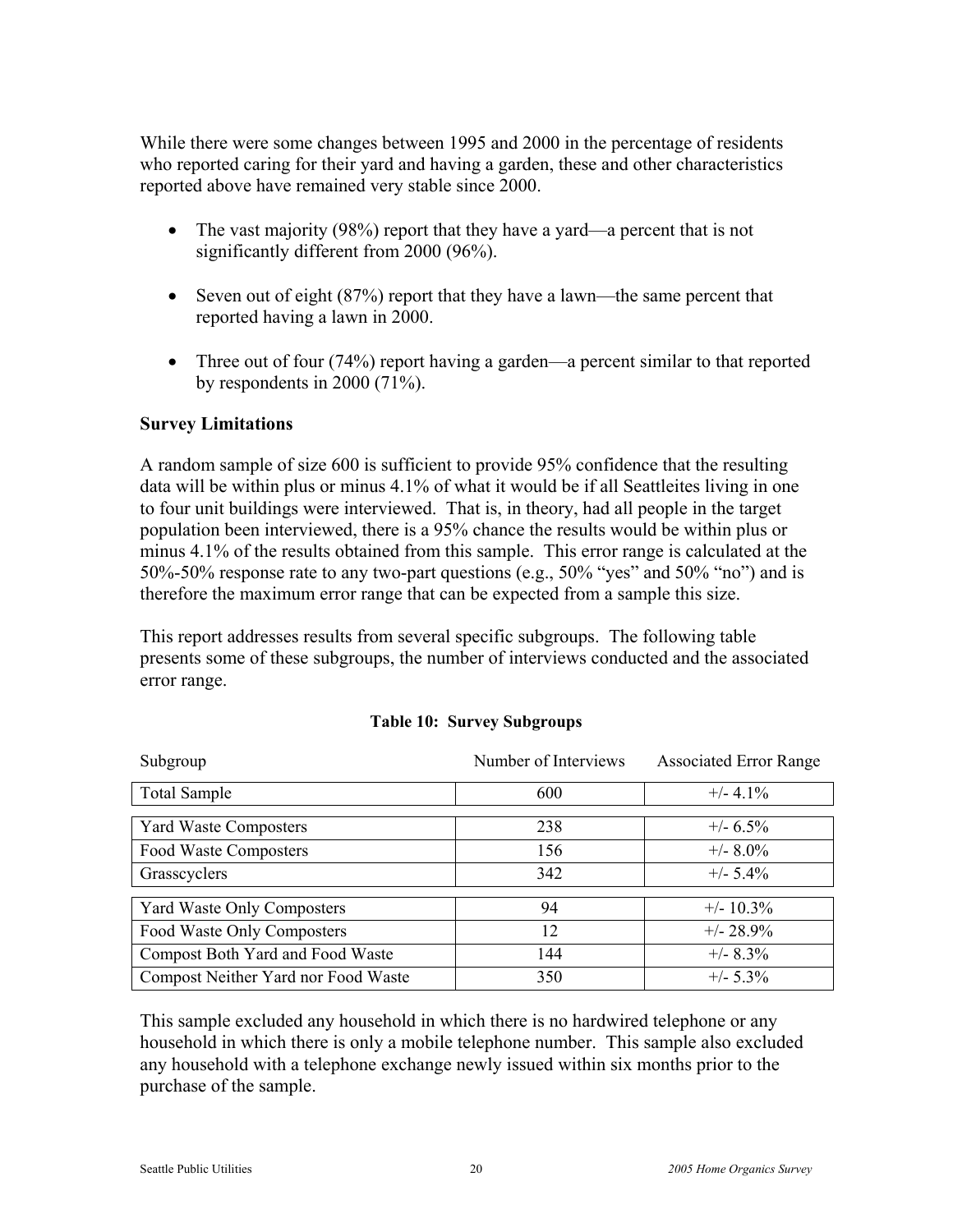The data presented in this report provides a reliable and valid picture of Seattleites' attitudes and behaviors with regard to organic waste management activities. This data is useful when assessing the size of the current market and the future market for program enhancement and expansion. However, it must be kept in mind that this survey cannot predict the future. While great care and the most advanced methods were employed in the design, execution and analysis of this study, these results should be interpreted only as representing the view of these respondents at the time they were interviewed.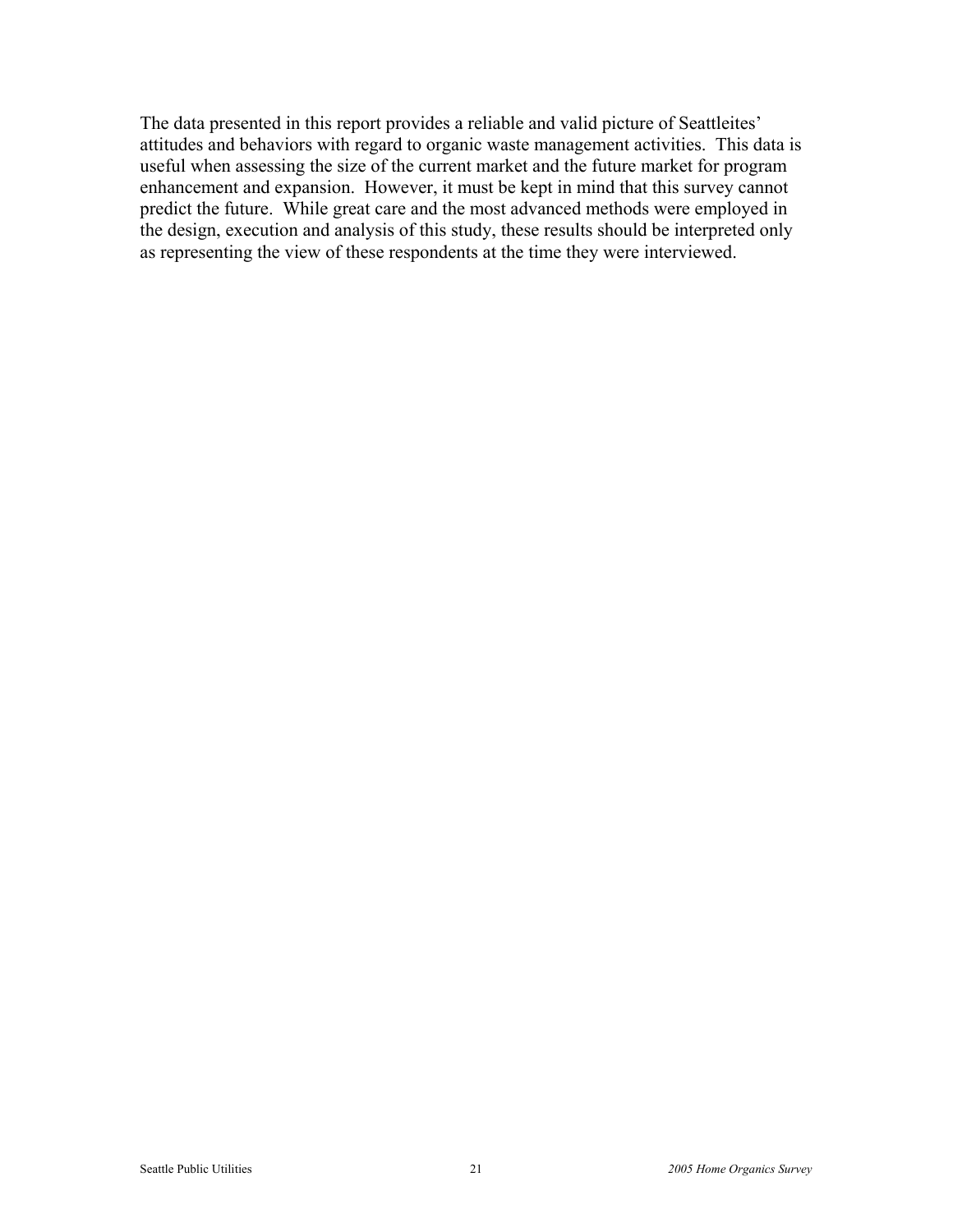# **III. Current Market: Detailed Findings**

#### **Characteristics of the Market**

Among the 600 Seattle residents interviewed, about two out of every five (42%) are currently composting yard and/or food waste<sup>7</sup> and 58% are doing neither.

- 94 (16%) currently compost yard waste but not food waste (referred to as "yard" waste only composters" in this report);
- 12 (2%) currently compost food waste but not yard waste (referred to as "food waste only composters" in this report);
- 144 (24%) currently compost both yard and food waste (referred to as "yard and food waste composters" in this report); and,
- 350 (58%) currently do not compost either yard or food waste (referred to as "non-composters" in this report).

Together,

- 238 (40%) currently compost yard waste (and may or may not compost food waste); and,
- 156 (26%) currently compost food waste (and may or may not compost yard waste).

The following table compares this information to similar information collected in 2000 and 1995:

| <b>Base:</b> Total Sample   | December<br>2005<br>(600) | January<br>2000<br>(600) | January<br>1995<br>(610) |
|-----------------------------|---------------------------|--------------------------|--------------------------|
| Yard Waste Only             | 16%                       | 19%                      | 19%                      |
| Food Waste Only             | $2\%$                     | $4\%$                    | 3%                       |
| Both Yard and Food Waste    | 24%                       | 27%                      | 22%                      |
| Neither Yard nor Food Waste | 58%                       | 50%                      | 57%                      |
|                             |                           |                          |                          |
| <b>Total Yard Waste</b>     | 40%                       | 46%                      | 41%                      |
| <b>Total Food Waste</b>     | 26%                       | 31%                      | 25%                      |

#### **Table 11: Current Composting Behavior**

The percent of households that reported composting yard and/or food waste in 2005 is very similar to the percentage of households reporting that they composted yard and/or food waste 10 years ago. The slight increases in composting behaviors experienced in 2000 have not been maintained.

<sup>&</sup>lt;sup>7</sup> For the purposes of this survey "compost" means to create organic material from yard and or food waste at home on the resident's property. Many residents consider composting to include setting out their yard waste for collection, and for this reason survey questions specified at home/on-property composting.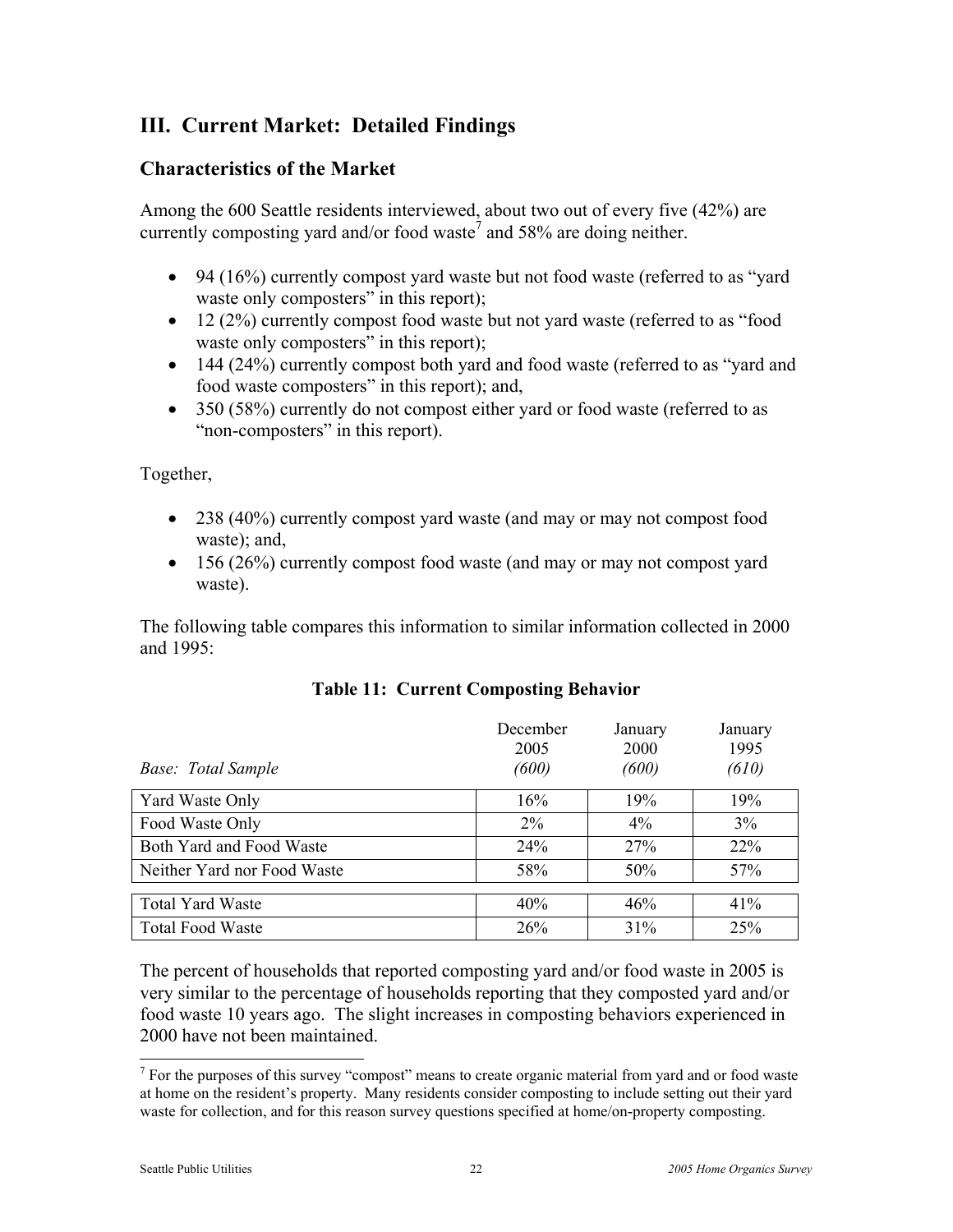The table below provides information about the demographic characteristics of those who currently compost yard waste, those who currently compost food waste, and those who compost neither. For comparison purposes, the percentages for the total sample are shown parenthetically. For example, the percentages in the Food Waste column and female row indicate that 60% of all food waste composters surveyed are female, and 27% of the females surveyed compost their food waste.

When looking at the characteristics of those who compost, the following highlights emerge:

- Men and women are equally likely to compost vard waste and food waste. This is a change since 2000. Five years ago, women were more likely than men to be responsible for and/or take the initiative for composting food waste.
- Although the sample size is quite small, those who are under 25 years of age tend to report a greater propensity to compost both yard and food waste. Those who are 65 years of age or older tend to be less likely to compost yard waste but they are just as likely to compost food waste.
- Similar to 2000, those who live in single-family homes are more likely than their counterparts in larger dwellings to compost either yard or food waste.
- Although not a significant difference, only 20% of those living in households with four or more people currently compost food waste compared to 26% of the sample population.

|                  |                   | Total      | Yard     | Food     | Non-       |
|------------------|-------------------|------------|----------|----------|------------|
|                  |                   | Sample     | Waste    | Waste    | Composters |
| Base:            |                   | (600)      | (238)    | (156)    | (350)      |
| $(\%$ of Sample) |                   | $(100\%)$  | $(40\%)$ | (26%)    | (58%)      |
| Gender:          | Male              | 42%        | 42%      | 40%      | 42%        |
|                  |                   | $(100\%)$  | (39%)    | (25%)    | (58%)      |
|                  | Female            | 58%        | 58%      | 60%      | 58%        |
|                  |                   | $(100\%)$  | (40%)    | (27%)    | (58%)      |
| Age:             | Under 25          | $1\%$      | $2\%$    | $2\%$    | $1\%$      |
|                  |                   | $(100\%)$  | $(50\%)$ | (38%)    | $(50\%)$   |
|                  | $25 - 34$         | 13%        | 11%      | 12%      | 15%        |
|                  |                   | $(100\%)$  | (32%)    | (23%)    | (65%)      |
|                  | $35 - 44$         | 26%        | 25%      | 27%      | 25%        |
|                  |                   | $(100\%)$  | (39%)    | (27%)    | (58%)      |
|                  | $45 - 54$         | 23%        | 27%      | 26%      | 20%        |
|                  |                   | $(100\%)$  | (47%)    | $(30\%)$ | (51%)      |
|                  | $55 - 64$         | <b>20%</b> | 22%      | 19%      | 19%        |
|                  |                   | $(100\%)$  | (44%)    | (25%)    | (56%)      |
|                  | 65 years or older | 16%        | 13%      | 13%      | 18%        |
|                  |                   | $(100\%)$  | (32%)    | $(30\%)$ | (67%)      |

#### **Table 12: Profile of Composters**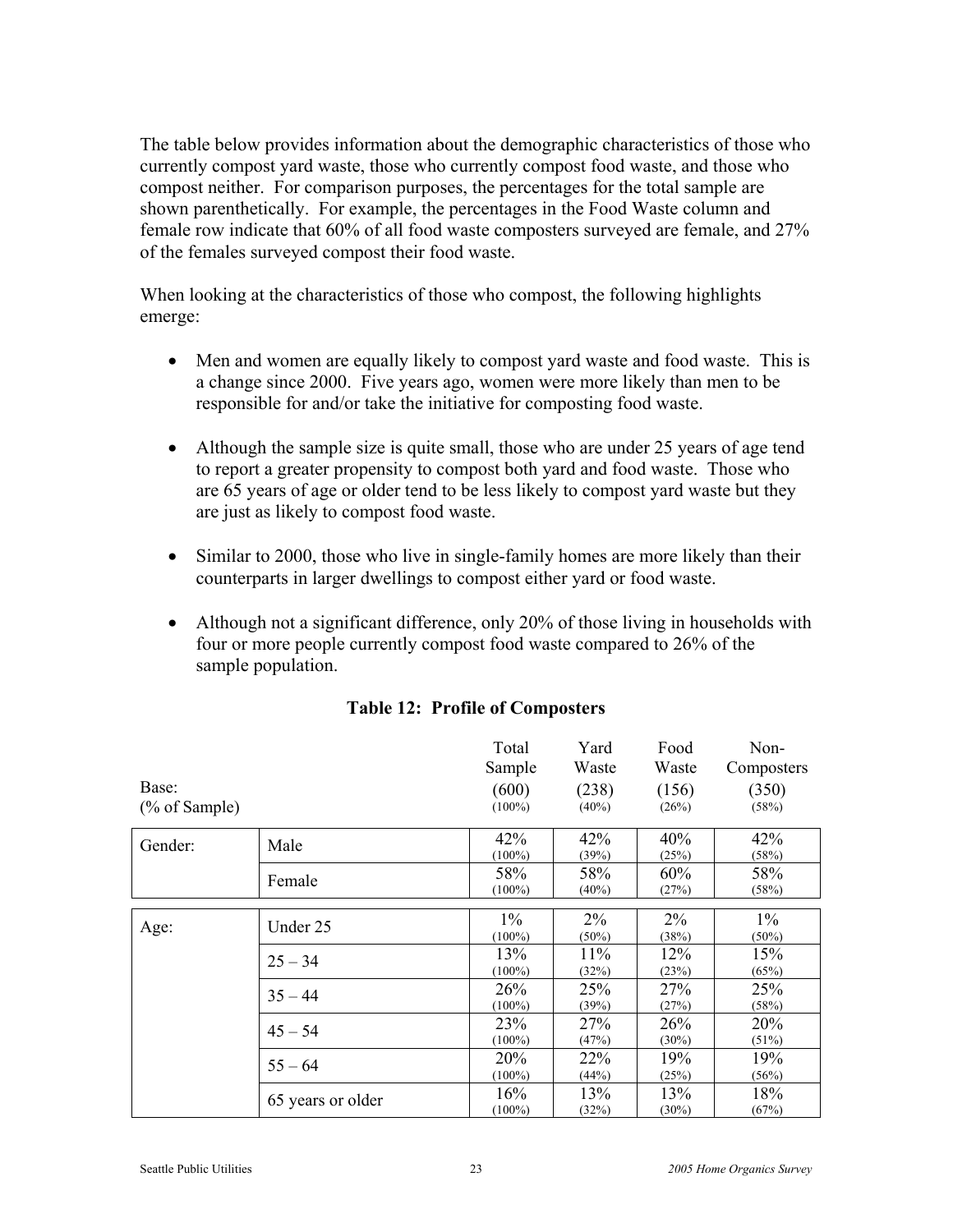|                         |                          | Total<br>Sample    | Yard<br>Waste     | Food<br>Waste     | Non-<br>Composters |
|-------------------------|--------------------------|--------------------|-------------------|-------------------|--------------------|
| Base:<br>(% of Sample)  |                          | (600)<br>$(100\%)$ | (238)<br>$(40\%)$ | (156)<br>(26%)    | (350)<br>(58%)     |
| Ethnicity:              | Caucasian                | 79%<br>$(100\%)$   | 81%<br>(41%)      | 80%<br>(26%)      | 77%<br>(57%)       |
|                         | Asian                    | 4%<br>$(100\%)$    | 3%<br>(33%)       | 4%<br>(29%)       | 4%<br>(58%)        |
|                         | African American         | 3%<br>$(100\%)$    | $1\%$<br>(17%)    | $1\%$<br>$(11\%)$ | 4%<br>(83%)        |
|                         | Latino/Hispanic          | $1\%$<br>$(100\%)$ | $1\%$<br>(33%)    | $0\%$<br>$(0\%)$  | $1\%$<br>(67%)     |
|                         | American Indian          | $1\%$<br>$(100\%)$ | $<1\%$<br>(25%)   | $1\%$<br>(25%)    | $1\%$<br>(75%)     |
|                         | Mixed (Other)            | 4%<br>$(100\%)$    | 5%<br>(48%)       | 4%<br>$(30\%)$    | 3%<br>(52%)        |
| Dwelling Type:          | Single-unit              | 94%<br>$(100\%)$   | 95%<br>$(40\%)$   | 96%<br>(27%)      | 94%<br>(58%)       |
|                         | Multiple-unit            | 6%<br>$(100\%)$    | $5\%$<br>(32%)    | 4%<br>(18%)       | 6%<br>(65%)        |
| Home<br>Ownership:      | Own                      | 86%<br>$(100\%)$   | 86%<br>(40%)      | 86%<br>(26%)      | 86%<br>(58%)       |
|                         | Rent                     | 12%<br>$(100\%)$   | 13%<br>(43%)      | 13%<br>(28%)      | 12%<br>(57%)       |
|                         |                          |                    |                   |                   |                    |
| Number in<br>Household: | One                      | 16%<br>$(100\%)$   | 13%<br>(34%)      | 12%<br>(20%)      | 18%<br>(65%)       |
|                         | Two                      | 44%<br>$(100\%)$   | 45%<br>(41%)      | 50%<br>(30%)      | 43%<br>(57%)       |
|                         | Three                    | 17%<br>$(100\%)$   | 21%<br>(48%)      | 19%<br>(29%)      | 15%<br>(50%)       |
|                         | Four                     | 17%<br>$(100\%)$   | 16%<br>(37%)      | 13%<br>(21%)      | 18%<br>(63%)       |
|                         | Five or more             | 5%<br>$(100\%)$    | 4%<br>(31%)       | 3%<br>(17%)       | 5%<br>(62%)        |
| Education:              | High school or less      | 8%<br>$(100\%)$    | 8%<br>(38%)       | 7%<br>(23%)       | 8%<br>$(60\%)$     |
|                         | Some college / AA degree | 22%<br>$(100\%)$   | 20%<br>(36%)      | 20%<br>(24%)      | 23%<br>(63%)       |
|                         | 4-year college degree    | 31%<br>$(100\%)$   | 32%<br>(40%)      | 30%<br>(25%)      | 31%<br>(58%)       |
|                         | Graduate work/degree     | 36%<br>$(100\%)$   | 40%<br>(44%)      | 41%<br>(30%)      | 33%<br>(53%)       |

### **Table 12: Profile of Composters (Continued)**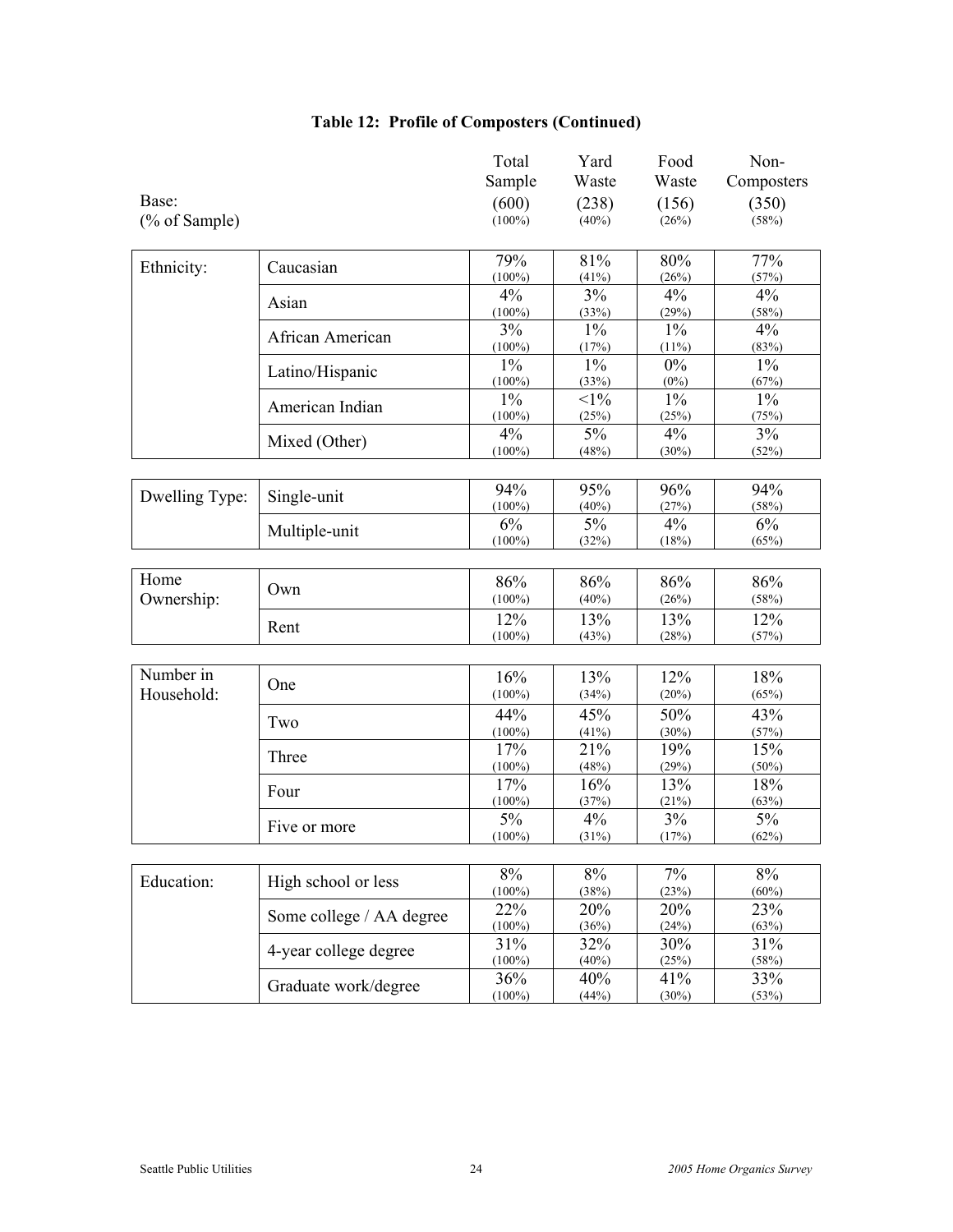| Base:<br>$(\%$ of Sample) |                      | Total<br>Sample<br>(600)<br>$(100\%)$ | Yard<br>Waste<br>(238)<br>$(40\%)$ | Food<br>Waste<br>(156)<br>(26%) | Non-<br>Composters<br>(350)<br>(58%) |
|---------------------------|----------------------|---------------------------------------|------------------------------------|---------------------------------|--------------------------------------|
| Income:                   | Under \$30,000       | 7%<br>$(100\%)$                       | $7\%$<br>$(40\%)$                  | $9\%$<br>(33%)                  | 7%<br>(58%)                          |
|                           | $$30,000 - $50,000$  | 13%<br>$(100\%)$                      | 11%<br>(33%)                       | 10%<br>$(20\%)$                 | 14%<br>(64%)                         |
|                           | $$50,000 - $75,000$  | 15%<br>$(100\%)$                      | 17%<br>(44%)                       | 15%<br>(26%)                    | 14%<br>(55%)                         |
|                           | $$75,000 - $100,000$ | 20%<br>$(100\%)$                      | 25%<br>(51%)                       | 26%<br>(34%)                    | 16%<br>(48%)                         |
|                           | \$100,000 or more    | 25%<br>$(100\%)$                      | 25%<br>$(40\%)$                    | 24%<br>(25%)                    | 25%<br>(58%)                         |

#### **Table 12: Profile of Composters (Continued)**

#### **Current Yard Waste Behavior**

The following table summarizes the yard waste behavior of the total sample of 600 respondents, and compares this information to that collected in the 1995 and 2000 research. As depicted, the percent who say they do not have a yard, grass and/or garden has remained very consistent over time. A change in the questionnaire wording resulted in a smaller percent saying that they care for their yard in 2000; however, this percent has remained stable since then.

Compared to 1995, the percent reporting that they take all of their yard waste to the curbside for pick-up by the City has increased significantly. One-third (33%) of the Seattle residents interviewed in 1995 reported that they took all of their yard waste to the curbside and this percentage has increased to about one-half (49%) today.

The percent of Seattle residents who report that they compost all of their yard waste has decreased since 1995. While 15% reported that they composted all of their yard waste in 1995, only 7% reported the same in 2005.

Compared to 1995, the percentage of Seattle residents who neither compost nor use curbside yard waste pick-up services has decreased by one-half. In 1995, 13% reported that they used neither of these methods for their yard waste and only 6% reported that they used neither in 2000 and 2005.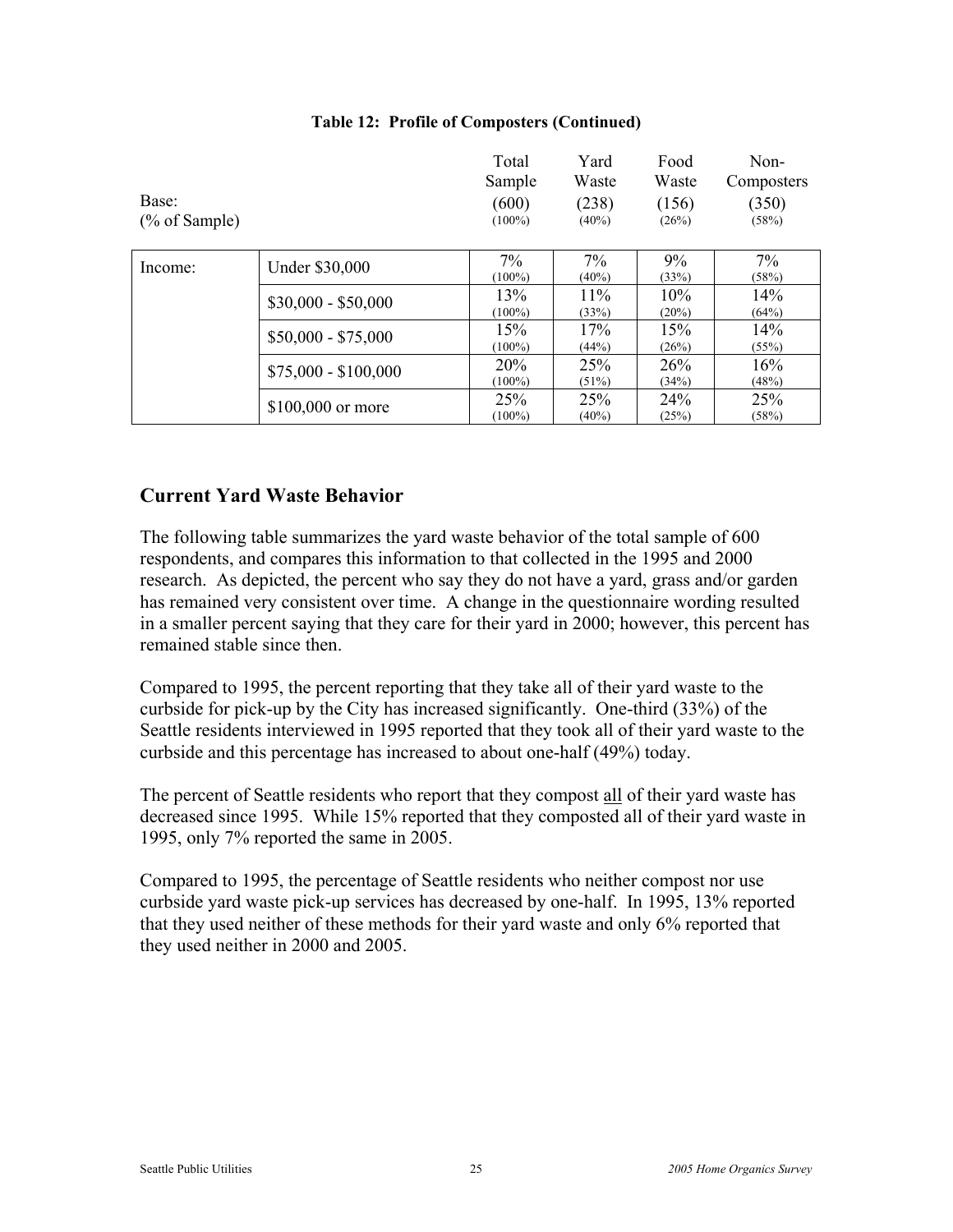| Base: Total Sample               | December<br>2005<br>(600) | January 2000<br>(600) | January<br>1995<br>(610) |
|----------------------------------|---------------------------|-----------------------|--------------------------|
| No yard, grass and/or garden     | $4\%$                     | $4\%$                 | $5\%$                    |
| Do not ever care for yard        | $0\%$                     | $2\%$                 | 8%                       |
| All yard waste taken to curbside | 49%                       | 43%                   | 33%                      |
| Compost and use curbside         | 33%                       | 33%                   | 26%                      |
| All yard waste composted         | 7%                        | 13%                   | 15%                      |
| Neither compost nor use curbside | 6%                        | 6%                    | 13%                      |

#### **Table 13: Comparison of Yard Waste Composting Activity, 1995 v. 2000 v. 2005**

#### *The Eligible Yard Waste Composting Market*

Between 1995 and 2000, changes in the wording and skip patterns contained in the questionnaire used to collect data made it impossible to compare answers about yard care across the five-year time period. To adjust for these questionnaire changes and make a comparison possible, calculations about disposal methods for yard waste were based on the "eligible market." Rather than including the entire sample, the eligible market includes only those people who have a yard or garden and who ever care for it themselves.

The following table summarizes the yard waste behavior of the eligible market, and compares this information to that learned in the 1995 and 2000 research.

| Base: Eligible Market            | December<br>2005<br>(574) | January 2000<br>(568) | January<br>1995<br>(527) |
|----------------------------------|---------------------------|-----------------------|--------------------------|
| All yard waste taken to curbside | 51%                       | 45%                   | 38%                      |
| Compost and use curbside         | 34%                       | 35%                   | 30%                      |
| All yard waste composted         | 8%                        | 14%                   | 17%                      |
| Neither compost nor use curbside | 6%                        | 6%                    | 15%                      |

#### **Table 14: Comparison of Yard Waste Composters, 1995 v. 2000 v. 2005**

Even when adjusted for better comparisons, the same situation is evident. The percent of Seattle residents who take all of their yard waste to the curbside for pick-up has steadily increased over time. Ten years ago, 38% of those who care for a yard said they disposed of all of their yard waste by taking it to the curbside and this percentage has increased to 51% today.

The percent who compost all of their yard waste has diminished over the years and is now about one-half of what it was in 1995 (from 17% in 1995 to 8% today). Only 6% of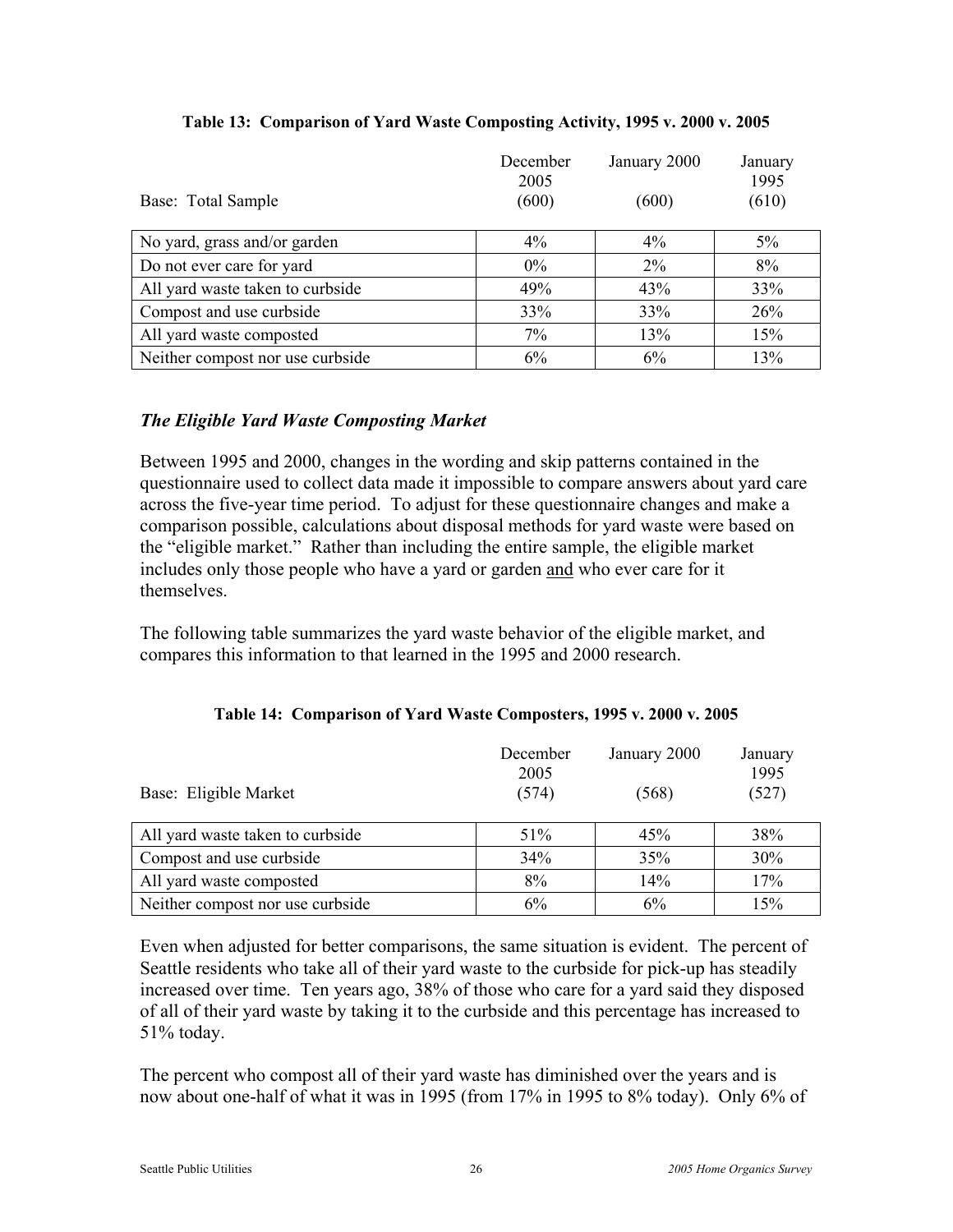Seattle residents in 2005 (and the same percentage in 2000) say that they neither compost nor use curbside—a percent that has decreased from 15% in 1995.

Those who compost at least some of their yard waste are more likely than their noncomposting counterparts to have a food garden (either vegetables or fruits). Two-thirds (63%) of those who compost yard waste have a food garden compared to 38% of those who do not compost.

#### *Curbside Service Usage*

In total, 85% of those with a yard report that they ever put their yard waste out at the curb or alley for collection. While up slightly from 2000 (80%), this percentage is substantially higher than it was 1995 (68%). As pointed out earlier (see pages 3 and 4) this is significantly higher than the current rate for organics collection service.

#### *Use of City-Provided Bin*

Of those who compost yard waste, three-quarters (75%) use a bin to do so. One-quarter (24%) reported that they piled up their compost and did not use a bin for containment.

Of those who use a bin for containment, 110 (62% of bin users) know that they are using a bin provided by the City of Seattle. Another 7 (4%) were not sure of the origins of their bin, but their description of the bin suggests it may have originally been obtained through a City-sponsored distribution program.

To summarize the use of City-provided yard waste composting bins:

- 75% of all back yard waste composters use a City-provided bin;
- 46% of all back yard waste composters know they use a City-provided bin;
- 3% of back yard waste composters may be using a City-provided bin; and,
- 25% pile up their compostables without using a bin or use some other method.

Whether it's a bin provided by the City or a bin obtained elsewhere, the vast majority of bin users report that the bin they currently use still works well. The following table presents respondents' self-assessment of the working condition of the bin(s) they use:

| Base: Back Yard Bin Users                     | Total<br>(178) | City-Provided<br>(110) | Other Bin<br>(57) |
|-----------------------------------------------|----------------|------------------------|-------------------|
| Bin is like new                               | 40%            | $41\%$                 | 39%               |
| No longer like new, but still works very well | 43%            | 42%                    | 46%               |
| In need of repair, but works fairly well      | 9%             | 11%                    | 7%                |
| Needs replacement                             | 6%             | $5\%$                  | 9%                |

#### **Table 15: Condition of Back Yard Composting Bins**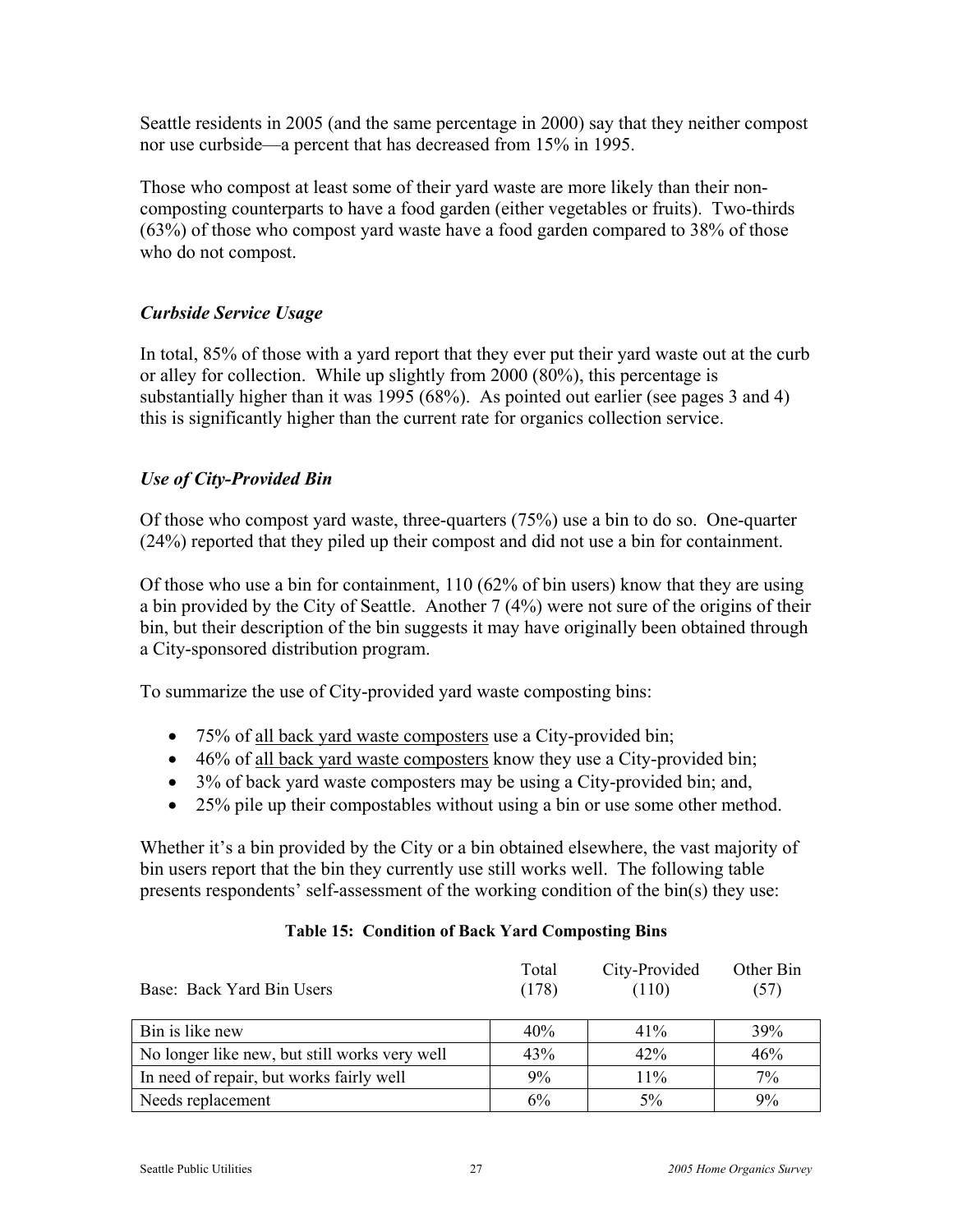Those who compost their yard waste at home were asked to report how likely they were to get a new bin within the next year if cost was not a consideration:

- 5% said they were *extremely likely* to get a new bin;
- 7% said they were *very likely*;
- 15% said they were *somewhat likely*;
- 26% said they were *not very likely*; and,
- 46% said they were *not at all likely* to get a new bin.

To convert these responses describing intentions into a realistic estimator of actual behavior, the same process used in the 2000 study was employed:

**Follow-through Estimator,** a method to convert stated intentions to an estimate of likely behavior. The percentage of those who say they are *extremely likely* to perform the act in question is discounted by 25% (so, 75% are considered as likely to follow through) and the percentage who said they were *very likely* to perform the act in question is discounted by 67% (so, 33% are considered as likely to follow through).

In this situation, the percentage of home yard waste composters likely to purchase a new bin is estimated to be about 6% – the same percentage who already noted that the bin they currently use is in need of replacement. This percentage translates to about 2.4% of all single family households, or about 3,700 households.

When the cost of getting a new bin from the City is defined as \$25, the percentage of back yard composters who are likely to purchase a new bin within the next year diminishes. At a cost of \$25<sup>-</sup>

- 4% said they were *extremely likely* to get a new bin at \$25;
- 4% said they were *very likely*;
- 14% said they were *somewhat likely*;
- 30% said they were *not very likely*; and,
- 47% said they were *not at all likely* to get a new bin at \$25.

Applying the Follow-through Estimator to these responses results in an estimate of about 4% of current back yard composters who are likely to purchase a new bin from the City at a cost of \$25. This percentage translates to about 1.7% of all single family households, or about 2,600 households.

The City is considering offering the back yard composting bin online for \$25 and a delivery service for the bin at a cost of \$15. Back yard composters who were likely to purchase a bin in the next year were asked to describe their level of interest in purchasing a new bin online for \$25 and paying a \$15 fee for delivery. Applying the Follow-through estimators to their responses results in an estimate of about 3% of current back yard composters who are likely to purchase a new bin from the City at a cost of \$25 and a delivery fee of \$15. This percentage translates to about 1.3% of all single family households, or about 2,000 households.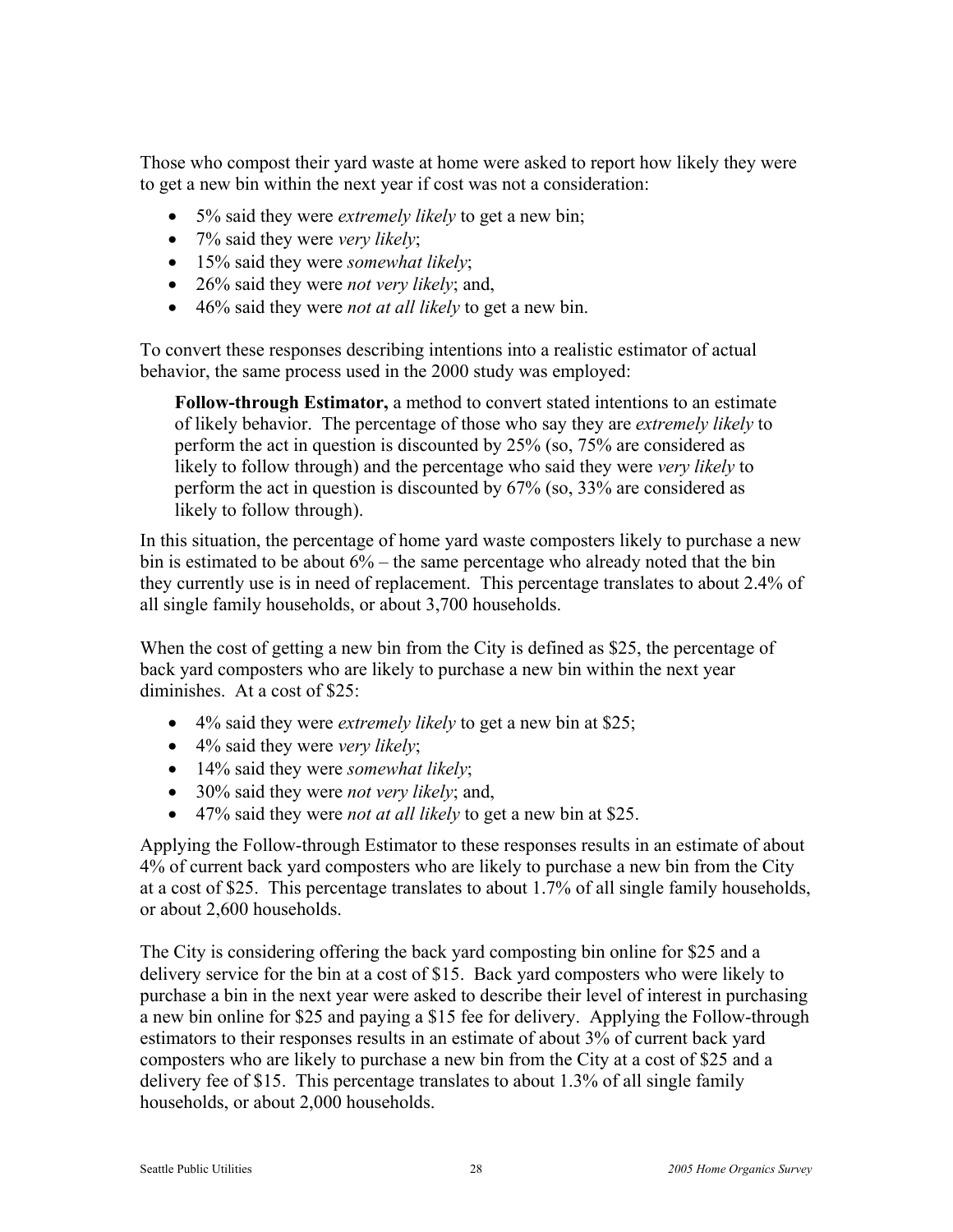To gauge the distribution channel of choice, those who reported that they were at least somewhat likely to purchase a bin either at a central distribution point or through an online channel were asked which channel they preferred. Overall, 80% prefer the online channel for ordering a bin; however, most of this group would prefer to pick up the bin rather than pay the \$15 delivery charge:

- 54% said they would prefer to order it online and pick up the bin from the City;
- 29% said they would prefer to order it online and have it delivered for \$15; and,
- 14% said they would prefer to buy it at a central distribution point.

A later section will describe the potential market for compost bins from the noncomposting population.

#### **Lawn Care Activities and Behaviors**

Eighty-seven percent (87%, 522 people) live in households that have a lawn. These 522 Seattle residents were asked to describe their yard care activities and behaviors.

The following table presents the methods typically used for dealing with grass clippings among those with a lawn. The percentages from 2005 are compared to those from 2000.

| $Base = Have a lawn$                                   | January<br>2005<br>(522) | December<br>2000<br>(528) |
|--------------------------------------------------------|--------------------------|---------------------------|
| Typically leave grass clippings on the lawn            | 41%                      | 43%                       |
| Typically take grass clippings to the curb for pick-up | 42%                      | 33%                       |
| Typically compost the grass clippings                  | 20%                      | 26%                       |
| Typically leave the decision to another / gardener     | 8%                       | 12%                       |

#### **Table 16: Typical Methods for Dealing with Grass Clippings**

While the percentage of those who typically leave their grass clippings on the lawn has not changed in the past five years, the percent who take their grass clippings to the curb for pick-up has increased significantly. Use of curbside pick-up services for grass clippings has increased both among those who compost their yard waste and those who do not compost their yard waste:

#### **Table 17: Use of Curbside Pick-Up Services**

|                              | January 2005     |                 | December 2000    |                 |  |
|------------------------------|------------------|-----------------|------------------|-----------------|--|
| Base = Have a lawn           | Compost<br>(211) | Do Not<br>(311) | Compost<br>(256) | Do Not<br>(272) |  |
| Use curbside pick-up service | 27%              | 53%             | 19%              | 47%             |  |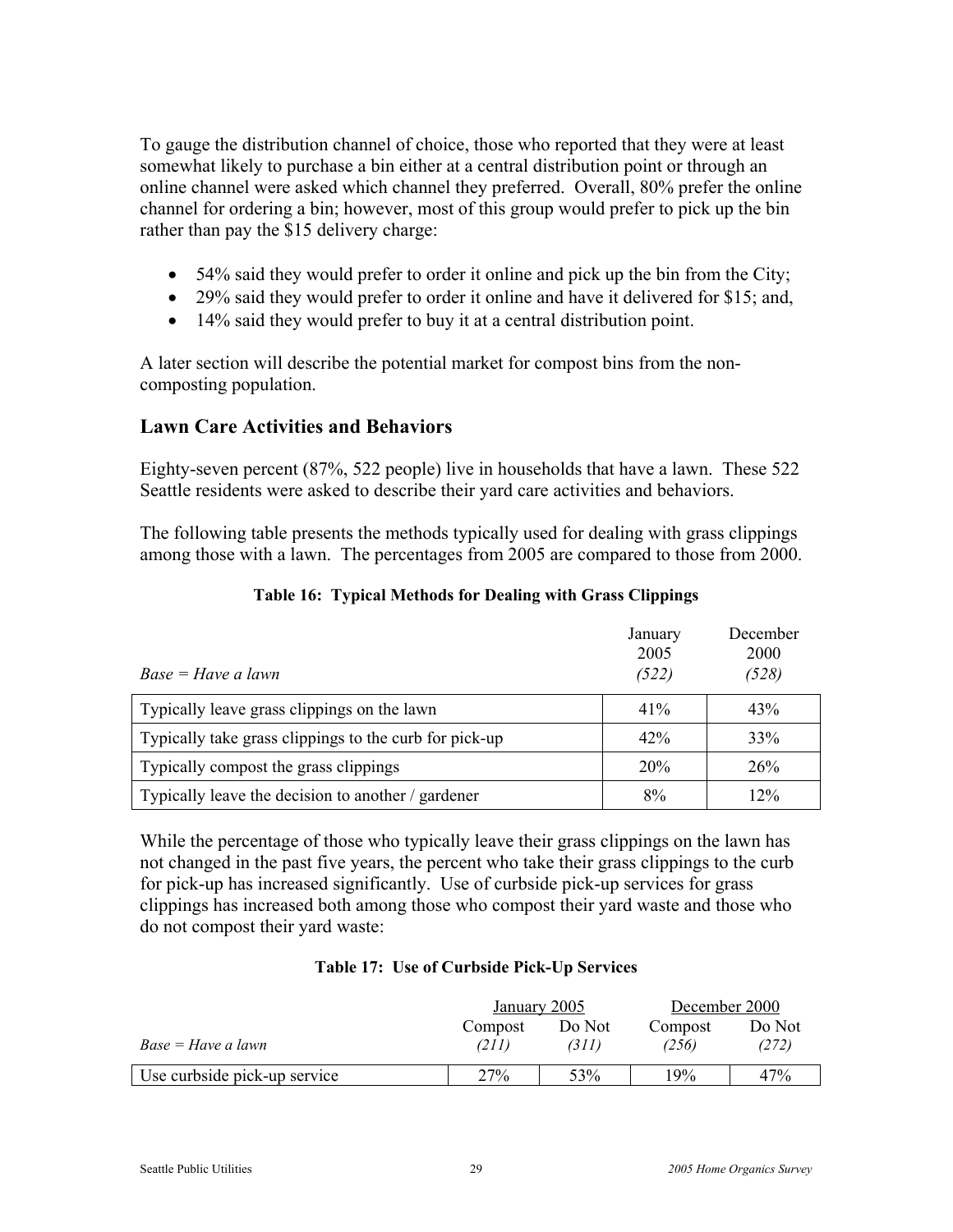Seattle residents who reported some behavior other than leaving their grass clippings on the lawn were asked if their household ever left its grass clippings on the lawn when the lawn was mowed. The following table summarizes the percentage of households that ever grasscycle:

#### *Summary of Grasscycling Behavior*

|                             | January 2005   |                  | December 2000   |                |                  |                 |
|-----------------------------|----------------|------------------|-----------------|----------------|------------------|-----------------|
| $Base = Have a lawn$        | Total<br>(522) | Compost<br>(211) | Do Not<br>(311) | Total<br>(528) | Compost<br>(256) | Do Not<br>(272) |
| Typically grasscycle        | 41%            | 47%              | 37%             | 42%            | 49%              | 36%             |
| Ever grasscycle             | 24%            | 28%              | 22%             | 19%            | 21%              | 18%             |
|                             |                |                  |                 |                |                  |                 |
| Total grasscycling behavior | 65%            | 75%              | 59%             | 62%            | 70%              | 54%             |
|                             |                |                  |                 |                |                  |                 |
| Never grasscycle            | 35%            | 25%              | 41%             | 38%            | 30%              | 46%             |

#### **Table 18: Grasscycling Behavior**

Yard waste composters continue to be more likely than their non-composting counterparts to report that they ever grasscycle.

The data strongly indicates that likelihood to grasscycle has consistently increased over the past 10 years:



#### **Table 19: Likelihood to Grasscycle**

To understand more about when people tend to leave their grass clippings on the lawn, grasscyclers were asked to report if they "regularly," "occasionally," "rarely," or "never" grasscycled in spring, summer and fall. The following table presents this information: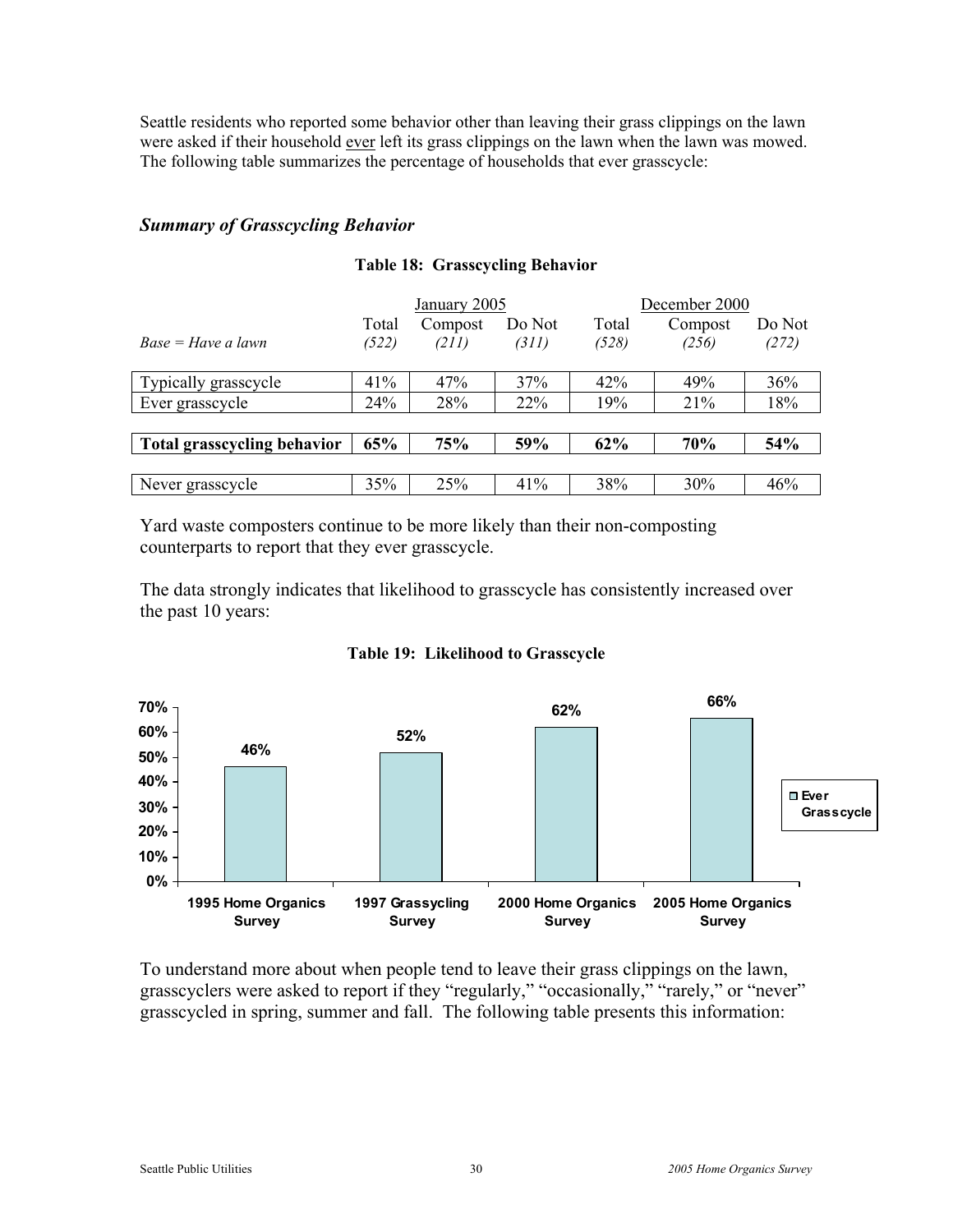|  |  | Table 20: Regularity of Grasscycling |
|--|--|--------------------------------------|
|--|--|--------------------------------------|

|              | Spring | Summer | Fall |
|--------------|--------|--------|------|
| Regularly    | 48%    | 64%    | 58%  |
| Occasionally | 30%    | 23%    | 27%  |
| Rarely       | $7\%$  | 7%     | 8%   |
| Never        | $2\%$  | 5%     | 5%   |

While the data from 2000 indicates that households tend to grasscycle least often in the fall, the 2005 data suggests that households grasscycle least often in the spring. It is reasonable to assume that grasscycling is less regular in the Spring because of the abundance of grass growing in this season. In Summer and Fall lawns produce less clippings, making it easier to grasscycle. As in 2000, the data suggests that if households grasscycle, they tend to do so with regularity rather than just "rarely" or even "never."

#### *Usage of and Interest in Purchasing Mulch Mowers*

Among the 342 respondents who ever grasscycle, 50% reported that they currently use a mulch mower and 42% reported that they do not use a mulch mower.

The 144 respondents who grasscycle but are not using a mulch mower were asked how likely they might be to get a new mulch mower if they were presented with research information showing that a mulch mower makes it easier to mow the lawn and helps keep the lawn looking healthy. Even if presented with this type of research information, interest in acquiring a mulch mower is low:

- 0% said they were *extremely likely* to get a mulch mower;
- 2% said they were *very likely*;
- 23% said they were *somewhat likely*;
- 38% said they were not *very likely*; and,
- 35% said they were *not at all likely*.

The 237 grasscyclers who either already own a mulch mower or who are not disinclined to get one (those who did not say that they are not likely to purchase one in the coming year) were asked how interested they might be in purchasing a new one in the next year. Respondents were asked to assume that the new mulch mower would be made by a wellknown mower manufacturer and would be sold for about 20% off the retail list price. Interest in purchasing this new mulch mower is relatively low:

- 2% said they were *extremely likely* to purchase one;
- 5% said they were *very likely*;
- 16% said they were *somewhat likely*;
- 27% said they were *not very likely*; and,
- 47% said they were *not at all likely*.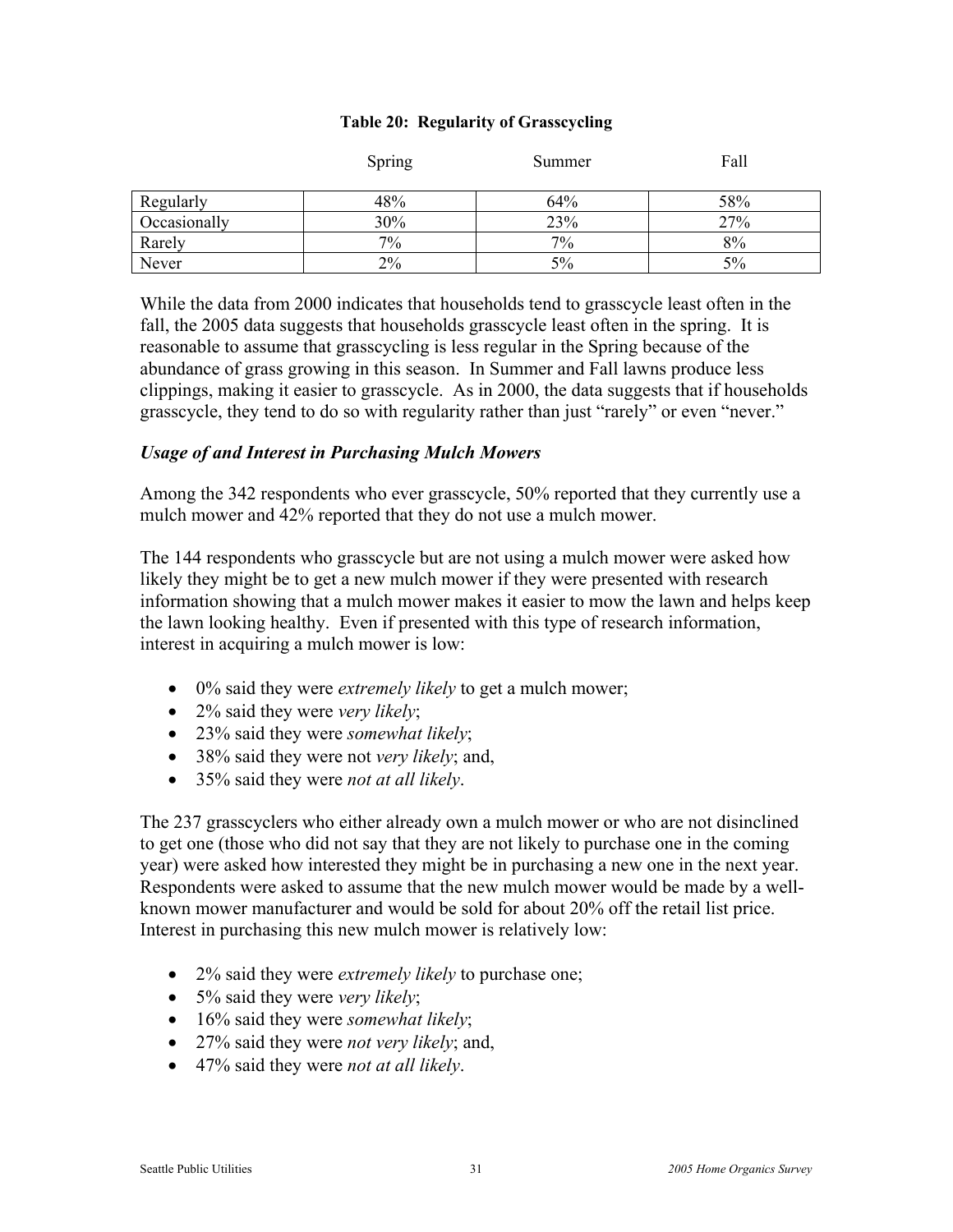Applying the Follow-through Estimator (see page 28 for details) to these percentages to adjust for follow through on intentions, roughly 3% of those who ever grasscycle are likely to purchase a new mulch mower for 20% off the retail price.

#### *Awareness of Northwest Natural Yard Days*

Twenty-one percent (21%) of those who ever grasscycle are aware of a program put on by local government organizations called *Northwest Natural Yard Days*. Of those who are aware of the program, 72% have received information or learned about discounts offered through the program:

- 19% have taken advantage of discounts (other than a mulch mower); and,
- 11% have purchased a mulch mower.

#### **Current Food Waste Behavior**

#### *The Eligible Food Waste Composting Market*

The eligible market for managing food waste is considered to be 100% since all households generate food scraps. As the following list shows, households use a variety of methods for disposing of food scraps:

- 66% put at least some food scraps in the regular trash;
- 49% put at least some food scraps in the yard waste container and take it to the curb for pick-up;
- 49% put at least some food scraps in the garbage disposal; and,
- 26% compost at least some food scraps in the back yard.

The following summary presents the primary method used for disposal of food scraps:

- 38% of all households primarily dispose of food scraps in the regular trash;
- 25% primarily dispose of food scraps in the curbside yard waste container;
- 18% primarily dispose of food scraps using the disposal;
- 15% put them in a compost bin or pile in the back yard;
- 5% have other disposal means or do not generate food scraps.

Offering the service of disposing food scraps in the yard waste curbside collection container has changed the way Seattle residents deal with their food scraps. The table on the following page is presented as a summary to facilitate comparisons with prior years: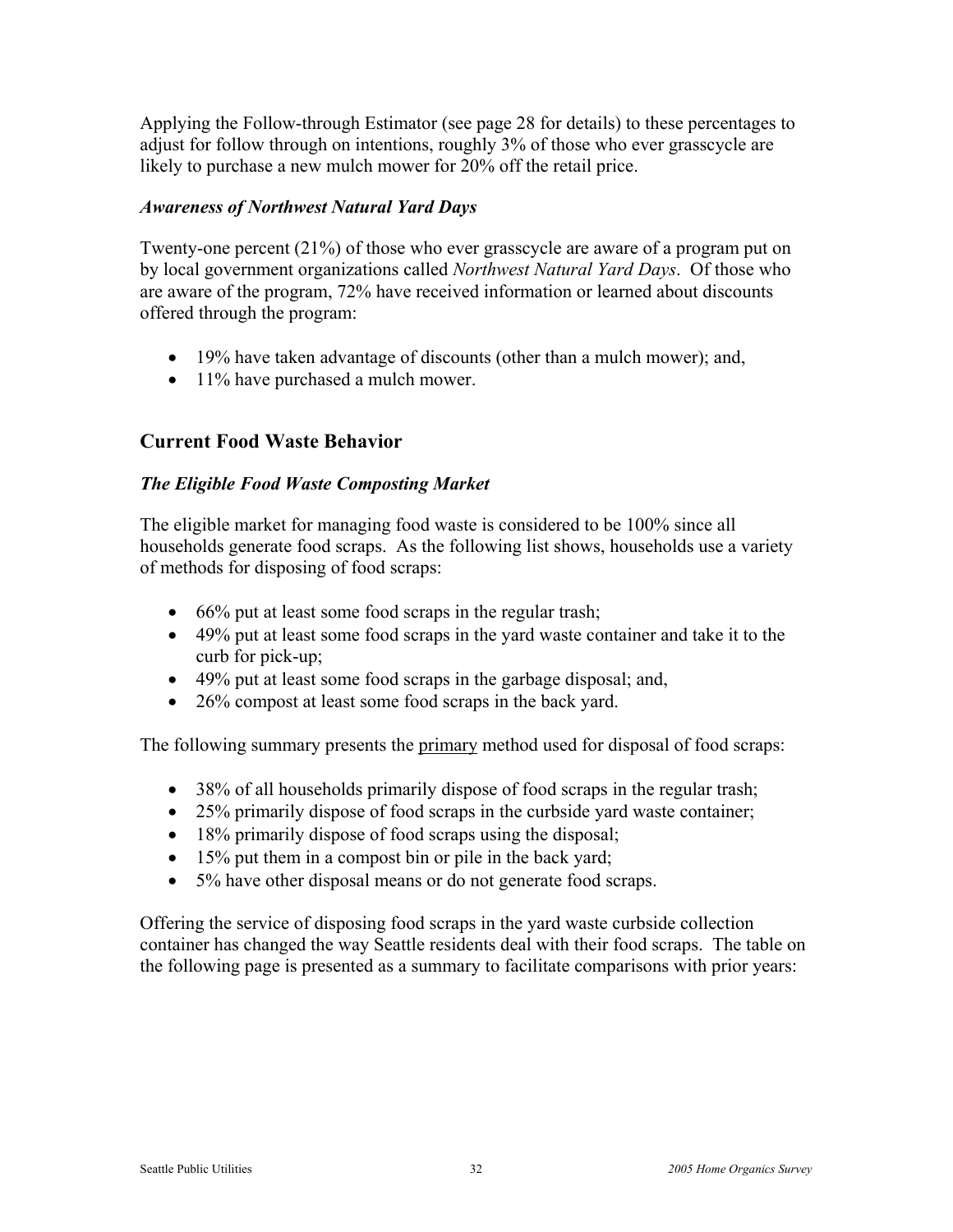| Tapic 21. Comparison of Food Waste Composing Activities, 1770 W. 2000 W. 2000 |           |           |           |
|-------------------------------------------------------------------------------|-----------|-----------|-----------|
|                                                                               | Dec. 2005 | Jan 2000  | Jan 1995  |
| Base: Total Sample                                                            | (600)     | (600)     | (610)     |
| Food waste taken to curbside organics bin (not                                | 37%       | NA.       | <b>NA</b> |
| composted at home)                                                            |           |           |           |
| Compost at home and use curbside                                              | 13%       | <b>NA</b> | NA        |
| Food waste composted at home (no curbside use)                                | 13%       | 31%       | 25%       |
| Neither compost at home nor use curbside                                      | 38%       | 69%       | 75%       |

## **Table 21: Comparison of Food Waste Composting Activities, 1995 v. 2000 v. 2005**

Some of the food waste that otherwise would have been composted in the back yard is now being taken to the curbside. Thirteen percent (13%) of Seattle households are splitting their food scraps between their back yard compost bin or pile and their curb side yard waste container.

The percentage of Seattle residents who primarily compost their food scraps has declined since the last survey, returning to the level that was found in the 1995 survey:

| Base: Total Sample                                                                                            | Dec. 2005<br>(600) | Jan $2000$<br>(600) | Jan 1995<br>(610) |
|---------------------------------------------------------------------------------------------------------------|--------------------|---------------------|-------------------|
| Home composting is primary means of dealing with food<br>waste                                                | 15%                | 18%                 | $14\%$            |
| Compost some food waste at home, but use some other<br>method as the primary means of dealing with food waste | $11\%$             | 13%                 | $11\%$            |

## **Table 22: Comparison of Food Waste Composters, 1995 v. 2000 v. 2005**

Likelihood to continue composting at least some food scraps at home is moderately high. Among those who currently compost:

- 54% are *extremely likely* to continue composting food waste;
- 21% are *very likely* to continue composting;
- 12% are *somewhat likely* to continue;
- 8% are *not very likely* to continue; and,
- 3% are *not at all likely* to continue.

# *Affect of Curbside Collection on Home Food Waste Composting*

The survey indicates that the curbside program has contributed to the decline in home composting of vegetative food waste. In particular:

- about 3% of the total population stopped home food waste composting after the curbside service began, resulting in a reduction of about 12% in the number of home food waste composters;
- about 2.5% of the total population, which amounts to about 10% of all home food waste composters, significantly reduced the amount of food waste that they composted at home after the service began; and
- about 8% overall, or about a third of all home food waste composters, either stopped composting food waste at home or report that they compost less food waste.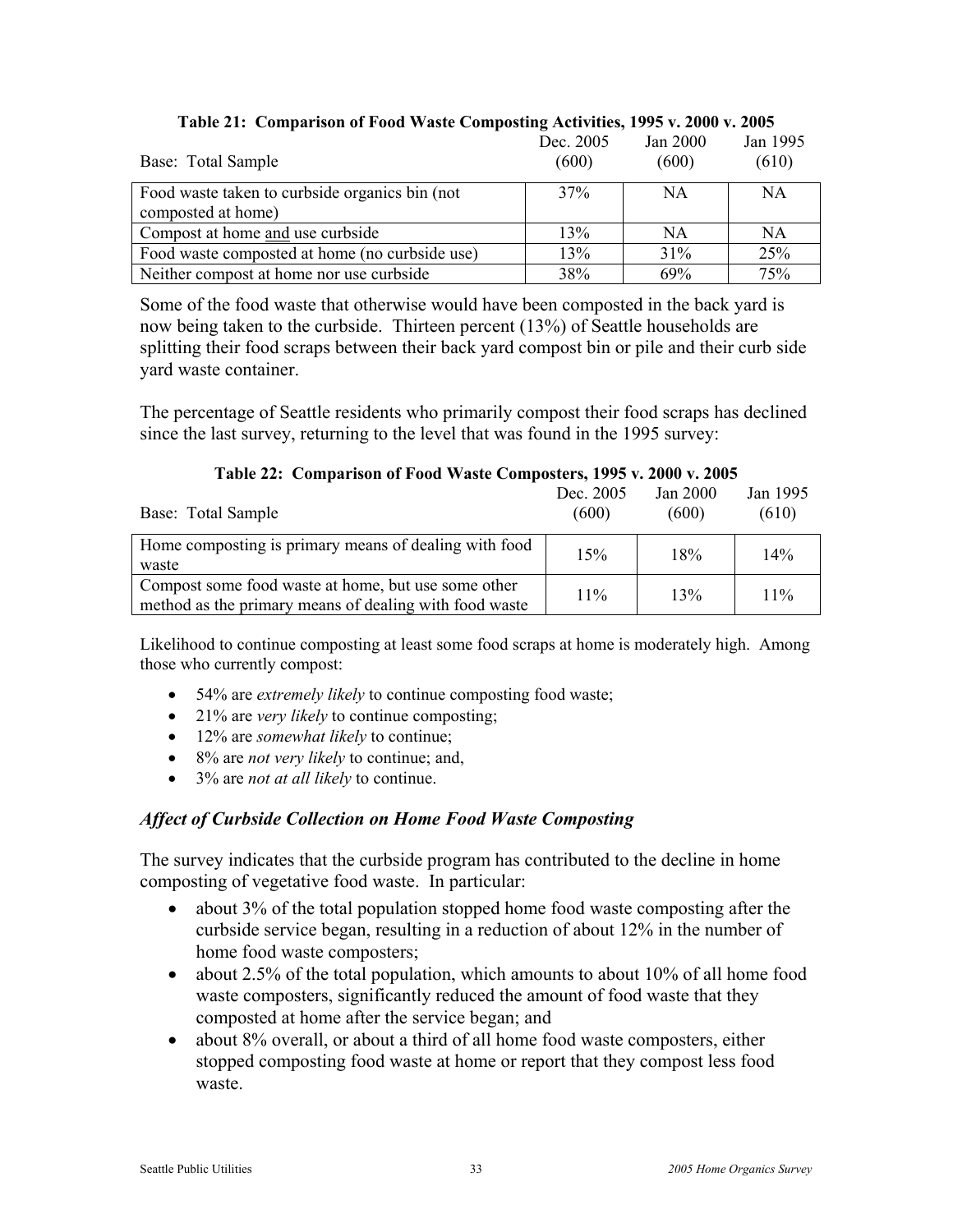# *Use of City-Supplied Bins for Home Composting*

The 156 people who currently compost at least some of their food waste were asked if they used any type of outdoor bin or container for composting these food scraps. Eightyfour percent (84%) said they did have a bin and 16% said they did not. About one-half of those who use a bin are currently using one that they purchased or received from the City:

- 45% use a bin provided by or received from the City;
- 36% use a bin obtained elsewhere; and,
- $\bullet$  16% do not use a bin.

Of those who have a City-provided bin:

- 61% have a green cone;
- 24% have a worm bin; and,
- 9% have a black cone or a black bell-shaped container (Earth Machine).

Those who compost food waste in outdoor bins and are at least somewhat likely to continue doing this were asked to report how likely they are to purchase a new food waste composting bin from the City if it was available for \$25. Interest in purchasing a new bin is modest:

- 5% said they are *extremely likely* to purchase a new bin;
- 12% said they are *very likely*;
- 19% said they are *somewhat likely*;
- 25% said they are *not very likely*; and,
- 38% said they are *not at all likely*.

After applying the Follow-through Estimator (see page 28 for details) to adjust for likely behaviors, the data indicates that about 7% of those who compost food waste are in the market for a \$25 new bin provided through the City.

## *Disposal Usage*

Among the 600 Seattle residents, 83% report that they have a garbage disposal and six out of ten who have a garbage disposal (60%) report that they use it at least occasionally.

Of the 295 respondents who report at least occasional use of the garbage disposal:

- 29% say they use it several times a day;
- 27% say they use it about once a day;
- 28% say they use it no more often than a few times a week; and,
- 14% say they use it less often than that.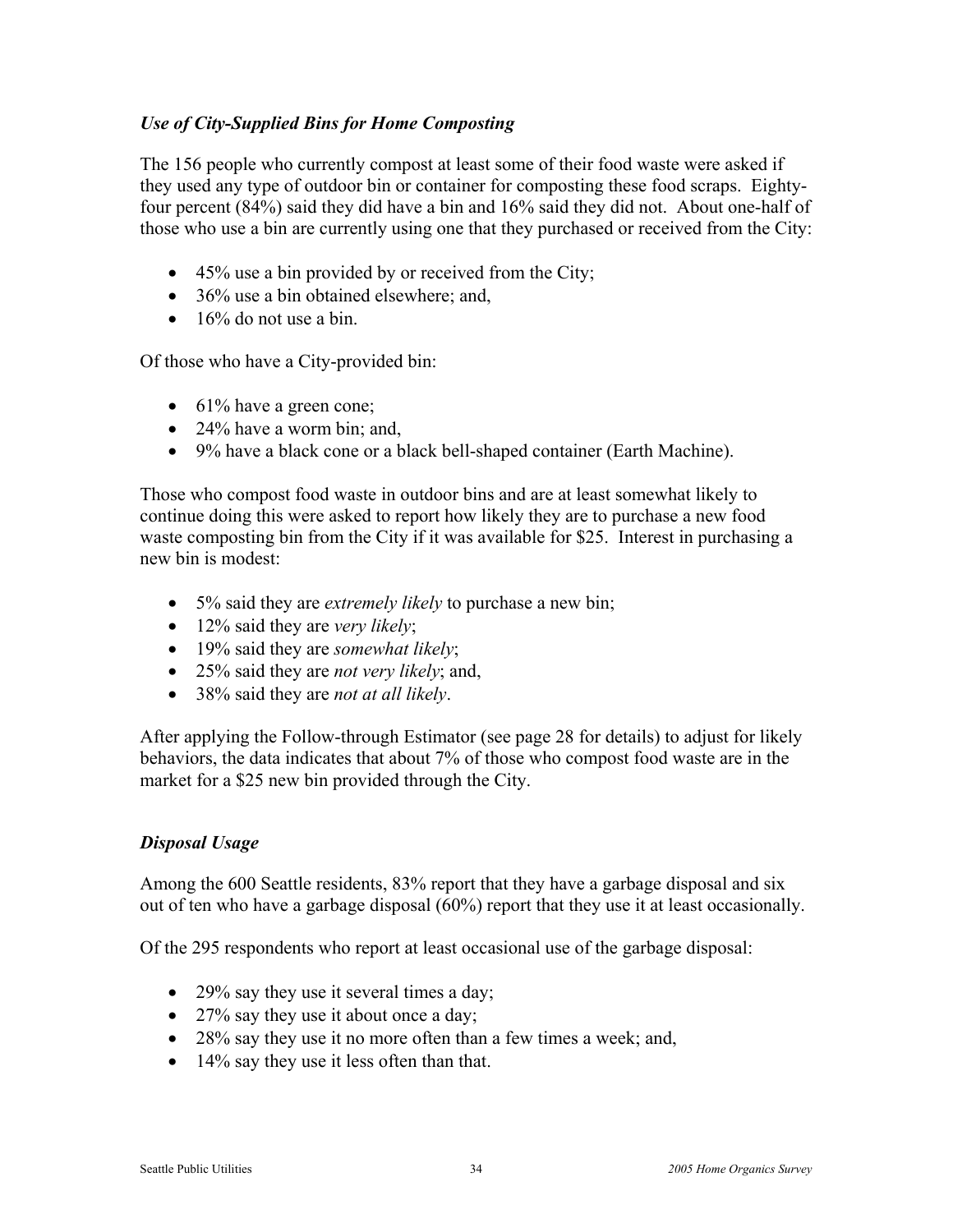Among the 295 respondents (49% of the total sample) who have and use a garbage disposal:

- 18% currently compost at least some of their food waste; and,
- 45% currently put at least some food scraps in their yard waste container.

Among the 305 respondents (51% of the total sample) who either do not have or do not use a garbage disposal:

- 33% currently compost at least some of their food waste; and,
- 53% currently put at least some food scraps in their yard waste container.

# *Use of Curbside Pick-Up Services*

Although the opportunity has been offered for less than one year, one-half (49%) of all Seattle residents report that they are putting food scraps in the yard waste container they take to the curbside for City pick-up.

Of those who are putting at least some food waste in their yard waste container for pickup (295 people), 26% report that they are also composting in their back yard.

Most of the food scraps that are placed in with the yard waste are food scraps that otherwise would have been placed in the regular trash. When asked what they used to do with their food scraps prior to using the curbside yard waste container:

- 73% said they used to put those food scraps in the regular trash;
- 22% said they used to put them down the garbage disposal; and,
- 20% said they used to compost those food scraps.

Composting behaviors have declined since the City made available pick-up service for food waste. Of the 295 people who are using curbside pick-up services for food waste, 17 people (6%) reported that they no longer compost in favor of using the curbside pickup services. Among those who currently or recently composted food scraps and currently use curbside pick-up services:

- 9% say they have increased the food that they compost in the back yard;
- 41% say that the food they compost at home has remained the same; and,
- 46% say that the food they compost at home has decreased.

# *Storage of Curbside Bound Food Scraps*

Seventy-one percent (71%) of those who place at least some of their food scraps in their curbside yard waste container say that they store those food scraps in the kitchen before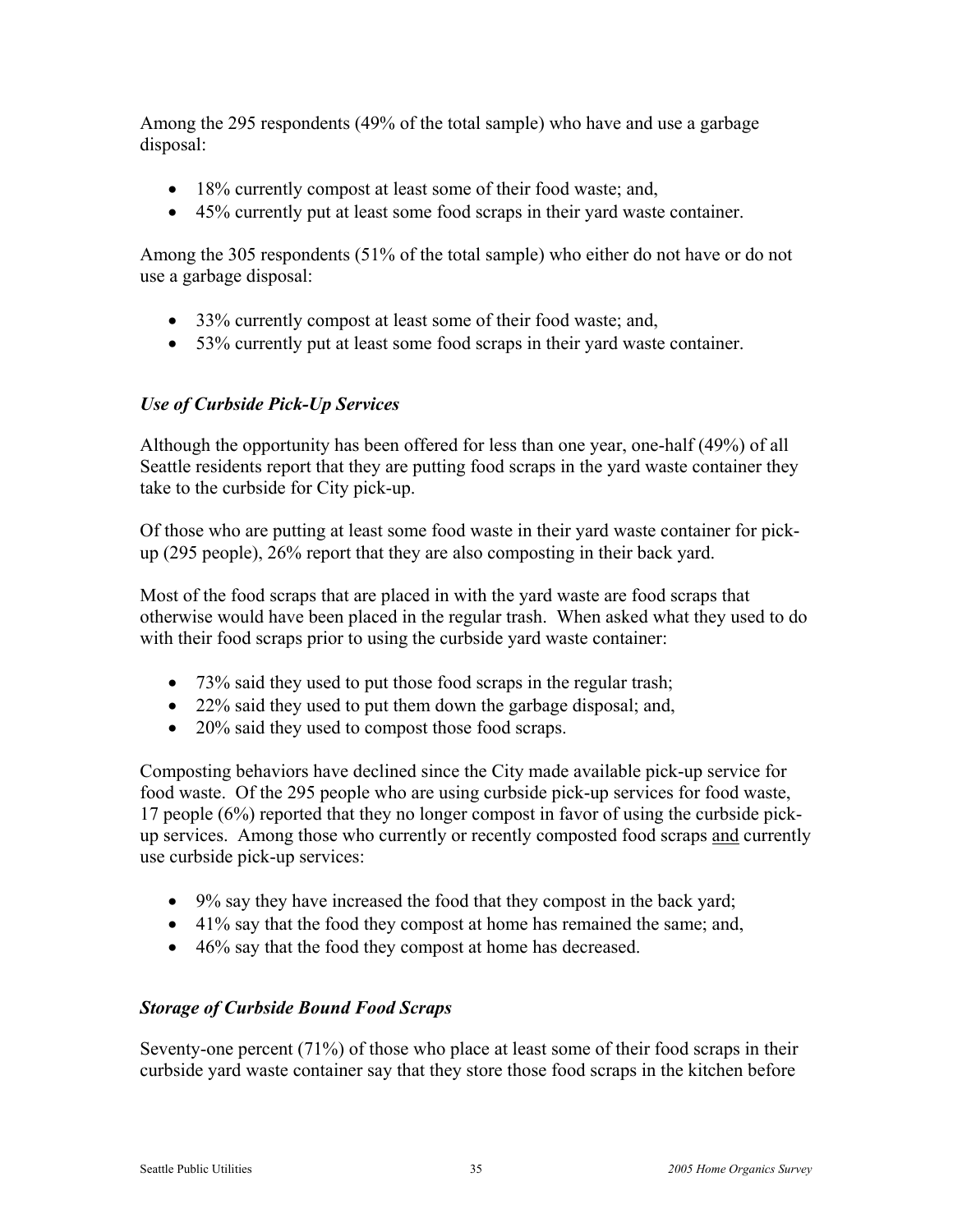taking them to the yard waste container. Twenty-two percent (22%) say that they immediately take these food scraps some other place.

Of those who store their food scraps in the kitchen (210 people):

- 24% put them in a plastic container with a lid;
- $\bullet$  14% put them in a paper bag;
- 13% put them in a waxed milk carton;
- 11% put them in a special waste basket;
- 10% put them in a plastic bag;
- 6% put them in a regular bucket or pail;
- 6% put them in a standard container with a lid (general description);
- 6% put them in a coffee can or other metal container; and,
- 4% put them in an indoor small compost bin made for kitchens.

Regardless of how food scraps are stored, most people say that the food scraps placed in the yard waste container are loose and not contained (58%). Paper bags are the most frequently mentioned container system used:

- 58% deposit their food scraps in with their yard waste loose;
- 30% contain them inside a paper bag;
- 16% contain them in a waxed milk carton;
- 6% keep them inside a plastic bag; and,
- 4% wrap them or mix them with paper.

# *Time Consequences of Using Curbside Service for Food Waste*

Those who place at least some of their food scraps in their yard waste container were asked whether using this system requires them to spend more time, the same amount of time, or less time than they used to spend dealing with their food scraps. Six out of ten (61%) state that using the yard waste container has not resulted in any change in the amount of time it takes to deal with food scraps:

- 61% say the time required has stayed about the same;
- 33% say that they now spend more time; and,
- 5% say that they now spend less time.

# *Satisfaction with Food Waste Pick-Up Services*

Overall, satisfaction with the City's food waste collection service is very high:

- 31% are *extremely satisfied*;
- 45% are *very satisfied*;
- 19% are *somewhat satisfied*;
- 1% are *not very satisfied*; and,
- 1% are *not at all satisfied*.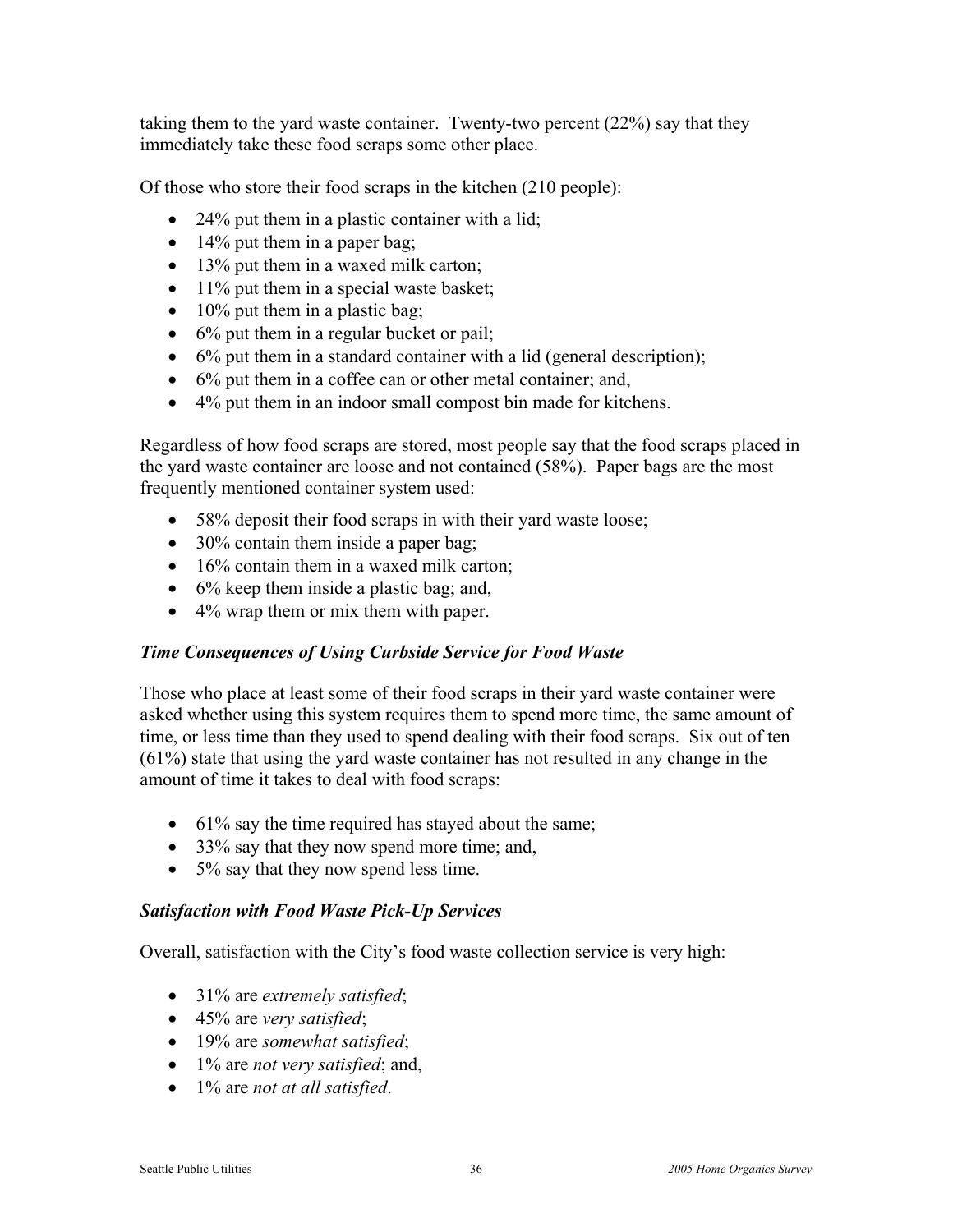The few who were not satisfied (7 people) had a variety of issues providing no clear direction on improvements that might be important to consider (multiple responses were accepted):

- 2 people said the carts were unwieldy, big and clumsy;
- $\bullet$  1 person complained about the mess in the can and on the streets;
- 1 person felt that the program wasn't worth having because most scraps were composted;
- 1 person complained that they didn't have a place to store the cart;
- 1 person felt that there was too much trash getting into the organic waste;
- 1 person believed that it was a nuisance and time consuming to wrap scraps in paper first;
- 1 person felt the whole procedure was too much work;
- 1 person was worried about attracting too many insects; and,
- 1 person stated that storing scraps in the kitchen prior to disposal was a health hazard.

# **Awareness and Usage of City Programs**

## *Northwest Natural Yard Days*

Seventeen percent (17%) of the 547 respondents asked stated that they were aware of a program put on by local government organizations called *Northwest Natural Yard Days*. Awareness is highest among those who practice grasscycling and those who compost yard waste:

- 25% of those who compost are aware of *Northwest Natural Yard Days*; and,
- 21% of those who grasscycle are aware of *Northwest Natural Yard Days.*

Of those who are aware of this program, 70% have received information or learned about discounts offered through this program. Further:

- 18% have taken advantage of other (beyond the mulch mower) discounts or special promotions offered; and,
- 9% have purchased a mulch mower through this program.

Interest in visiting a retail location (assuming they are convenient) to take advantage of the discounts available during Northwest Natural Yard Days in the next year is modest:

- 4% say they are *extremely likely* to visit a retail location;
- 12% say they are *very likely*;
- 35% say they are *somewhat likely*;
- 27% say they are *not very likely*; and,
- 22% say they are *not at all likely*.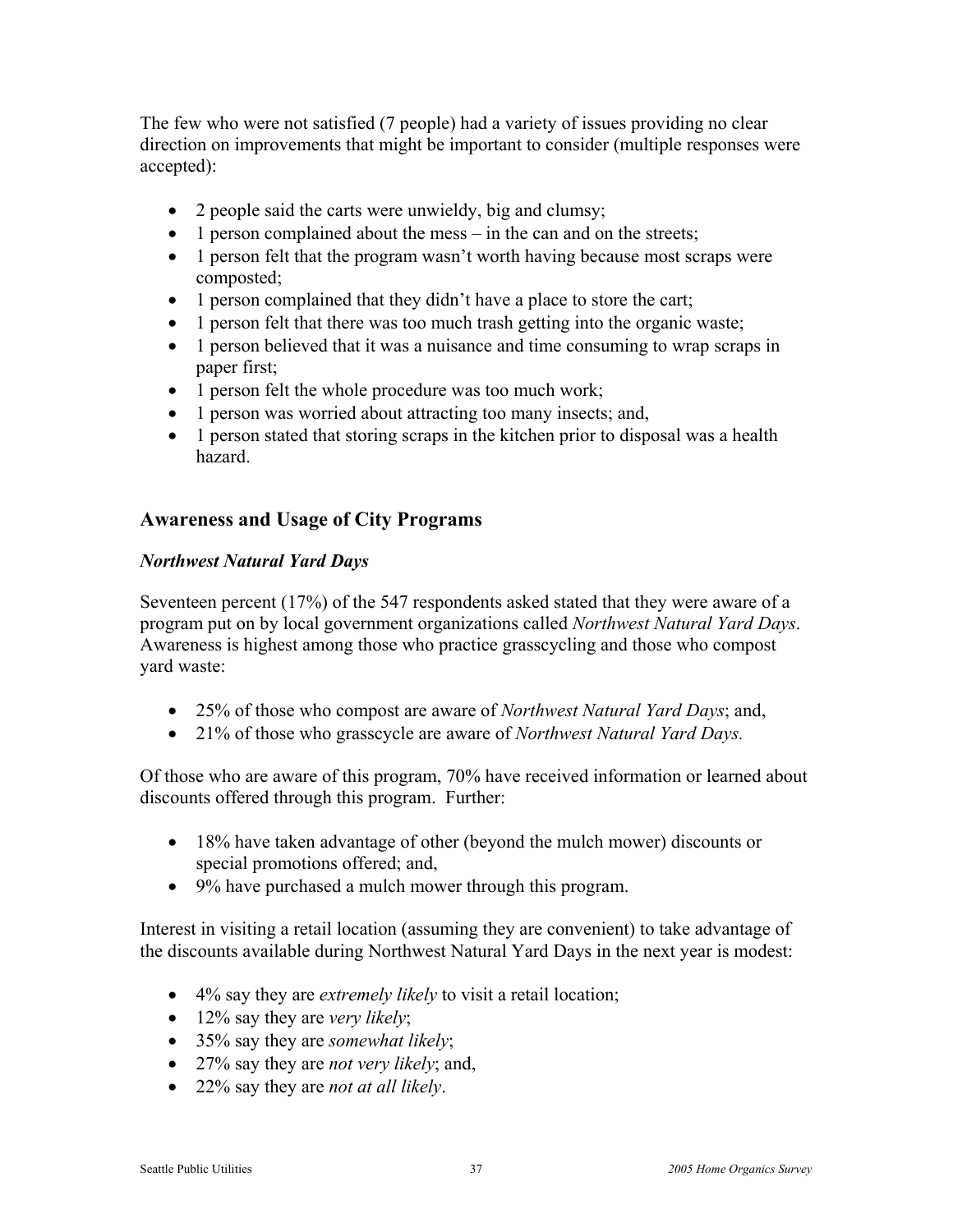# *Natural Lawn and Garden Hotline*

About one-quarter (23%) of the total sample of 600 respondents stated that they had heard of Seattle's Natural Lawn and Garden Hotline. Those who compost either yard and/or food waste are significantly more likely to be aware of this Hotline than are their non-composting counterparts (30% versus 17% respectively).

Among those who are aware of the Natural Lawn and Garden Hotline, 21% have called this number. In the past five years, households who have made use of the hotline report making an average of 2.3 calls to the service.

Likelihood to call the Hotline is relatively moderate:

- 4% of the total sample say they are *extremely likely* to call in the next year;
- 10% say they are *very likely*;
- 28% are *somewhat likely*;
- 34% are *not very likely*; and,
- 23% are *not at all likely*.

Those who compost both yard and food waste are significantly more likely than their non-composting counterparts to say they are likely to call (19% say they are either *extremely* or *very likely* compared to 11% respectively).

## *Master Composters*

Overall, about one-quarter (27%) of the total sample of 600 respondents reported that they had heard of the Master Composters. This is very close to the result from the 2000 survey, in which 26% of respondents were aware of the program. Those who compost either yard or food waste are significantly more likely than their counterparts to report awareness of this program (43% versus 16% respectively).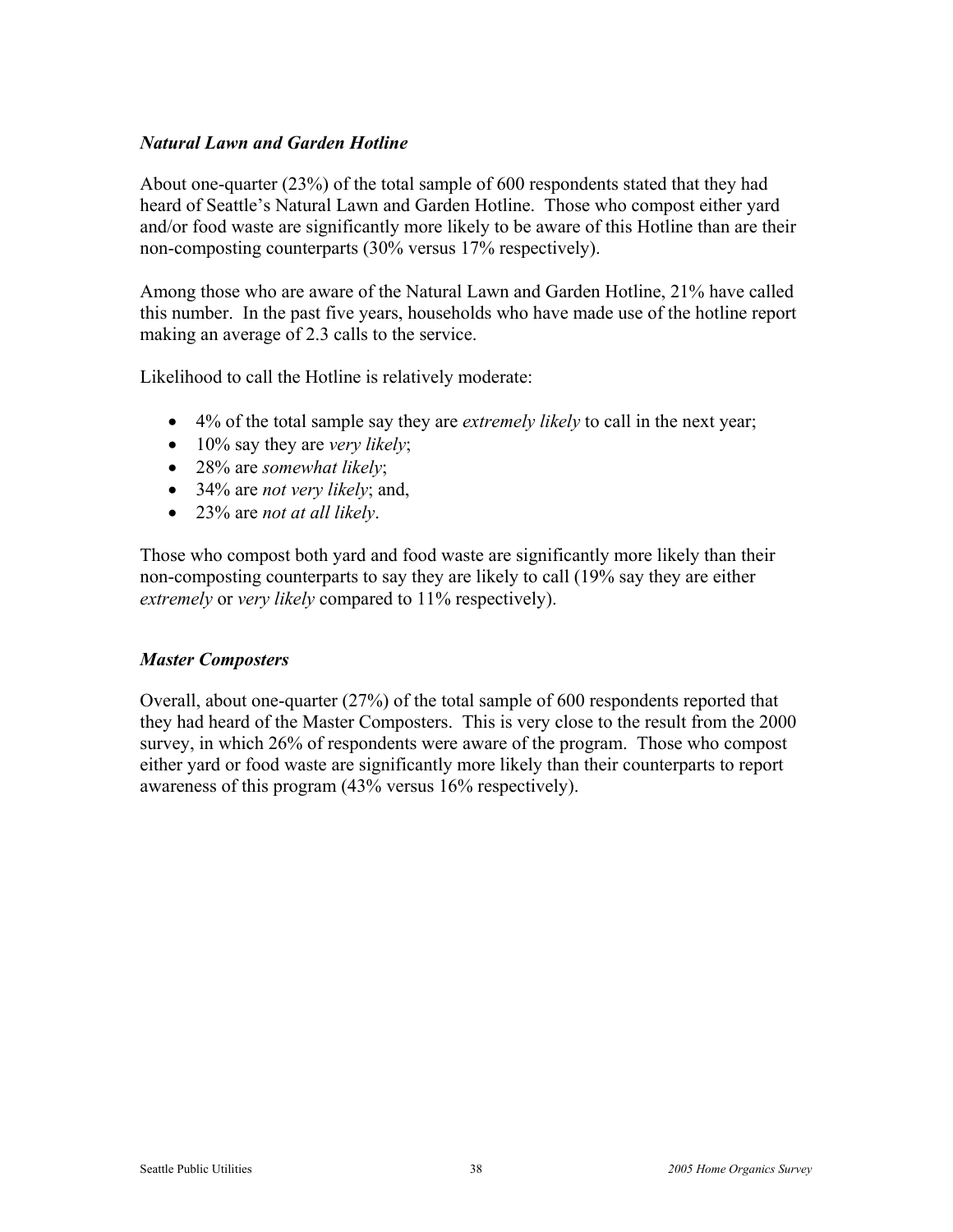# **IV. Potential Market: Detailed Findings**

# **Potential Yard Waste Market**

Fifty-nine percent (59%) of those with a lawn or garden currently either do not compost their yard waste or don't know whether they compost their yard waste. As in 2000, 88% of these non-composters say that they ever put yard waste out at the curb or alley for collection.

Respondents were asked to explain their reasons for not composting yard waste at home. Most reasons fell into one or more of the categories listed in Table 23.

|                                                   | January 2005 | December<br>2000 |
|---------------------------------------------------|--------------|------------------|
| $Base = Non-yard$ waste composters                | (336)        | (294)            |
| Don't have the space / Yard is too small          | 20%          | $22\%$           |
| Too much trouble / Takes too much time            | 16%          | 8%               |
| Takes too much time / Too busy                    | 13%          | 12%              |
| Easier to use the City's curbside pick-up program | $11\%$       | 8%               |
| I don't know how to do it                         | $7\%$        | $9\%$            |
| Not enough to compost                             | $7\%$        | 10%              |
| Concerned about attracting animals                | 6%           | $5\%$            |
| Taken care of by other person / gardener          | $5\%$        | $5\%$            |
| Do not have a container                           | 3%           | $5\%$            |

## **Table 23: Reasons for Not Composting Yard Waste at Home**

Note: some respondents gave multiple reasons. The percentages in Table 23 reflect the first reason given.

Those who were not composting their yard waste were asked how likely they might be to do so in the next year or so if they were provided more information about how to make it easier and pest free.

| $Base = Non-yard$ waste composters | January<br>2005<br>(336) | December<br>2000<br>(294) |
|------------------------------------|--------------------------|---------------------------|
| Extremely likely                   | $7\%$                    | $7\%$                     |
| Very likely                        | 14%                      | 14%                       |
| Somewhat likely                    | 27%                      | 33%                       |
| Not very likely                    | 21%                      | 23%                       |
| Not at all likely                  | 28%                      | 19%                       |

## **Table 24: Likely to Compost Yard Waste in the Next Year**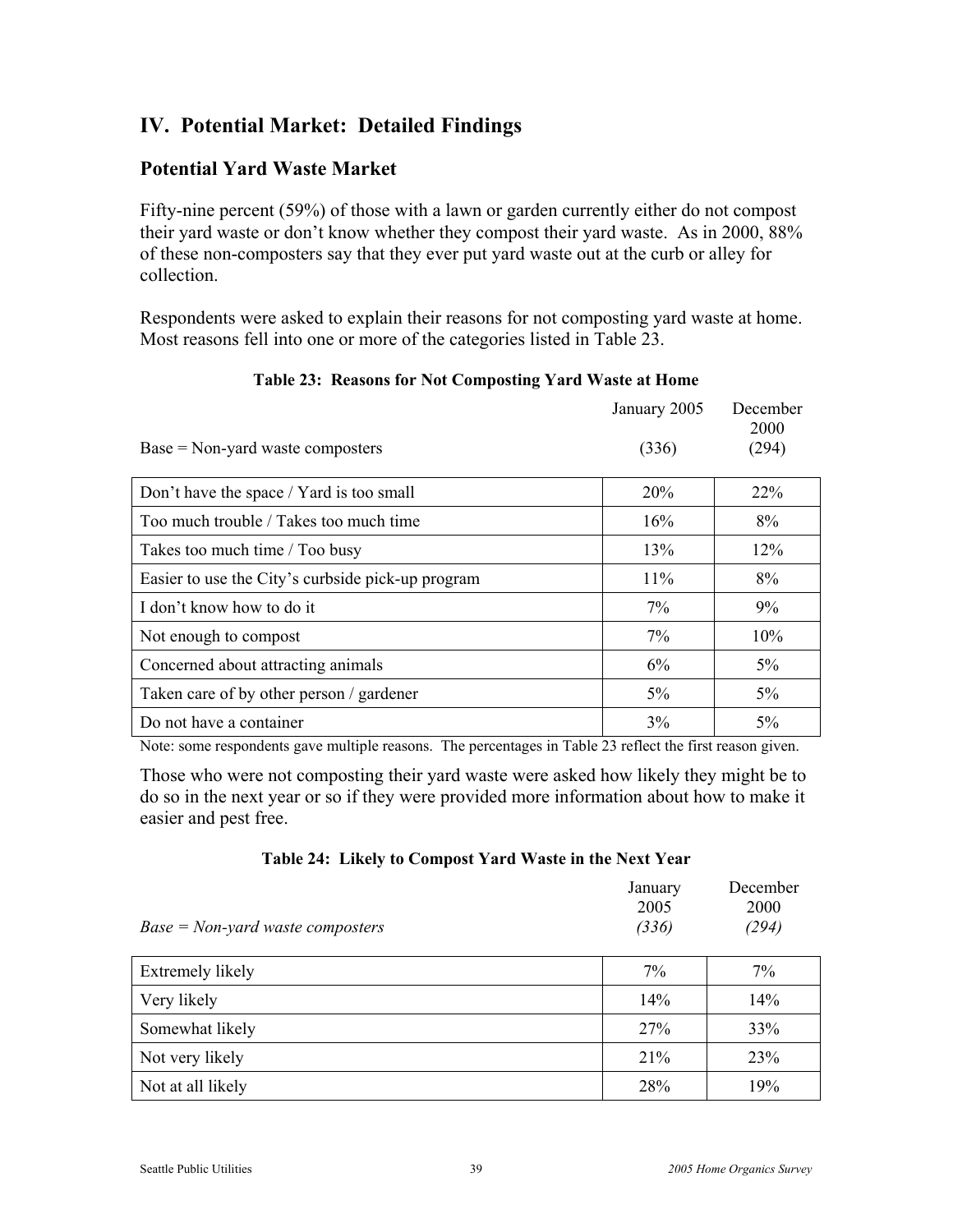The percentage of non-yard waste composters who are likely to compost in the future has not changed over the past five years, although the percentage of respondents saying that they are not at all likely to begin composting has increased significantly. After applying the Follow-through Estimator (see page 28 for details) to better reflect likely behaviors, the data continues to indicate that about 10% of the non-yard waste composters are likely to start composting in the next year.

Comparing the reasons for not composting yard waste at home given by those who say they are likely to begin composting in the next year to the reasons given by those who say they are not likely to begin composting reveals some differences between the two groups:

- Those planning to begin composting in the coming year are more likely to give lack of time as the reason they are not currently composting. This is partly because this group includes many who reported that they had recently moved and had not had the time to set up their composting system. The prospective composters are also more like to say they do not currently compost because they don't know how to do it.
- Those not planning to compost in the coming year are more likely to give the ease of the City's curbside program as a reason for not composting at home. They are also somewhat more likely to cite lack of space, the trouble involved and a lack of material to compost as reasons for not taking up the practice.

## *Bin Distribution*

The percentage of non-yard waste composters who have a City-supplied bin has not changed in the past five years:

| $Base = Non-yard$ waste composters                | January<br>2005<br>(336) | December<br><b>2000</b><br>(294) |
|---------------------------------------------------|--------------------------|----------------------------------|
| Have any yard waste composting bin they could use | 13%                      | 17%                              |
| Have a City-supplied bin they could use           | 8%                       | 8%                               |

#### **Table 25: Possession of Composting Bin**

Interest in purchasing a bin designed specifically for yard waste composting in the next year or so is moderate:

- 4% are *extremely likely* to purchase a composting bin;
- 10% are *very likely*;
- 21% are *somewhat likely*; and,
- 66% are *not very* or *not at all likely* to purchase a composting bin.

December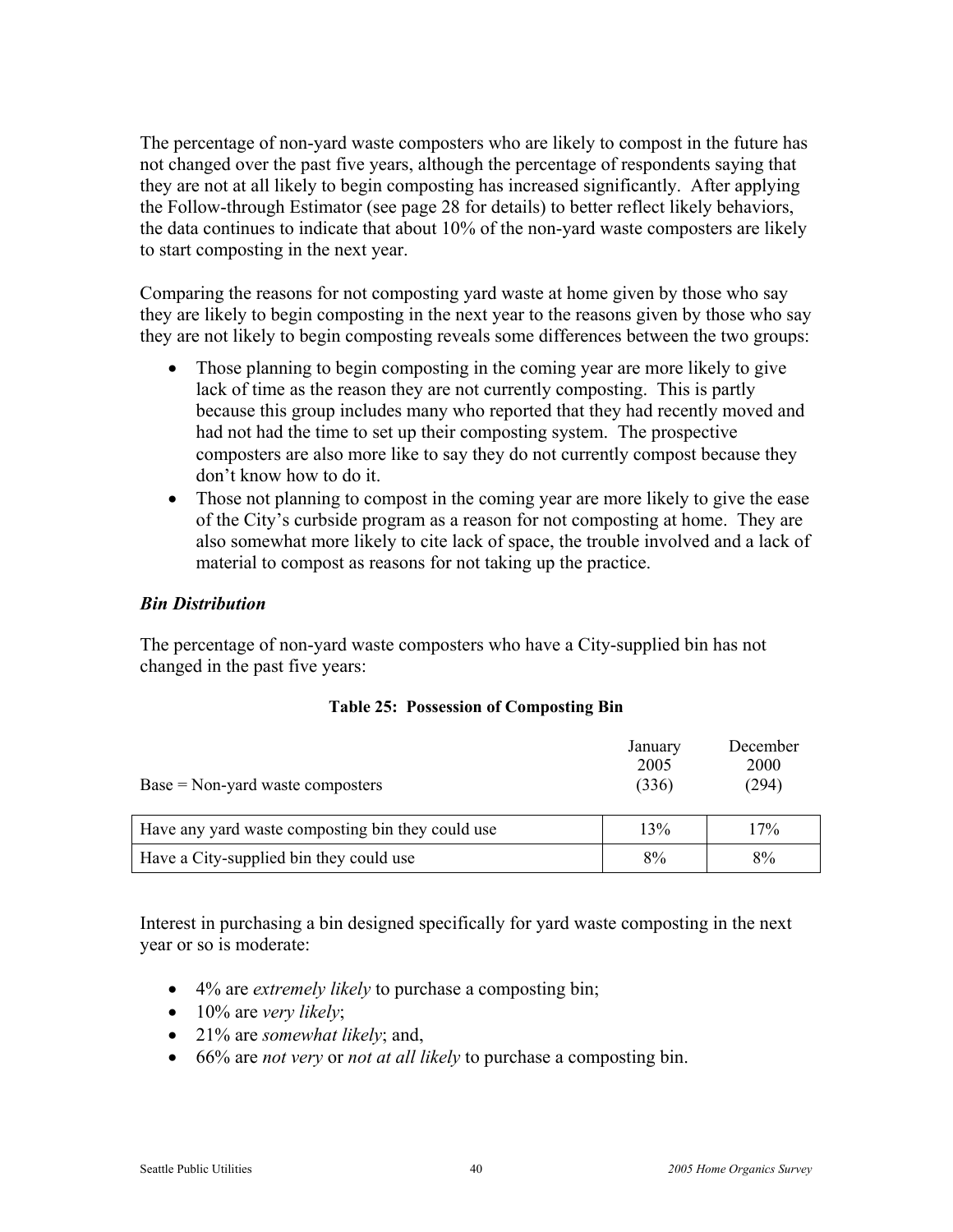Applying the Follow-through Estimator (see page 28 for details) to better reflect likely behaviors, this equates to demand among roughly 6% of the non-yard waste composting households.

Assuming a price of \$25 per bin, interest in purchasing a City-provided bin decreases:

- 1% are *extremely likely* to purchase a composting bin;
- 6% are *very likely*;
- 15% are *somewhat likely*; and,
- 76% are *not very* or *not at all likely* to purchase a \$25 composting bin.

Adjusting these numbers to better predict behaviors, roughly 3% of the non-yard waste composters are likely to purchase a bin from the City at a price of \$25.

Interest in purchasing a \$25 bin from the City if it was available online with an associated \$15 delivery charge is roughly the same:

- <1% are *extremely likely* to order a bin online;
- 7% are *very likely*;
- 14% are *somewhat likely*; and,
- 79% are *not very* or *not at all likely* to purchase online a \$25 bin.

Unlike those who are currently composting their yard waste, the non-yard waste composters are more interested in ordering a bin online and having the City deliver it for an additional \$15 charge. Those who showed any interest in purchasing a City-provided bin were asked to report which channel of distribution and delivery method they preferred:

- 53% said they'd prefer to order the bin online and have it delivered for \$15;
- 32% said they'd prefer to order it online and pick it up themselves; and,
- 14% said they'd prefer to buy it in person at a special event.

# **Potential Grasscycling Market**

One-third (33%) of those who have a lawn report that they never leave grass clippings on their lawn. With the exception of the degree to which the landscaper is allowed to make this decision, reasons for not grasscycling have not changed over the past five years: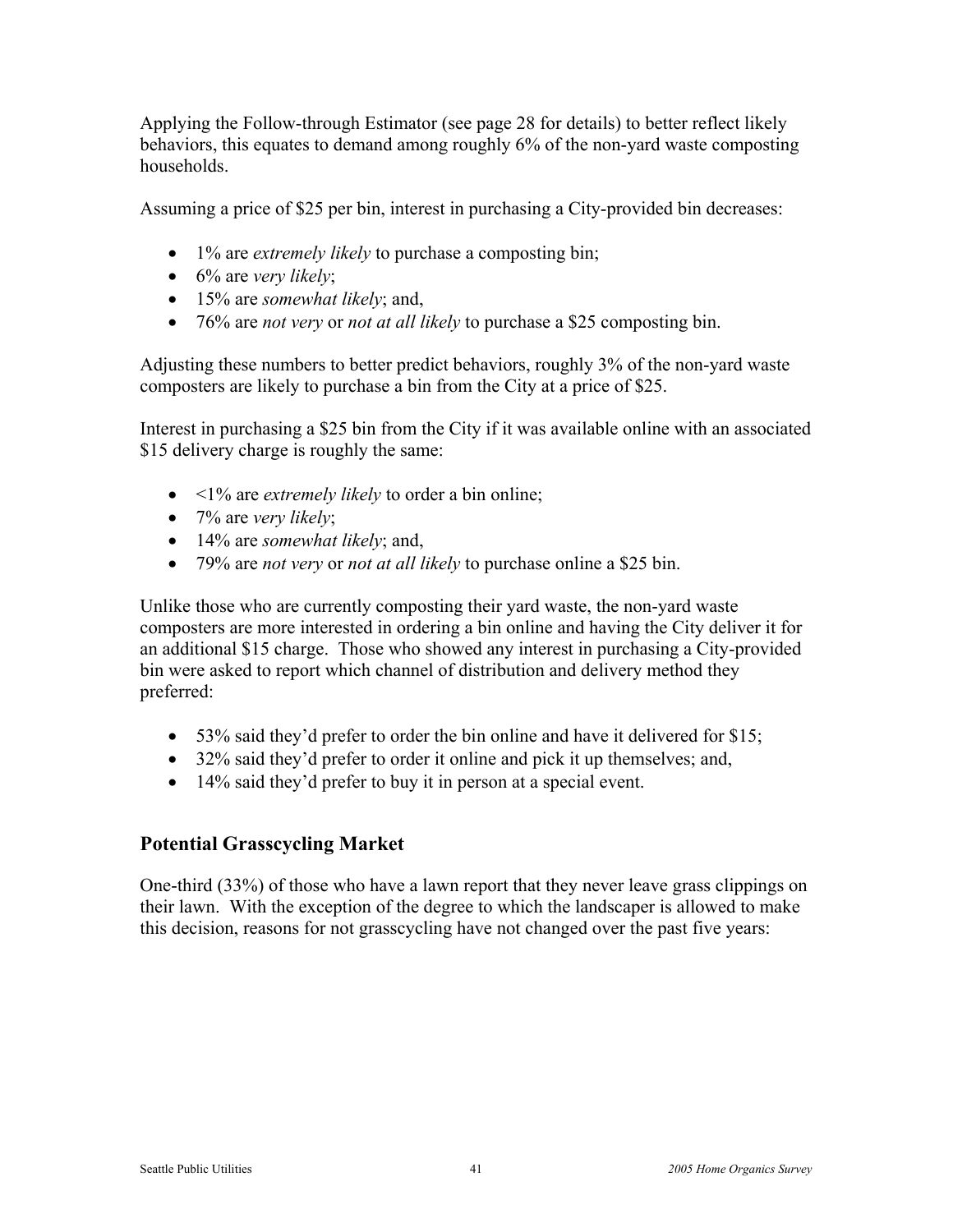|  |  |  | <b>Table 26: Reasons for Not Grasscycling</b> |
|--|--|--|-----------------------------------------------|
|--|--|--|-----------------------------------------------|

|                                                                | December<br>2005 | January<br>2000 |
|----------------------------------------------------------------|------------------|-----------------|
| $Base = Those$ who never grasscycle                            | (170)            | (201)           |
| It is unsightly / Don't like how it looks                      | 21%              | 22%             |
| Lawn care service / Gardener takes care of it (makes decision) | 13%              | 29%             |
| Not healthy / Not good for the grass                           | 9%               | 6%              |
| Don't have the right mower / No mulch mower                    | 8%               | 8%              |
| Messy (general)                                                | 8%               | <b>NA</b>       |
| Don't want to track grass into house                           | 6%               | $5\%$           |
| Use the mower's grass catcher                                  | 6%               | 6%              |
| Lawn is too small to worry about it                            | 5%               | <b>NA</b>       |
| Use the clippings in my composting bin                         | 4%               | $5\%$           |
| Do not mow / Do not mow often enough                           | 3%               | $4\%$           |

As in 2000, the two primary reasons for never leaving grass clippings on the lawn are that someone else takes the responsibility for making this decision and that it is not aesthetically appealing.

Respondents were asked how likely they would be to leave grass clippings on the lawn in the future if they had more information about how this makes moving the lawn easier, helps maintain a clean appearance and improves the health of the lawn.

| $Base = Those who never grasscycle$ | December<br>2005<br>(170) | January<br>2000<br>(185) |
|-------------------------------------|---------------------------|--------------------------|
| Extremely likely                    | 6%                        | 10%                      |
| Very likely                         | 15%                       | 21%                      |
| Somewhat likely                     | 28%                       | 26%                      |
| Not very likely                     | 24%                       | 19%                      |
| Not at all likely                   | 22%                       | 18%                      |

## **Table 27: Likelihood of Grasscycling in the Future**

Likelihood to grasscycle appears to have declined a bit over the years. In 2000, 31% stated they were likely to grasscycle if they had information about how it made it easier to mow and improved the health of the lawn. In 2005, only 21% stated that they'd be likely to grasscycle even if they had this type of information.

Applying the Follow-through Estimator (see page 28 for details) to reflect likely behaviors, the 2005 data suggests that even with an effective and compelling educational program we can expect to influence only about 10% of the population with a lawn who never grasscycle.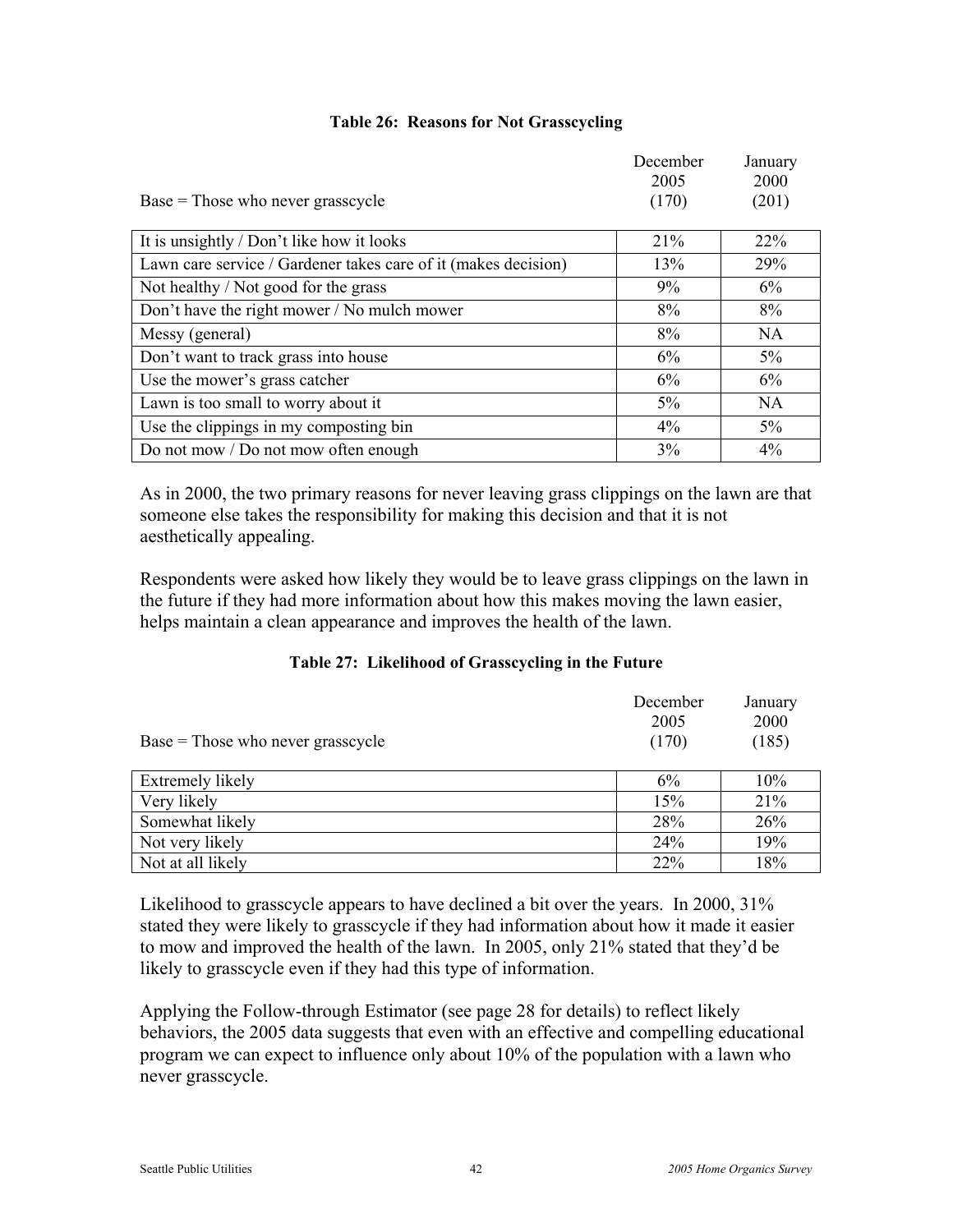There is not a significant difference in the reasons for not grasscycling given by those who say they are likely to begin grasscycling in the next year and those who say they are not likely to begin grasscycling. Prospective grasscylcers are slightly more likely to say that the reason they do not currently grasscycle is the way it makes their lawn look. Those who do not plan to grasscycle are more likely to say that they have a lawn care service that handles their mowing.

### *Awareness of Northwest Natural Yard Days*

Eight percent (8%) of the 180 people who never grasscycle are aware of a program put on by local government organizations called Northwest Natural Yard Days.

Of those who are aware of this program, 64% have received information or learned about discounts offered through this program. Further, 11% have taken advantage of discounts or special promotions offered other than the mulch mower program.

Interest in visiting a retail location (assuming they are convenient) to take advantage of the discounts available during Northwest Natural Yard Days in the next year is modest:

- 2% say they are *extremely likely* to visit a retail location;
- 9% say they are *very likely*;
- 36% say they are *somewhat likely*;
- 27% say they are *not very likely*; and,
- 26% say they are *not at all likely*.

## **Potential Food Waste Composting Market**

Among the 444 Seattle residents who are not currently composting their food scraps, likelihood to start composing in the next year or so is relatively low:

- 2% say they are *extremely likely* to start composting food waste;
- 7% say they are *very likely*;
- 15% are *somewhat likely*;
- 33% are *not very likely*; and,
- 41% are *not at all likely*.

Applying the Follow-through Estimator (see page 28 for details), these results indicate that about 4% of the non-food waste composters are likely to start composting within the next year or so.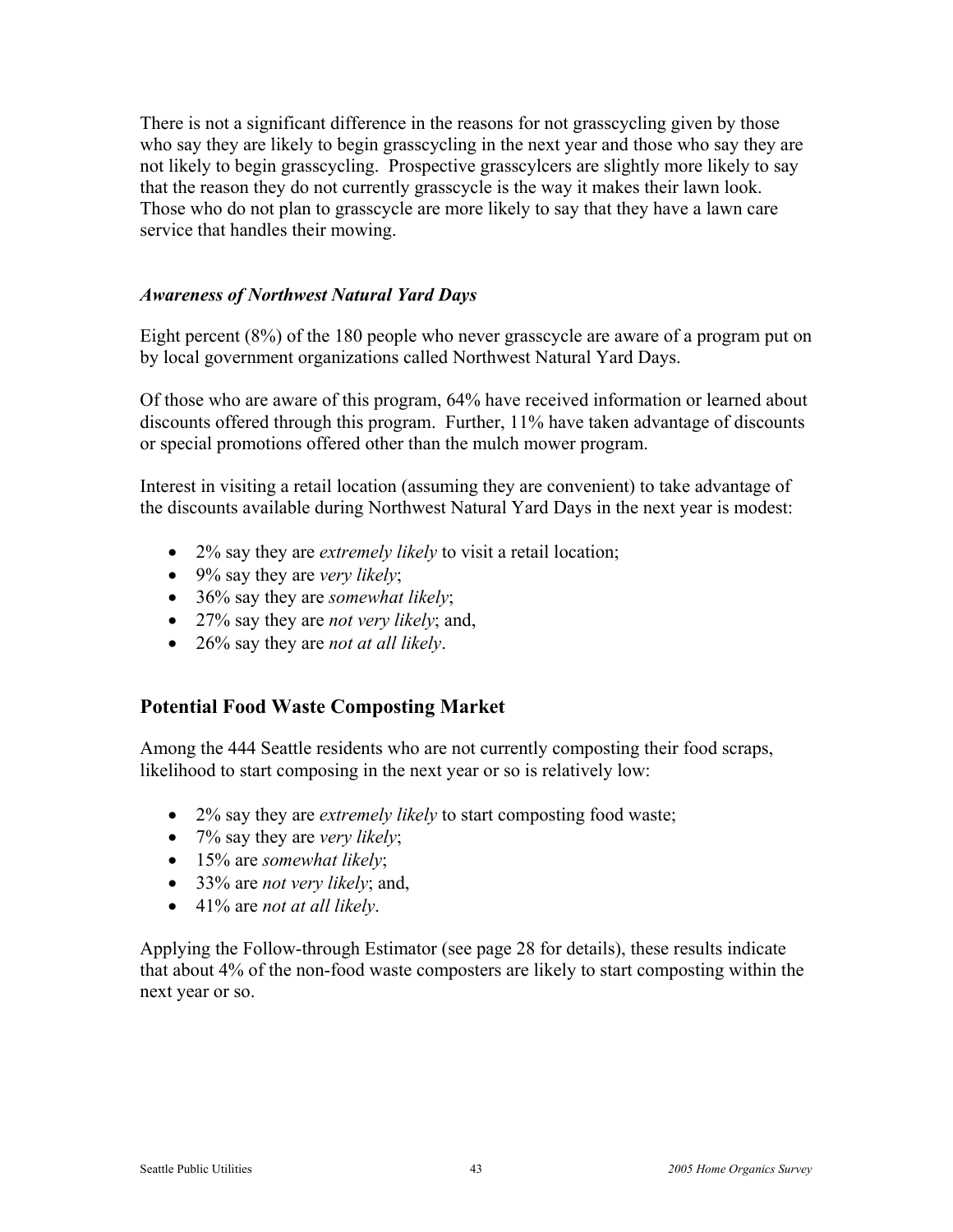# *Bin Distribution*

Fourteen percent (14%) of the non-food waste composters (444 people) report that they own a compost bin that they could use if they wanted to. Of these 62 people who currently own a bin:

- $\bullet$  45% say it is not a bin provided by the City;
- 35% say it is a green cone provided by the City;
- 5% say it is a worm bin provided by the City; and,
- 8% say it is some other type of City-provided bin.

Interest in purchasing a new food waste composting bin from the City within the next year, if available for \$25, is moderate:

- 5% of those likely to start composting food waste are *extremely likely* to purchase a new bin;
- 19% are *very likely*;
- 50% are *somewhat likely*;
- 12% are *not very likely*; and,
- 12% are *not at all likely*.

Using the Follow-through Estimator (see page 28 for details) to adjust for likely future behavior, we may expect to see a potential market of about 2% of all non-food waste composters. Of these bins that might be purchased within the next year, 18% could be viewed as replacement or supplementary bins (18% of these people say they already have a bin at home).

Of the small percentage of the market who do not compost, do not put food scraps in with their yard waste for curbside pick-up and who are not likely to change these behaviors in the coming year (47 people), 91% are aware that food waste can be composted. Their primary reasons for not composting include:

- 26% say that food waste composting attracts animals;
- 21% say they don't have a bin or an area in which to compost;
- $\bullet$  16% say they are too lazy;
- 9% say they just moved and don't have it set up yet;
- 9% say they don't know how to compost; and,
- 7% say they haven't thought about it because composting isn't that important.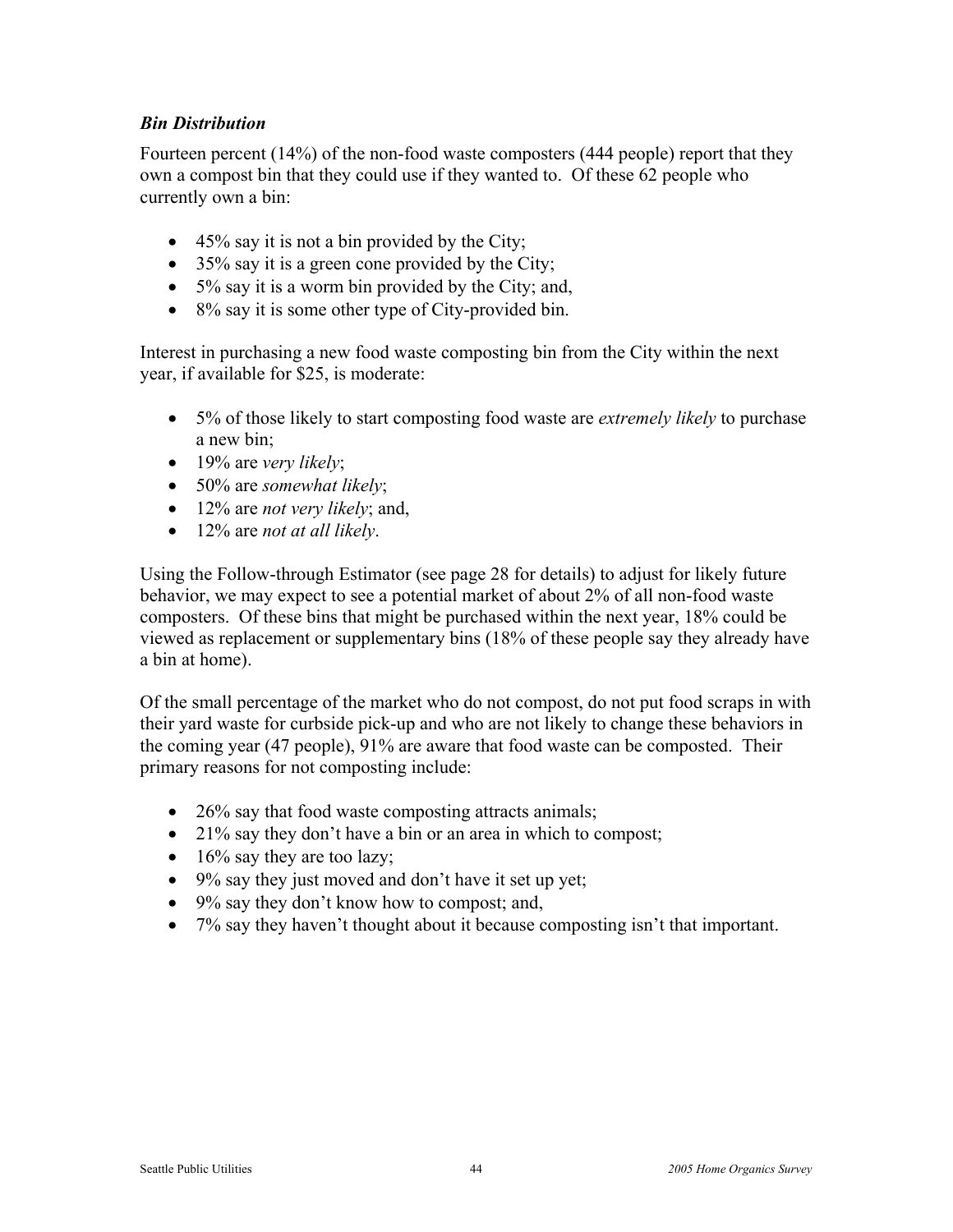**Appendix 1: Topline Report**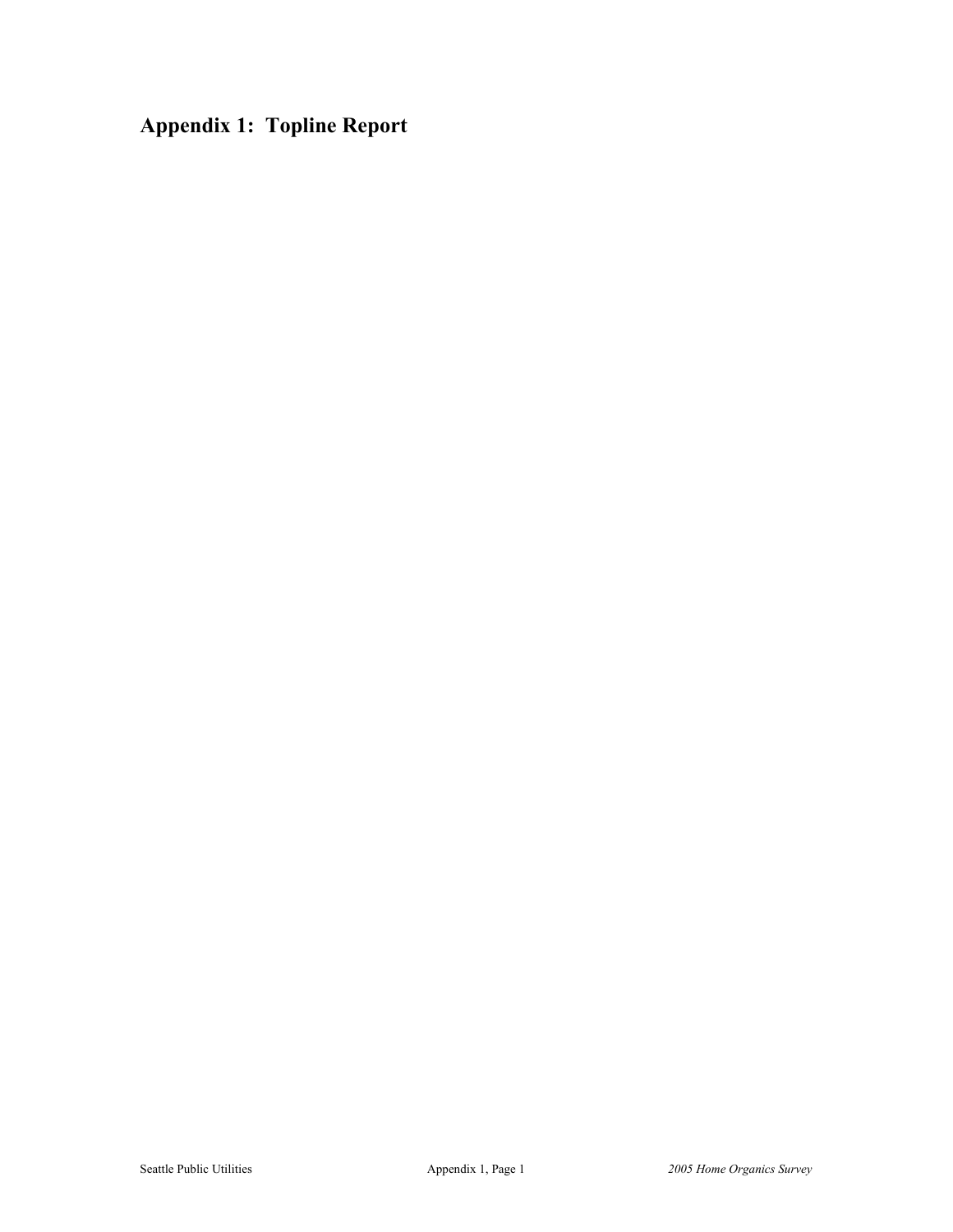# $X1:$

| S1. Do you live in this household and are you 18 years of age or older? |     |
|-------------------------------------------------------------------------|-----|
|                                                                         |     |
| $Yes$ $= > X2$                                                          | 600 |
|                                                                         |     |
|                                                                         |     |

# $X2:$

S2. Do you live within the city limits of Seattle? PROMPT IF NEEDED: The city limits include the area north of 100th Street in South Seattle and south of 145th Street in North Seattle.  $N =$ 

| $N =$ |                  |        |
|-------|------------------|--------|
| Yes   | $\Rightarrow$ X3 | ו וו ר |
|       |                  |        |
|       |                  |        |

# $X3:$

| <b>READ LIST</b>                                                    |     |
|---------------------------------------------------------------------|-----|
| S3. What type of home do you live in. Is it:                        |     |
|                                                                     | 600 |
|                                                                     | 566 |
|                                                                     | 21  |
|                                                                     |     |
|                                                                     |     |
| An apartment, condominium or townhouse with more than four units  5 |     |
|                                                                     |     |
|                                                                     |     |
|                                                                     |     |

# X4:

S4. For this survey, I need to speak with the person in this household who is most responsible for handling the household's organic waste-that is, yard waste and food waste. Would that be you? 600 565 35  $\Rightarrow$  /INT03  $\mathbf{0}$  $\Rightarrow$  /INT03  $\mathbf{0}$ 

# $X5:$

| S5. Does your home have a yard? |                  |  |
|---------------------------------|------------------|--|
|                                 |                  |  |
|                                 |                  |  |
|                                 | $\Rightarrow$ R1 |  |
|                                 | $\Rightarrow$ R1 |  |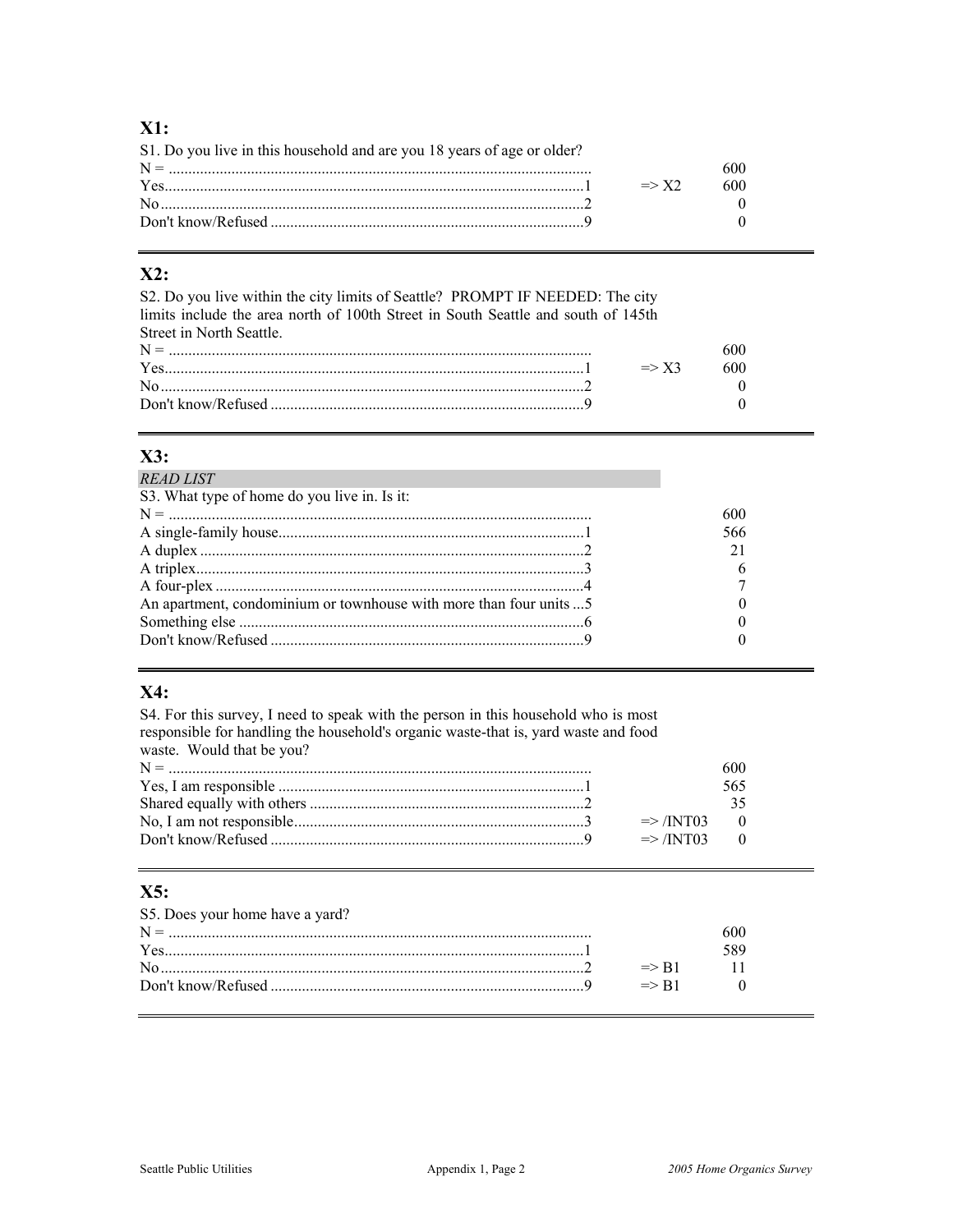## X6:

S6. Do you personally take care of your yard at home, does someone else in your household take care of it, do you hire a professional landscaper, or do you hire someone else to do it?

## $AI:$

A1. These next questions are about your yard. Does your home have a lawn - that is, an area with grass?

| $\Rightarrow$ R1                                                                                                                                                                                                                     |     |
|--------------------------------------------------------------------------------------------------------------------------------------------------------------------------------------------------------------------------------------|-----|
| $\vert$ si NOT X5=1                                                                                                                                                                                                                  |     |
| $N =$                                                                                                                                                                                                                                | 589 |
|                                                                                                                                                                                                                                      | 522 |
| No <u>manual communication in the set of the set of the set of the set of the set of the set of the set of the set of the set of the set of the set of the set of the set of the set of the set of the set of the set of the set</u> |     |
|                                                                                                                                                                                                                                      |     |

#### $A2:$

| A2. Does your home have a garden?                                                                                                                                                                                                                                                                                                         |  |
|-------------------------------------------------------------------------------------------------------------------------------------------------------------------------------------------------------------------------------------------------------------------------------------------------------------------------------------------|--|
|                                                                                                                                                                                                                                                                                                                                           |  |
| $Yes$ $\ldots$ $\ldots$ $\ldots$ $\ldots$ $\ldots$ $\ldots$ $\ldots$ $\ldots$ $\ldots$ $\ldots$ $\ldots$ $\ldots$ $\ldots$ $\ldots$ $\ldots$ $\ldots$ $\ldots$ $\ldots$ $\ldots$ $\ldots$ $\ldots$ $\ldots$ $\ldots$ $\ldots$ $\ldots$ $\ldots$ $\ldots$ $\ldots$ $\ldots$ $\ldots$ $\ldots$ $\ldots$ $\ldots$ $\ldots$ $\ldots$ $\ldots$ |  |
| $\rm No$                                                                                                                                                                                                                                                                                                                                  |  |
|                                                                                                                                                                                                                                                                                                                                           |  |

# $A3:$

#### **MULTIPLE MENTIONS ALLOWED**

A3. Is it a vegetable or fruit garden, a flower garden, or some other type of garden?

| $\Rightarrow$ A4 |     |
|------------------|-----|
| $\pi$ A2=2,9     |     |
|                  | 446 |
|                  | 224 |
|                  | 375 |
|                  | 45  |
|                  |     |
|                  |     |
|                  |     |
|                  |     |
|                  |     |
|                  |     |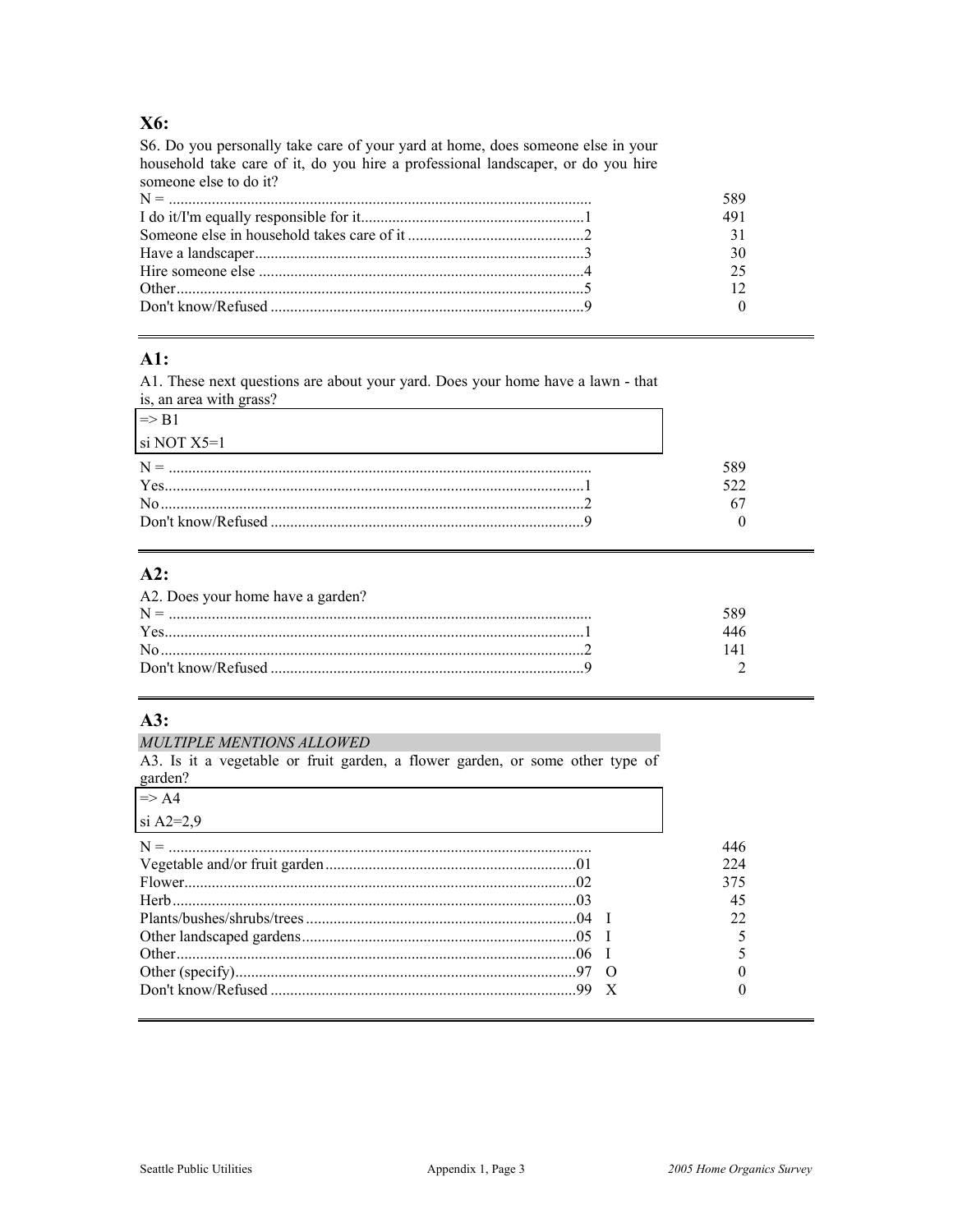#### **A4:**

| A4. What does your household do with its yard waste? Do you ever put yard                                                                                                                                                                                                                                                                    |              |  |
|----------------------------------------------------------------------------------------------------------------------------------------------------------------------------------------------------------------------------------------------------------------------------------------------------------------------------------------------|--------------|--|
| waste out at the curb or alley for collection?                                                                                                                                                                                                                                                                                               |              |  |
|                                                                                                                                                                                                                                                                                                                                              | 574.         |  |
| $Yes$ 1                                                                                                                                                                                                                                                                                                                                      | 491          |  |
| $\text{No}$ $\ldots$ $\ldots$ $\ldots$ $\ldots$ $\ldots$ $\ldots$ $\ldots$ $\ldots$ $\ldots$ $\ldots$ $\ldots$ $\ldots$ $\ldots$ $\ldots$ $\ldots$ $\ldots$ $\ldots$ $\ldots$ $\ldots$ $\ldots$ $\ldots$ $\ldots$ $\ldots$ $\ldots$ $\ldots$ $\ldots$ $\ldots$ $\ldots$ $\ldots$ $\ldots$ $\ldots$ $\ldots$ $\ldots$ $\ldots$ $\ldots$ $\ld$ | 80.          |  |
|                                                                                                                                                                                                                                                                                                                                              | $\mathbf{r}$ |  |

#### **A5:**

A5. For the purposes of this survey, the word "compost" means the breakdown of food or yard waste into a material that can be used to improve the soil. (Other than yard waste you might take to the curb for collection), Does your household currently compost any of its yard waste at home on your own property?

| $\Rightarrow$ /ERR1              |                   |     |
|----------------------------------|-------------------|-----|
| $\sin NOT$ ERR1==0 AND NOT A5==0 |                   |     |
| $N =$                            |                   |     |
|                                  |                   | 238 |
|                                  | $\Rightarrow$ A11 | 332 |
|                                  | $\Rightarrow$ A11 |     |

## **A6:**

A6. Thinking about just the yard waste that you compost on your own property, does your household use a yard waste compost bin, do you pile it up without a bin, or do you do something else with it?

|                                                                        | 238 |
|------------------------------------------------------------------------|-----|
|                                                                        | 178 |
|                                                                        | 56  |
| Bury it/dig into the ground/dig a hole and fill it with yard waste03 I |     |
| Spread througout yard/mulch it and place it in flower bed/garden04 I   | h   |
|                                                                        |     |
|                                                                        |     |
|                                                                        |     |
|                                                                        |     |
|                                                                        |     |

#### **A7:**

A7. To the best of your knowledge, is the bin you have one that was purchased from the City, or did you get it some other way?

| $\overline{\text{si NOT A6=01}}$ |      |
|----------------------------------|------|
|                                  | 178  |
| $\Rightarrow$ A8                 | 110  |
| $\Rightarrow$ A8                 | - 57 |
|                                  |      |
|                                  |      |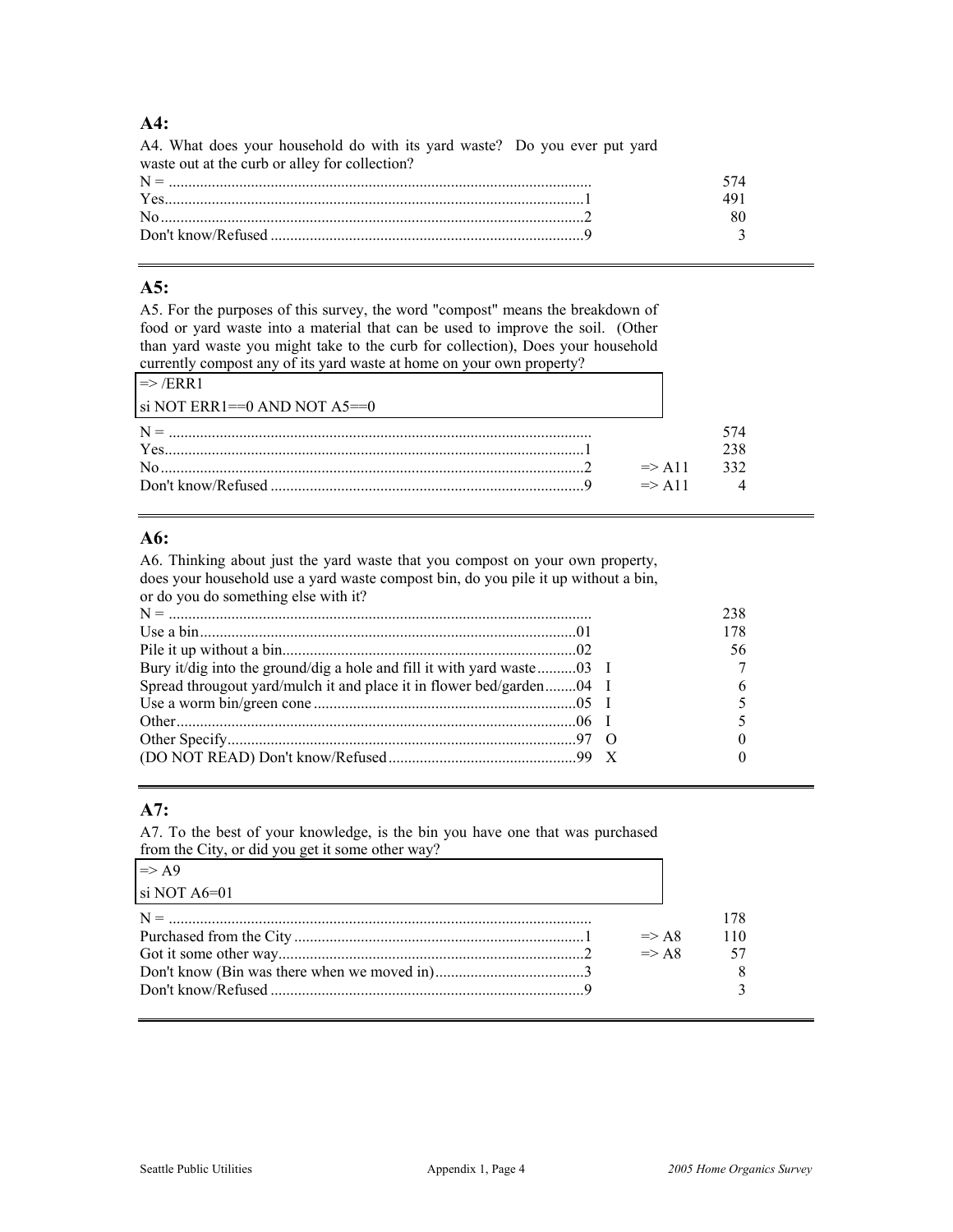#### **A7B:**

| A7.2Can you please describe what your bin looks like? (PROBE FOR SHAPE, |                |
|-------------------------------------------------------------------------|----------------|
| <b>MATERIAL AND COLORS)</b>                                             |                |
|                                                                         |                |
|                                                                         | $\blacksquare$ |

#### **A8:**

| <b>READ LIST</b>                                                             |     |
|------------------------------------------------------------------------------|-----|
| A8. How would you describe the condition of the bin that you have? Would you |     |
| say that it is:                                                              |     |
|                                                                              | 178 |
|                                                                              | 72  |
|                                                                              |     |
|                                                                              | 16  |
|                                                                              |     |
|                                                                              |     |
|                                                                              |     |

#### **A9:**

#### *READ LIST*

A9. Just thinking about the next year or so, and assuming that cost was not a consideration, how likely are you to get a (new) composting bin for the yard waste you compost on your own property? Would you say you are:

|                        | 238 |
|------------------------|-----|
|                        |     |
|                        |     |
|                        | 36  |
| $\Rightarrow$ SK 16    | -63 |
| $\Rightarrow$ SK16 110 |     |

#### **A10:**

#### *READ LIST*

A10. As you may know, the City of Seattle distributes yard waste composting bins designed specifically for backyard composting. This bin is a plastic cylinder with green sides and a black top and bottom, and it stands 3' tall and is 3' in diameter. The bins are available on special event days at a central distribution point in the City. Next year, assuming the price is \$25 per bin, how likely are you to purchase a (new) waste composting bin from the City? Would you say you are: N = ............................................................................................................ 65 Extremely likely ......................................................................................1 9 Very likely...............................................................................................2 10 Somewhat likely ......................................................................................3 34 Not very likely.........................................................................................4 9 Not at all likely........................................................................................5 3 (DO NOT READ) Don't know/Refused..................................................9 0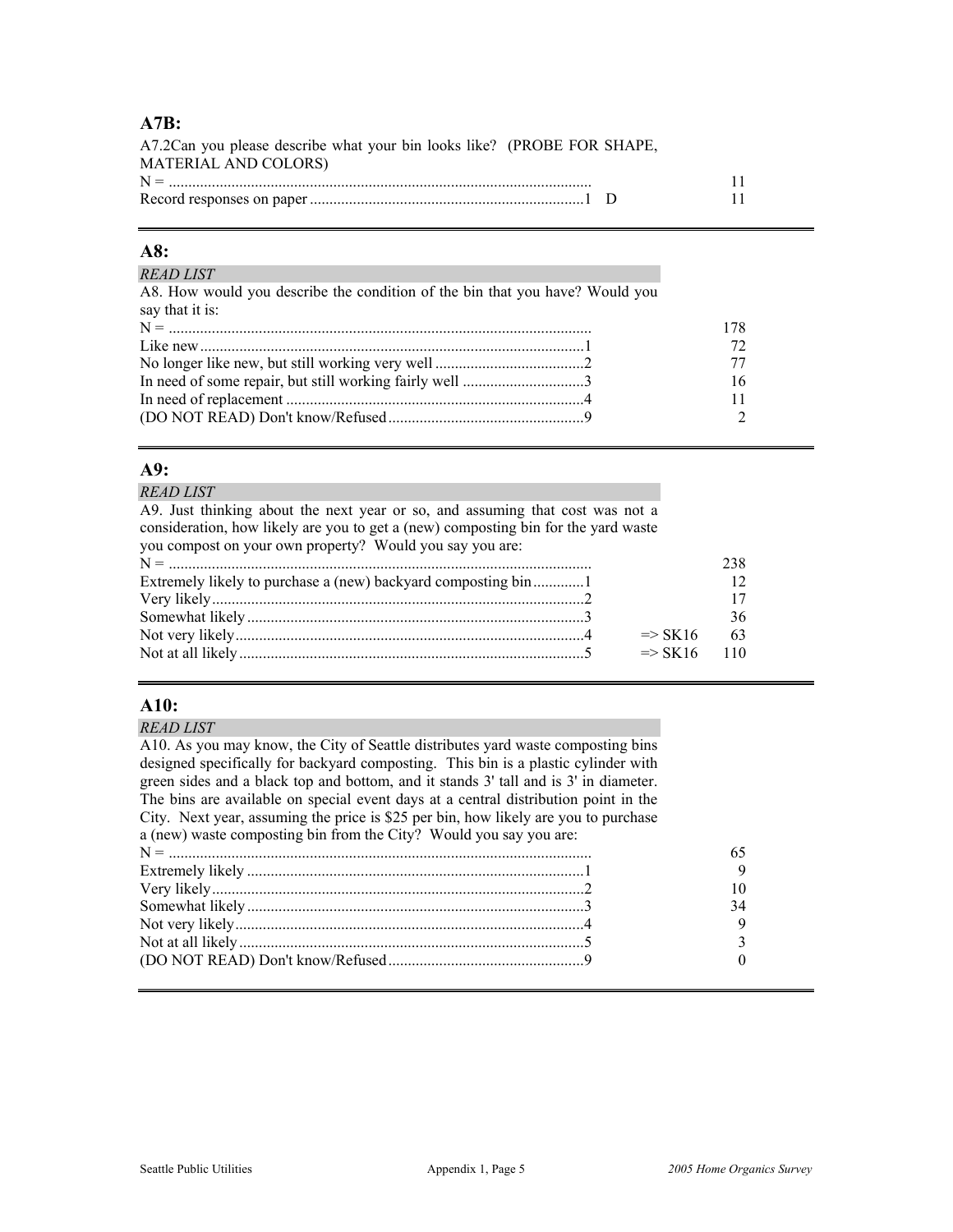# **A10B:**

| <i>READ LIST</i>                                                                     |    |
|--------------------------------------------------------------------------------------|----|
| A10b. If you could order one of these \$25 yard waste composting bins online at      |    |
| any time during the year and either pick it up from the City or have it delivered to |    |
| your home for a \$15 delivery charge, how likely would you be to buy one of these    |    |
| bins online from the City in the next year? Would you say you are:                   |    |
|                                                                                      | 65 |
|                                                                                      |    |
|                                                                                      | 6  |
|                                                                                      | 23 |
|                                                                                      | 13 |
|                                                                                      | 14 |
|                                                                                      |    |

### **A10C:**

A10c. If you decided to purchase one of these \$25 yard waste composting bins from the City, which one of these best describes how you would prefer to get it? Would you prefer:

 $sinon \Rightarrow +1$ 

si A10<4 AND A10B<4

| To buy it at one of the special event days at a central distribution |   |
|----------------------------------------------------------------------|---|
|                                                                      |   |
|                                                                      |   |
|                                                                      |   |
|                                                                      | 0 |
|                                                                      |   |

## **A11:**

| A11. We're interested in knowing more about why people don't compost yard    |     |
|------------------------------------------------------------------------------|-----|
| waste at home on their own property. Why isn't your household composting its |     |
| yard waste at home on your property right now?                               |     |
|                                                                              | 336 |
|                                                                              | 336 |

## **A12:**

| A12. Does your household currently have a compost bin that you could use if you |                    |     |
|---------------------------------------------------------------------------------|--------------------|-----|
| decided to compost your yard waste at home?                                     |                    |     |
|                                                                                 |                    | 336 |
|                                                                                 |                    | 43  |
|                                                                                 | $\Rightarrow$ A 14 | 291 |
|                                                                                 | $\Rightarrow$ A14  |     |
|                                                                                 |                    |     |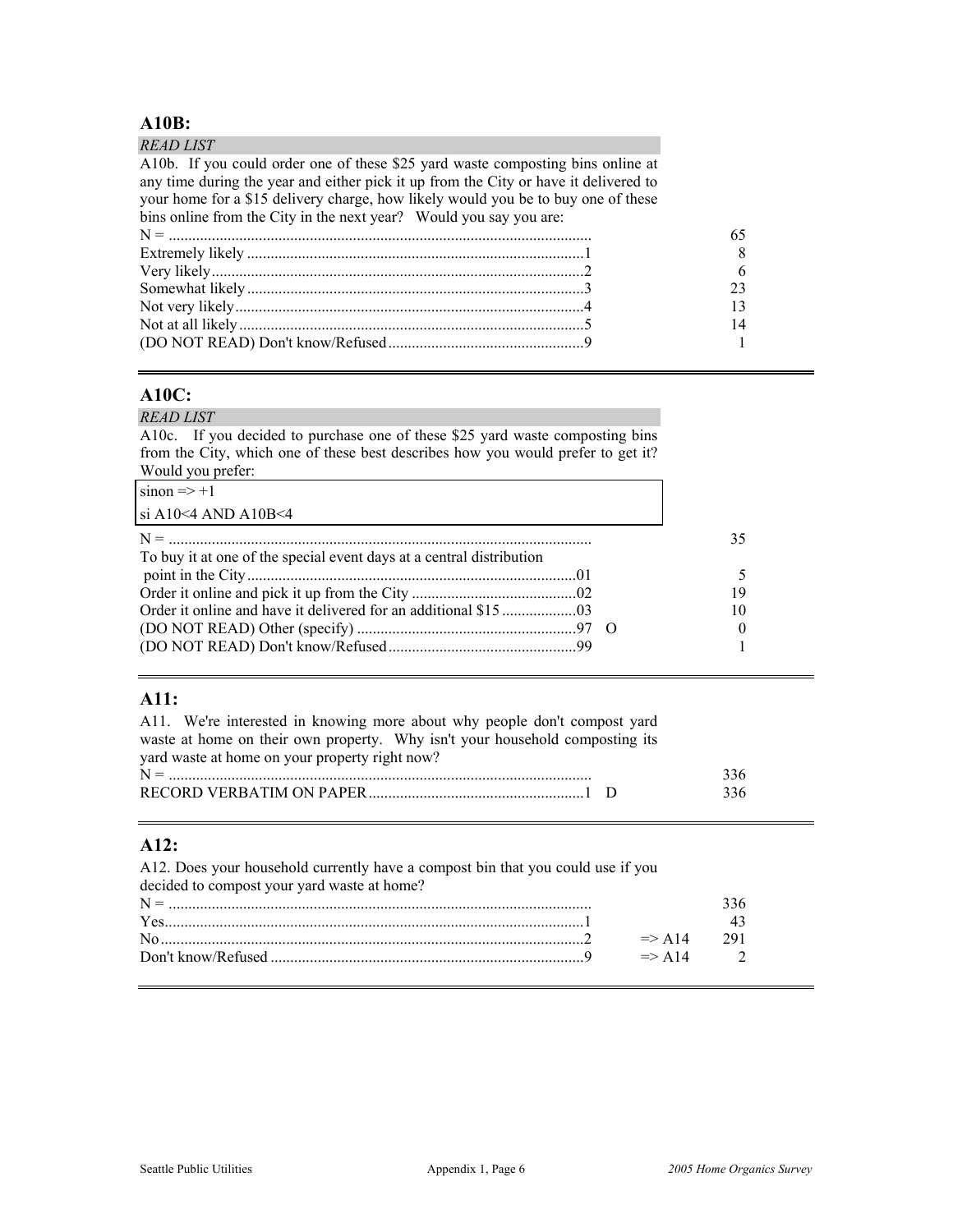#### **A13:**

A13. Is this a compost bin that you got from the City, or do you have some other type of bin? N = ............................................................................................................ 43 Have a City-supplied bin.........................................................................1 => A15 28 Have some other type of bin....................................................................2 => A14 9 Don't know - Bin was here when we moved in .......................................3 X 6 Don't know/Refused ................................................................................9 X 0

#### **A13B:**

| A13.2Can you please describe what your bin looks like? (PROBE FOR SHAPE, |  |
|--------------------------------------------------------------------------|--|
| <b>MATERIAL AND COLORS)</b>                                              |  |
|                                                                          |  |
|                                                                          |  |

#### **A14:**

| A14. Were you aware that the City offers a yard waste compost bin designed       |     |
|----------------------------------------------------------------------------------|-----|
| specifically for composting yard waste at home? The City typically charges about |     |
| \$25 for one of these compost bins. Did you know they offered these?             |     |
|                                                                                  | 308 |
|                                                                                  | 144 |
|                                                                                  | 156 |
|                                                                                  | - 8 |

### **A15:**

#### *READ LIST*  A15. I am interested in knowing how likely your household might be to compost your yard waste at home in the next year or so if you were provided more information about how to make it easy and pest free. Would your household be: N = ............................................................................................................ 336 Extremely likely to compost yard waste in the next year or so ...............1 24 Very likely...............................................................................................2 47 Somewhat likely ......................................................................................3 91 Not very likely.........................................................................................4 => A18 70 Not at all likely........................................................................................5 => A18 93 (DO NOT READ) Don't know/Refused..................................................9 => A18 11

#### **A16:**

| <b>READ LIST</b>                                                                                                                                                                                           |     |
|------------------------------------------------------------------------------------------------------------------------------------------------------------------------------------------------------------|-----|
| A16. Thinking about the next year or so, and assuming that cost was not a<br>consideration, how likely are you to get a bin designed specifically to compost<br>yard waste at home? Would you say you are: |     |
|                                                                                                                                                                                                            | 162 |
|                                                                                                                                                                                                            |     |
|                                                                                                                                                                                                            | 33  |
|                                                                                                                                                                                                            | 69  |
| $\Rightarrow$ A18                                                                                                                                                                                          | 31  |
| $\Rightarrow$ A18                                                                                                                                                                                          | 17  |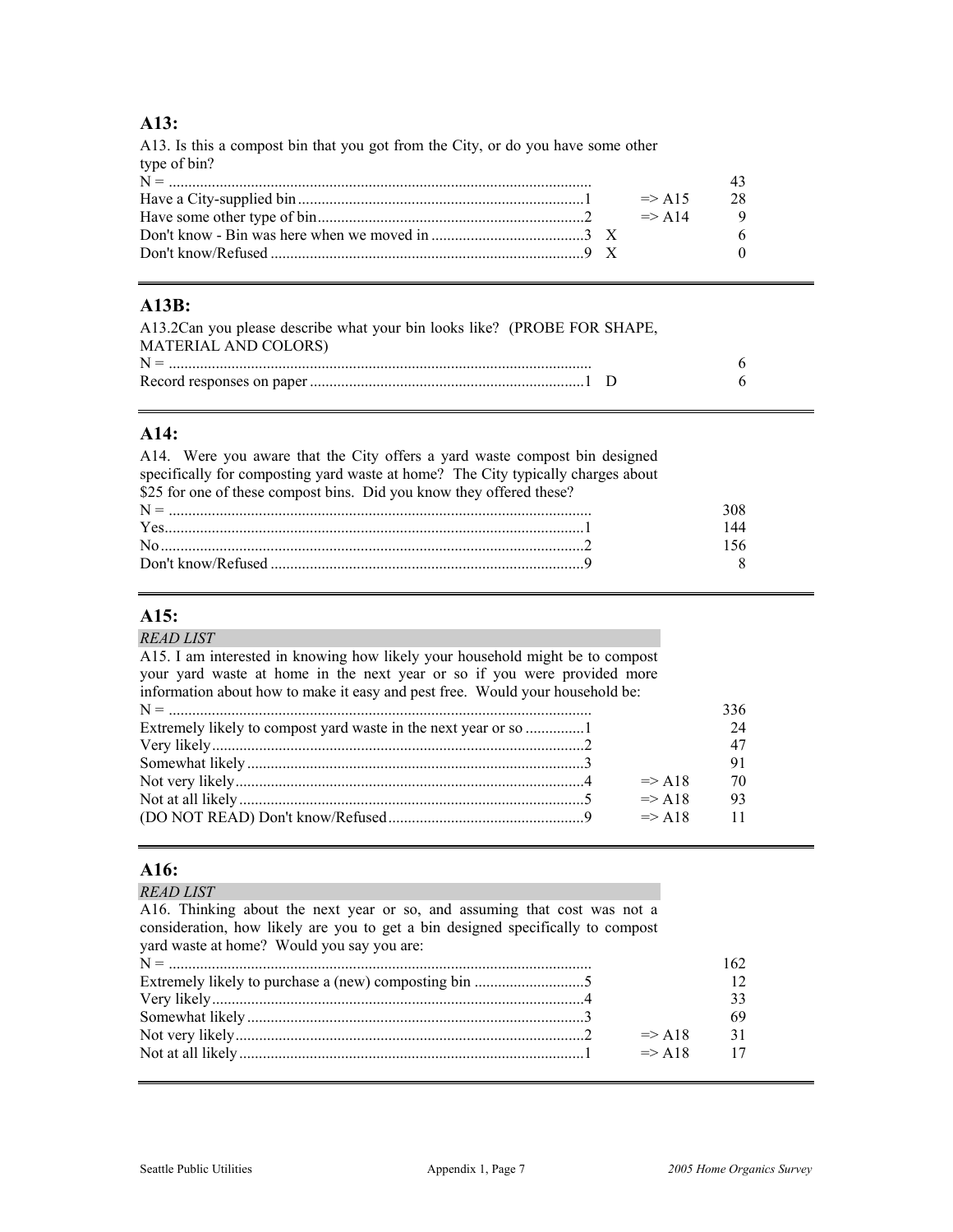#### **A17:**

#### *READ LIST*

A17. As you may know, the City of Seattle distributes yard waste composting bins designed specifically for backyard composting. This bin is a plastic cylinder with green sides and a black top and bottom, and it stands 3' tall and is 3' in diameter. The bins are available on special event days at a central distribution point in the City. Next year, assuming the price is \$25 per bin, how likely are you to purchase a (new) waste composting bin from the City? Would you say you are: N = ............................................................................................................ 114 Extremely likely ......................................................................................5 5 Very likely...............................................................................................4 20 Somewhat likely ......................................................................................3 52 Not very likely.........................................................................................2 25 Not at all likely........................................................................................1 10 (DO NOT READ) Don't know/Refused..................................................9 2

#### **A17B:**

#### *READ LIST*

A17b. If you could order one of these \$25 yard waste composting bins online at any time during the year and either pick it up from the City or have it delivered to your home for a \$15 delivery charge, how likely would you be to buy one of these bins online from the City in the next year? Would you say you are:

## **A17C:**

#### *READ LIST*

A17c. If you decided to purchase one of these \$25 yard waste composting bins from the City, which one of these best describes how you would prefer to get it? Would you prefer:

| $\Rightarrow$ +1                                                     |    |
|----------------------------------------------------------------------|----|
| si NOT (A17=3,4,5 AND A17B=3,4,5)                                    |    |
|                                                                      | 66 |
| To buy it at one of the special event days at a central distribution |    |
|                                                                      |    |
|                                                                      | 21 |
|                                                                      | 35 |
| $(DO NOT READ) Other (specific)  \dots 97 0$                         |    |
|                                                                      |    |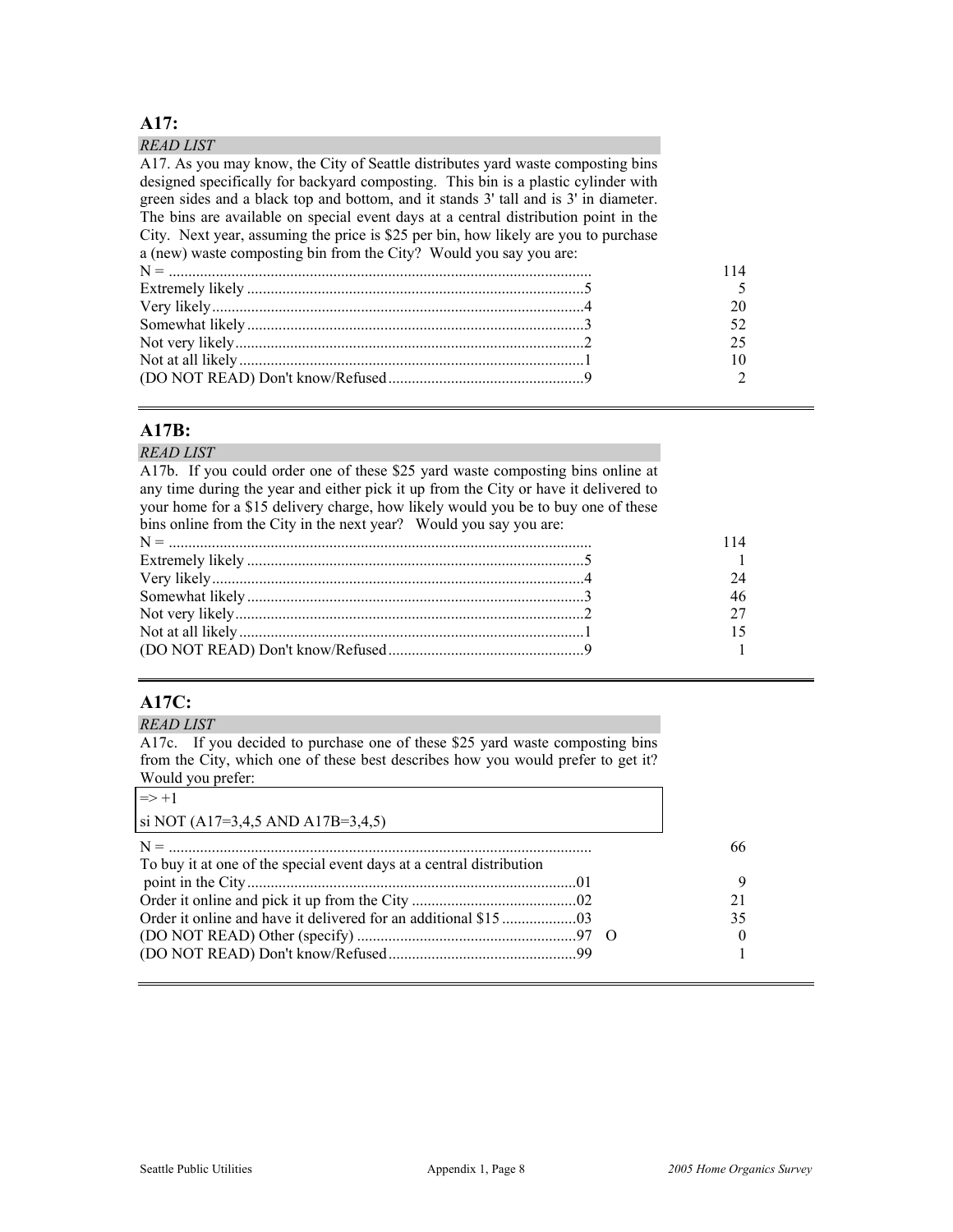# **A18:**

| <b>READ LIST IF NEEDED</b><br>A18. Now about your lawn. When you mow your lawn, or have your lawn<br>mowed, what is typically done with the grass clippings? |          |
|--------------------------------------------------------------------------------------------------------------------------------------------------------------|----------|
| $\Rightarrow$ A27                                                                                                                                            |          |
| si NOT $A1=1$                                                                                                                                                |          |
|                                                                                                                                                              | 522      |
|                                                                                                                                                              | 200      |
|                                                                                                                                                              | 20       |
|                                                                                                                                                              | 6        |
|                                                                                                                                                              | 107      |
|                                                                                                                                                              | 215      |
|                                                                                                                                                              |          |
|                                                                                                                                                              | 41       |
|                                                                                                                                                              |          |
|                                                                                                                                                              | $\Omega$ |
|                                                                                                                                                              |          |

#### **A19:**

A19. Does your household ever leave grass clippings on the lawn when it's mowed?

| $\Rightarrow$ A22A |                    |     |
|--------------------|--------------------|-----|
| $\sin A18=0.5$     |                    |     |
|                    |                    |     |
|                    | $\Rightarrow$ A22A | 127 |
|                    |                    |     |
|                    | $\Rightarrow$ A23  |     |

# **A20:**

| A20. For what reasons have you decided against leaving grass clippings on the |     |
|-------------------------------------------------------------------------------|-----|
| lawn?                                                                         |     |
| $N =$                                                                         | 170 |
|                                                                               | 170 |

## **A21:**

| A21. If you had more information about how leaving grass clippings on the lawn<br>makes mowing the lawn easier, helps maintain a clean appearance and improves<br>the health of the lawn, how likely would you be start leaving your clippings on the<br>lawn? Would you be: |     |
|------------------------------------------------------------------------------------------------------------------------------------------------------------------------------------------------------------------------------------------------------------------------------|-----|
|                                                                                                                                                                                                                                                                              |     |
|                                                                                                                                                                                                                                                                              |     |
|                                                                                                                                                                                                                                                                              | 170 |
|                                                                                                                                                                                                                                                                              | 10  |
|                                                                                                                                                                                                                                                                              | 26  |
|                                                                                                                                                                                                                                                                              | 44  |
|                                                                                                                                                                                                                                                                              | 41  |
|                                                                                                                                                                                                                                                                              | 38  |
|                                                                                                                                                                                                                                                                              |     |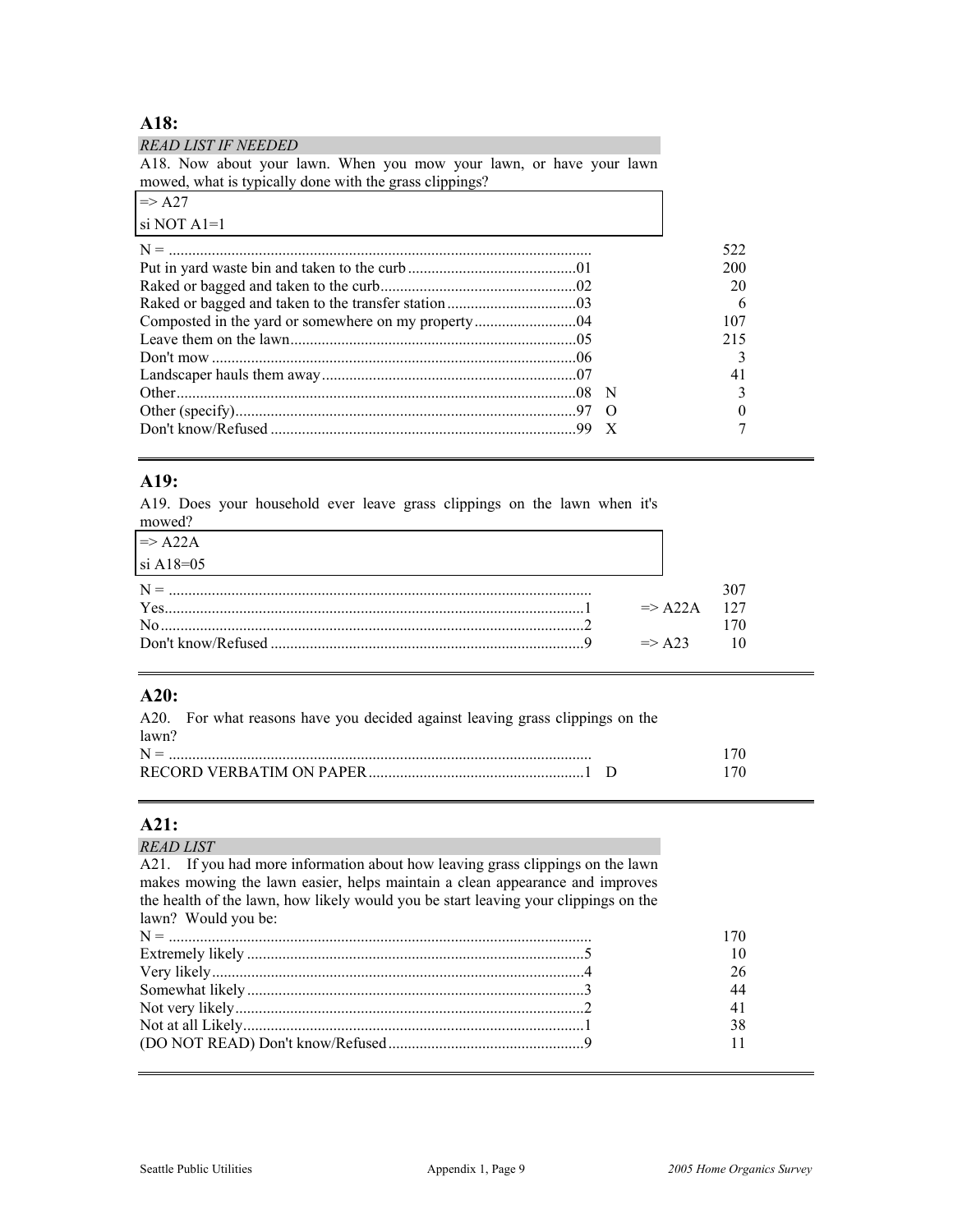# **A22A:**

| <b>READ THE MONTHS</b>                                                             |     |
|------------------------------------------------------------------------------------|-----|
| A22. When your household's lawn is mowed during the Spring (March, April,          |     |
| May), how often do you leave your grass clippings on the lawn? Would you say       |     |
| the grass clippings are left on the lawn regularly, occasionally, rarely or never? |     |
|                                                                                    | 342 |
|                                                                                    | 199 |
|                                                                                    | 103 |
|                                                                                    | 25  |
|                                                                                    | 8   |
|                                                                                    | 7   |

#### **A22B:**

# *READ THE MONTHS*

| A22. How about when it's mowed in the Summer (June, July, August)? Would           |                |
|------------------------------------------------------------------------------------|----------------|
| you say you leave your grass clippings on the lawn regularly, occasionally, rarely |                |
| or never?                                                                          |                |
|                                                                                    | 342            |
|                                                                                    | 219            |
|                                                                                    | 78             |
|                                                                                    | 24             |
|                                                                                    | 17             |
|                                                                                    | $\overline{4}$ |

# **A22C:**

| <b>READ THE MONTHS</b>                                                            |     |
|-----------------------------------------------------------------------------------|-----|
| A22. How about when it's mowed in the Fall (September, October, November)?        |     |
| Would you say you leave your grass clippings on the lawn regularly, occasionally, |     |
| rarely or never?                                                                  |     |
|                                                                                   | 342 |
|                                                                                   | 199 |
|                                                                                   | 92  |
|                                                                                   | 28  |
| Never $\ldots$ 4                                                                  | 18  |
|                                                                                   |     |
|                                                                                   |     |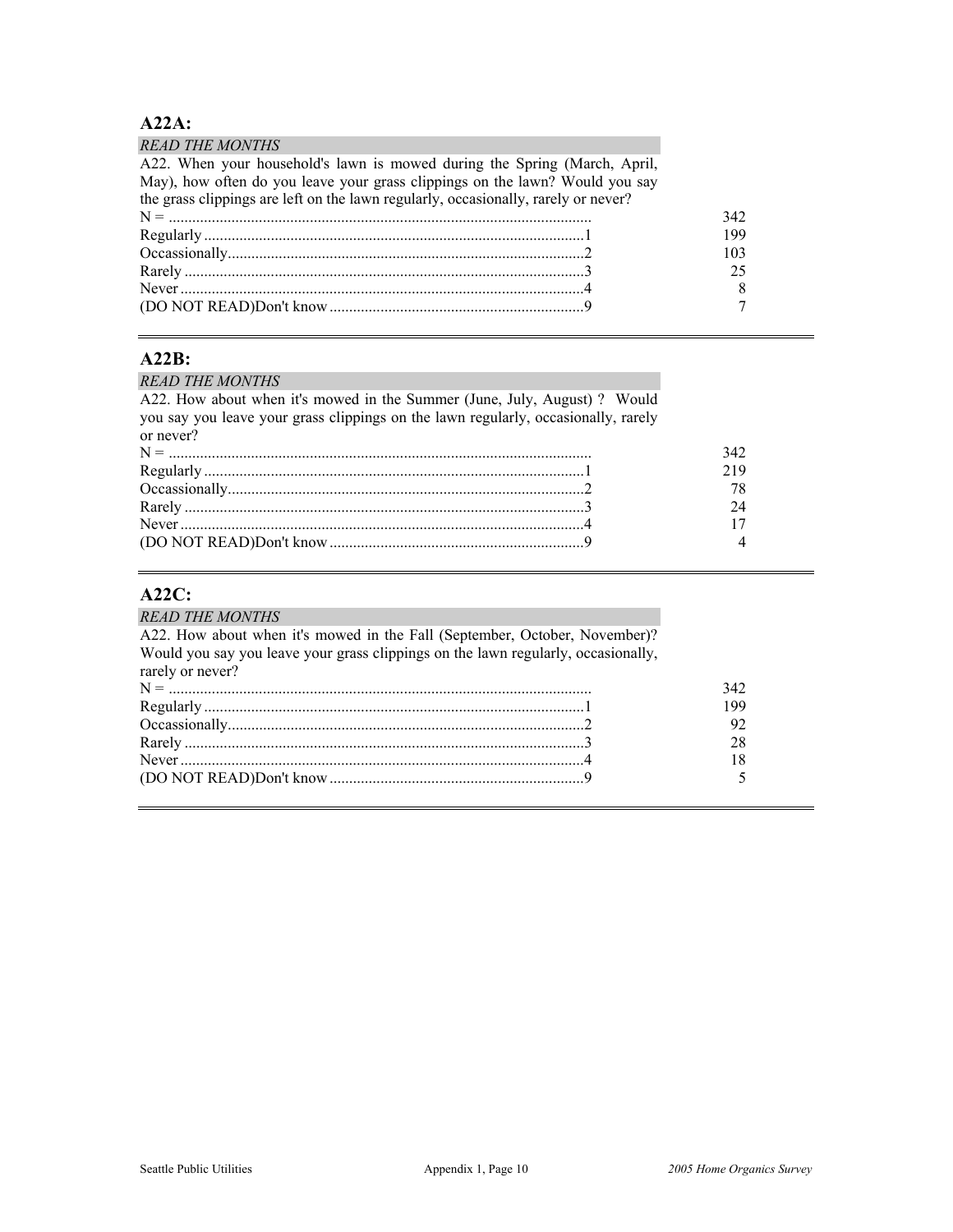#### **A23:**

#### *READ LIST*  A23. If you had more information about how leaving grass clippings on the lawn makes mowing the lawn easier, helps maintain a clean appearance and improves the health of the lawn, how likely would you be to leave your grass clippings on the lawn more often? Would you be:

| the lawn more onen. Would you be.   |  |
|-------------------------------------|--|
| $\Rightarrow$ +1                    |  |
| si A22A=1,2 OR A22B=1,2 OR A22C=1,2 |  |
|                                     |  |
|                                     |  |
|                                     |  |
|                                     |  |
|                                     |  |
|                                     |  |
|                                     |  |
|                                     |  |

#### **A24:**

A24. What type of a mower is typically used for mowing your household's lawn now? Is the mower a mulch mower-that is, a mower designed specifically to chop grass clippings into small pieces so they can be left on the lawn? N = ............................................................................................................ 352 Yes, use a mulch mower..........................................................................1 => A26 170 No, not a mulch mower ...........................................................................2 144 Someone else mows ................................................................................3 => A26 12

Don't know/Refused ................................................................................9 => A26 26

#### **A25:**

| A25. If you were provided with research information that shows how using a<br>mulch mower makes it easier to mow the lawn and helps keep your lawn looking<br>healthy, how likely would you be to get a new mulch mower like I just described<br>$\Rightarrow$ A27<br>$\Rightarrow$ A27 | <i>READ LIST</i>                      |  |
|-----------------------------------------------------------------------------------------------------------------------------------------------------------------------------------------------------------------------------------------------------------------------------------------|---------------------------------------|--|
|                                                                                                                                                                                                                                                                                         |                                       |  |
|                                                                                                                                                                                                                                                                                         |                                       |  |
|                                                                                                                                                                                                                                                                                         |                                       |  |
|                                                                                                                                                                                                                                                                                         | in the next year or so? Would you be: |  |
|                                                                                                                                                                                                                                                                                         |                                       |  |
|                                                                                                                                                                                                                                                                                         |                                       |  |
|                                                                                                                                                                                                                                                                                         |                                       |  |
|                                                                                                                                                                                                                                                                                         |                                       |  |
|                                                                                                                                                                                                                                                                                         |                                       |  |
|                                                                                                                                                                                                                                                                                         |                                       |  |
|                                                                                                                                                                                                                                                                                         |                                       |  |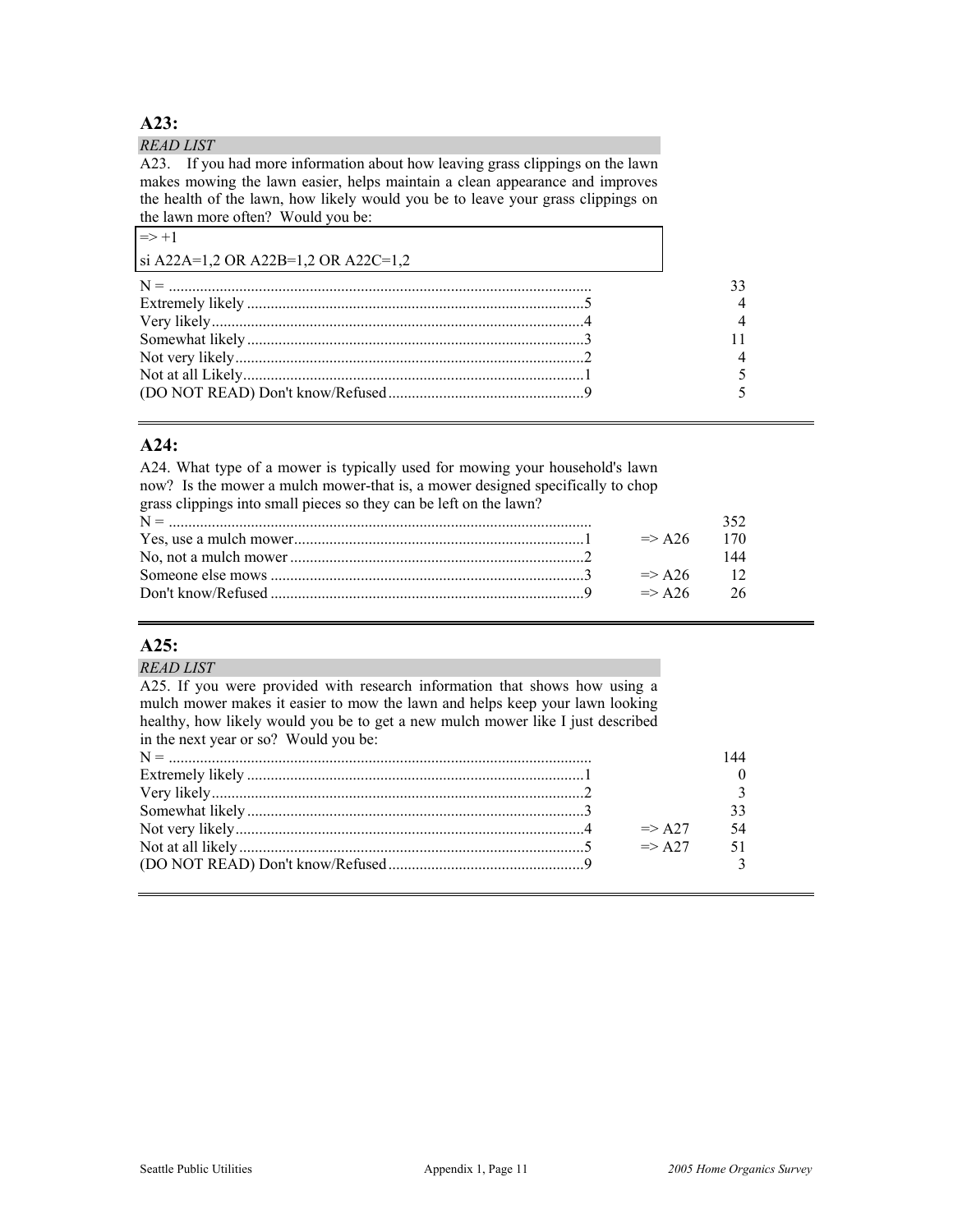#### $A26:$

A26. Assume that you could purchase a new mulch mower made by a well-known mower manufacturer for about 20% off the retail list price. In the next year or so, how likely is your household to purchase a mulch mower like I described? 247  $\overline{4}$  $13$ 39 66 116  $\mathbf{Q}$ 

#### A27:

A27. Do you recall seeing or hearing anything about a program put on by local government organizations called Northwest Natural Yard Days?

| $\sim$ |                       |  |
|--------|-----------------------|--|
|        |                       |  |
|        |                       |  |
|        | $\Rightarrow$ A31 439 |  |
|        | $\Rightarrow$ A 31 17 |  |
|        |                       |  |

#### A28:

A28. Have you ever received information or learned about discounts offered through this program?

| Y es |                   |  |
|------|-------------------|--|
|      | $\Rightarrow$ A31 |  |
|      | $\Rightarrow$ A31 |  |
|      |                   |  |

#### $A29:$

| A29. Did your household purchase a mulch mower through this program? |  |
|----------------------------------------------------------------------|--|
| $\Rightarrow$ A 30                                                   |  |
| si NOT $A24=1$                                                       |  |
|                                                                      |  |
| $Yes$ $\lceil$                                                       |  |
| No $\sim$ 2                                                          |  |
|                                                                      |  |

#### $A30:$

| A30. Has your household taken advantage of any (other) discounts or special |  |
|-----------------------------------------------------------------------------|--|
| promotions offered through this program?                                    |  |
|                                                                             |  |
|                                                                             |  |
| $\sim$ 2                                                                    |  |
|                                                                             |  |
|                                                                             |  |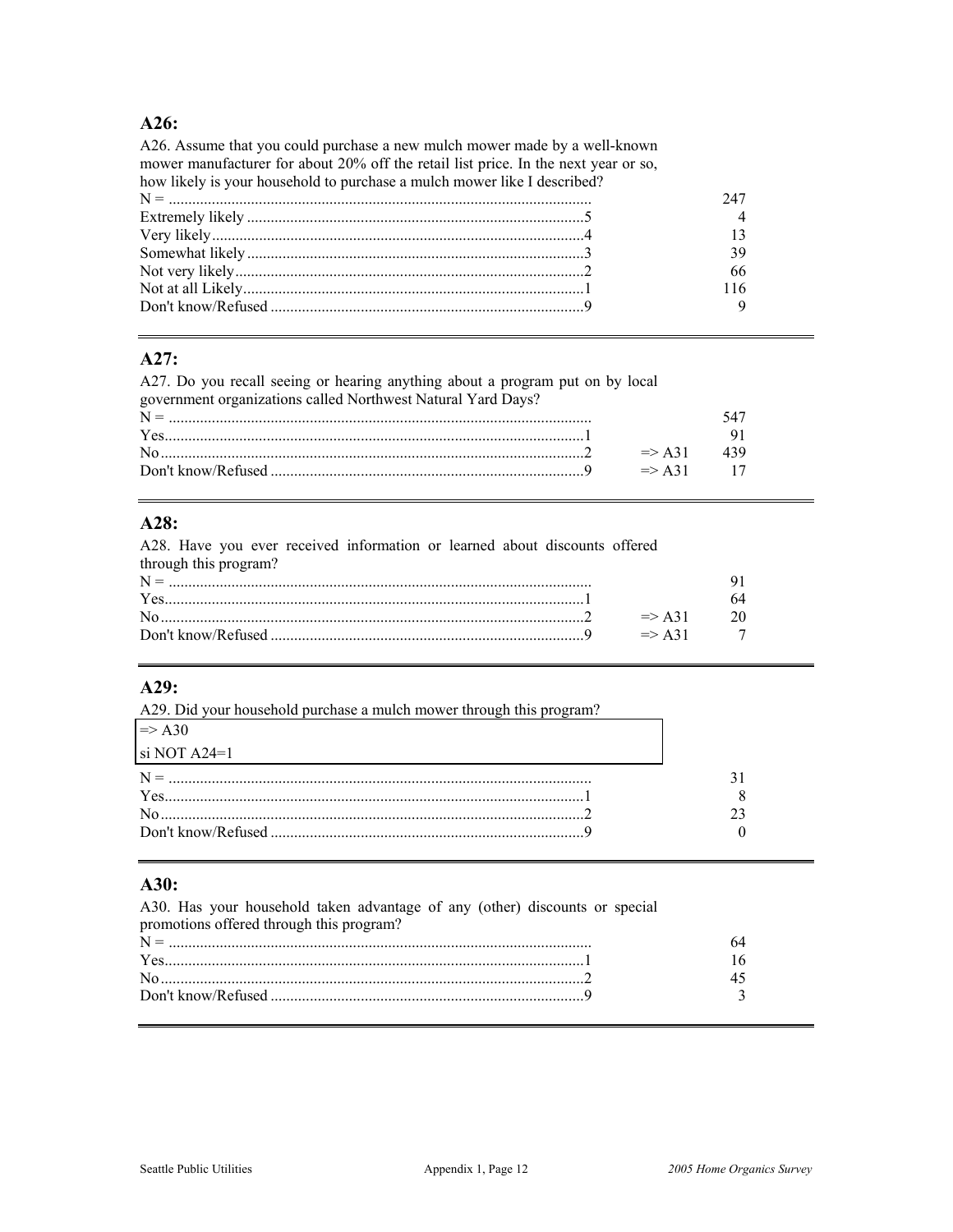#### **A31:**

| <i>READ LIST</i>                                                                   |  |
|------------------------------------------------------------------------------------|--|
| A.31 The Northwest Natural Yard Days program offers information about              |  |
| natural yard care as well as discounts on mulching mowers and other gardening      |  |
| products. Assuming that the retail locations are convenient, how likely are you to |  |
| visit a retail outlet in order to take advantage of the discounts available during |  |
| Northwest Natural Yard Days this coming year? Would you be:                        |  |
|                                                                                    |  |
|                                                                                    |  |
|                                                                                    |  |
|                                                                                    |  |
|                                                                                    |  |
|                                                                                    |  |
|                                                                                    |  |
|                                                                                    |  |

#### **B1A:**

B1. These next questions are about food waste-that is, table or kitchen scraps left over from eating or cooking, including the scraps left on plates after a snack or meal. When you think about these food scraps, or other types of food waste that you need to dispose of, what does your household do with them? Do you ever:

| B1.1: Put them in your regular trash can |  |
|------------------------------------------|--|
| $N =$                                    |  |
| Yes                                      |  |
|                                          |  |
|                                          |  |

#### **B1B:**

*Repeat question as necessary*  B1. These next questions are about food waste-that is, table or kitchen scraps left over from eating or cooking, including the scraps left on plates after a snack or meal. When you think about these food scraps, or other types of food waste that you need to dispose of, what does your household do with them? Do you ever:

| B1.2: Put them down the garbage disposal |  |
|------------------------------------------|--|
|                                          |  |
|                                          |  |
| $\sim$ 2                                 |  |
|                                          |  |
|                                          |  |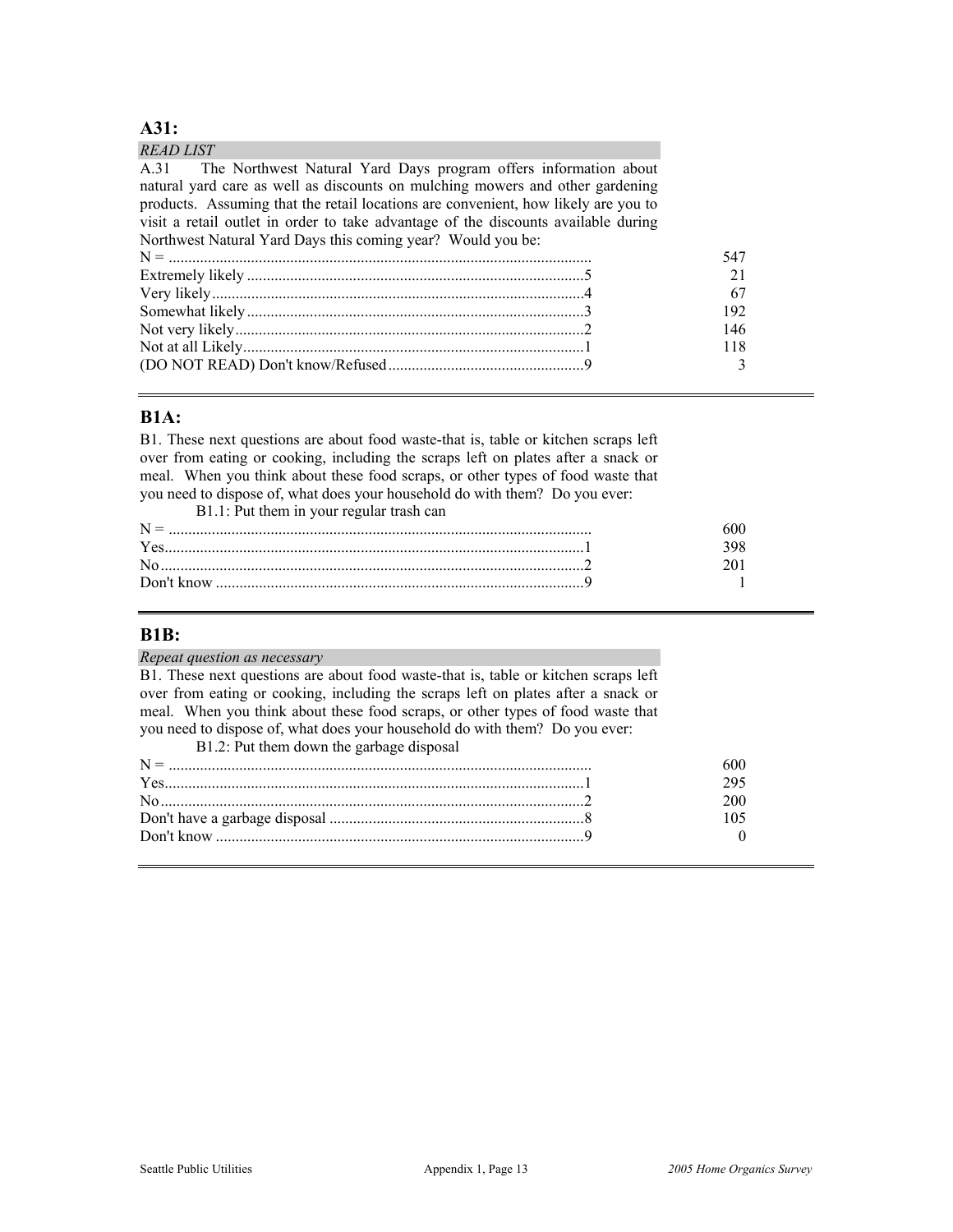#### **B1C:**

| Repeat question as necessary                                                               |         |
|--------------------------------------------------------------------------------------------|---------|
| B1. These next questions are about food waste-that is, table or kitchen scraps left        |         |
| over from eating or cooking, including the scraps left on plates after a snack or          |         |
| meal. When you think about these food scraps, or other types of food waste that            |         |
| you need to dispose of, what does your household do with them? Do you ever:                |         |
| B1.3: Put them in your yard waste container and take them to the curb or alley for pick-up |         |
|                                                                                            | 600     |
|                                                                                            | $306^8$ |
|                                                                                            | 291     |
|                                                                                            |         |

#### **B1D:**

#### *Repeat question as necessary*

B1. These next questions are about food waste-that is, table or kitchen scraps left over from eating or cooking, including the scraps left on plates after a snack or meal. When you think about these food scraps, or other types of food waste that you need to dispose of, what does your household do with them? Do you ever:

B1.4: Put them in your compost bin or compost pile at home

| $\Rightarrow$ /ERR1               |  |
|-----------------------------------|--|
| $\sin NOT$ ERR1==0 AND NOT B1D==0 |  |
|                                   |  |
| $Yes$ 1                           |  |
|                                   |  |
|                                   |  |

#### **B1BB:**

| <i>READ LIST</i>                                                                 |     |
|----------------------------------------------------------------------------------|-----|
| B1.2. You mentioned that you use a garbage disposal for some of your food waste. |     |
| How often does your household use the garbage disposal? Do you use it:           |     |
| $\Rightarrow +1$                                                                 |     |
| si NOT B $1B=1$                                                                  |     |
|                                                                                  | 295 |
|                                                                                  | 87  |
|                                                                                  | 81  |
|                                                                                  | 83  |
|                                                                                  | 24  |
|                                                                                  | 16  |
|                                                                                  |     |
|                                                                                  |     |
|                                                                                  |     |

<sup>&</sup>lt;sup>8</sup> Of the 306 respondents reporting that they put food waste in their yard waste container, 11 responded to an earlier question (A4) by saying that they do not use the yard waste service. Consequently, this report uses the more conservative estimate of 295 (49%) for this group.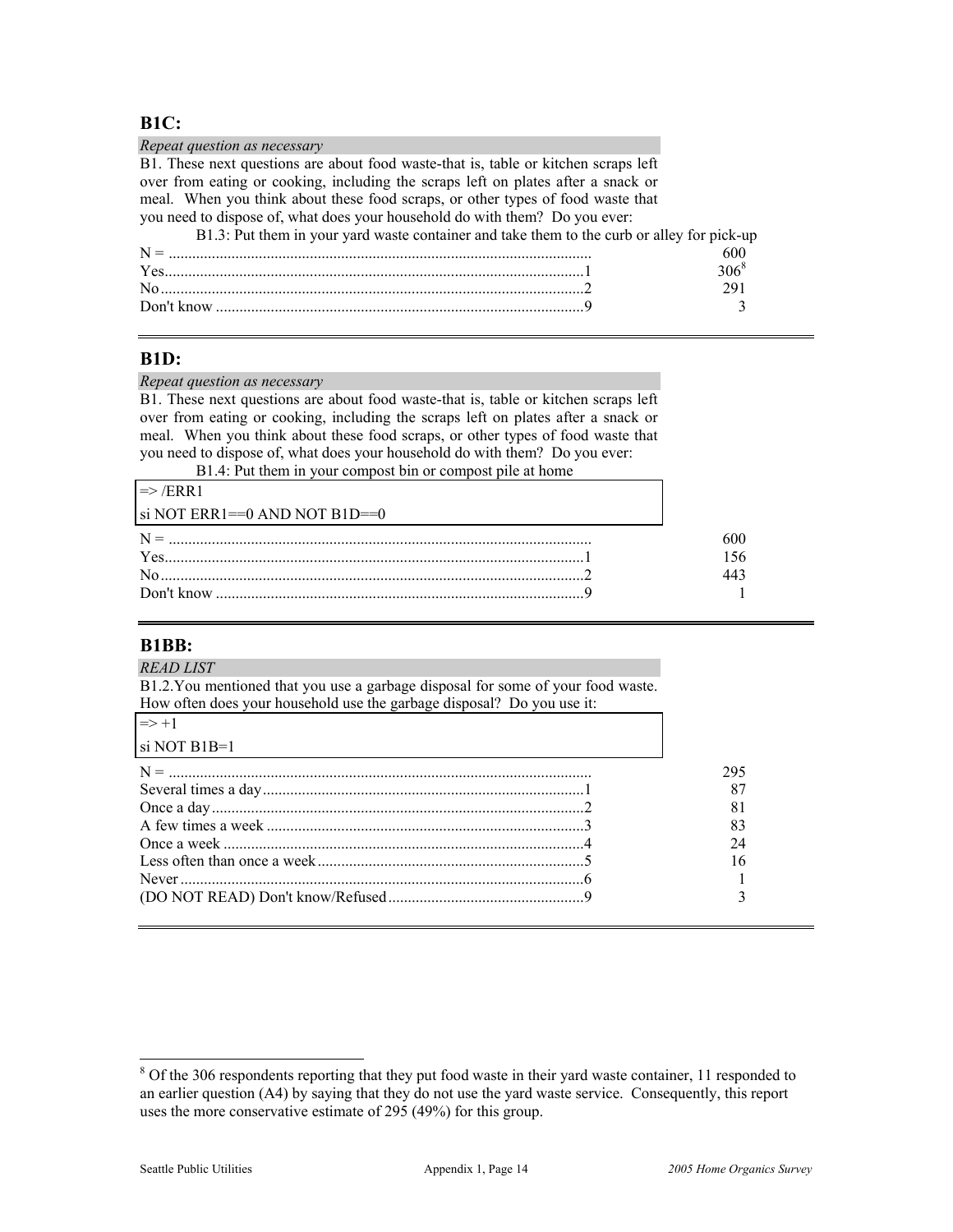#### **B2:**

#### *READ LIST SINGLE MENTION ONLY*

B2. When you think about all the table or kitchen scraps or food waste that your house generates, how do you handle most of it? Does most of your food waste get:

| 403<br>144<br>79<br>Put in a yard waste container that you then take to the<br>92<br>63 |  |  |
|-----------------------------------------------------------------------------------------|--|--|
|                                                                                         |  |  |
|                                                                                         |  |  |
|                                                                                         |  |  |
|                                                                                         |  |  |
|                                                                                         |  |  |
|                                                                                         |  |  |
|                                                                                         |  |  |
|                                                                                         |  |  |
|                                                                                         |  |  |
|                                                                                         |  |  |
|                                                                                         |  |  |

#### **B3:**

#### *READ LIST--MULTIPLE MENTIONS OKAY*

B3. Before you started putting your kitchen scraps in your curbside yard waste bin, what did your household typically do with these types of food scraps? Did you:

| $\Rightarrow$ B15     |  |     |
|-----------------------|--|-----|
| si (A4=1 AND B1C=2,9) |  |     |
|                       |  | 295 |
|                       |  | 216 |
|                       |  | 65  |
|                       |  | 59  |
|                       |  |     |
|                       |  |     |
|                       |  |     |

#### **B4:**

B4. Now that you're putting food scraps in your curbside yard waste container, has the amount of food that you compost in your backyard increased, decreased or stayed about the same

| $\frac{1}{2}$          |  |
|------------------------|--|
| $sinon \Rightarrow B5$ |  |
| si B1D=1 OR B3=03      |  |
|                        |  |
|                        |  |
|                        |  |
| Decreased $\ldots$ 3   |  |
|                        |  |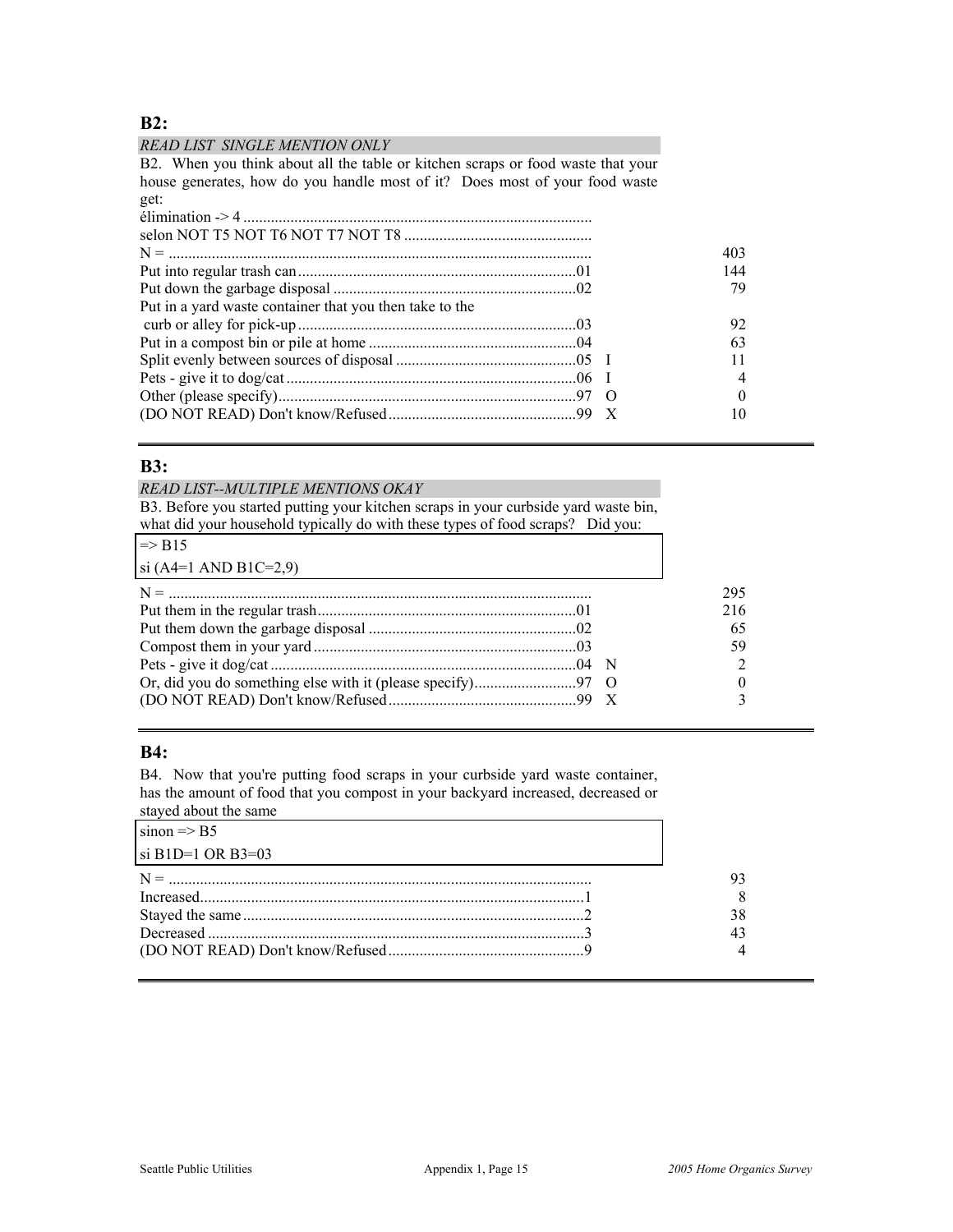# **B5:**

| B5. In your household, what is done with food scraps at the time they are      |                  |          |
|--------------------------------------------------------------------------------|------------------|----------|
| generated? Do you store them in the kitchen, do you immediately take them some |                  |          |
| place else, or is there a better description?                                  |                  |          |
|                                                                                |                  | 295      |
|                                                                                |                  | 210      |
|                                                                                | $\Rightarrow$ R7 | 66       |
|                                                                                |                  |          |
|                                                                                |                  |          |
|                                                                                |                  |          |
|                                                                                | $\Rightarrow$ R7 | $\Omega$ |
|                                                                                | $\Rightarrow$ B7 |          |
|                                                                                |                  |          |

# **B6:**

| DO NOT READ LIST                           |          |     |
|--------------------------------------------|----------|-----|
| B6. What do you store them in? DO NOT READ |          |     |
|                                            |          | 210 |
|                                            |          | 30  |
|                                            |          | 27  |
|                                            |          | 22  |
|                                            |          | 50  |
|                                            |          | 24  |
|                                            |          | 12  |
|                                            |          | 3   |
|                                            |          | 6   |
|                                            |          | 12  |
|                                            |          | 13  |
|                                            |          |     |
|                                            |          | 8   |
|                                            |          | 9   |
|                                            | -NI      |     |
|                                            | $\Omega$ |     |
|                                            |          |     |
|                                            |          |     |

# **B7:**

B7. When you put your food scraps inside your curbside yard waste container, do you put the food scraps in loose, do you contain them inside a paper bag, a waxed milk carton, or do you handle it some other way?

|  | 170 |
|--|-----|
|  | 88  |
|  | 48  |
|  |     |
|  |     |
|  |     |
|  |     |

#### **B8:**

(Removed)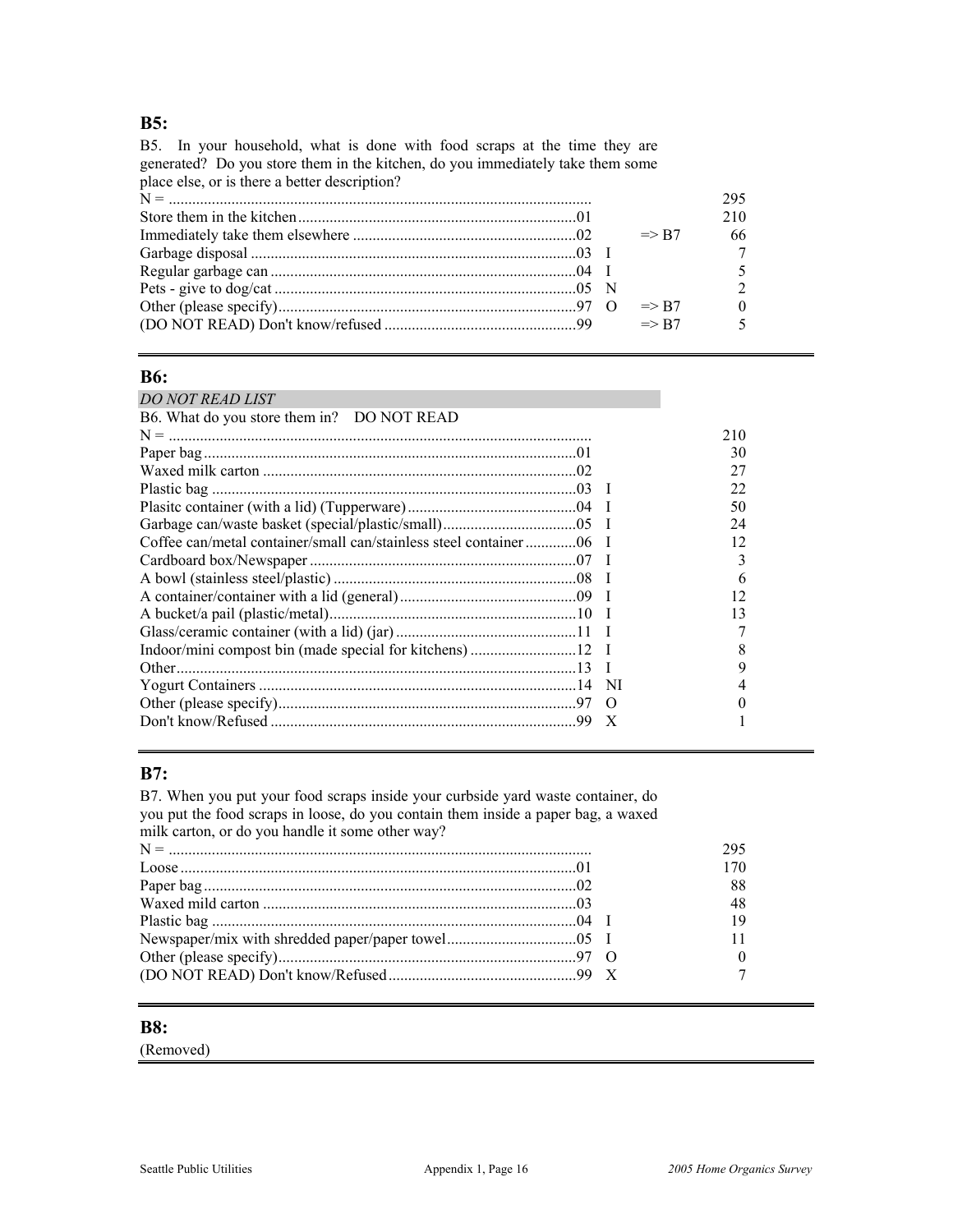**B9:** 

(Removed)

#### **B10:**

(Removed)

#### **B11:**

B11. Now that you're putting some food scraps in your yard waste container, how has this changed the amount of time it takes to deal with your household's food scraps and waste? Are you spending more time dealing with food waste, less time, or has the amount of time stayed about the same? N = ............................................................................................................ 295 More time ................................................................................................1 97 Stayed about the same .............................................................................2 => B13 180 Less time .................................................................................................3 => B13 16 (DO NOT READ) Don't know/Refused..................................................9 => B13 2

## **B12:**

*READ LIST* 

B12. About how much additional time per week does your household spend now that you're putting food scraps in your yard waste container? Are you spending

| $\overline{\phantom{a}}$ |    |
|--------------------------|----|
|                          |    |
|                          |    |
|                          | 28 |
|                          |    |
|                          |    |
|                          |    |
|                          |    |

#### **B13:**

*READ LIST* 

B13. Overall, how satisfied are you with the City's food waste collection service? Are you: N = ............................................................................................................ 295 Extremely satisfied ..................................................................................5 => B22 92 Very satisfied...........................................................................................4 => B22 133 Somewhat satisfied..................................................................................3 => B22 55 Not very satisfied.....................................................................................2 4 Not at all satisfied....................................................................................1 3 Don't know/Refused ................................................................................9 => B22 8

## **B14:**

B14. Why aren't you satisfied? PROBE: What could be done to make the service better? N = ............................................................................................................ 7 RECORD VERBATIM ON PAPER.......................................................1 D => B22 7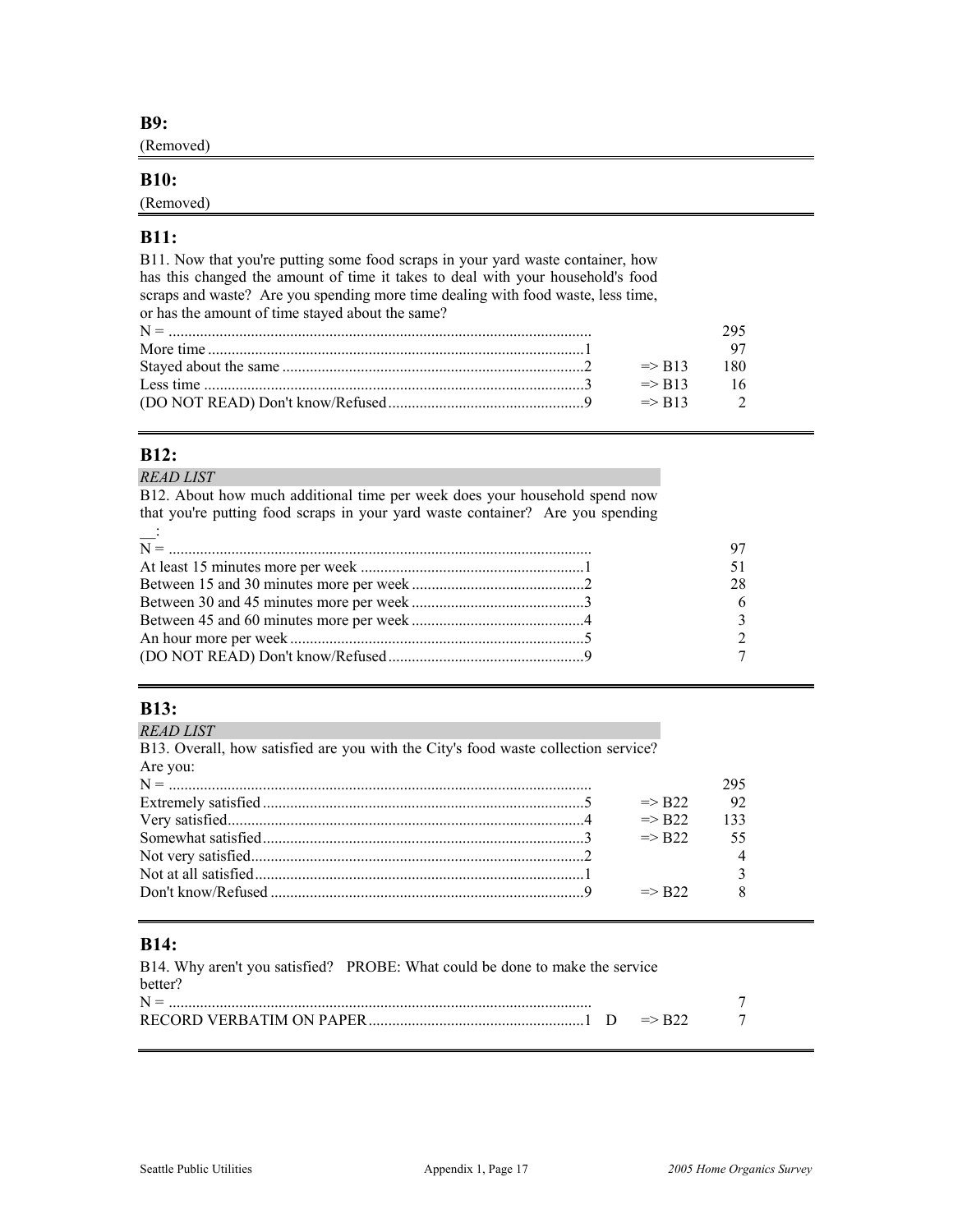#### **B15:**

B15. You mentioned that you are not currently putting food scraps in your yard waste container for curbside pickup. Before now, were you aware that the City picks up food scraps as part of its curbside yard waste pickup service?

| $\Rightarrow$ R <sub>19</sub> |                               |  |
|-------------------------------|-------------------------------|--|
| $\sin MOT$ A4=1               |                               |  |
| $N =$                         |                               |  |
| <b>Yes</b>                    |                               |  |
|                               | $\Rightarrow$ R <sub>17</sub> |  |
|                               | $\Rightarrow$ R17             |  |
|                               |                               |  |

#### **B16:**

| B16. For what reasons don't you put your food scraps in with your yard waste for |     |
|----------------------------------------------------------------------------------|-----|
| pickup?                                                                          |     |
| $N =$                                                                            | 121 |
|                                                                                  | 121 |

## **B17:**

B17. (As you may know,) Earlier this year the City agreed to start picking up some kinds of food waste as part of its yard waste pickup program. Knowing that, how likely is your household to start putting at least some of its food waste in your yard waste container within the next year or so? Is your household:

| $\Rightarrow$ R <sub>22</sub> |  |
|-------------------------------|--|
| $\Rightarrow$ R <sub>22</sub> |  |
| $\Rightarrow$ R <sub>22</sub> |  |
|                               |  |
|                               |  |
|                               |  |

#### **B18:**

B.18 If the City made available smaller containers at a lower price than the regular-sized bins, and if the bins had lids that sealed tight that you could use for taking your food waste to the curb for pick-up, how likely is your household to start putting at least some of its food waste in a bin like I just described? Is your household:

| $\Rightarrow$ R22             |  |
|-------------------------------|--|
| $\Rightarrow$ R22             |  |
| $\Rightarrow$ R <sub>22</sub> |  |
| $\Rightarrow$ R <sub>22</sub> |  |
| $\Rightarrow$ R <sub>22</sub> |  |
| $\Rightarrow$ R <sub>22</sub> |  |
|                               |  |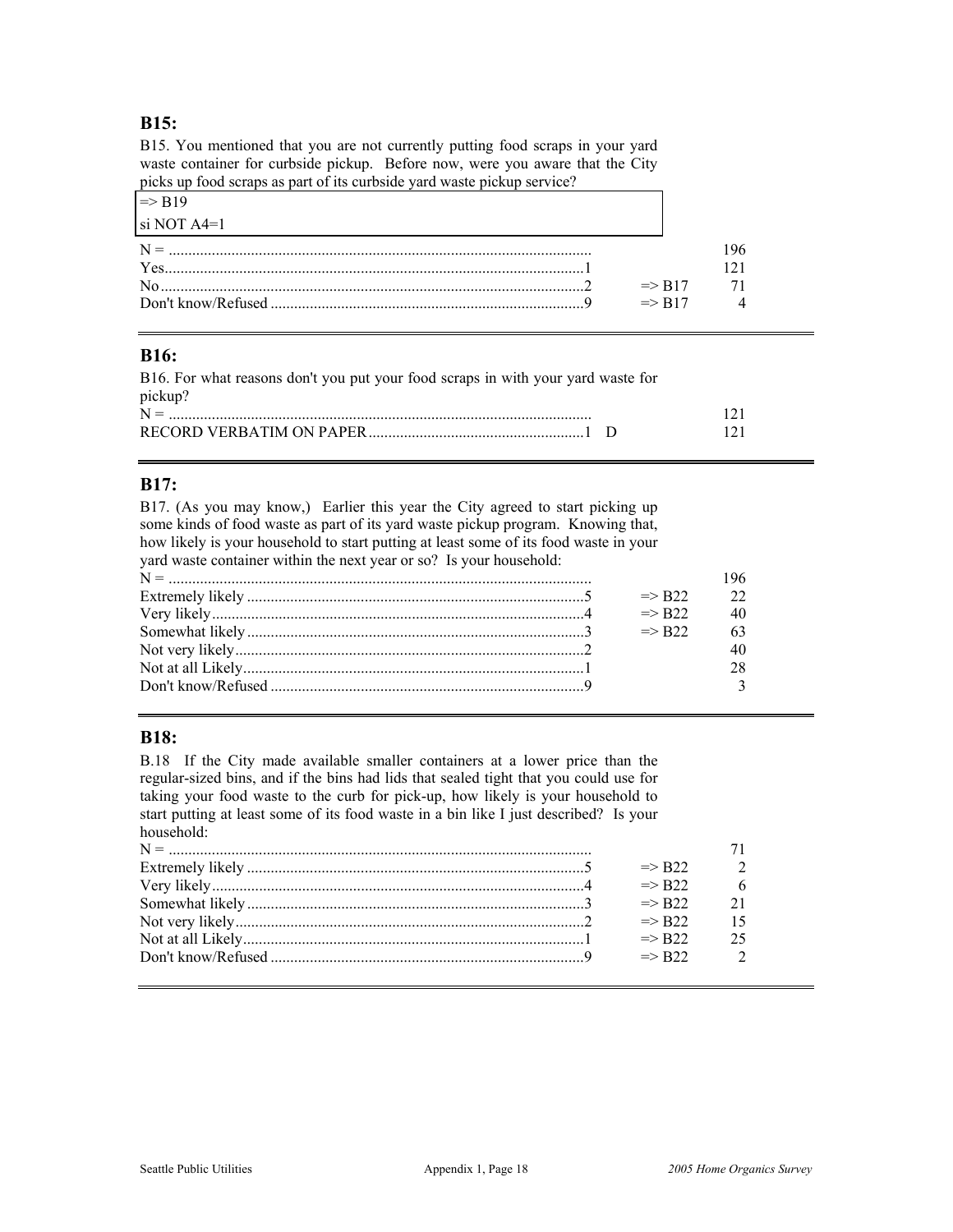#### **B19:**

B19. Before now, were you aware that the City picks up some kinds of kitchen scraps or food waste as part of its curbside yard waste pickup service? N = ............................................................................................................ 109

| Don't know/Refused |  |
|--------------------|--|

#### **B20:**

#### *READ LIST*

B20. (As you may know,) Earlier this year the City agreed to start picking up some types of food waste as part of its yard waste pickup program. Knowing that, how likely is your household to start putting at least some of its food waste in your yard waste container within the next year or so? Is your household:

#### **B21:**

#### *READ LIST*

B21. If the City made available smaller containers at a lower price than the regular-sized bins, and if the bins had lids that sealed tight that you could use for taking your food waste to the curb for pick-up, how likely are you to sign up for City pick-up service for food waste? Is your household:

#### **B22:**

B22. You mentioned that you (also) have a compost bin or pile at home that you use for composting some food scraps. Does your household currently use any type of outdoor bin or container for composting these food scraps?

| $\Rightarrow$ B27         |                               |     |
|---------------------------|-------------------------------|-----|
| $\sin \text{NOT}$ (B1D=1) |                               |     |
|                           |                               | -56 |
|                           |                               |     |
| $\rm No$                  | $\Rightarrow$ R <sub>24</sub> |     |
|                           | $\Rightarrow$ R <sub>24</sub> |     |
|                           |                               |     |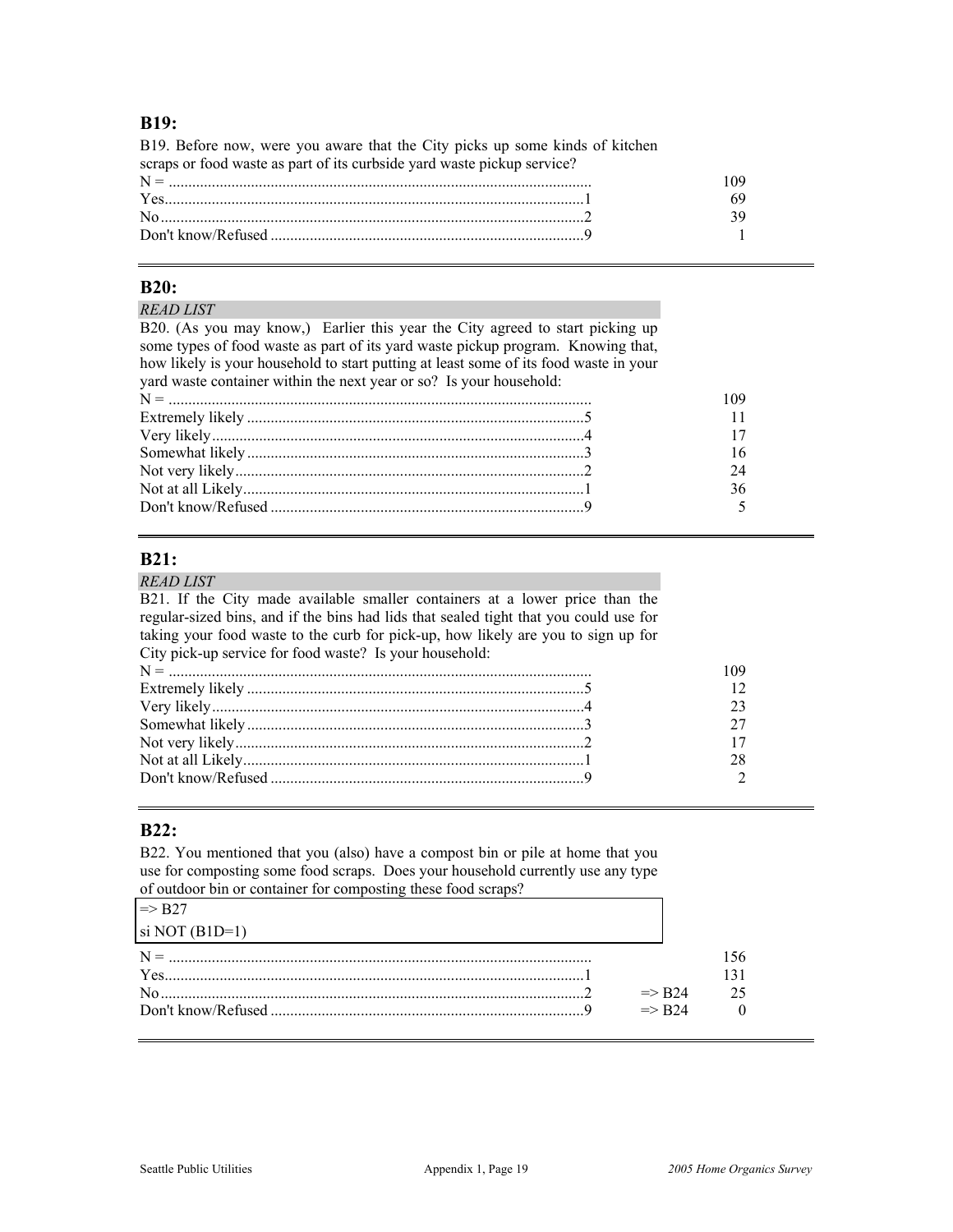#### **B23:**

B23.What type of bin do you have? Do you have a food waste composting bin or container that you purchased or received from the City? N = ............................................................................................................ 131 Yes...........................................................................................................1 70 No............................................................................................................2 => B25 56 Don't know/Refused ................................................................................9 => B25 5

#### **B24:**

| <b>READ LIST</b>                                                      |    |
|-----------------------------------------------------------------------|----|
| B24. What type of bin do you have from the City? Is it:               |    |
|                                                                       | 95 |
|                                                                       | 43 |
|                                                                       |    |
| Does not use any bin for composting food waste                        |    |
|                                                                       | 24 |
| Black cone/black and shaped like a bell/earth machine - is black 05 I |    |
|                                                                       |    |
|                                                                       |    |
|                                                                       |    |

#### **B25:**

B25. Thinking about the next year or so, how likely are you to continue composting (at least part of) your food waste in these types of outdoor compost bins at home? Would you say you are: N = ............................................................................................................ 156 Extremely likely ......................................................................................5 85 Very likely...............................................................................................4 32 Somewhat likely ......................................................................................3 18 Not very likely.........................................................................................2 => C1 12

Not at all Likely.......................................................................................1 => C1 5 Don't know/Refused ................................................................................9 => C1 4

#### **B26:**

#### *READ LIST*

B.26 As you may know, the City of Seattle has a program to distribute bins for composting food scraps at home. These bins are green plastic cones that stand about two and a-half feet tall. If the program was available within the next year or so, how likely would you be to purchase a (new) food waste composting bin or container from the City if it was available for \$25? Would you be: N = ............................................................................................................ 135 Extremely likely ......................................................................................5 7 Very likely...............................................................................................4 16 Somewhat likely ......................................................................................3 26 Not very likely.........................................................................................2 34 Not at all Likely.......................................................................................1 51 Don't know/Refused ................................................................................9 1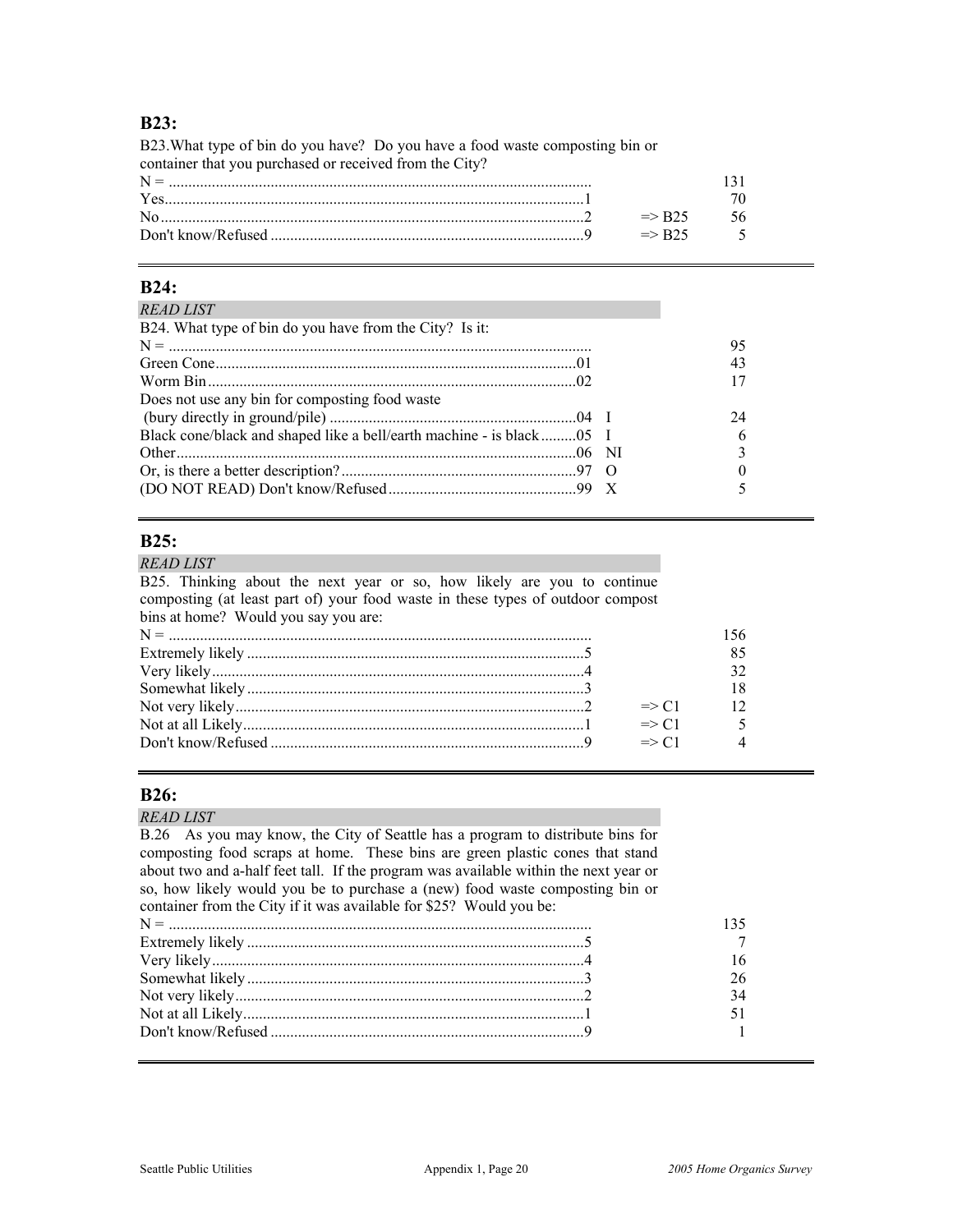## **B27:**

B27. I understand that you do not have a special bin or area at home right now where you are composting food waste. Even though you may not be using it, does your household own any kind of bin or container that is designed for composting food waste at home in your yard if you wanted to? Please do not include the yard waste container that you take to the curbside if you have one.

| $\Rightarrow$ R32 |                   |     |
|-------------------|-------------------|-----|
| $\sin B1D=1$      |                   |     |
| $N =$             |                   |     |
|                   |                   |     |
|                   | $\Rightarrow$ R30 | 380 |
|                   | $\Rightarrow$ R30 |     |

#### **B28:**

B28. What type of bin do you have? Do you have a food waste composting bin or container that you purchased or received from the City? N = ............................................................................................................ 62 Yes...........................................................................................................1 30 No............................................................................................................2 => B30 28 Don't know/Refused ................................................................................9 => B30 4

#### **B29:**

| <b>READ LIST</b>                                          |    |
|-----------------------------------------------------------|----|
| B29. What type of bin do you have from the City? Is it a: |    |
|                                                           | 30 |
|                                                           | 22 |
|                                                           |    |
|                                                           |    |
|                                                           |    |
|                                                           |    |
|                                                           |    |
|                                                           |    |

#### **B30:**

| 444 |
|-----|
|     |
| 33  |
| 67  |
| 146 |
| 182 |
|     |
|     |

#### **B31:**

B31. As you may know, the City of Seattle has a program to distribute bins for composting food scraps at home. These bins are green plastic cones that stand about two and a-half feet tall. If the program was available within the next year or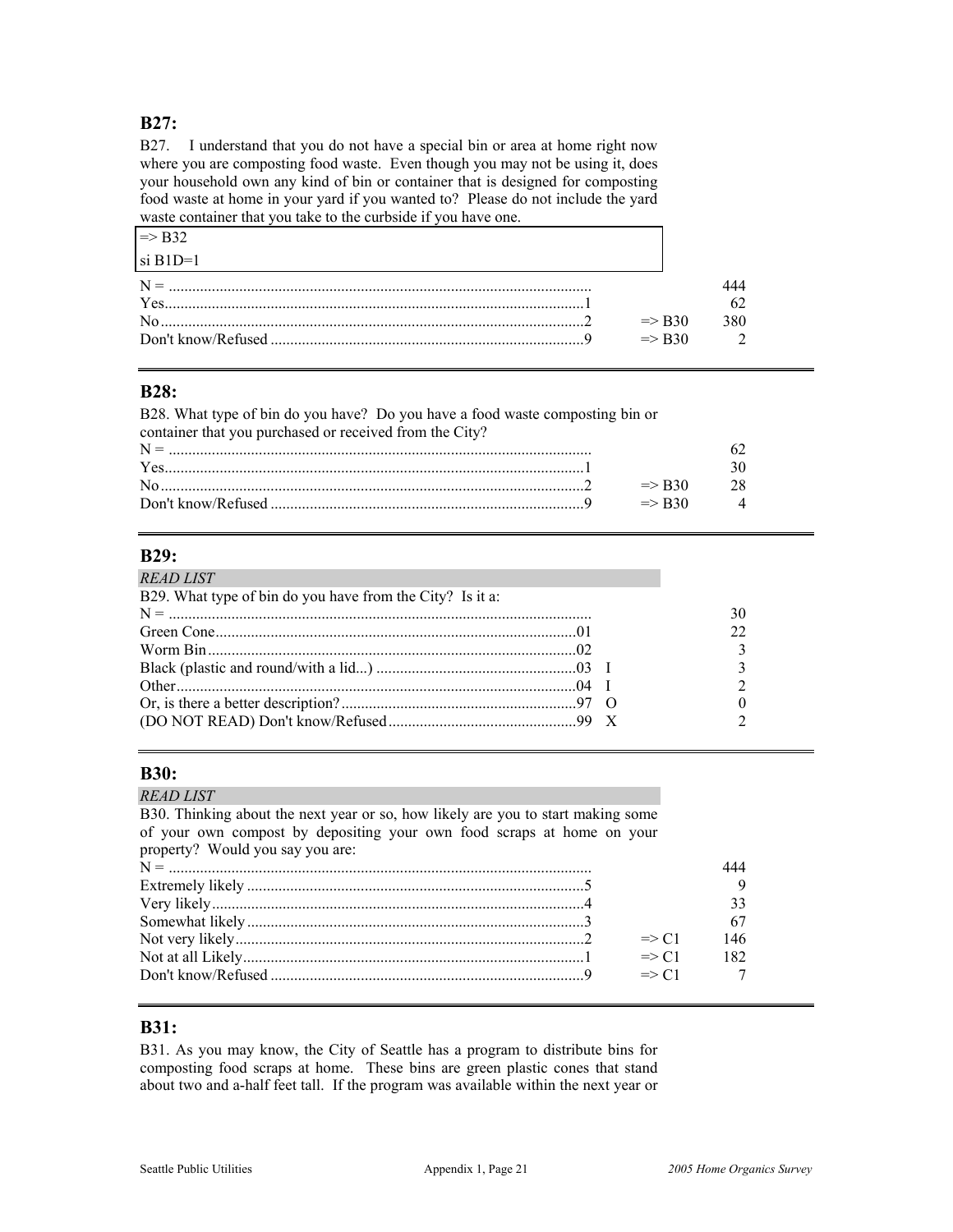so, how likely would you be to purchase a (new) food waste composting bin or container from the City if it was available for \$25? Would you be:

#### **B32:**

B32. Did you know that food waste can be composted?

| $\Rightarrow$ C1          |  |
|---------------------------|--|
| $\vert$ si B1C=1 OR B1D=1 |  |
| $N =$                     |  |
|                           |  |
| $\Rightarrow$ C1          |  |
| $\Rightarrow$ C1          |  |

## **B33:**

| B33. For what reasons have you decided against composting your food waste in |    |
|------------------------------------------------------------------------------|----|
| your back yard at home?                                                      |    |
|                                                                              | 43 |
|                                                                              | 43 |

# $C1:$

| C1. Now I'd like to tell you about some programs that the City of Seattle offers.  |                  |                |
|------------------------------------------------------------------------------------|------------------|----------------|
| The City of Seattle has a Natural Lawn and Garden hotline that you can call to ask |                  |                |
| questions about gardening and yard care. Have you ever heard of Seattle's Natural  |                  |                |
| Lawn and Garden hotline?                                                           |                  |                |
|                                                                                    |                  | 600            |
|                                                                                    |                  | 137            |
|                                                                                    | $\Rightarrow$ C4 | 451            |
|                                                                                    | $\Rightarrow$ C4 | $\frac{12}{2}$ |

# $C2:$

| C2. Have you, or has anyone in your household, ever called this hotline? |                  |     |  |
|--------------------------------------------------------------------------|------------------|-----|--|
|                                                                          |                  |     |  |
|                                                                          |                  |     |  |
|                                                                          | $\Rightarrow$ C4 | 105 |  |
|                                                                          | $\Rightarrow$ C4 |     |  |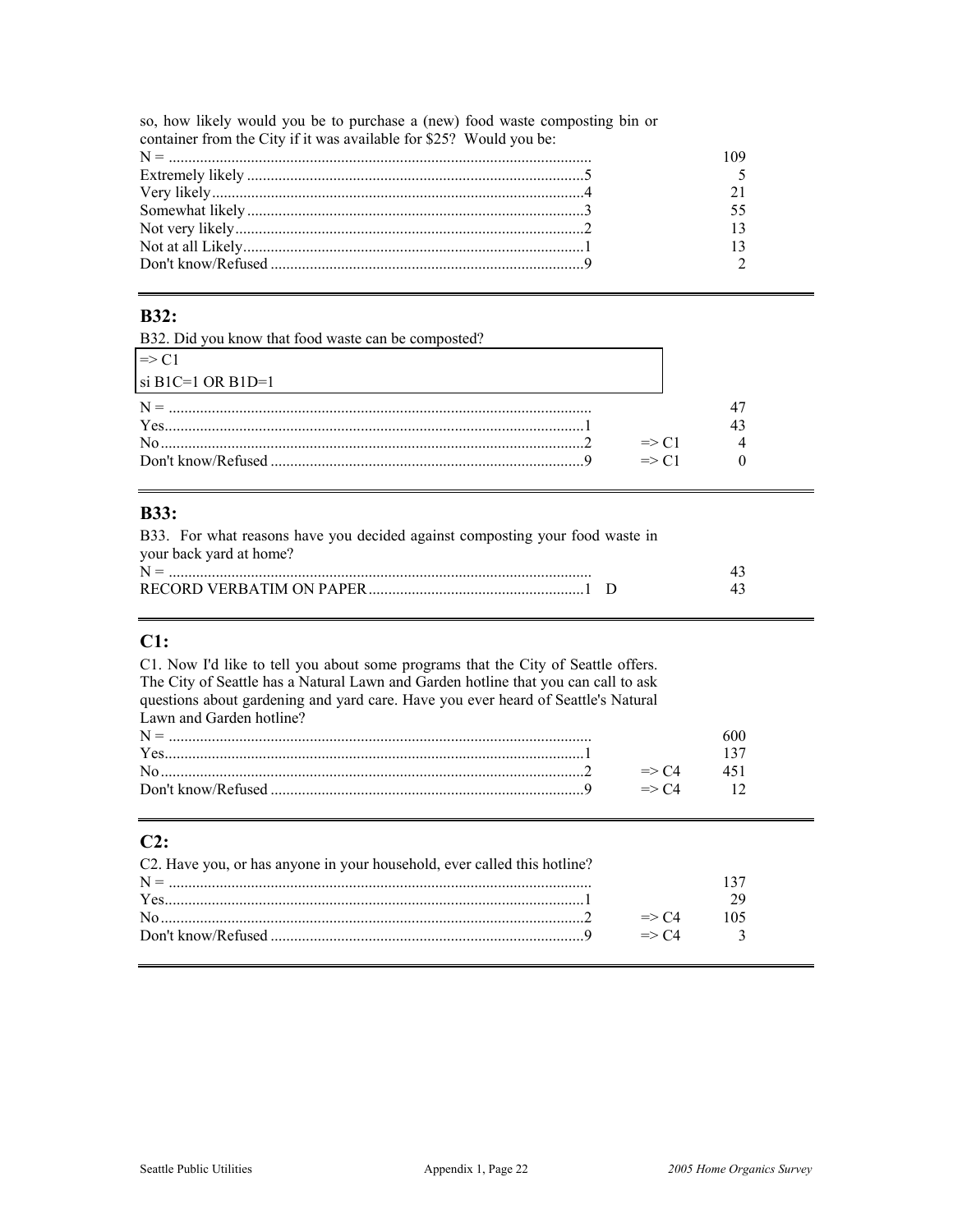## $C3:$

| <b>PROBE FOR BEST GUESS</b>                                                      |  |
|----------------------------------------------------------------------------------|--|
| C3. In the past five years or so, how many times in total have you or someone in |  |
| your household called the Natural Lawn and Garden hotline? ENTER NUMBER          |  |
|                                                                                  |  |
|                                                                                  |  |
|                                                                                  |  |
|                                                                                  |  |
|                                                                                  |  |
|                                                                                  |  |
|                                                                                  |  |
|                                                                                  |  |
|                                                                                  |  |
|                                                                                  |  |
|                                                                                  |  |

# $C4:$

C4. (Given what you know about it) How likely are you, or someone in your household, to call this hotline in the next year or so? Would you say you are:

| 206 |
|-----|
| 135 |
|     |

#### $C5:$

C5. The City has volunteers, called Master Composters, who can staff events, make presentations and answer questions about composting. Have you ever heard of the Master Composters?  $N =$ 

| $N =$ |  |
|-------|--|
|       |  |
|       |  |
|       |  |

#### **:**

D1. The next questions are for classification purposes only. What is your age please? Are you:

|  | 78  |
|--|-----|
|  | 153 |
|  | 136 |
|  | 117 |
|  |     |
|  |     |
|  |     |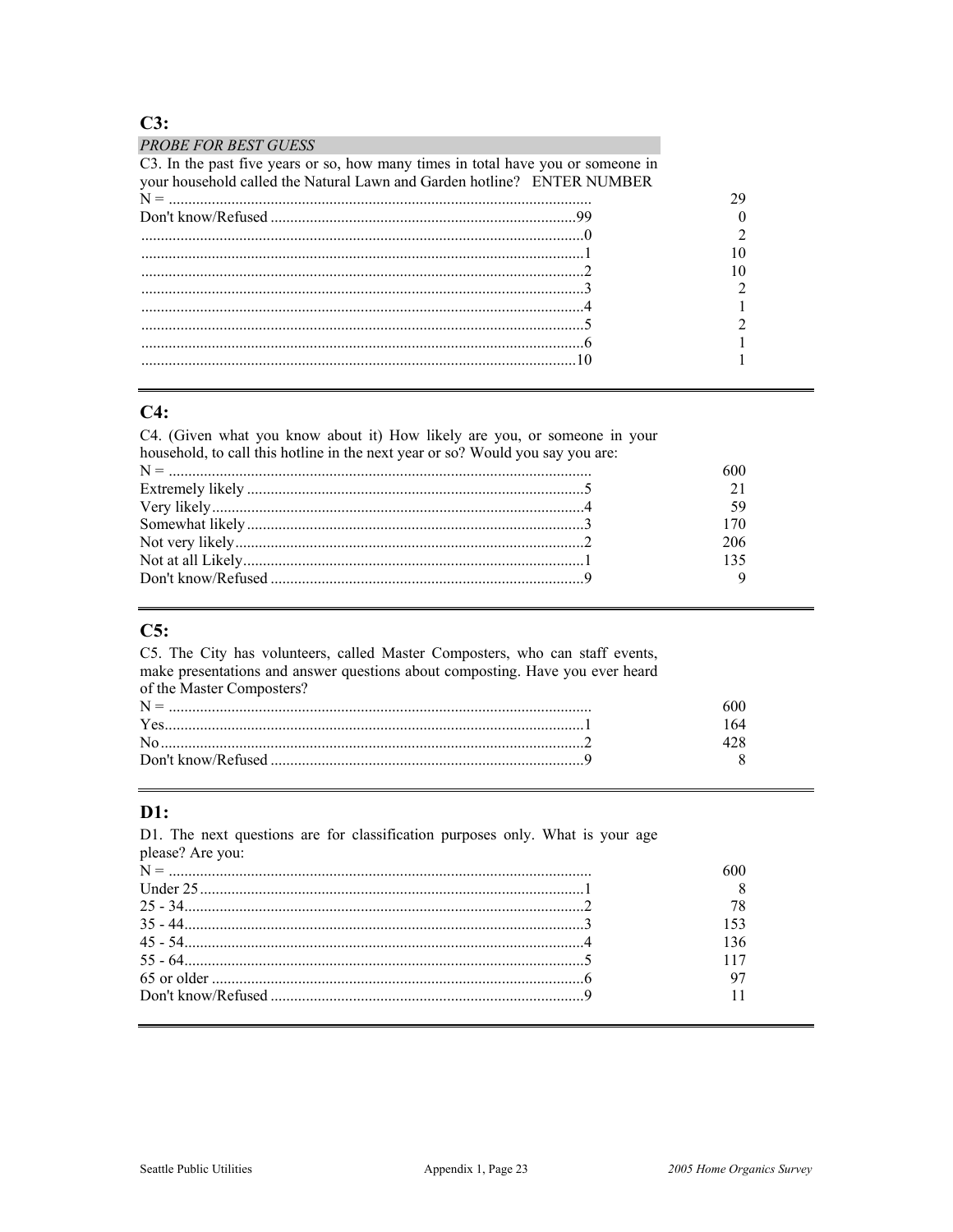# $D2$ :

| D2. Do you own or rent the home you live in? |     |
|----------------------------------------------|-----|
|                                              | 600 |
|                                              | 516 |
|                                              | 74  |
|                                              |     |
|                                              |     |

# $D3:$

| D3. What is your home zip code? ENTER ZIP |     |
|-------------------------------------------|-----|
|                                           | 600 |
|                                           | 6   |
|                                           | 13  |
|                                           | 66  |
|                                           | 31  |
|                                           | 25  |
|                                           | 20  |
|                                           | 13  |
|                                           | 9   |
|                                           | 29  |
|                                           | 55  |
|                                           | 38  |
|                                           | 46  |
|                                           | 29  |
|                                           | 18  |
|                                           | 23  |
|                                           | 42  |
|                                           | 17  |
|                                           | 20  |
|                                           | 21  |
|                                           | 26  |
|                                           | 5   |
|                                           | 3   |
|                                           |     |
|                                           | 8   |
|                                           |     |
|                                           | 29  |
|                                           |     |

# D4:

D4. Including yourself, how many people currently live in your household?

|                  | $\Rightarrow$ D6 | 95  |  |
|------------------|------------------|-----|--|
| $Tw0$ $2$        |                  | 264 |  |
|                  |                  | 103 |  |
| Four $\cdots$ 4  |                  | 102 |  |
|                  |                  | 24  |  |
|                  |                  |     |  |
| Seven $\ldots$ 7 |                  |     |  |
|                  |                  |     |  |
|                  |                  |     |  |
|                  |                  |     |  |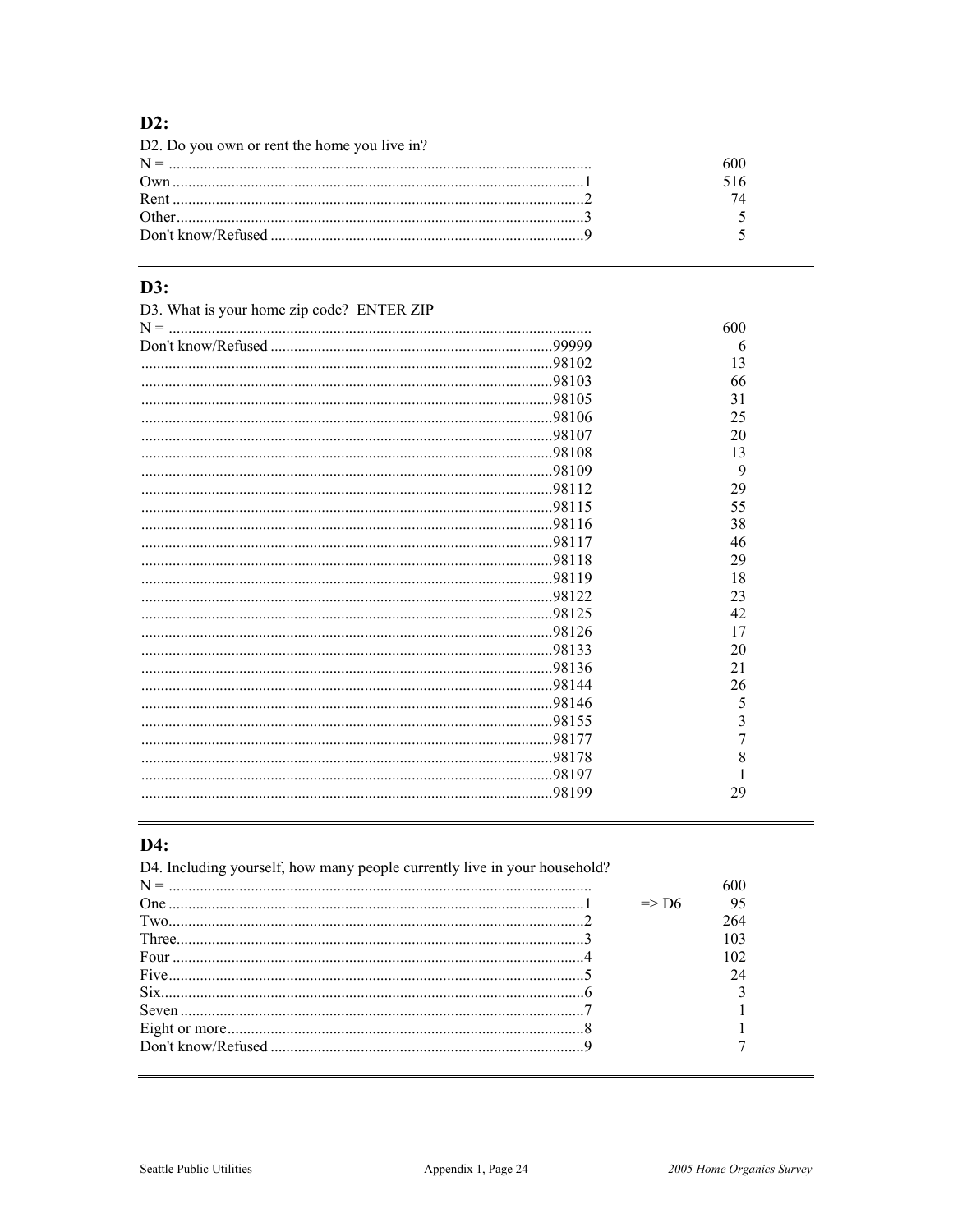# $D5:$

| D5. And how many of those are over 18 years of age? |     |
|-----------------------------------------------------|-----|
|                                                     | 505 |
|                                                     |     |
|                                                     | 397 |
|                                                     | 62  |
| Four $\cdots$ 4                                     |     |
|                                                     |     |
| $\text{Six}$ 6                                      |     |
|                                                     |     |
|                                                     |     |
|                                                     |     |

### **D6:**

| D6. What is your racial or ethnic background? Are you: |     |
|--------------------------------------------------------|-----|
|                                                        | 600 |
|                                                        | 473 |
|                                                        | 18  |
|                                                        | 24  |
|                                                        |     |
|                                                        |     |
|                                                        |     |
|                                                        | 25  |
|                                                        | 45  |
|                                                        |     |

# **D6A:**

| Other race             |  |
|------------------------|--|
| $\Rightarrow$ +1       |  |
| $\sin \text{NOT}$ D6=7 |  |
|                        |  |
|                        |  |
|                        |  |

# **D6B:**

| Mixed race       |   |    |
|------------------|---|----|
| $\Rightarrow +1$ |   |    |
| si NOT D6=8      |   |    |
|                  |   | 25 |
|                  |   |    |
|                  |   |    |
|                  |   |    |
|                  |   |    |
|                  |   |    |
|                  |   |    |
|                  |   |    |
|                  | N |    |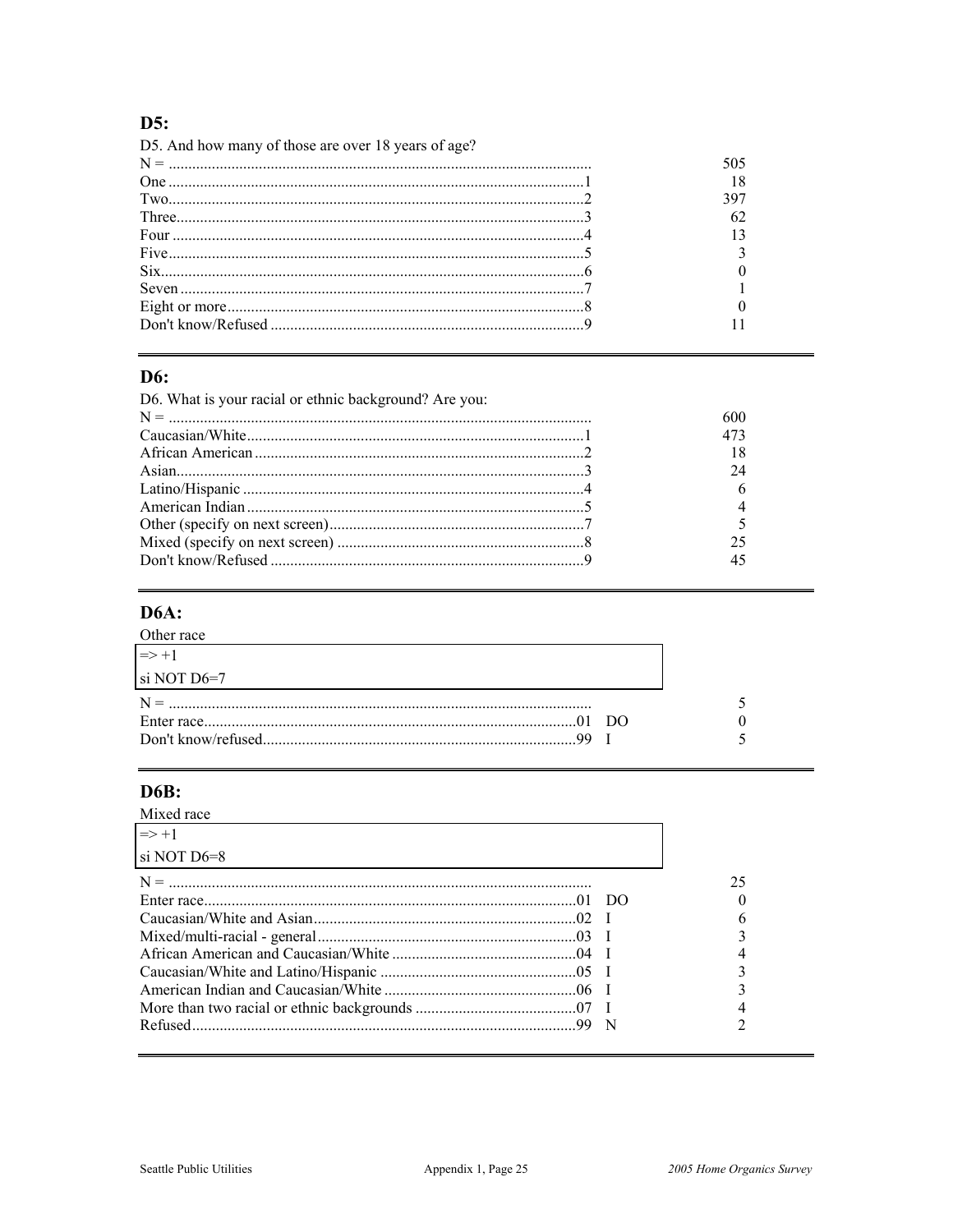# $D7:$

| D7. What is the highest level of education you have had the opportunity to |     |
|----------------------------------------------------------------------------|-----|
| complete?                                                                  |     |
|                                                                            | 600 |
|                                                                            | 48  |
|                                                                            | 131 |
|                                                                            | 188 |
|                                                                            | 214 |
|                                                                            | 19  |

### **D8A:**

| D8. And was that: |     |
|-------------------|-----|
| $\Rightarrow$ +1  |     |
| si NOT D8IN=1     |     |
|                   | 226 |
|                   | 43  |
|                   | 75  |
|                   | 91  |
|                   |     |
|                   |     |
|                   |     |
|                   |     |
|                   |     |
|                   |     |

# **D8B:**

| $\Rightarrow$ +1         |     |
|--------------------------|-----|
| $\sin \text{NOT}$ D8IN=2 |     |
|                          | 286 |
|                          |     |
|                          |     |
|                          |     |
|                          |     |
|                          | 92  |
|                          | 39  |
|                          | 20  |
|                          | 18  |

#### D9:

| DO NOT READ DO NOT READ DO NOT READ |     |
|-------------------------------------|-----|
| D9. Record gender:                  |     |
|                                     | 600 |
| Male                                |     |
|                                     | 347 |

 $\equiv$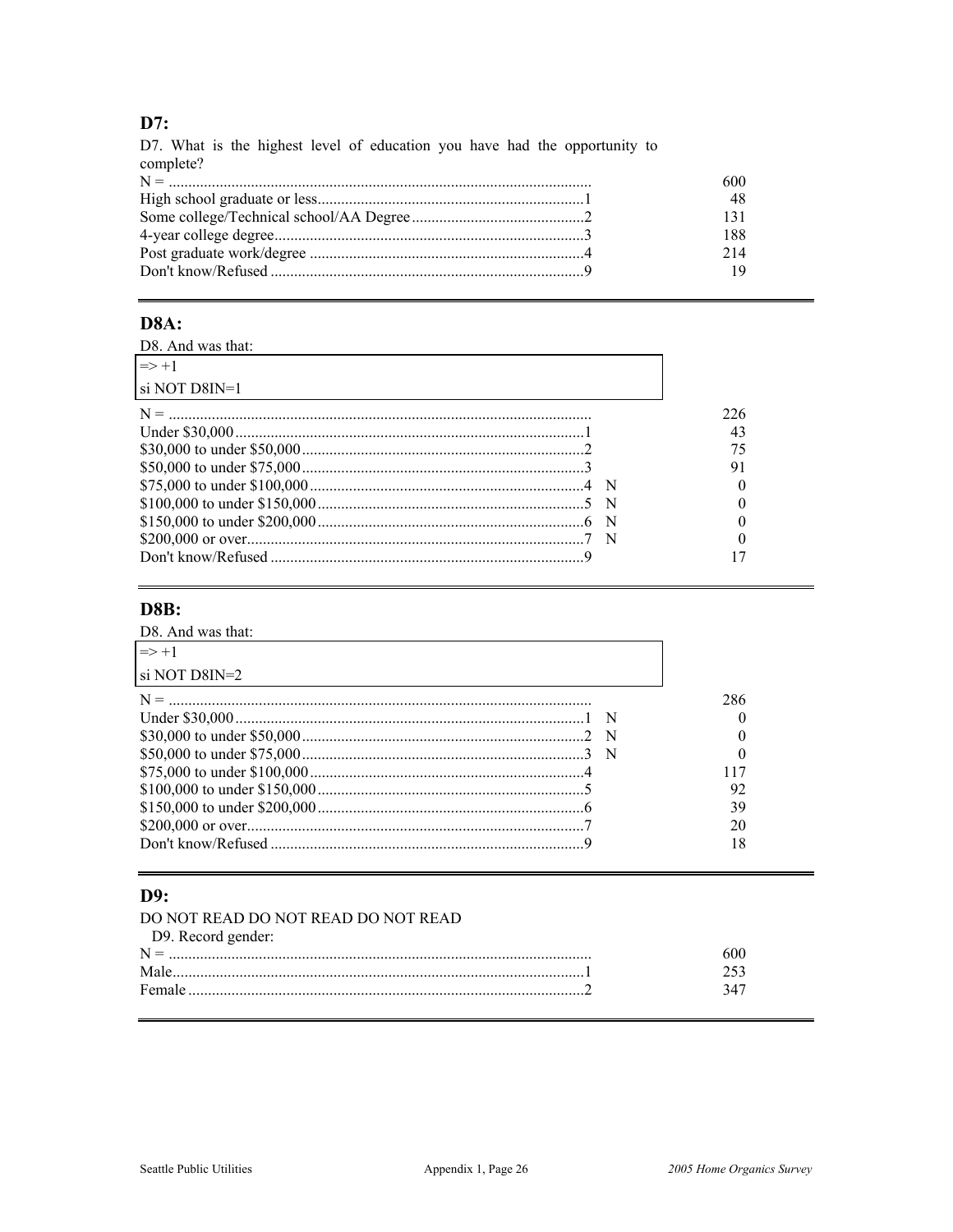# **A7BV:**

A7.2Can you please describe what your bin looks like? (PROBE FOR SHAPE, MATERIAL AND COLORS)

| $\Rightarrow +1$ |  |
|------------------|--|
| $\sin$ NOT A7B=1 |  |
|                  |  |
|                  |  |
|                  |  |
|                  |  |
|                  |  |
|                  |  |
|                  |  |
|                  |  |
|                  |  |
|                  |  |
|                  |  |
|                  |  |
|                  |  |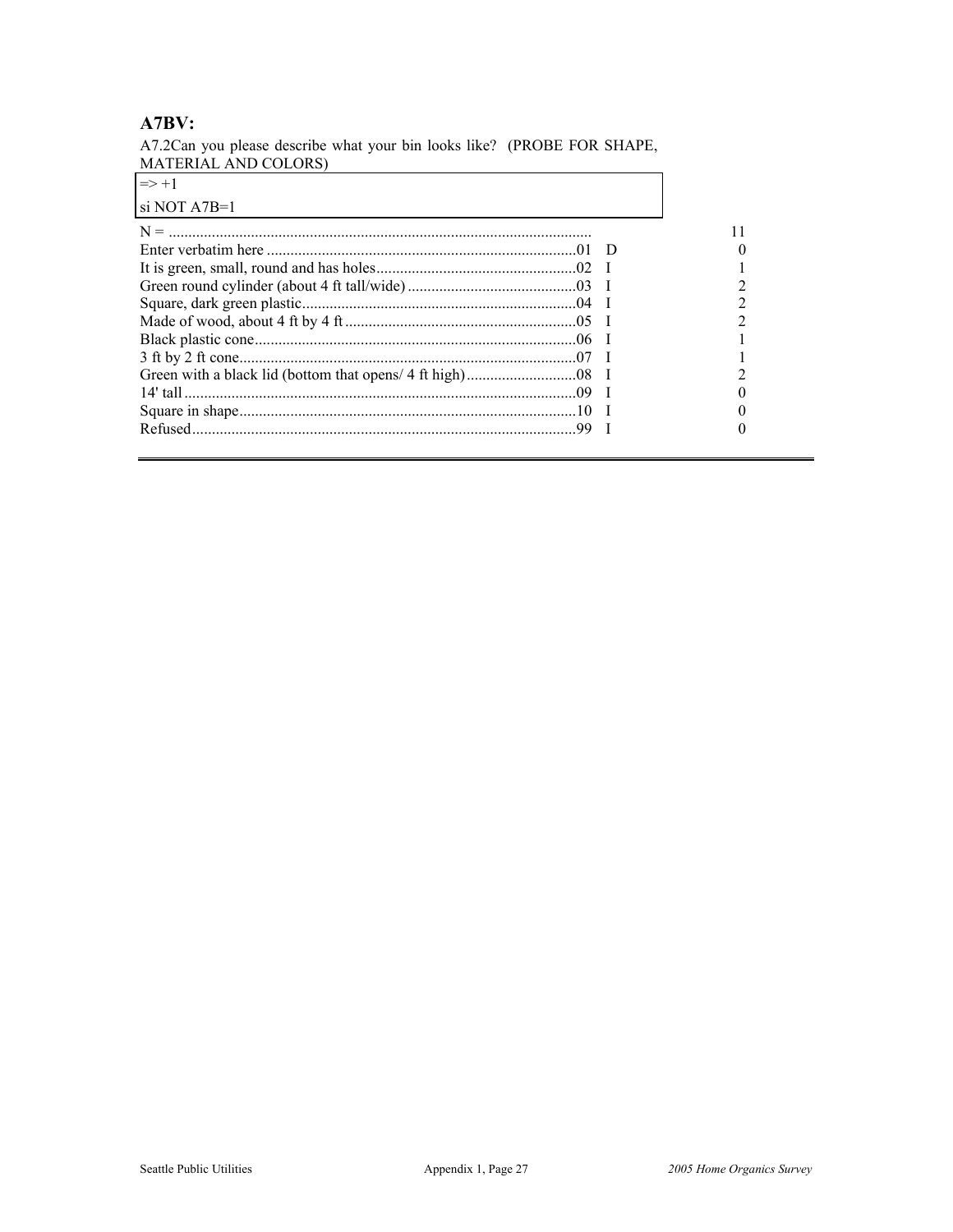# **A11V:**

A11.We're interested in knowing more about why people don't compost yard waste at home on their own property. Why isn't your household composting its yard waste at home right now? 7

| $\Rightarrow +1$                                                       |              |                |
|------------------------------------------------------------------------|--------------|----------------|
| si NOT A $11=1$                                                        |              |                |
|                                                                        |              | 336            |
|                                                                        |              | $\theta$       |
| I don't have the space/have no good place to put a compost             |              |                |
|                                                                        | I            | 86             |
|                                                                        | T            | 13             |
| Additional labor/too much trouble/inconvenient/too high                |              |                |
|                                                                        | I            | 51             |
|                                                                        | $\mathbf I$  | 28             |
|                                                                        | I            | 15             |
| The city picks it up (now/encouraged us to use it))/easier/more        |              |                |
| convenient to put it out at the curb/to use the city's program 07      | $\bf{I}$     | 39             |
| The pick up program is part of the fee I already pay/I'm paying        |              |                |
|                                                                        | I            | 3              |
|                                                                        | $\mathbf{I}$ | 32             |
| The dogs will get into it/we have a pet so I we would have to          |              |                |
|                                                                        | I            | 7              |
| We don't have that much yard waste to compost/I have no grass11        | I            | 23             |
| Physical limitations - I'm older now and it is difficult               |              |                |
|                                                                        | $\mathbf{I}$ | 11             |
| Have just moved recently (and haven't thought                          |              |                |
|                                                                        | $\bf{I}$     | 10             |
| I have no use for it/I don't need it/don't need the compost 14         | $\mathbf{I}$ | 10             |
| We haven't started, but plan on it/will redo our garden                |              |                |
|                                                                        | - 1          | 5              |
| I don't have a container/the right container/no                        |              |                |
|                                                                        | Ι            | 16             |
| When I mow the lawn I just mulch it/I leave it lying on the ground 17  | $\mathbf I$  | 5              |
|                                                                        | I            | 9              |
|                                                                        | $\mathbf I$  | 26             |
|                                                                        | $\mathbf I$  | $\overline{2}$ |
| We purchase fertilize/compost (is a better quality/easier to)21        | I            | 4              |
| Not interested in gardening/don't do much gardening22                  | I            | 5              |
| Type of waste we have (branches don't break down                       | NI           | 5              |
|                                                                        | NI           | $\overline{4}$ |
|                                                                        | NI           | 3              |
| Poor past experience with composting/materials didn't break down26     | NI           | $\overline{7}$ |
|                                                                        | NI           | 13             |
|                                                                        | NI           | 3              |
| I don't know/just haven't done it (and can't give you a reason why) 99 | I            | 14             |
|                                                                        |              |                |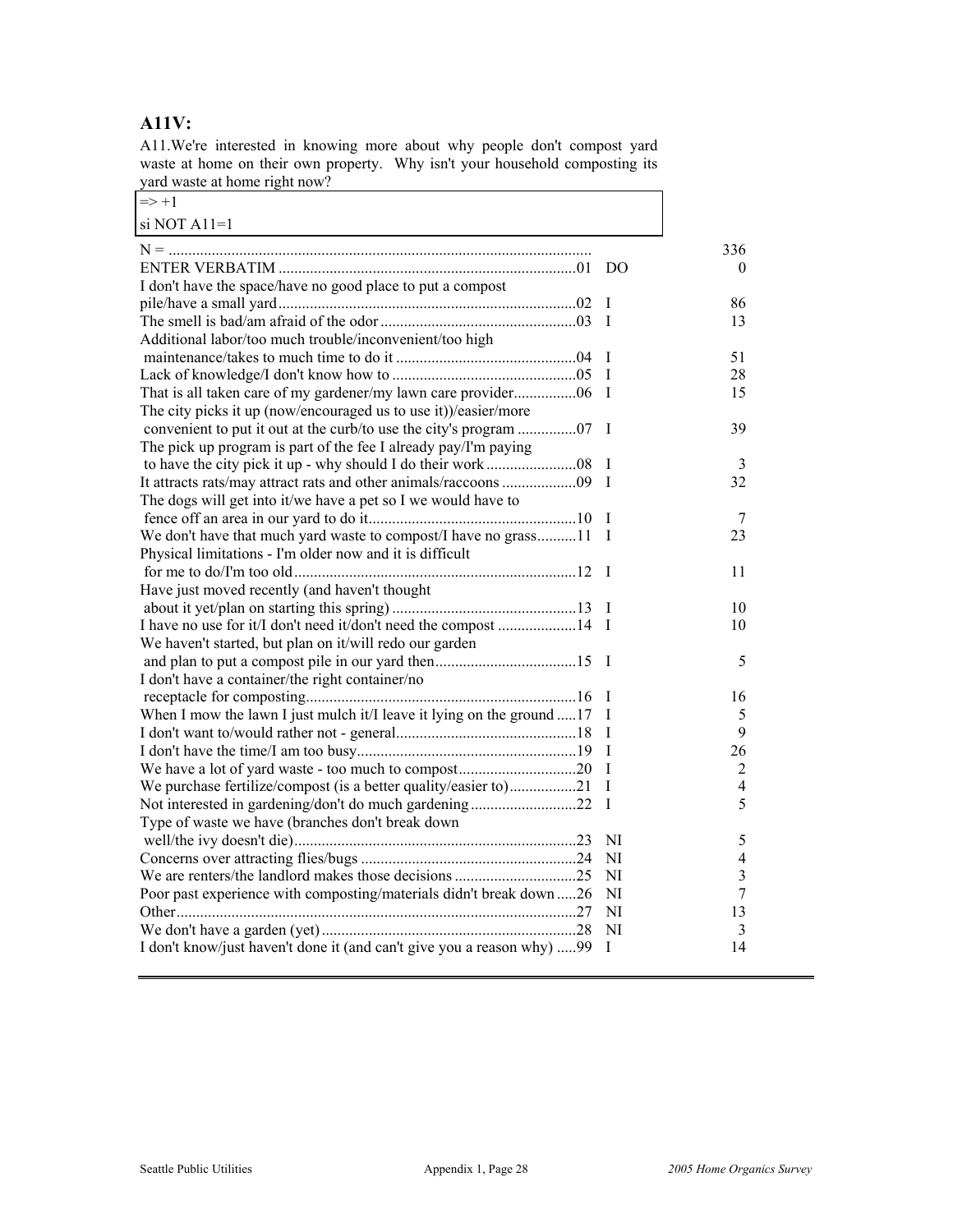### **A13BV:**

A13.2Can you please describe what your bin looks like? (PROBE FOR SHAPE, MATERIAL AND COLORS)

| $\Rightarrow$ +1                                                              |  |
|-------------------------------------------------------------------------------|--|
| si NOT A13B=1                                                                 |  |
|                                                                               |  |
|                                                                               |  |
|                                                                               |  |
| Plastic, round and green with a black lid/cylinder that is                    |  |
| Hard plastic, about 4 ft tall, 2 1/2 ft wide, shaped like                     |  |
|                                                                               |  |
| Green plastic pentagon, raised up on legs, I think it is 24 gallon size  05 I |  |
|                                                                               |  |
|                                                                               |  |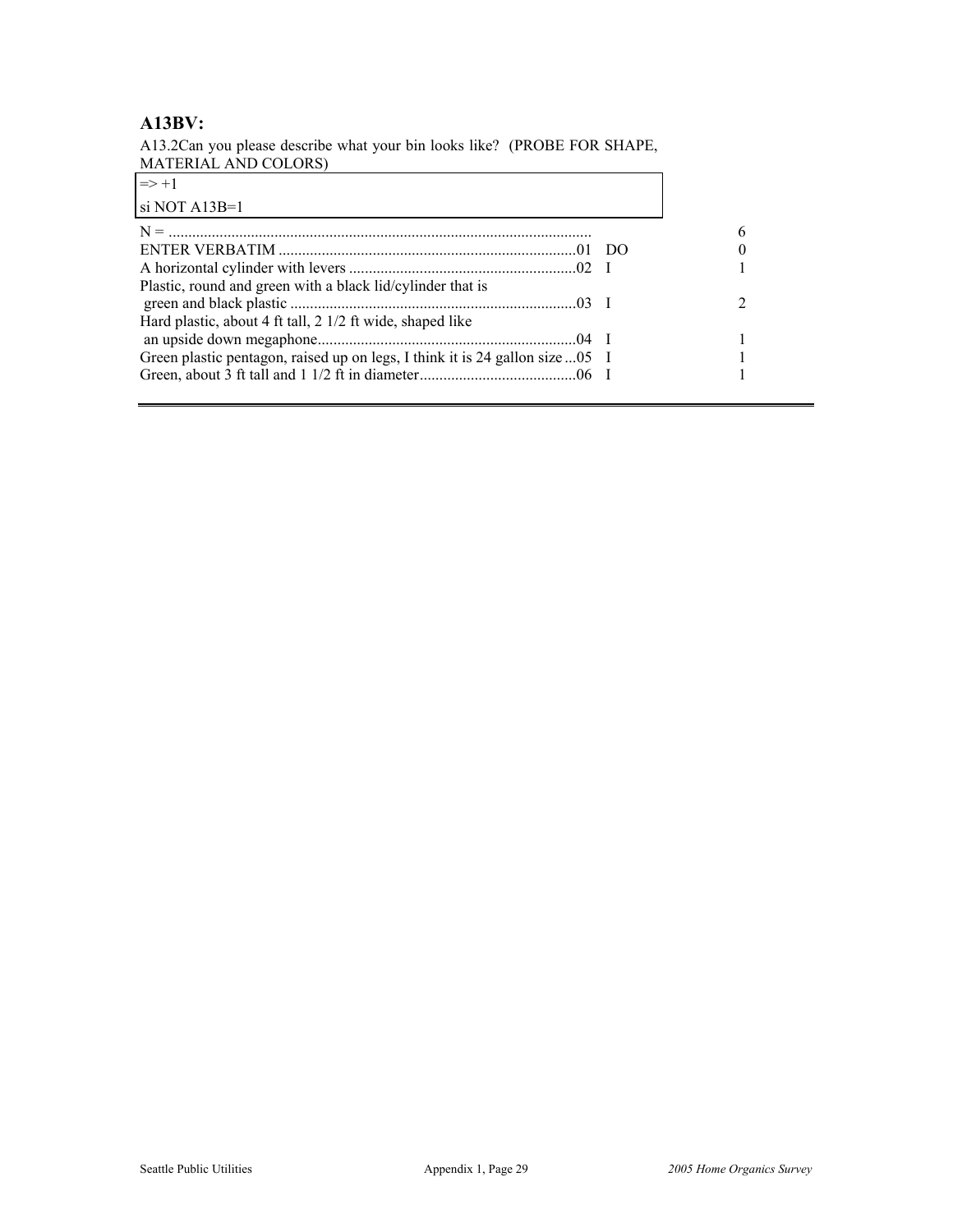# **A20V:**

A20. We'd like to learn more about why people do not leave grass clippings on the lawn. For what reasons have you decided against leaving grass clippings on the lawn

| $\Rightarrow +1$                                                          |              |                |
|---------------------------------------------------------------------------|--------------|----------------|
| si NOT A20=1                                                              |              |                |
|                                                                           |              | 170            |
|                                                                           |              | $\Omega$       |
| It is unsightly/for aesthetics/like the way it looks better               |              |                |
|                                                                           | $\mathbf I$  | 39             |
|                                                                           | $\mathbf{I}$ | 6              |
| It is not healthy/not good for the lawn (builds up thatch/causes moss).04 | $\bf I$      | 14             |
| I have a grass catcher on my mower/easier to use a grass catcher05        | $\mathbf{I}$ | 9              |
| We don't have the right mower/a mulching mower/our                        |              |                |
|                                                                           | <sup>1</sup> | 13             |
|                                                                           | $\mathbf{I}$ | 12             |
| My lawn care service/gardener takes care of my lawn                       |              |                |
|                                                                           | $\mathbf{I}$ | 23             |
|                                                                           | $\mathbf{I}$ | 9              |
| I don't mow often enough/we wait too long to mow                          |              |                |
|                                                                           |              | 8              |
| Lack of knowledge - don't know the benefits of it/                        |              |                |
|                                                                           |              | 3              |
| I use in my composting bin/I use the clippings for my                     |              |                |
|                                                                           |              | 8              |
| I have tried it before and it doesn't work for me/                        |              |                |
|                                                                           |              | 3              |
| I don't know - my spouse mows the lawn/you would                          |              |                |
|                                                                           | $\mathbf{I}$ | 5              |
|                                                                           | T            | 11             |
|                                                                           | -1           | 3              |
|                                                                           | $\mathbf I$  | 4              |
| Have been doing it the same way for 30 years/that is                      |              |                |
|                                                                           | $\mathbf I$  | 2              |
| Never thought about it/not something I put a lot of thought into 19       | - NI         | $\overline{2}$ |
|                                                                           | NI           | 6              |
|                                                                           | NI           | $\overline{2}$ |
|                                                                           | $\bf I$      | 10             |
|                                                                           |              |                |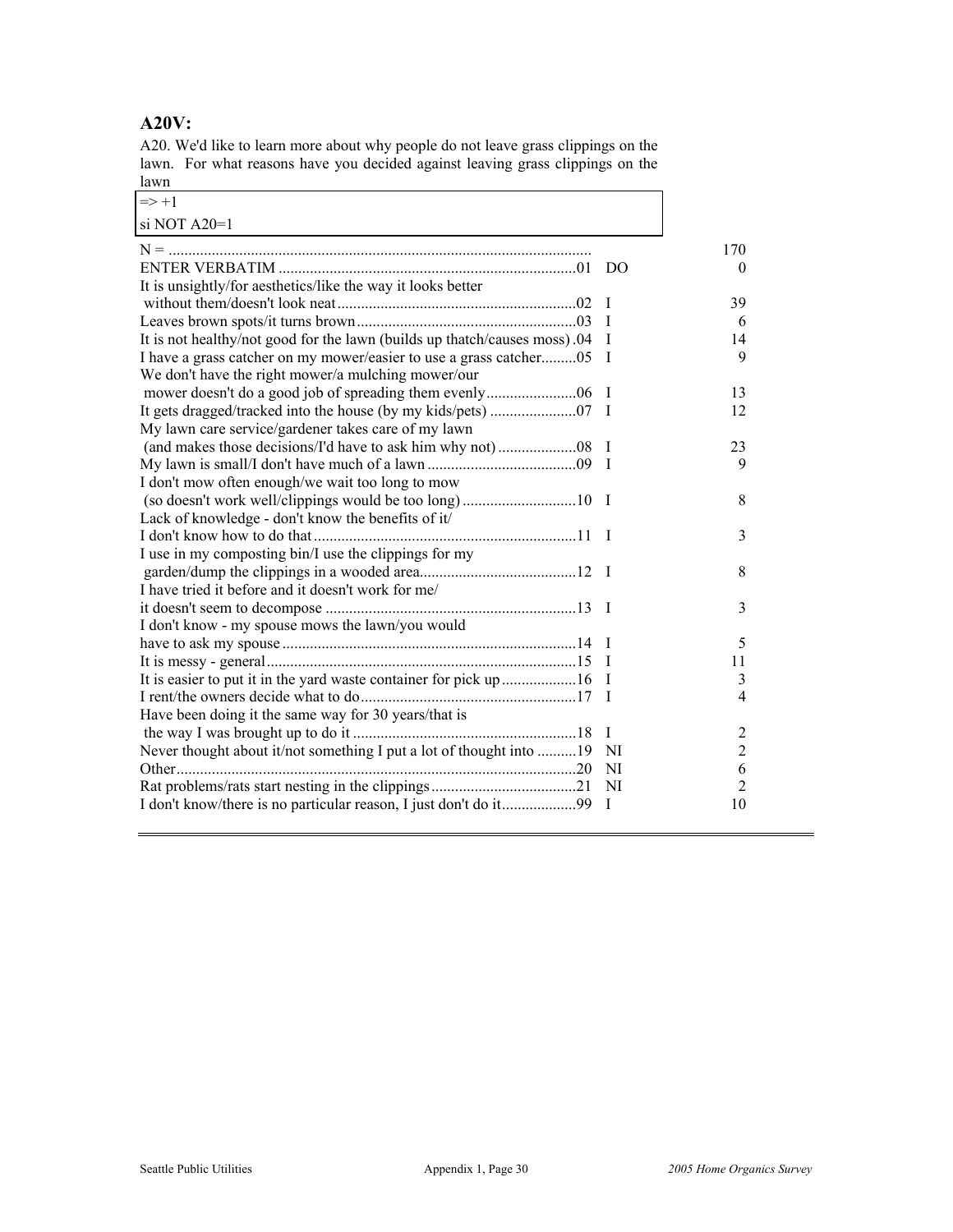# **B14V:**

B14. Why aren't you satisfied? PROBE: What could be done to make the service better?

| $\Rightarrow +1$                                                       |   |
|------------------------------------------------------------------------|---|
| si NOT $B14=1$                                                         |   |
|                                                                        |   |
|                                                                        |   |
| The carts are unwieldly, especially since we live in a hilly area/     |   |
|                                                                        | 2 |
|                                                                        |   |
| Because I compost my food waste there is so little to go in there that |   |
|                                                                        |   |
|                                                                        |   |
| Most people can't discern between animal and compost waste and         |   |
|                                                                        |   |
| In order to put things in there loose I have to either shred paper or  |   |
|                                                                        |   |
|                                                                        |   |
|                                                                        |   |
| I hate the idea of all those different bags in my kitchen,             |   |
|                                                                        |   |
|                                                                        |   |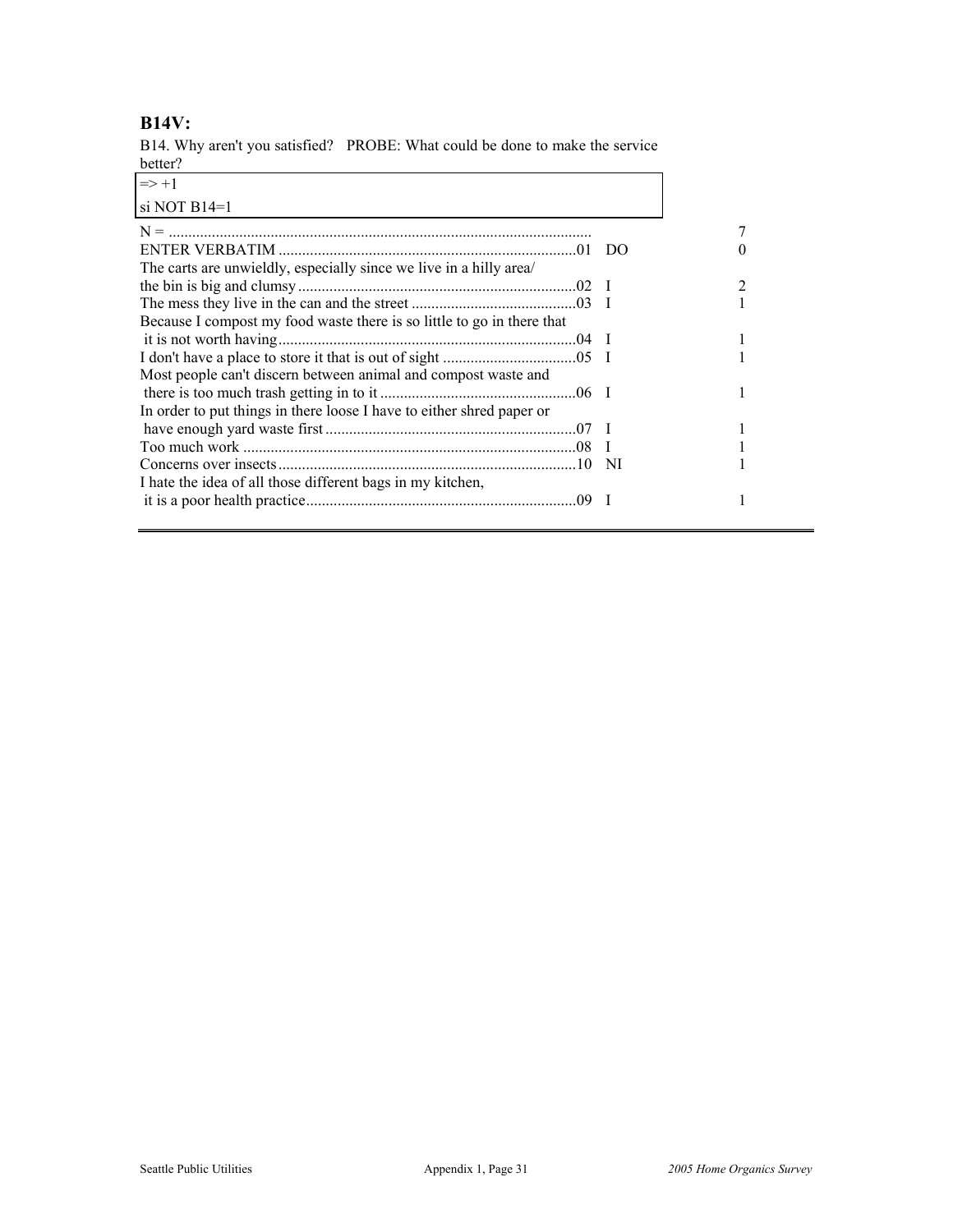### **B16V:**

B16. For what reasons don't you put your food scraps in with your yard waste for pickup?

 $\overline{\phantom{a}}$ 

 $\Rightarrow +1$ 

| si NOT B16=1                                                                     |              |                         |
|----------------------------------------------------------------------------------|--------------|-------------------------|
|                                                                                  |              | 121                     |
|                                                                                  |              | $\Omega$                |
| I compost them (makes good compost/have worm bin/green cone/                     |              |                         |
|                                                                                  | $\mathbf{I}$ | 24                      |
| Forgot about change in policy/am not in the habit of doing it (yet) 03 I         |              | 9                       |
| Lack of knowledge on policy (still learning about it/not sure of                 |              |                         |
|                                                                                  | $\mathbf{I}$ | 9                       |
| Don't have very many food scraps/not enough food scraps for pick up 05           | $\mathbf I$  | 14                      |
| It is easier to put it down the garbage disposal/I use the garbage               |              |                         |
|                                                                                  | - I          | 6                       |
|                                                                                  |              | 12                      |
| It encourages wildlife/attracts rats/don't like the idea of animals              |              |                         |
|                                                                                  | $\mathbf I$  | 16                      |
| Just haven't started yet/am not set up for it/when I get a bin I will use it09 I |              | 7                       |
| Laziness/too much trouble/a hassle/inconvenient (to save it/have to              |              |                         |
|                                                                                  |              | 23                      |
|                                                                                  |              | 7                       |
| Don't have any/much yard waste to be picked up                                   |              |                         |
|                                                                                  |              | 4                       |
| It is dirty/messy (and I would have to clean out my yard                         |              |                         |
|                                                                                  |              | 8                       |
| Not enough space in my yard waste/I have a lot of yard waste                     |              |                         |
|                                                                                  |              | 1                       |
| They don't pick it up often enough for food waste/yard waste                     |              |                         |
|                                                                                  | $\mathbf{I}$ | 4                       |
| Concerns over storing them in the kitchen for sanitary reasons 16                | $\bf I$      | 2                       |
| Have pets that would get into it (if store in container on the counter)17        | <sup>1</sup> | $\mathfrak{2}$          |
|                                                                                  | <sup>1</sup> | $\overline{2}$          |
| City not delivered the bin as promised/instructions said to use new              |              |                         |
|                                                                                  | $\mathbf I$  | $\overline{2}$          |
|                                                                                  | -NI          | $\overline{\mathbf{3}}$ |
|                                                                                  | NI           | $\overline{c}$          |
|                                                                                  | $\mathbf{I}$ | $\overline{4}$          |
|                                                                                  |              |                         |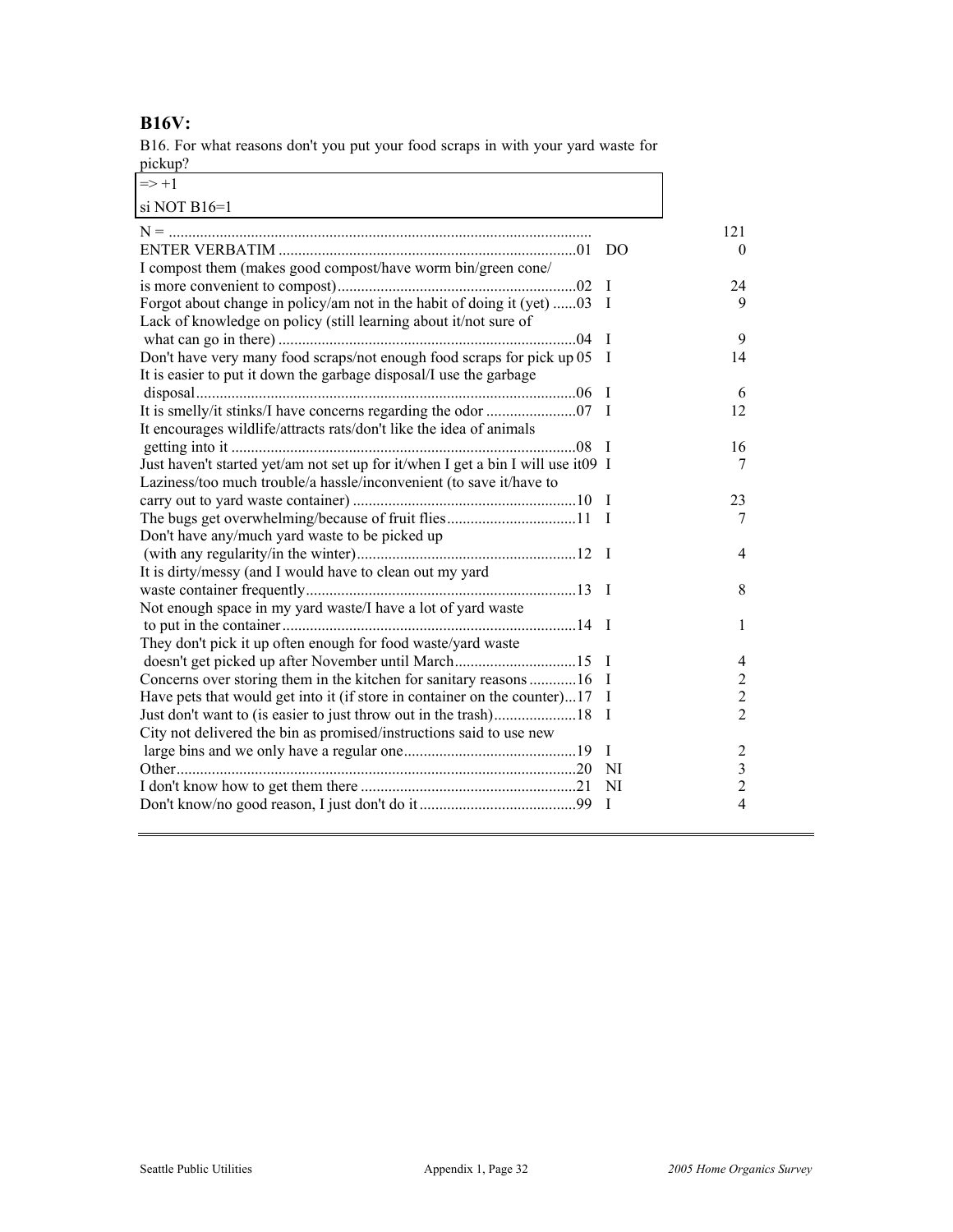# **B33V:**

B33. For what reasons have you decided against composting your food waste?

| $\Rightarrow +1$                                                        |             |                   |
|-------------------------------------------------------------------------|-------------|-------------------|
| si NOT $B33=1$                                                          |             |                   |
|                                                                         |             | 43                |
|                                                                         |             | $\mathbf{\Omega}$ |
| Just moved and have nothing set up yet/I haven't lived here that long02 |             |                   |
|                                                                         | $\mathbf I$ | 9                 |
| Too lazy/too much trouble/too difficult to manage/inconvenient04        | $\mathbf I$ |                   |
|                                                                         |             |                   |
|                                                                         |             | 2                 |
|                                                                         |             | 11                |
|                                                                         |             | 2                 |
| Lack of knowledge - not sure how to do/need to learn more               |             |                   |
|                                                                         |             |                   |
|                                                                         |             |                   |
|                                                                         |             |                   |
|                                                                         |             |                   |
| Have not thought about it/composting is not that important to us 13 I   |             |                   |
|                                                                         |             |                   |
|                                                                         |             |                   |
|                                                                         | -NI         |                   |
| I don't know/just haven't done it (and can't give you a reason why) 99  | $\perp$     |                   |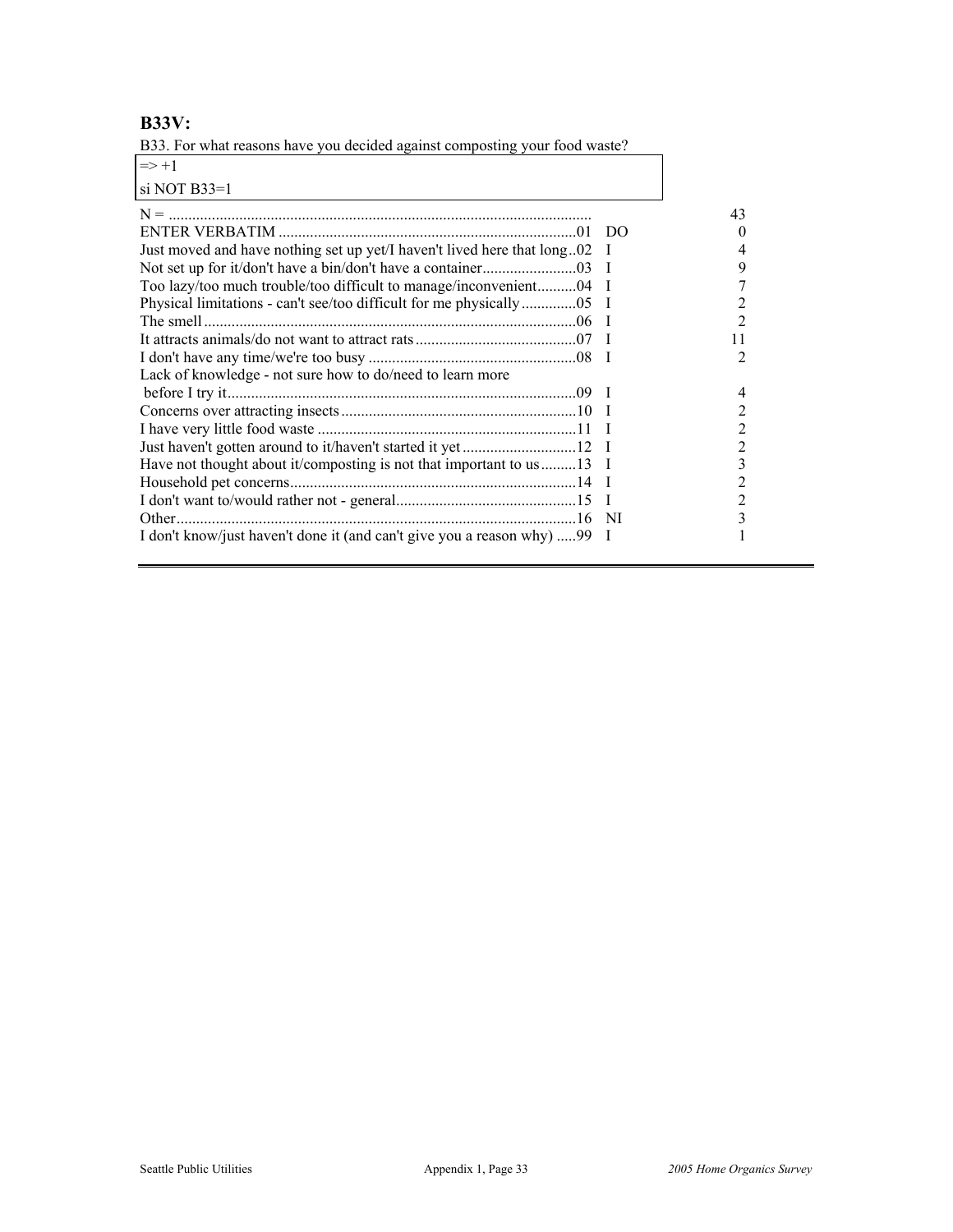**Appendix 2: Survey Instrument**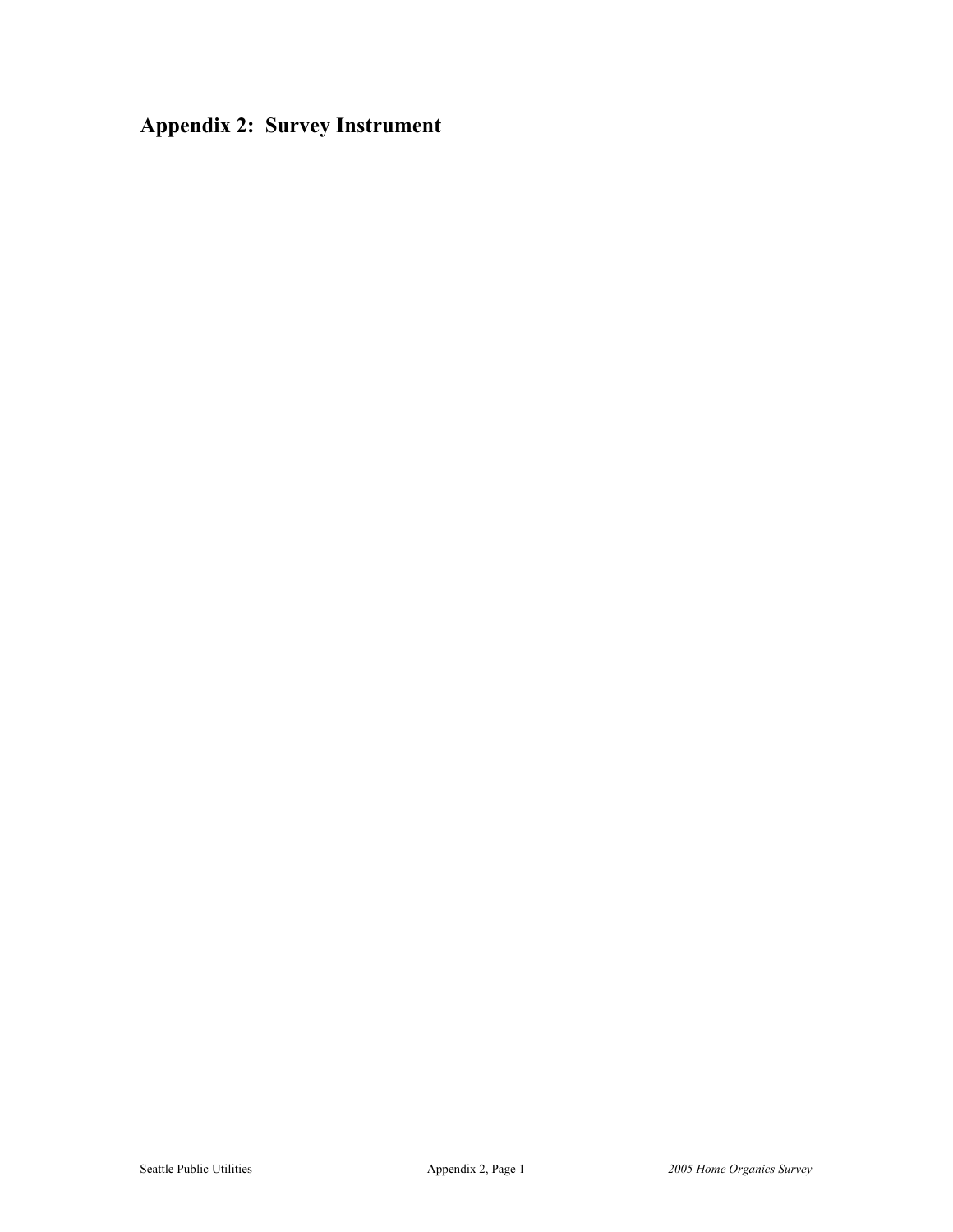#### **Seattle Public Utilities 2005 Home Organics Waste Management Survey Draft 6 – November 28, 2005**

| Interviewer Name: | I.D. $#$            |
|-------------------|---------------------|
| Date:             | Finish Time: $\_\_$ |
| Telephone Number: | <b>Start Time:</b>  |
| Comments:         | Total Time          |

Hello, this is with Informa Research Services, an independent market research firm in Seattle. Today/Tonight we are conducting a survey for the City of Seattle about yard and food waste.

IF NEEDED: This is not a sales call. We do not sell any type of consumer products or services. This survey is being conducted for market research purposes only and everything you say will remain strictly anonymous and confidential. I assure you that neither your name nor telephone number will be placed on any type of mailing list as a result of your participation. I would sincerely appreciate the opportunity to include your opinions.

- S1. Do you live in this household and are you 18 years of age or older?
	- a. Yes (CONTINUE)
	- b. No (ASK TO SPEAK WITH THAT PERSON)
	- c. DK/REF (ASK TO SPEAK WITH THAT PERSON)
- S2. Do you live within the city limits of Seattle? PROMPT IF NEEDED: The city limits include the area north of  $100<sup>th</sup>$  Street in South Seattle and south of  $145<sup>th</sup>$ Street in North Seattle.
	- a. Yes (CONTINUE)
	- b. No (THANK & TERMINATE)
	- c. DK/REF (THANK & TERMINATE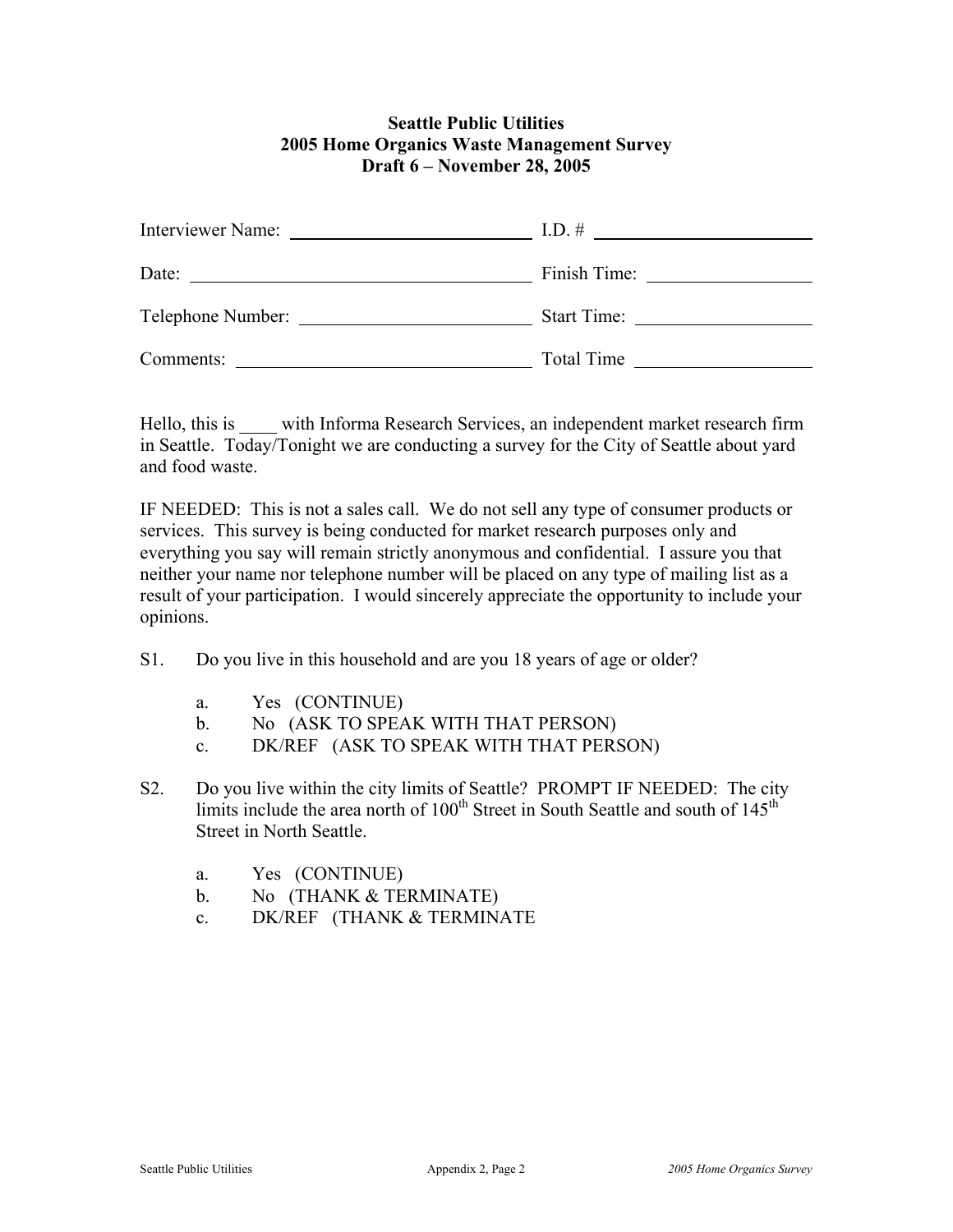- S3. What type of home do you live in? Is it:
	- a. A single-family house
	- b. A duplex
	- c. A triplex
	- d. A four-plex
	- e. An apartment, condominium or townhouse with more than four units (THANK & TERMINATE)
	- f. Something else (THANK & TERMINATE)
	- g. DK/REF (THANK & TERMINATE)
- S4. For this survey, I need to speak with the person in this household who is most responsible for handling the household's organic waste—that is, yard waste and food waste. Would that be you?
	- a. Yes, I am responsible (CONTINUE)
	- b. Shared equally with another (CONTINUE)
	- c. No, I am not responsible (ASK TO SPEAK WITH THAT PERSON)
	- d. DK/REF (ASK TO SPEAK WITH OTHER HEAD OF HOUSEHOLD)
- S5. Does your home have a yard?
	- a. Yes (CONTINUE)
	- b. No (SKIP TO Q B1)
	- c. DK/REF (SKIP TO Q B1)
- S6. Do you personally take care of your yard at home, does someone else in your household take care of it, do you hire a professional landscaper, or do you hire someone else to do it?
	- a. I do it/I'm equally responsible for it
	- b. Someone else in household takes care of it
	- c. Have a landscaper
	- d. Hire someone else
	- e. Other
	- f. DK/REF

# **Section A – Yard Waste Composting Section**

*(Asked of those who have a yard in Q S4)* 

- A1. These next questions are about your yard. Does your home have a lawn—that is, an area with grass?
	- a. Yes
	- b. No
	- c. DK/REF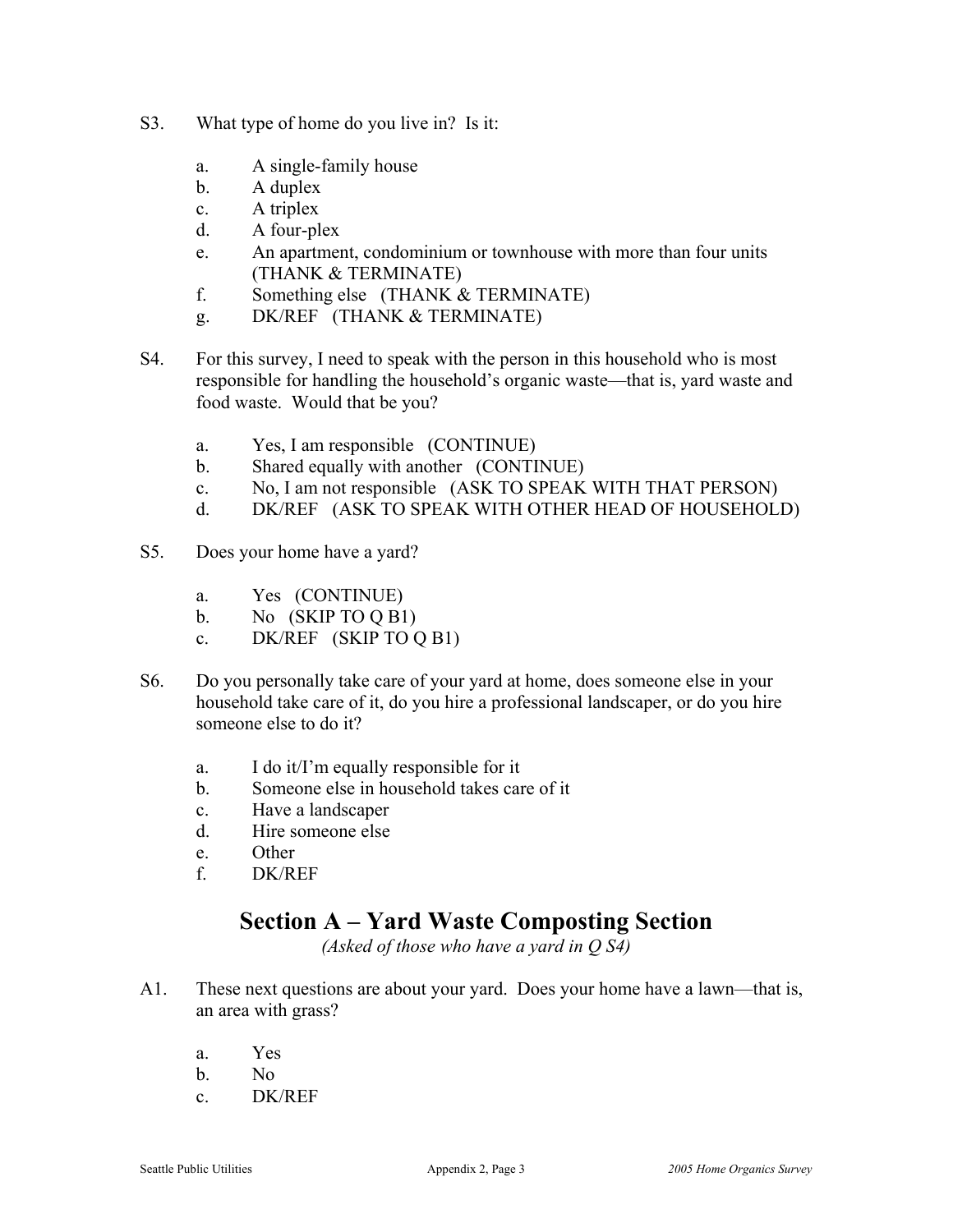- A2. Does your home have a garden?
	- a. Yes (CONTINUE WITH A3)
	- b. No
	- c. DK/REF

### IF "NO" OR "DK/REF" TO BOTH A1 AND A2, SKIP TO SECTION B. IF "YES" TO A2, CONTINUE. IF "NO" OR "DK/REF" TO A2, SKIP TO A4.

- A3. Is it a vegetable or fruit garden, a flower garden, or some other type of garden? MULTIPLE ANSWERS ACCEPTABLE.
	- a. Vegetable and/or fruit garden
	- b. Flower
	- c. Herb
	- d. Other (specify)
	- e. DK/REF
- A4. What does your household do with its yard waste? Do you ever put yard waste out at the curb or alley for collection?
	- a. Yes
	- b. No
	- c. DK/REF
- A5. For the purposes of this survey, the word "compost" means the breakdown of food or yard waste into a material that can be used to improve the soil.

 (Other than yard waste you might take to the curb for collection), Does your household currently compost any of its yard waste **at home on your own property?**

- a. Yes (CONTINUE)
- b. No  $(SKIP TO Q A11)$
- c. DK/REF (SKIP TO Q A11)
- A6. Thinking about just the yard waste that you compost on your own property, does your household use a yard waste compost bin, do you pile it up without a bin, or do you do something else with it?
	- a. Use a bin (CONTINUE)
	- b. Pile it up with out a bin (SKIP TO Q A9)
	- c. Other (specify) (SKIP TO Q A9)
	- d. DK/REF (SKIP TO Q A9)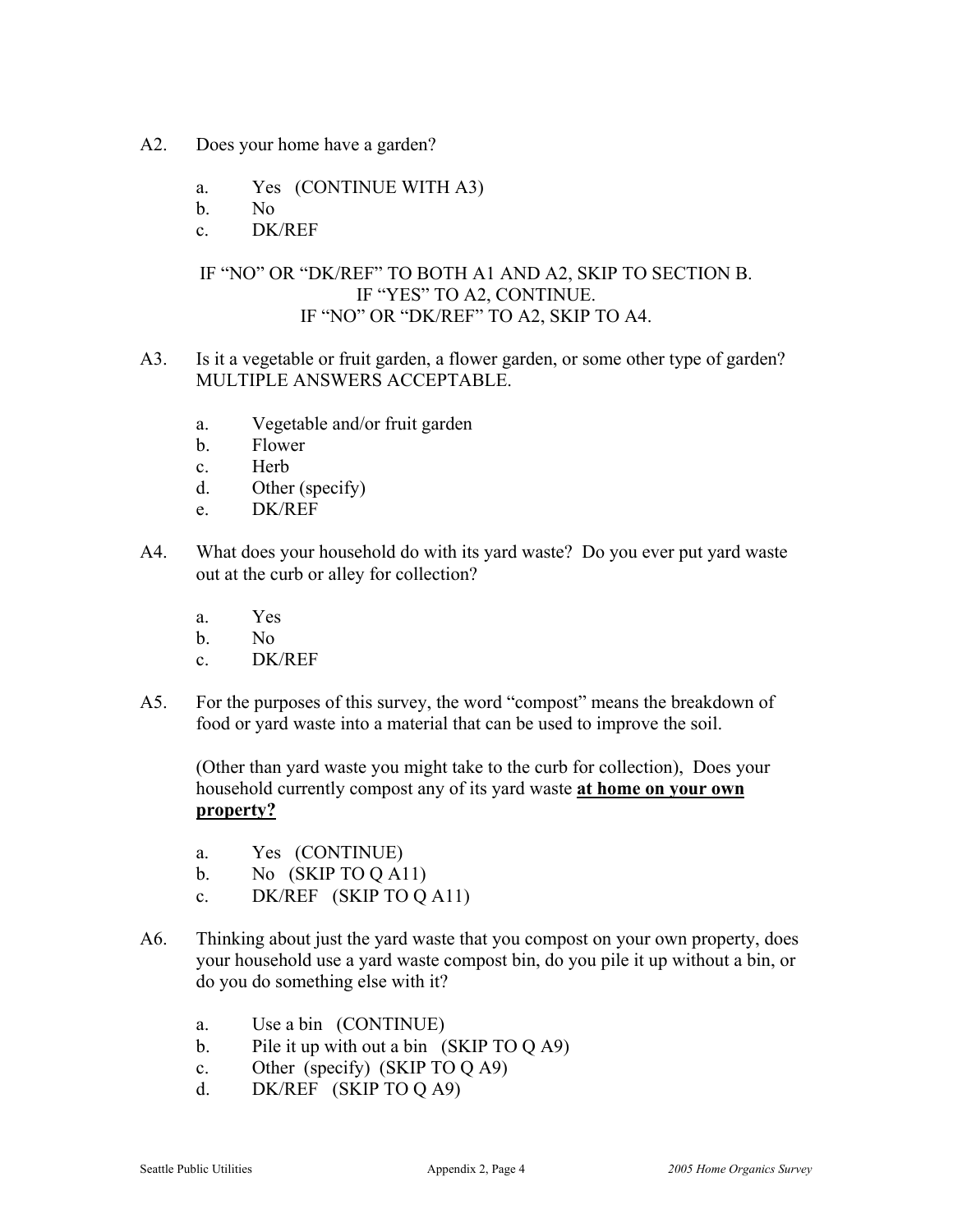- A7. To the best of your knowledge, is the bin you have one that was purchased from the City, or did you get it some other way?
	- a. Purchased from the City (SKIP TO Q A8)
	- b. Got it some other way (SKIP TO Q A8)
	- c. DK—bin was here when we moved in (CONTINUE)
	- d. DK/REF (CONTINUE)
- A7.2 Can you please describe what your bin looks like? PROBE FOR SHAPE, MATERIAL AND COLORS.
- A8. How would you describe the condition of the bin that you have? Would you say that it is:
	- a. Like new
	- b. No longer like new, but still working very well
	- c. In need of some repair, but still working fairly well
	- d. In need of replacement
	- e. DK/REF
- A9. Just thinking about the next year or so, and assuming that cost was not a consideration, how likely are you to get a (new) composting bin for the yard waste you compost on your own property? Would you say you are:
	- a. Extremely likely to purchase a (new) backyard composting bin
	- b. Very likely
	- c. Somewhat likely
	- d. Not very likely (SKIP TO INSTRUCTION BOX BEFORE Q A11)
	- e. Not at all likely (SKIP TO INSTRUCTION BOX BEFORE Q A11)
- A10a. As you may know, the City of Seattle distributes yard waste composting bins designed specifically for backyard composting. This bin is a plastic cylinder with green sides and a black top and bottom, and it stands 3' tall and is 3' in diameter. The bins are available on special event days at a central distribution point in the City. Next year, assuming the price is \$25 per bin, how likely are you to purchase a (new) waste composting bin from the City? Would you say you are:
	- a. Extremely likely
	- b. Very likely
	- c. Somewhat likely
	- d. Not very likely
	- e. Not at all likely
	- f. DK/REF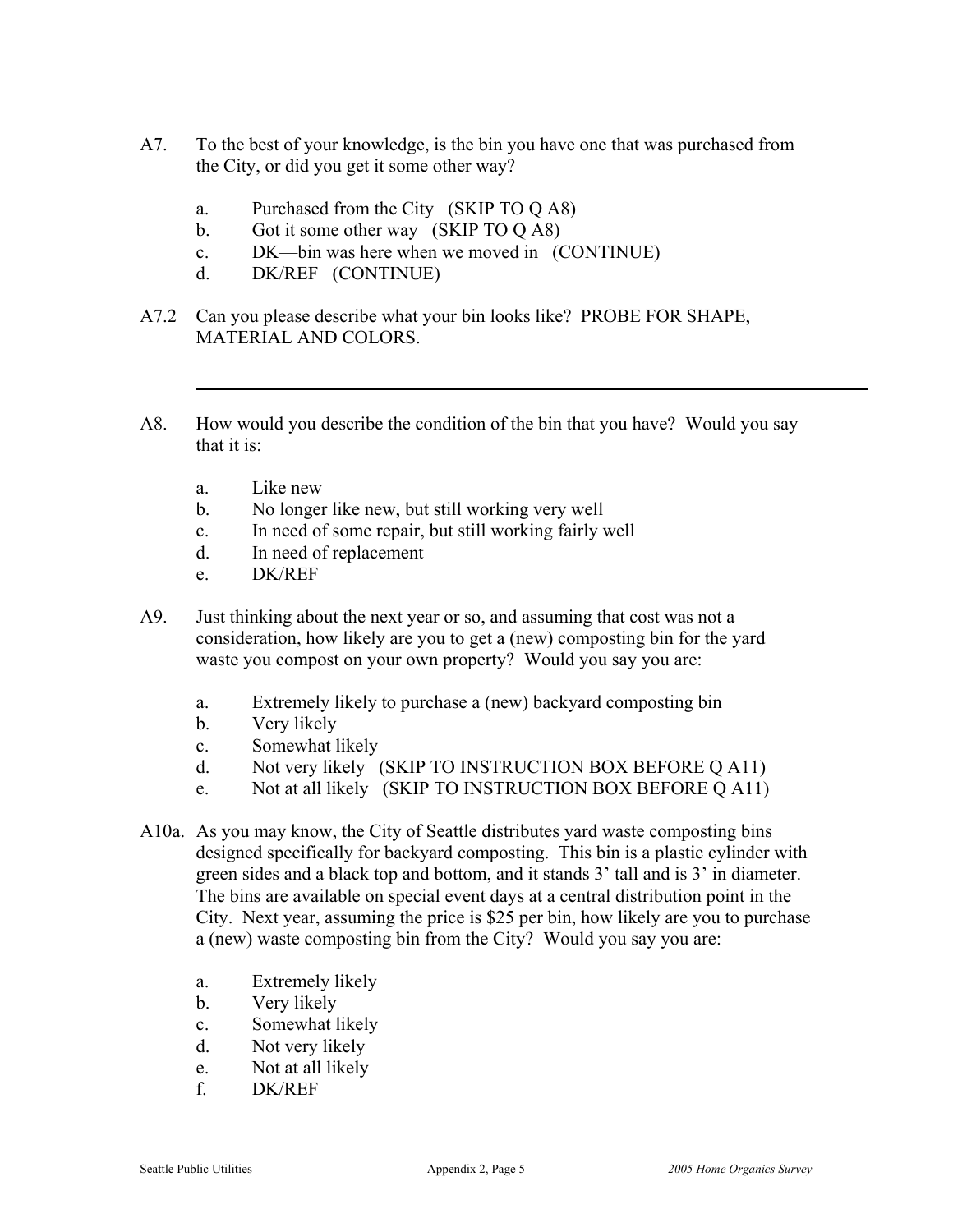- A10b. If you could order one of these \$25 yard waste composting bins online at any time during the year and either pick it up from the City or have it delivered to your home for a \$15 delivery charge, how likely would you be to buy one of these bins online from the City in the next year? Would you say you are:
	- a. Extremely likely
	- b. Very likely
	- c. Somewhat likely
	- d. Not very likely
	- e. Not at all likely
	- f. DK/REF

### IF SOMEWHAT, VERY OR EXTREMELY TO BOTH Q 10a AND 10b CONTINUE. ALL OTHERS SHOULD SKIP TO INSTRUCTIONS BEFORE Q A11.

- A10c. If you decided to purchase one of these \$25 yard waste composting bins from the City, which one of these best describes how you would prefer to get it? Would you prefer:
	- a. To buy it at one of the special event days at a central distribution point in the City
	- b. Order it online and pick it up from the City
	- c. Order it online and have it delivered for an additional \$15
	- d. Other (specify)
	- e. DK/REF

### **IF "YES" TO Q A1 SKIP TO GRASSCYCLING A18. ALL OTHERS SHOULD SKIP TO SECTION B ON FOOD WASTE.**

#### *Asked of those who do not compost yard waste*

- A11. Why isn't your household composting its yard waste at home on your property right now?
- A12. Does your household currently have a compost bin that you could use if you decided to compost your yard waste at home?
	- a. Yes (CONTINUE)
	- b. No  $(SKIP TO Q A14)$
	- c. DK/REF (SKIP TO Q A 14)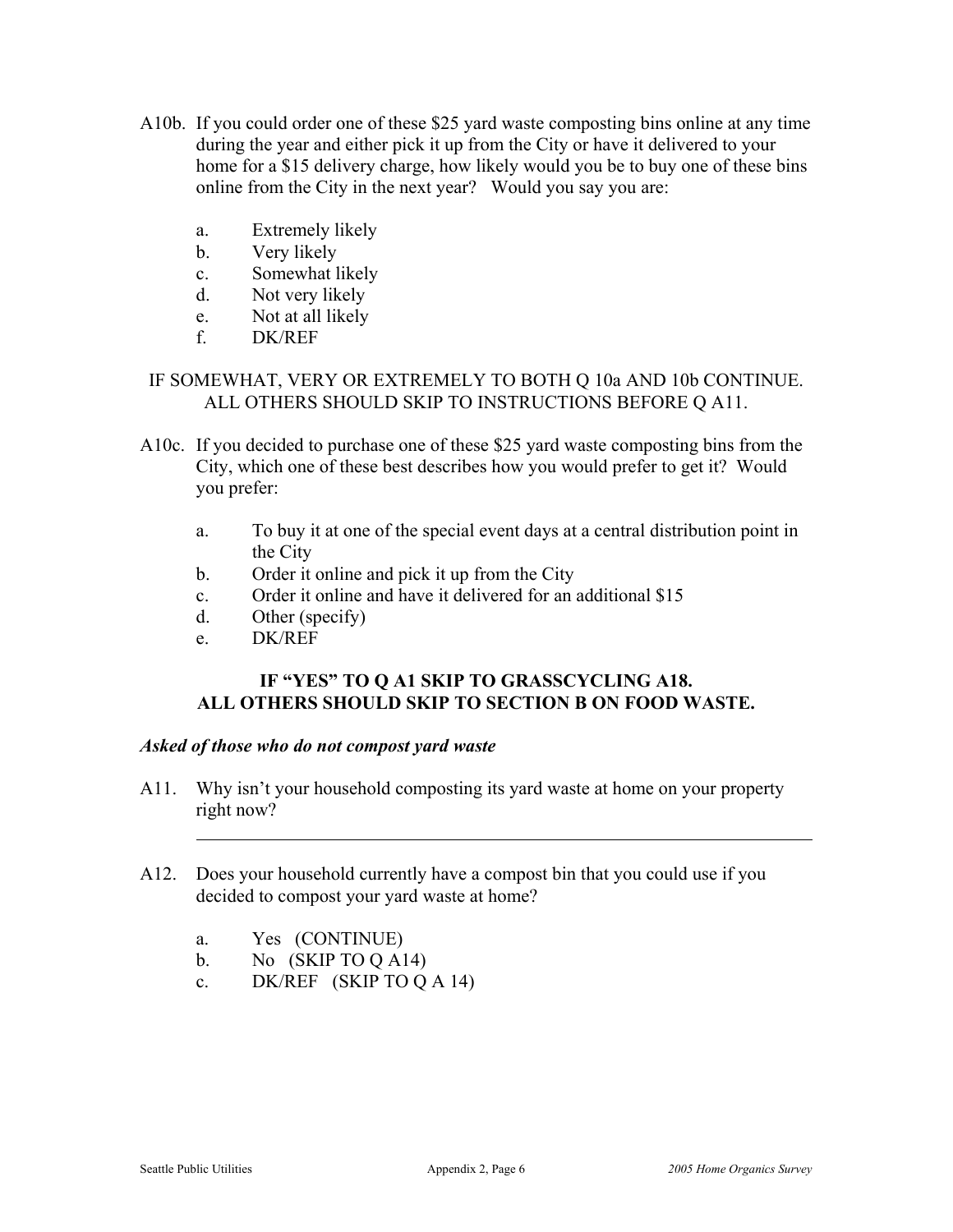- A13. Is this a compost bin that you got from the City, or do you have some other type of bin?
	- a. Have a City-supplied bin (SKIP TO Q A 15)
	- b. Have some other type of bin (SKIP TO O 14)
	- c. DK—Bin was here when we moved in (CONTINUE)
	- d. DK/REF (CONTINUE)
- A13.2 Can you please describe what your bin looks like? PROBE FOR SHAPE, MATERIAL, COLOR.
- A14. Were you aware that the City offers a yard waste compost bin designed specifically for composting yard waste at home? The City typically charges about \$25 for one of these compost bins. Did you know they offered these?
	- a. Yes
	- b. No
	- c. DK/REF
- A15. I am interested in knowing how likely your household might be to compost your yard waste at home in the next year or so if you were provided more information about how to make it easy and pest free. Would your household be:
	- a. Extremely likely to compost yard waste in the next year or so
	- b. Very likely
	- c. Somewhat likely
	- d. Not very likely (SKIP TO INSTRUCTIONS AFTER Q A17)
	- e. Not at all likely (SKIP TO INSTRUCTIONS AFTER Q A17)
	- f. DK/REF (SKIP TO INSTRUCTIONS AFTER Q A17)
- A16. Thinking about the next year or so, and assuming that cost was not a consideration, how likely are you to get a (new) bin designed specifically to compost yard waste at home? Would you say you are:
	- a. Extremely likely to purchase a (new) composting bin
	- b. Very likely
	- c. Somewhat likely
	- d. Not very likely (SKIP TO INSTRUCTIONS AFTER Q A17)
	- e. Not at all likely (SKIP TO INSTRUCTIONS AFTER Q A17)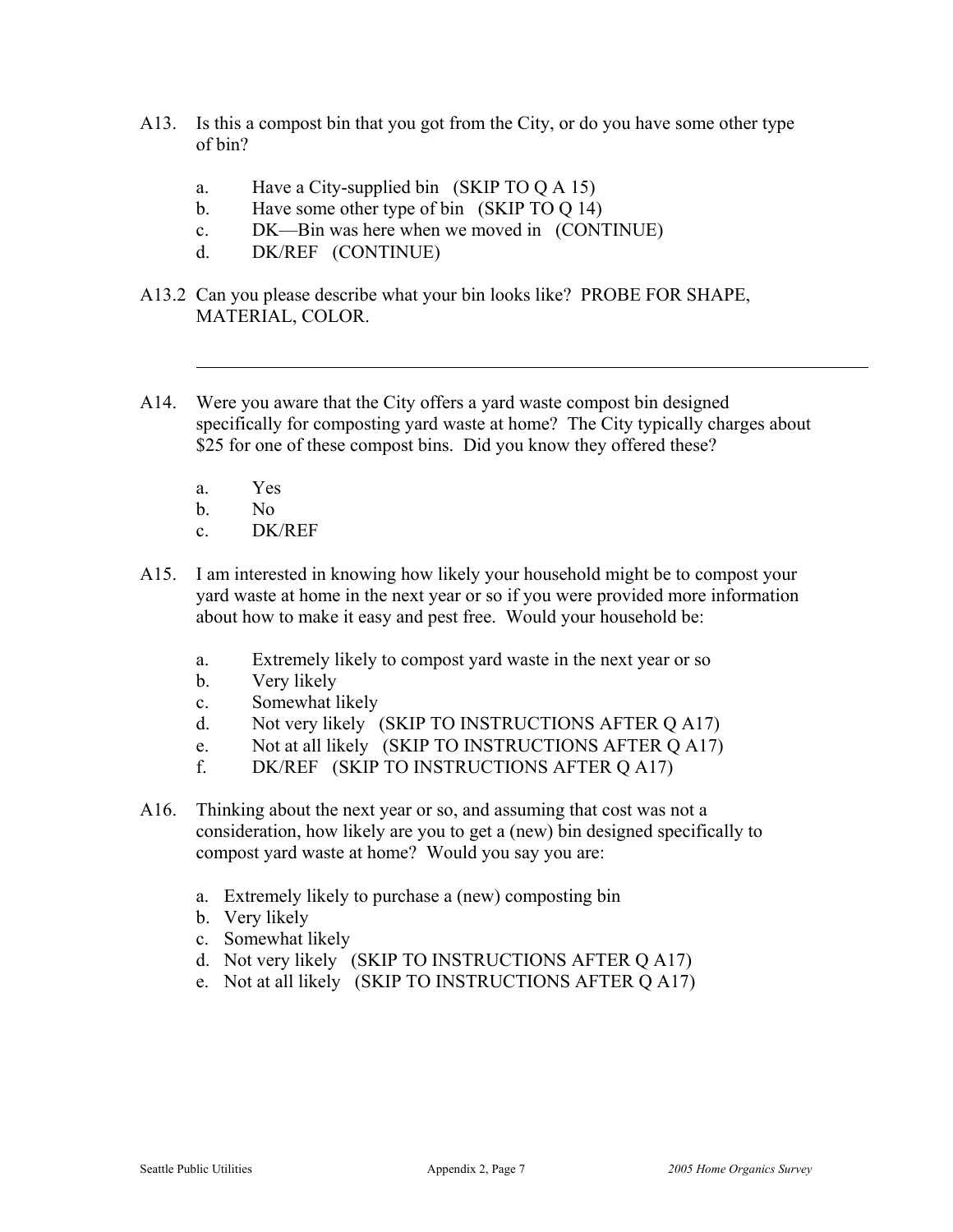- A17a. As you may know, the City of Seattle distributes bins that are designed specifically for composting yard waste at home. The bin is a plastic cylinder with green sides and a black top and bottom, and it stands 3' tall and is 3' in diameter. The bins are available at a central distribution point in the City on special event days. Assuming the price per bin is \$25, in the next year or so, how likely are you to purchase a yard waste composting bin from the City for your home? Would you say you are:
	- 1. Extremely likely
	- 2. Very likely
	- 3. Somewhat likely
	- 4. Not very likely
	- 5. Not at all likely
	- 6. DK/REF
- A17b. If you could order one of these \$25 yard waste composting bins online at any time during the year and either pick it up from the City or have it delivered to your home for a \$15 delivery charge, how likely would you be to buy one of these bins online from the City in the next year? Would you say you are:
	- g. Extremely likely
	- h. Very likely
	- i. Somewhat likely
	- j. Not very likely
	- k. Not at all likely
	- l. DK/REF

### IF SOMEWHAT, VERY OR EXTREMELY TO BOTH Q 17a AND 17b CONTINUE. ALL OTHERS SHOULD SKIP TO INSTRUCTIONS BEFORE Q A18.

- A17c. If you decided to purchase one of these \$25 yard waste composting bins from the City, which one of these best describes how you would prefer to get it? Would you prefer:
	- f. To buy it at one of the special event days at a central distribution point in the City
	- g. Order it online and pick it up from the City
	- h. Order it online and have it delivered for an additional \$15
	- i. Other (specify)
	- j. DK/REF

### **IF "YES" TO Q A1 CONTINUE WITH A 18. ALL OTHERS SHOULD SKIP TO A 27**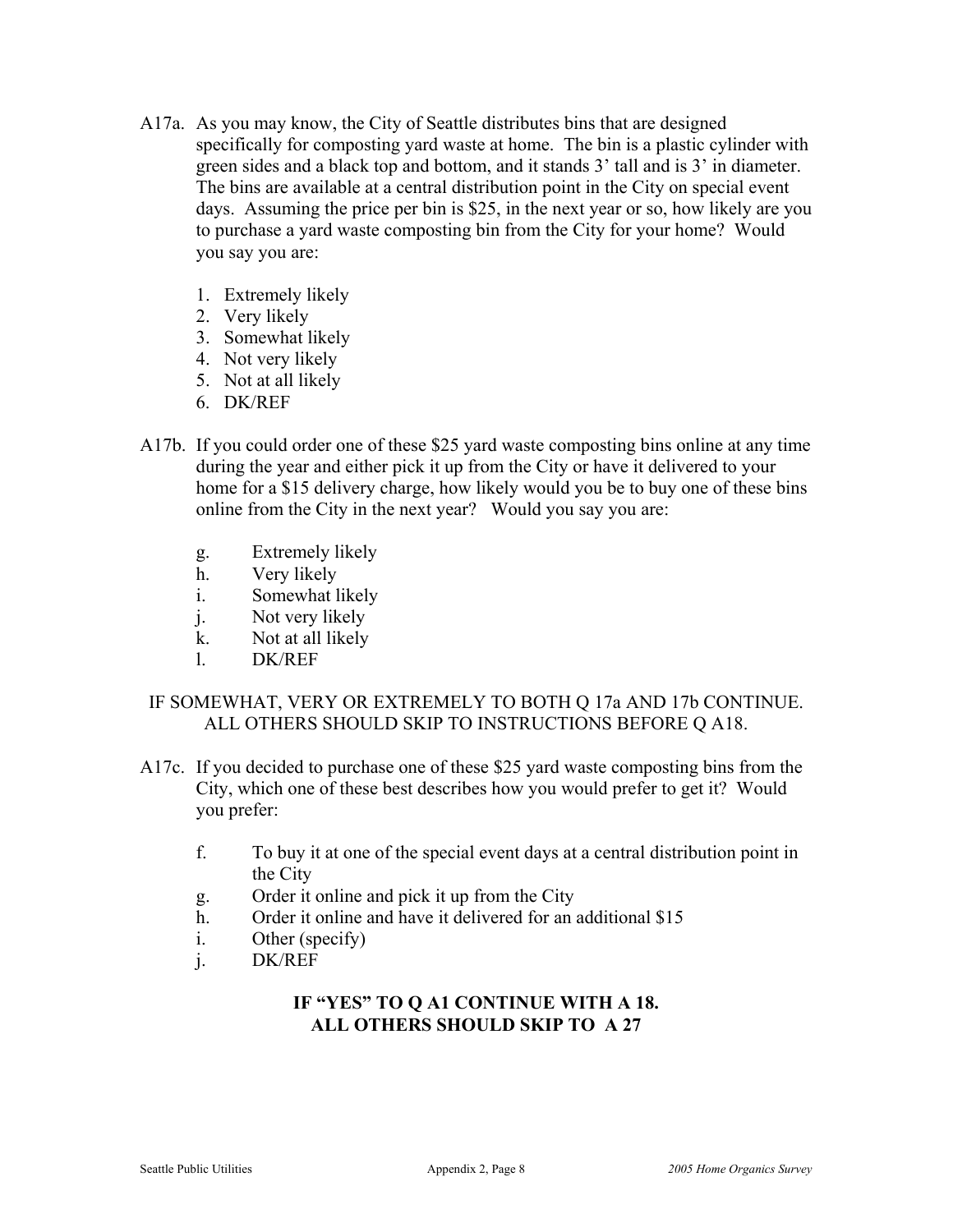#### *Grasscycling Section—Asked of those who have a lawn*

- A18 Now about your lawn. When you mow your lawn, or have your lawn mowed, what is typically done with the grass clippings?
	- a. Put in yard waste bin and taken to the curb
	- b. Raked or bagged and taken to the curb
	- c. Raked or bagged and taken to the transfer station
	- d. Composted in the yard or somewhere on my property
	- e. Leave them on the lawn (SKIP TO Q A 22)
	- f. Don't mow
	- g. Landscaper hauls them away
	- h. Other (specify)
	- i. DK/REF
- A19. Does your household ever leave grass clippings on the lawn when it's mowed?
	- a. Yes (SKIP TO Q A22)
	- b. No (CONTINUE)
	- c. DK/REF (SKIP TO Q A23)
- A20. For what reasons have you decided against leaving grass clippings on the lawn?
- A21. If you had more information about how leaving grass clippings on the lawn makes mowing the lawn easier, helps maintain a clean appearance and improves the health of the lawn, how likely would you be start leaving your clippings on the lawn? Would you be:
	- a. Extremely likely
	- b. Very likely
	- c. Somewhat likely
	- d. Not very likely
	- e. Not at all likely
	- f. DK/REF

#### **SKIP TO Q A 27**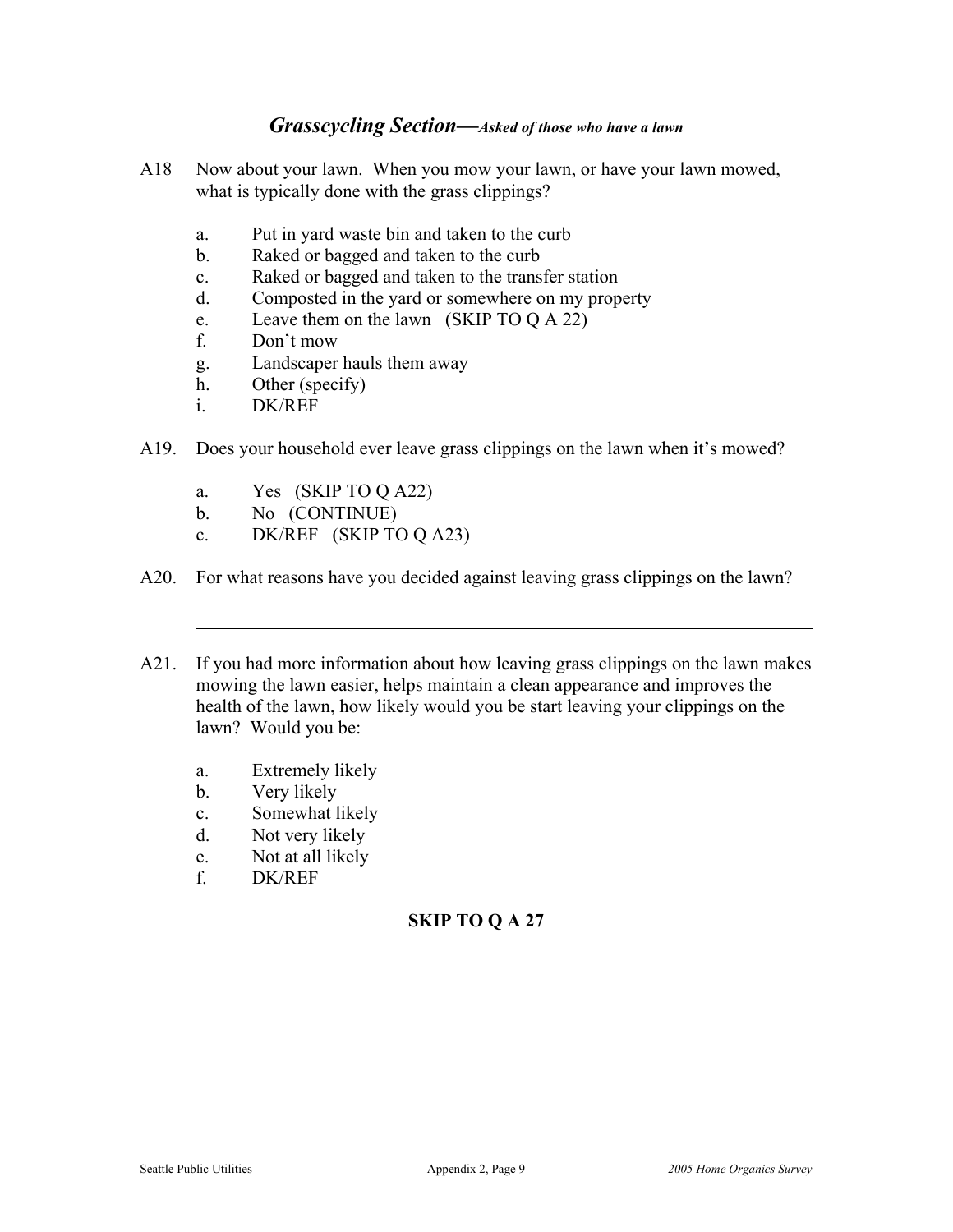A22. When your household's lawn is mowed during the sample both and you leave your grass clippings on the lawn? Would you say the grass clippings are left on the lawn regularly, occasionally, rarely or never? How about when it's mowed in the **Would you say you leave your grass clippings on** ?

|                             | Reg | Occ | Rare | Never |  |
|-----------------------------|-----|-----|------|-------|--|
| Spring (March, April, May)  |     |     |      |       |  |
| Summer (June, July, August) |     |     |      |       |  |
| Fall (Sept, Oct, Nov)       |     |     |      |       |  |

### **IF RARELY OR NEVER AND/OR DK/REF TO ALL, CONTINUE. OTHERWISE, SKIP TO Q A 24**

- A23 If you had more information about how leaving grass clippings on the lawn makes mowing the lawn easier, helps maintain a clean appearance and improves the health of the lawn, how likely would you be to leave your grass clippings on the lawn more often? Would you be:
	- a. Extremely likely
	- b. Very likely
	- c. Somewhat likely
	- d. Not very likely
	- e. Not at all likely
	- f. DK/REF
- A24 What type of a mower is typically used for mowing your household's lawn now? Is the mower a mulch mower—that is, a mower designed specifically to chop grass clippings into small pieces so they can be left on the lawn?
	- a. Yes, use a mulch mower (SKIP TO Q A 26)
	- b. No, not a mulch mower (CONTINUE)
	- c. Someone else mows (SKIP TO Q A 26)
	- d. DK/REF (SKIP TO Q A 26)
- A25 If you were provided with research information that shows how using a mulch mower makes it easier to mow the lawn and helps keep your lawn looking healthy, how likely would you be to get a new mulch mower like I just described in the next year or so? Would you be:
	- a. Extremely likely
	- b. Very likely
	- c. Somewhat likely
	- d. Not very likely (SKIP TO Q A 27)
	- e. Not at all likely (SKIP TO Q A 27)
	- f. DK/REF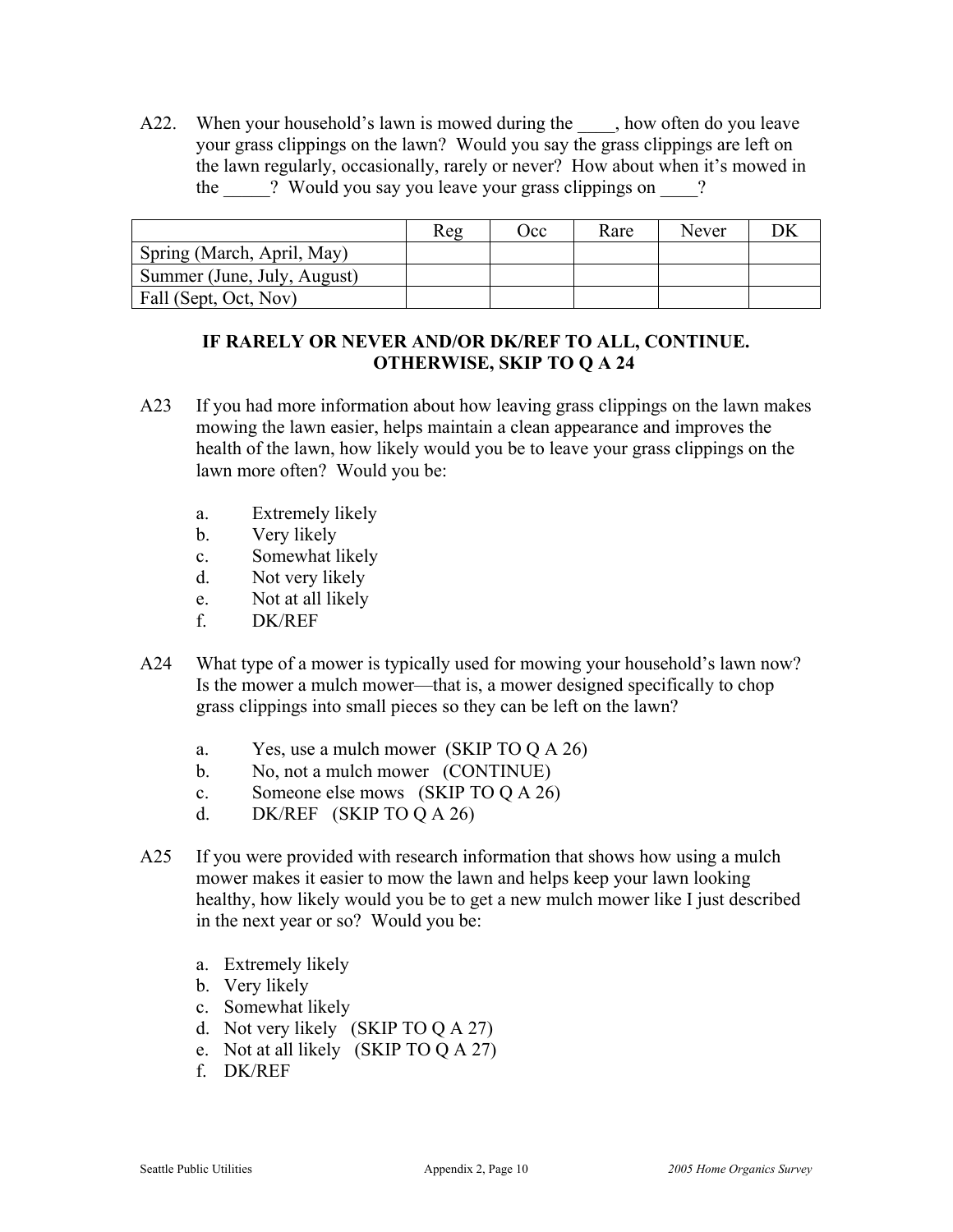- A26 Assume that you could purchase a new mulch mower made by a well-known mower manufacturer for about **20%** off the retail list price. In the next year or so, how likely is your household to purchase a mulch mower like I described?
	- a. Extremely likely
	- b. Very likely
	- c. Somewhat likely
	- d. Not very likely
	- e. Not at all likely
	- f. DK/REF
- A27 Do you recall seeing or hearing anything about a program put on by local government organizations called Northwest Natural Yard Days?
	- a. Yes (CONTINUE)
	- b. No  $(SKIP TO Q A31)$
	- c. DK/REF (SKIP TO Q A31)

A28 Have you ever received information or learned about discounts offered through this program?

 a. Yes (CONTINUE IF ALSO "YES" TO Q A24. OTHERWISE, SKIP TO Q A 30)

- b. No  $(SKIP TO Q A31)$
- c DK/REF (SKIP TO Q A31)
- A29 Did your household purchase a mulch mower through this program?
	- a. Yes
	- b. No
	- c. DK/REF
- A30 Has your household taken advantage of any (other) discounts or special promotions offered through this program?
	- a. Yes
	- b. No
	- c. DK/REF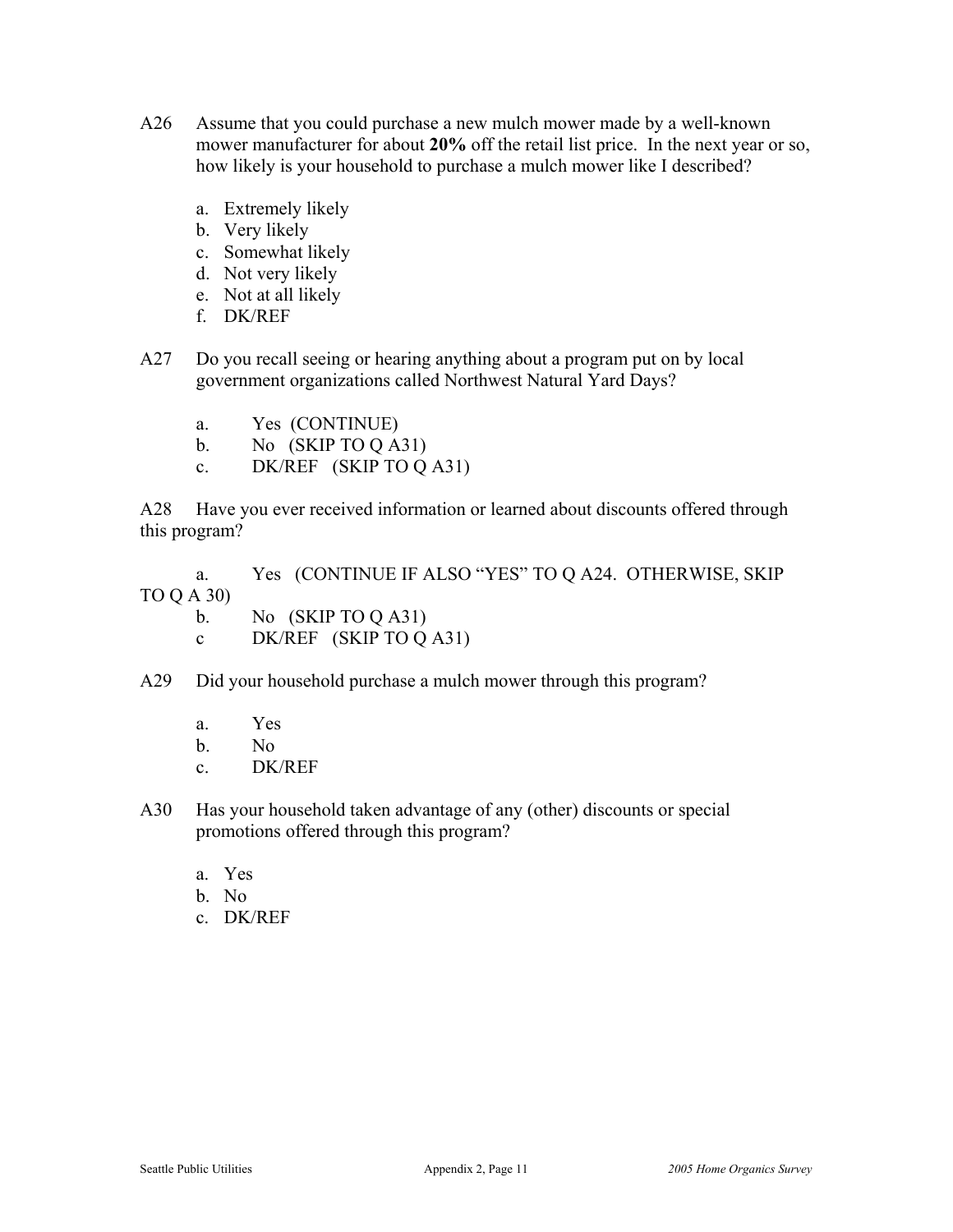- A31 The Northwest Natural Yard Days program offers information about natural yard care as well as discounts on mulching mowers and other gardening products. Assuming that the retail locations are convenient, how likely are you to visit a retail outlet in order to take advantage of the discounts available during Northwest Natural Yard Days this coming year? Would you be:
	- a. Extremely likely
	- b. Very likely
	- c. Somewhat likely
	- d. Not very likely
	- e. Not at all likely
	- f. DK/REF

# *Section B – Food Waste Composting (Asked of everyone)*

B1. These next questions are about food waste—that is, table or kitchen scraps left over from eating or cooking, including the scraps left on plates after a snack or meal. When you think about these food scraps, or other types of food waste that you need to dispose of, what does your household do with them? Do you ever:

|                                                                       | Yes | No. | DK | Don't |
|-----------------------------------------------------------------------|-----|-----|----|-------|
|                                                                       |     |     |    | Have  |
| B1.1: Put them in your regular trash can                              |     |     |    |       |
| B1.2: Put them down the garbage disposal                              |     |     |    |       |
| B1.3: Put them in your yard waste container and take them to the curb |     |     |    |       |
| or alley for pick-up                                                  |     |     |    |       |
| B1.4. Put them in your compost bin or compost pile at home            |     |     |    |       |

### IF "YES" TO B1.2 (GARBAGE DISPOSAL) CONTINUE. ALL OTHERS SHOULD SKIP TO INSTRUCTIONS BEFORE B2

- B1.2. You mentioned that you use a garbage disposal for some of your food waste. How often does your household use the garbage disposal? Do you use it: READ LIST?
	- a. Several times a day
	- b. Once a day
	- c. A few times a week
	- d. Once a week,
	- e. Less often than once a week, or
	- f. Never
	- g. DK/REF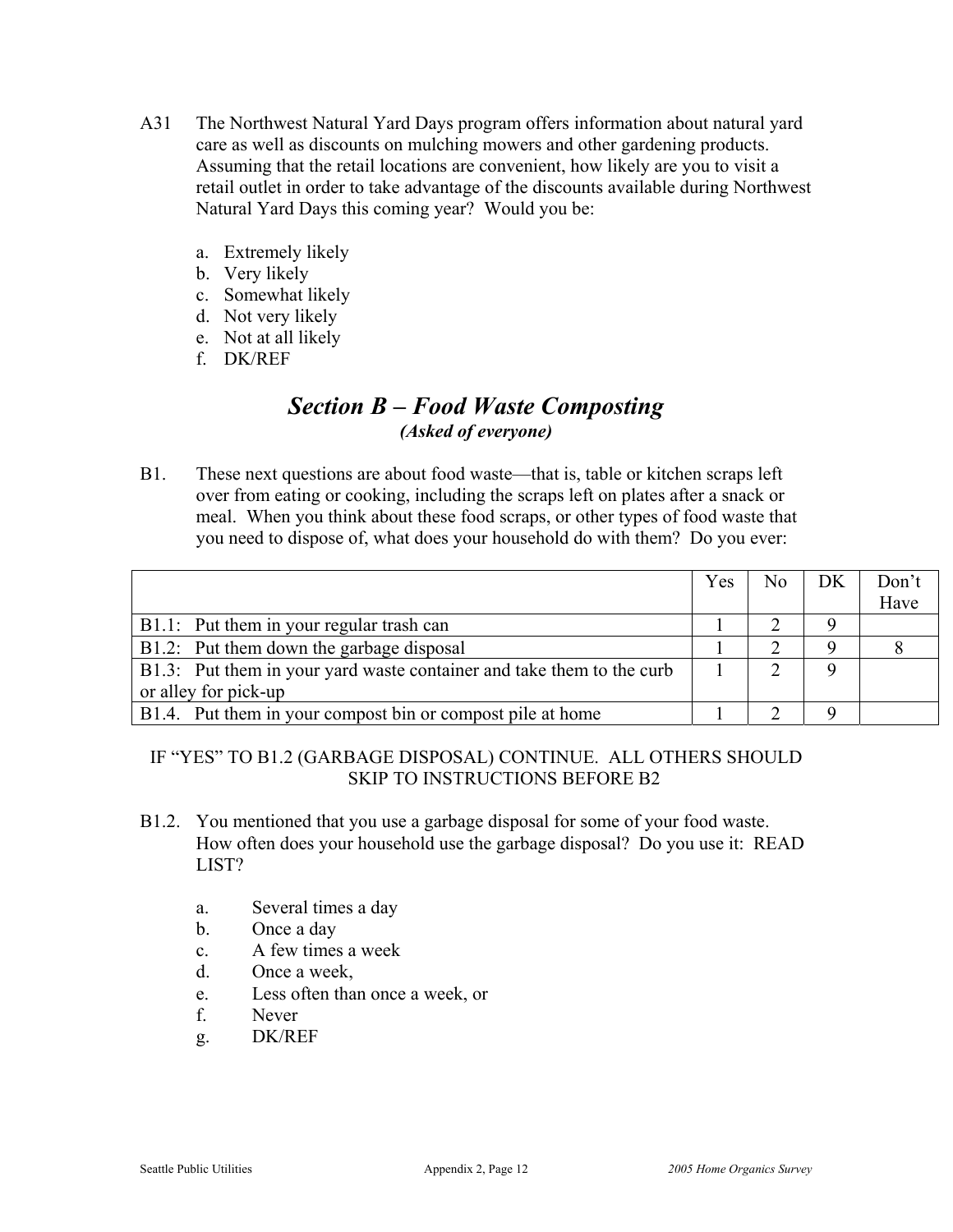### **IF "YES" TO ONLY ONE IN B1, SKIP TO INSTRUCTIONS BEFORE Q B3. IF "YES" TO TWO OR MORE IN B1 OR IF "NO" OR "DK" TO ALL IN B1, CONTINUE.**

- B2. When you think about all the table scraps, kitchen scraps or food waste that your house generates, how do you handle most of it? Does most of your food waste get: (READ BACK THOSE FOR WHICH RESPONDENT SAID "YES" IN Q B1 OR READ ALL IF "NO/DK" TO ALL IN Q B1):
	- a. Put into the regular trash can
	- b. Put down the garbage disposal
	- c. Put in a yard waste container that you then take to the curb or alley for pickup
	- d. Put in a compost bin or pile at home
	- e. Other (specify)
	- f. DK/REF

#### **IF "YES" TO "YARD WASTE CONTAINER" (B1.3) ABOVE, CONTINUE.**

### **IF "YES" TO YARD WASTE CONTAINER IN B1.3 AND IF "NO" OR "DK/REF" TO A4, VERIFY ANSWERS TO BOTH A4 AND B1.3.**

### **IF "NO" OR "DK/REF" TO "YW CONTAINER" AND IF "YES" TO Q A4, SKIP TO Q B15.**

### **IF "NO" OR "DK/REF" TO "CITY-SUPPLIED YW CONTAINER" AND IF "NO" OR "DK/REF" TO Q A4, SKIP TO Q B19.**

- B3. Before you started putting your table or kitchen scraps in your curbside yard waste bin, what did your household typically do with these types of food scraps? Did you: (MULTIPLE RESPONSES ACCEPTABLE)
	- a. Put them in the regular trash
	- b. Put them down the garbage disposal
	- c. Compost them in your yard CONTINUE
	- d. Or, did you do something else with them (specify)
	- e. DK/REF

### **IF "YES" TO B1.4 AND/OR IF "C" IS MENTIONED IN Q B3, CONTINUE. OTHERWISE, SKIP TO Q B 5.**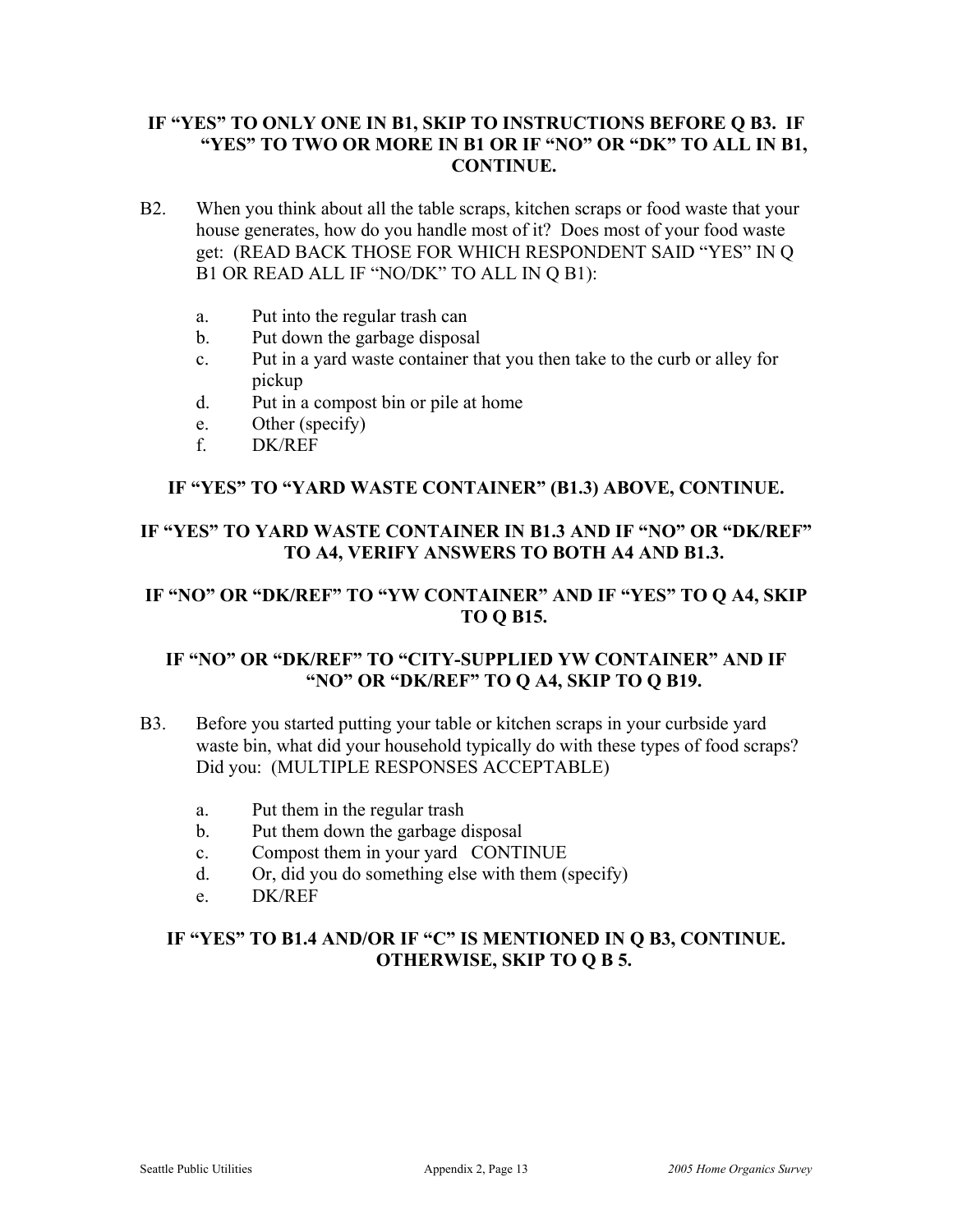- B4. Now that you're putting food scraps in your curbside yard waste container, has the amount of food that you compost in your backyard increased, decreased or stayed about the same?
	- a. Increased
	- b. Stayed the same
	- c. Decreased
	- d. DK/REF
- B5. In your household, what is done with food scraps at the time they are generated? Do you store them in the kitchen, do you immediately take them some place else, or is there a better description?
	- a. Store them in the kitchen (CONTINUE)
	- b. Immediately take them elsewhere (SKIP TO Q B7)
	- c. Other (specify) (SKIP TO Q B7)
	- d. DK/REF (SKIP TO Q B7)
- B6. What do you store them in? DO NOT READ
	- a. Paper bag
	- b. Waxed milk carton
	- c. Other (specify)
	- d. DK/REF
- B7. When you put your food scraps inside your curbside yard waste container, do you put the food scraps in loose, do you contain them inside a paper bag, a waxed milk carton, or do you handle it some other way?
	- a. Loose
	- b. Paper bag
	- c. Waxed milk carton
	- d. Other (specify)
	- e. DK/REF
- B11. Now that you're putting some food scraps in your yard waste container, how has this changed the amount of time it takes to deal with your household's food scraps and waste? Are you spending more time dealing with food waste, less time, or has the amount of time stayed about the same?
	- a. More time (CONTINUE)
	- b. Stayed about the same (SKIP TO Q B13)
	- c. Less time (SKIP TO Q B13)
	- d. DK/REF (SKIP TO Q B13)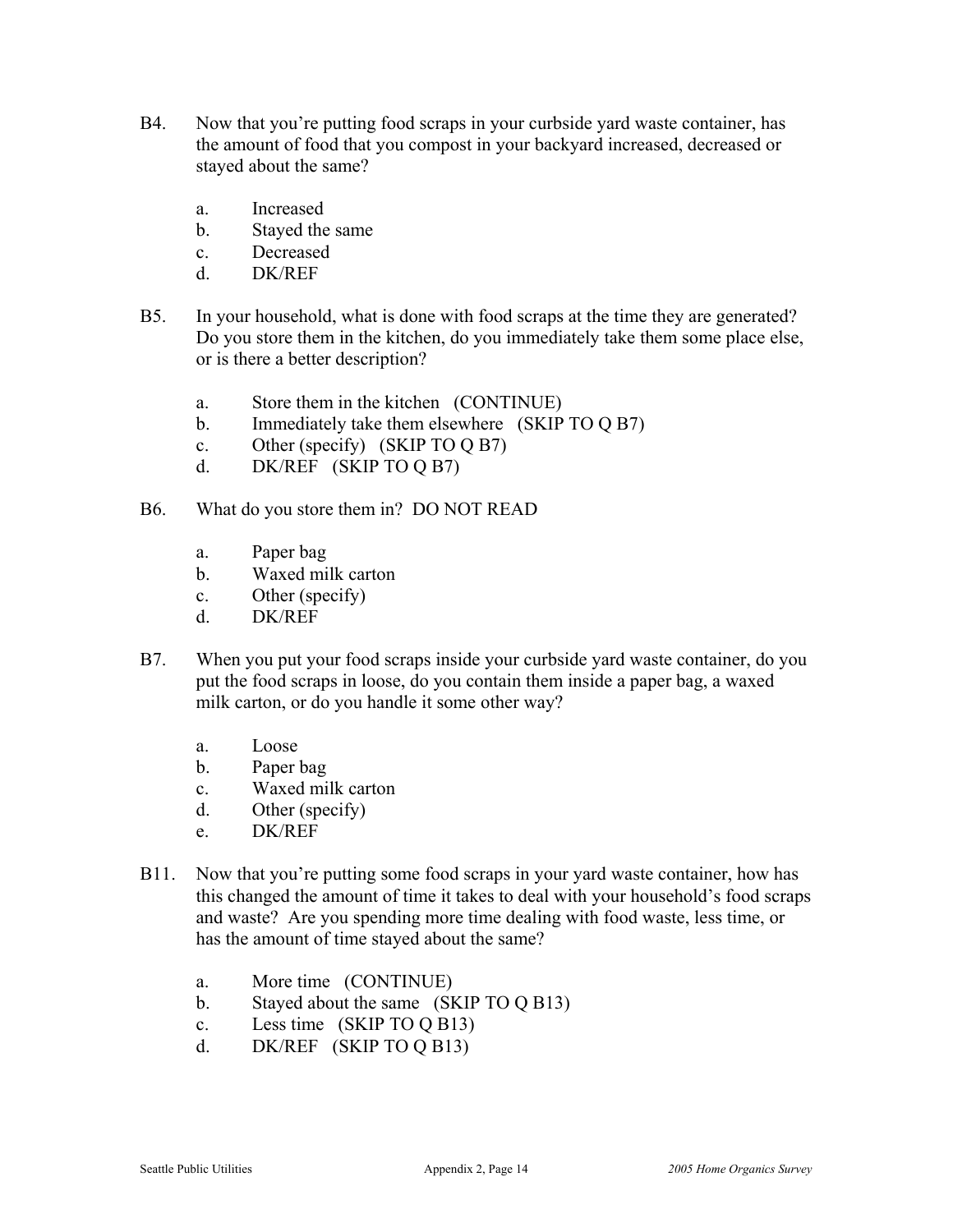- B12. About how much additional time per week does your household spend now that you're putting food scraps in your yard waste container? Are you spending \_\_\_\_?
	- a. At least 15 minutes more per week
	- b. Between 15 and 30 minutes more per week
	- c. Between 30 and 45 minutes more per week
	- d. Between 45 and 60 minutes more per week
	- e. An hour or more per week
	- f. DK/REF
- B13 Overall, how satisfied are you with the City's food waste collection service? Are you:
	- a. Extremely satisfied (SKIP TO INSTRUCTIONS BEFORE B 22)
	- b. Very satisfied (SKIP TO INSTRUCTIONS BEFORE B 22)
	- c. Somewhat satisfied (SKIP TO INSTRUCTIONS BEFORE B 22)
	- d. Not very satisfied (CONTINUE)
	- e. Not at all satisfied (CONTINUE)
	- f. DK/REF (SKIP TO INSTRUCTIONS BEFORE B 22)
- B14 Why aren't you satisfied? PROBE: What could be done to make the service better?

### **SKIP TO INSTRUCTIONS BEFORE Q B 22.**

### **CONTINUE ONLY IF "YES" TO Q A4. ALL OTHERS SHOULD SKIP TO Q B19.**

#### **Have yard waste collection but do not use it for food waste**

- B15 You mentioned that you are not currently putting food scraps in your yard waste container for curbside pickup. Before now, were you aware that the City picks up food scraps as part of its curbside yard waste pickup service?
	- a. Yes (CONTINUE)
	- b. No (SKIP TO Q B17)
	- c. DK/REF (SKIP TO Q B17)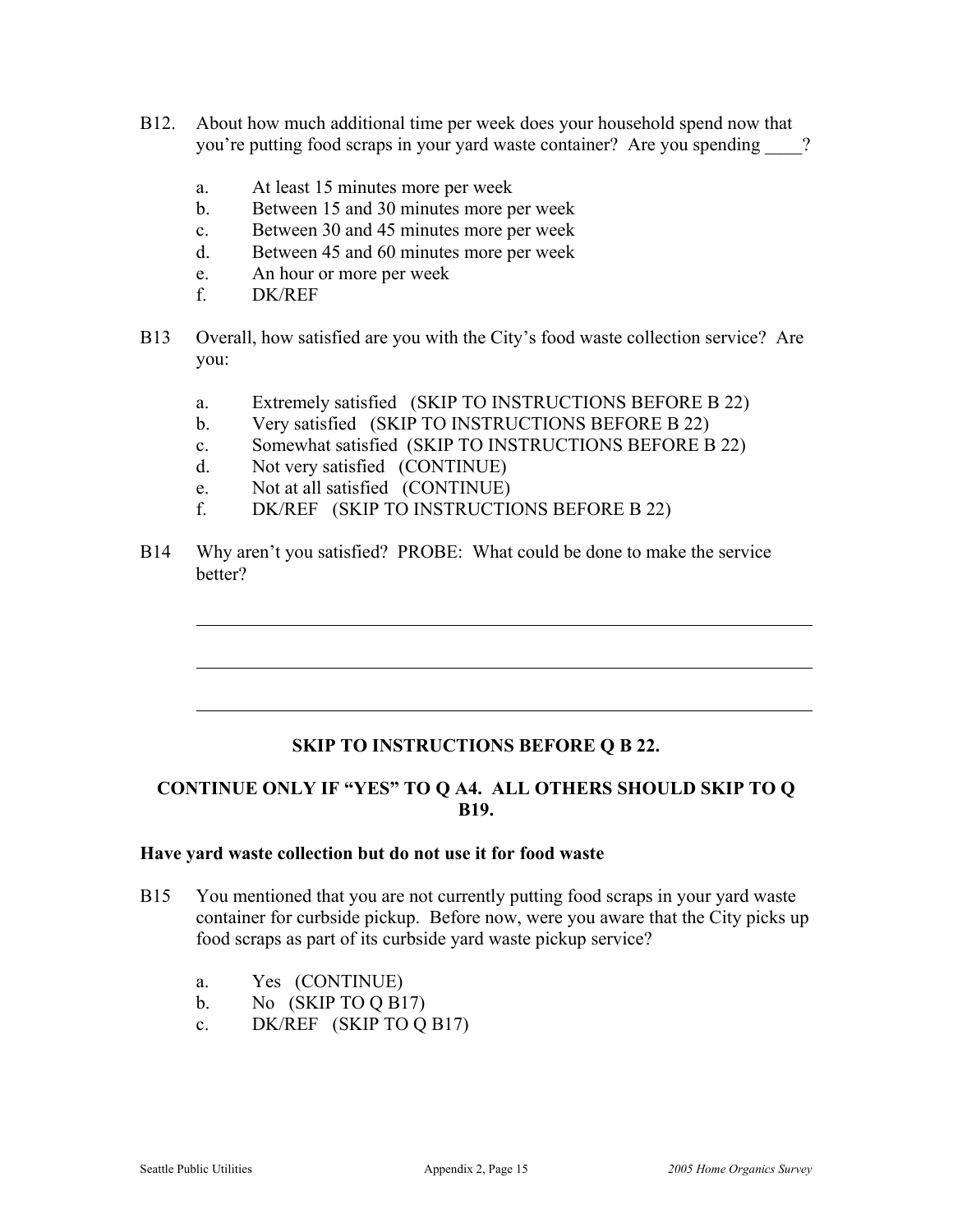|                                                                         | For what reasons don't you put your food scraps in with your yard waste for<br>pickup?                                                                                                                                                                                                                                                                      |
|-------------------------------------------------------------------------|-------------------------------------------------------------------------------------------------------------------------------------------------------------------------------------------------------------------------------------------------------------------------------------------------------------------------------------------------------------|
|                                                                         |                                                                                                                                                                                                                                                                                                                                                             |
|                                                                         | (As you may know,) Earlier this year the City agreed to start picking up some<br>kinds of food waste as part of its yard waste pickup program. Knowing that, how<br>likely is your household to start putting at least some of its food waste in your<br>yard waste container within the next year or so? Is your household:                                |
| a.<br>$b_{\cdot}$<br>$\mathbf{c}$ .<br>$d_{\cdot}$<br>e.<br>$f_{\cdot}$ | Extremely likely SKIP TO INSTRUCTIONS BEFORE Q B22<br>Very likely SKIP TO INSTRUCTIONS BEFORE Q B22<br>Somewhat likely SKIP TO INSTRUCTIONS BEFORE Q B22<br>Not very likely<br>Not at all likely<br><b>DK/REF</b>                                                                                                                                           |
|                                                                         | If the City made available smaller containers at a lower price than the regular-<br>sized bins, and if the bins had lids that sealed tight that you could use for taking<br>your food waste to the curb for pick-up, how likely is your household to start<br>putting at least some of its food waste in a bin like I just described? Is your<br>household: |
| a.<br>$b_{\cdot}$<br>$\mathbf{c}$ .<br>d.<br>e.<br>f.                   | Extremely likely<br>Very likely<br>Somewhat likely<br>Not very likely<br>Not at all likely<br><b>DK/REF</b>                                                                                                                                                                                                                                                 |
|                                                                         | <b>SKIP TO INSTRUCTIONS BEFORE Q B22.</b>                                                                                                                                                                                                                                                                                                                   |
|                                                                         | Have food waste, but no yard waste collection:<br>Before now, were you aware that the City picks up some kinds of kitchen scraps<br>or food waste as part of its curbside yard waste pickup service?                                                                                                                                                        |
|                                                                         | a. Yes (CONTINUE)                                                                                                                                                                                                                                                                                                                                           |

- b. No (CONTINUE)
- c. DK/REF (CONTINUE)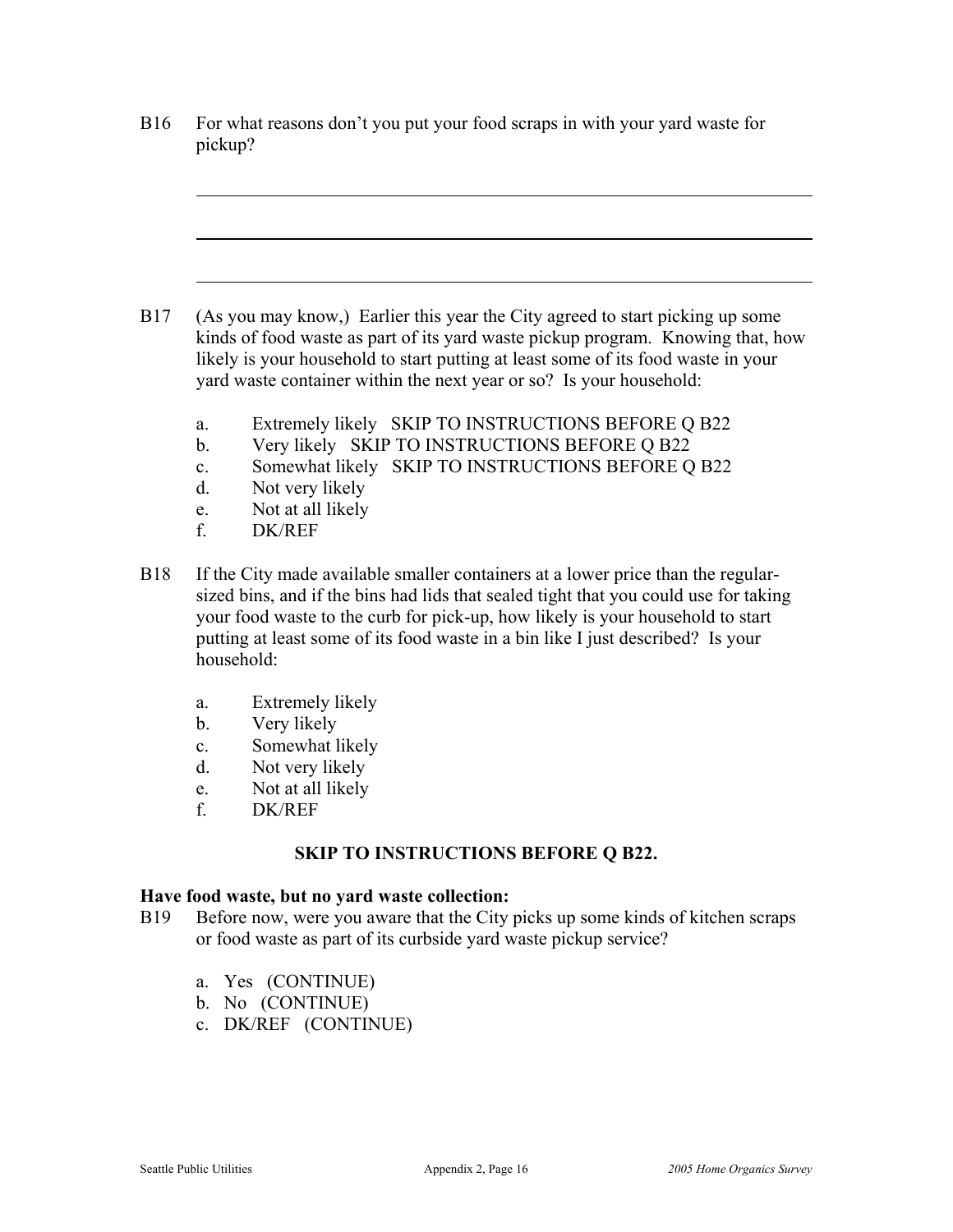- B20 (As you may know,) Earlier this year the City agreed to start picking up some types of food waste as part of its yard waste pickup program. Knowing that, how likely is your household to start putting at least some of its food waste in your yard waste container within the next year or so? Is your household:
	- a. Extremely likely
	- b. Very likely
	- c. Somewhat likely
	- d. Not very likely
	- e. Not at all likely
	- f. DK/REF
- B21 If the City made available smaller containers at a lower price than the regularsized bins, and if the bins had lids that sealed tight that you could use for taking your food waste to the curb for pick-up, how likely are you to sign up for City pick-up service for food waste? Is your household:
	- a. Extremely likely
	- b. Very likely
	- c. Somewhat likely
	- d. Not very likely
	- e. Not at all likely
	- f. DK/REF

### **IF "YES" TO "COMPOST AT HOME IN Q B1 (b1.4), CONTINUE. ALL OTHERS SHOULD SKIP TO Q B 27.**

- B22. You mentioned that you (also) have a compost bin or pile at home that you use for composting some food scraps. Does your household currently use any type of outdoor bin or container for composting these food scraps?
	- a. Yes (CONTINUE)
	- b. No (SKIP TO Q B24)
	- c. DK/REF (SKIP TO Q B24)
- B23. What type of bin do you have? Do you have a food waste composting bin or container that you purchased or received from the City?
	- a. Yes (CONTINUE)
	- b. No (SKIP TO Q B25)
	- c. DK/REF (SKIP TO Q B25)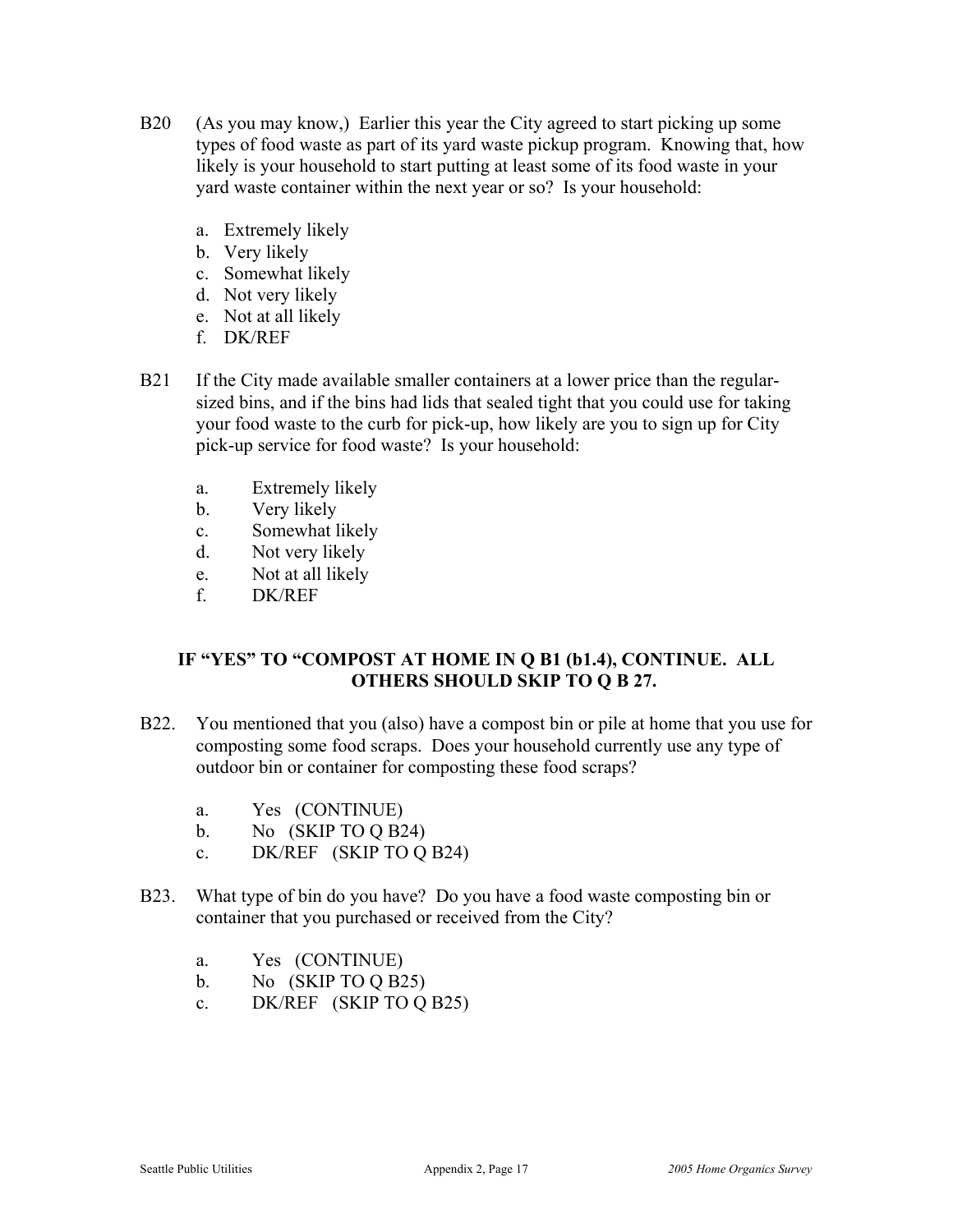- B24. What type of bin do you have from the City? Is it a:
	- a. Green cone
	- b. Worm bin
	- c. Or, is there a better description? (specify)
	- d. DK/REF
- B25. Thinking about the next year or so, how likely are you to continue composting (at least part of) your food waste in these types of outdoor compost bins at home? Would you say you are:
	- a. Extremely likely
	- b. Very likely
	- c. Somewhat likely
	- d. Not very likely (SKIP TO Q C1)
	- e. Not at all likely (SKIP TO Q C1)
	- f. DK/REF (SKIP TO Q C1)
- B26. As you may know, the City of Seattle has a program to distribute bins for composting food scraps at home. These bins are green plastic cones that stand about two and a-half feet tall. If the program was available within the next year or so, how likely would you be to purchase a (new) food waste composting bin or container from the City if it was available for \$25? Would you be:
	- a. Extremely likely
	- b. Very likely
	- c. Somewhat likely
	- d. Not very likely
	- e. Not at all likely
	- f. DK/REF

### **IF "NO" OR "DK/REF" TO COMPOST AT HOME (B1.4) CONTINUE. ALL OTHERS SHOULD SKIP TO INSTRUCTIONS BEFORE B 32.**

- B27. I understand that you do not have a special bin or area at home right now where you are composting food waste. Even though you may not be using it, does your household own any kind of bin or container that is designed for composting food waste at home in your yard if you wanted to? Please do not include the yard waste container that you take to the curbside if you have one.
	- a. Yes (CONTINUE)
	- b. No (SKIP TO Q B 30)
	- c. DK/REF (SKIP TO Q B 30)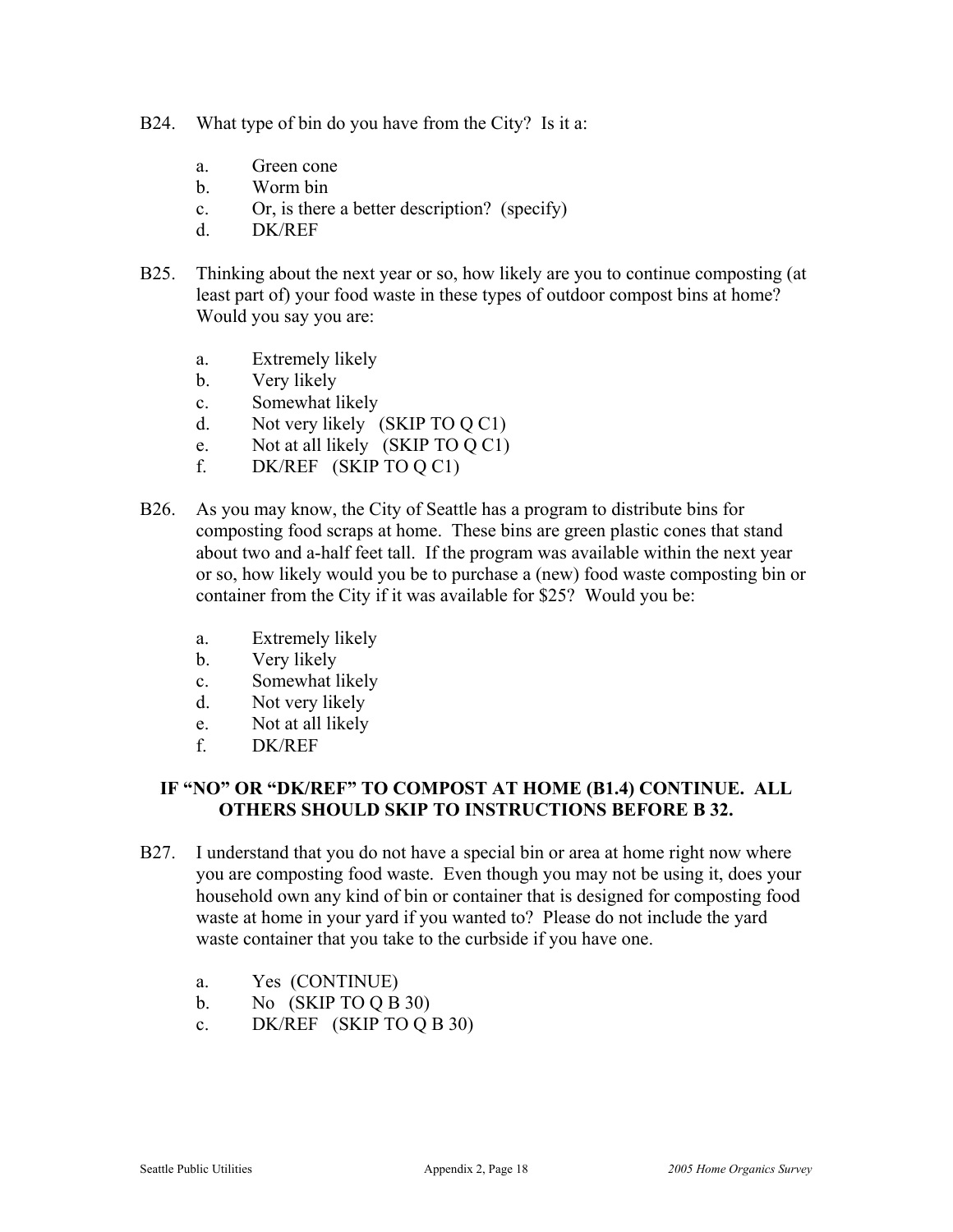- B28. What type of bin do you have? Do you have a food waste composting bin or container that you purchased or received from the City?
	- a. Yes (CONTINUE)
	- b. No  $(SKIPTOOB 30)$
	- c. DK/REF (SKIP TO Q B 30)
- B29. What type of bin do you have from the City? Is it a:
	- a. Green cone
	- b. Worm bin
	- c. Or, is there a better description? (specify)
	- d. DK/REF
- B30. Thinking about the next year or so, how likely are you to start making some of your own compost by depositing your own food scraps at home on your property? Would you say you are:
	- a. Extremely likely
	- b. Very likely
	- c. Somewhat likely
	- d. Not very likely (SKIP TO Q C1)
	- e. Not at all likely (SKIP TO Q C1)
	- f. DK/REF (SKIP TO Q C1)
- B31. As you may know, the City of Seattle has a program to distribute bins for composting food scraps at home. These bins are green plastic cones that stand about two and a-half feet tall. If the program was available within the next year or so, how likely would you be to purchase a (new) food waste composting bin or container from the City if it was available for \$25? Would you be:
	- a. Extremely likely
	- b. Very likely
	- c. Somewhat likely
	- d. Not very likely
	- e. Not at all likely
	- f. DK/REF

#### **IF "NO" OR "DK/REF" TO CITY PICKUP (B1.3) AND TO BACKYARD COMPOSTING (B1.4), CONTINUE. ALL OTHERS SHOULD SKIP TO Q C1**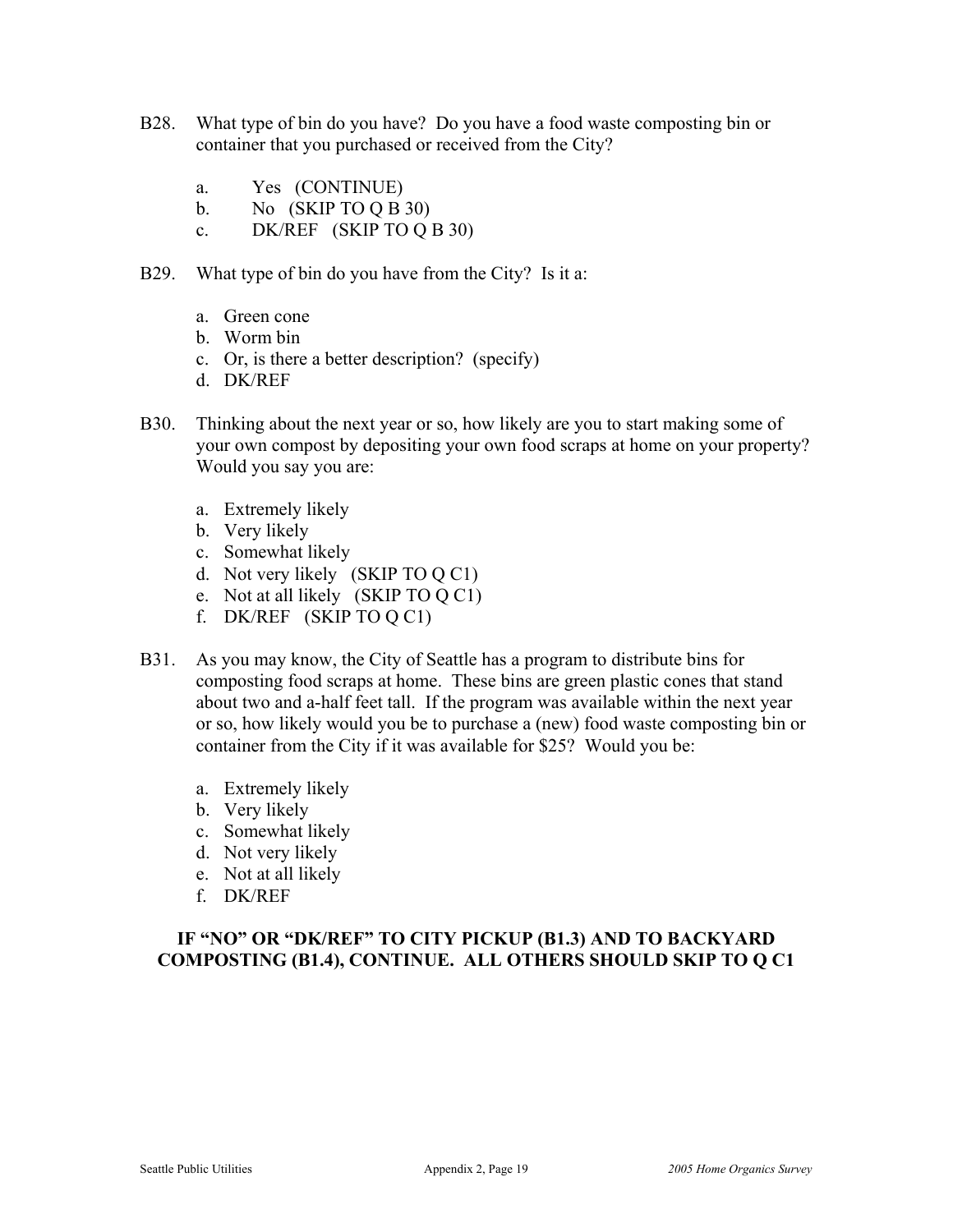#### **Asked of those who do not compost food waste either at curbside or in backyard.**

- B32. Did you know that food waste can be composted?
	- a. Yes (CONTINUE)
	- b. No (SKIP TO Q C1)
	- c. DK/REF (SKIP TO Q C1)
- B33. For what reasons have you decided against composting your food waste in your back yard at home?

#### **Section C – Awareness and Use of City Programs (Asked of everyone)**

- C1. Now about some programs that the City of Seattle offers. The City of Seattle has a Natural Lawn and Garden hotline that you can call to ask questions about gardening and yard care. Have you ever heard of Seattle's Natural Lawn and Garden hotline?
	- a. Yes (CONTINUE)
	- b. No (SKIP TO Q C4)
	- c. DK/REF (SKIP TO Q C4)
- C2. Have you, or has anyone in your household, ever called this hotline?
	- a. Yes (CONTINUE)
	- b. No  $(SKIP TO Q C4)$
	- c. DK/REF (SKIP TO Q C4)
- C3. In the past five years or so, how many times in total have you or someone in your household called the Natural Lawn and Garden hotline?

 $\#$  of times 99: DK/REF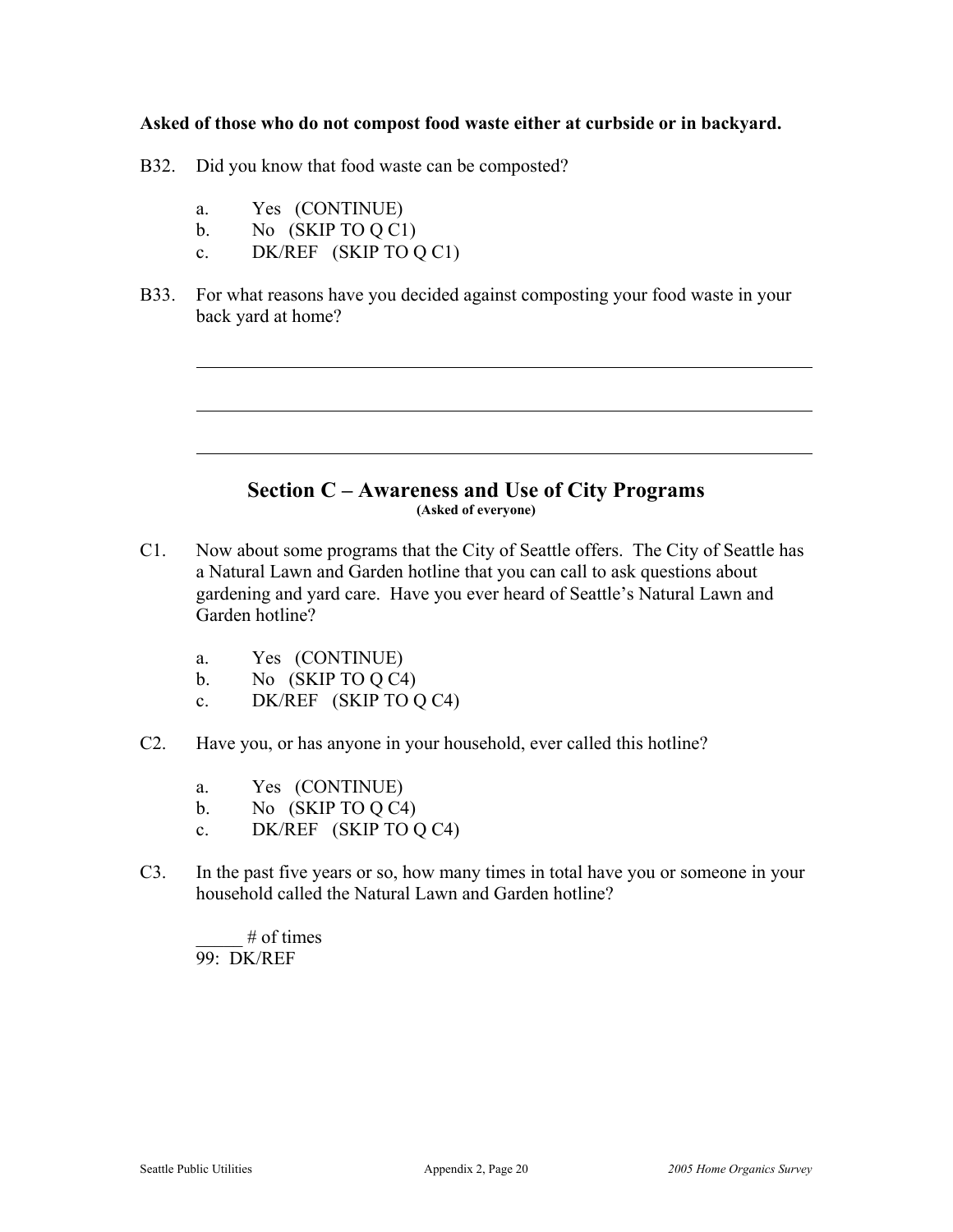- C4. (Given what you know about it) How likely are you, or someone in your household, to call this hotline in the next year or so? Would you say you are:
	- a. Extremely likely to call it
	- b. Very likely
	- c. Somewhat likely
	- d. Not very likely
	- e. Not at all likely
	- f. DK/REF
- C5. The City has volunteers, called Master Composters, who can staff events, make presentations and answer questions about composting. Have you ever heard of the Master Composters?
	- a. Yes
	- b. No
	- c. DK/REF

# **Section D – Demographics**

- D1. The next questions are for classification purposes only. What is your age please? Are you:
	- a. Under 25
	- b.  $25 34$
	- c.  $35 44$
	- d.  $45 54$
	- e.  $55 64$
	- f. 65 or older
	- g. DK/REF
- D2. Do you own or rent the home you live in?
	- a. Own
	- b. Rent
	- c. Other
	- d. DK/REF
- D3. What is your home zip code?

 $98 - -$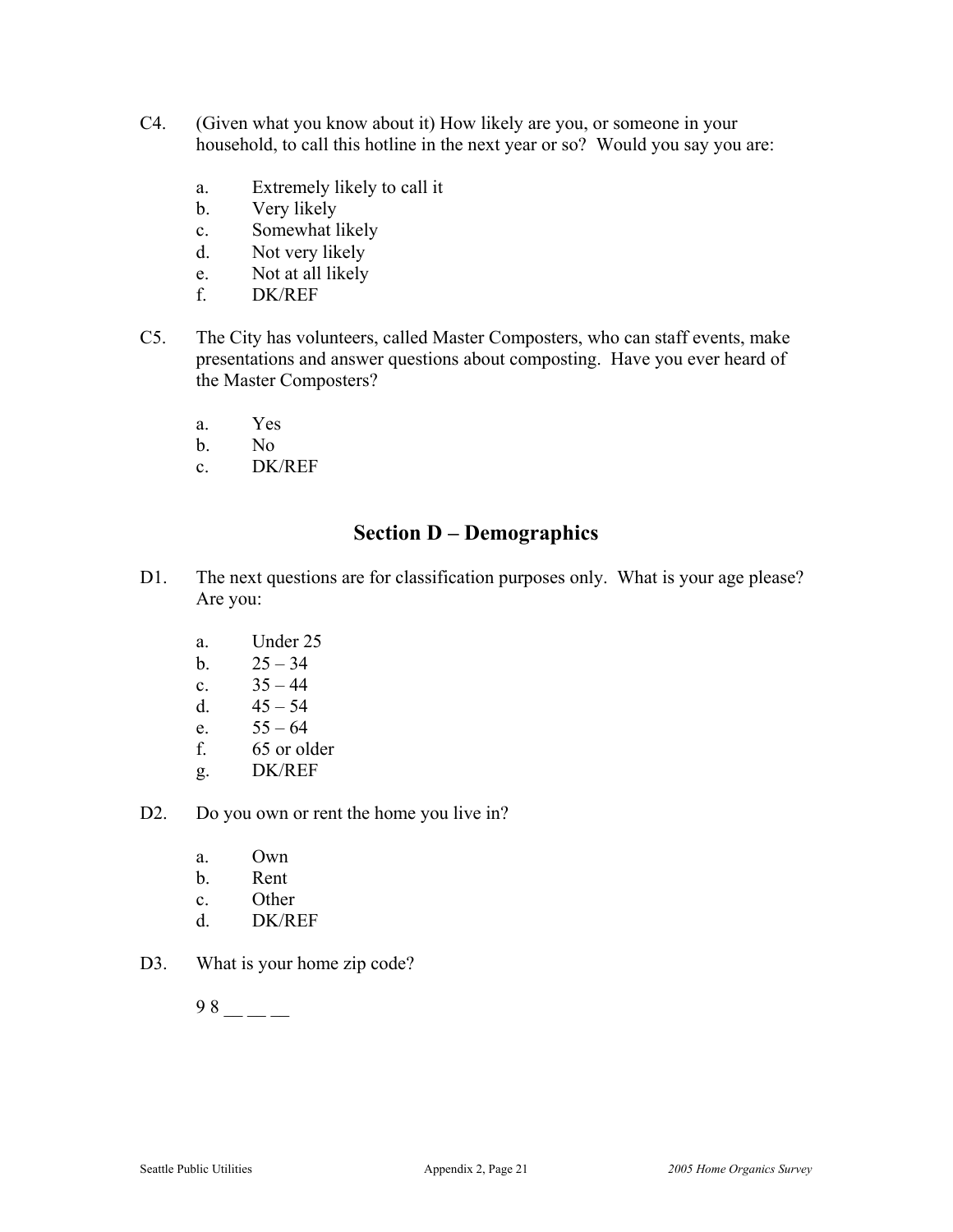- D4. Including yourself, how many people currently live in your household?
	- a. One (SKIP TO Q D6)
	- b. Two
	- c. Three
	- d. Four
	- e. Five
	- f. Six
	- g. Seven
	- h Eight or more
	- i. DK/REF
- D5. And how many of those are over 18 years of age?
	- a. One
	- b. Two
	- c. Three
	- d. Four
	- e. Five
	- f. Six
	- g. Seven
	- h Eight or more
	- i. DK/REF
- D6. What is your racial or ethnic background? Are you:
	- a. Caucasian / White
	- b. African American
	- c. Asian
	- d. Latino/Hispanic
	- e. American Indian
	- f. Other (specify)
	- g. Mixed (specify)
	- h. DK/REF
- D7. What is the highest level of education you have had the opportunity to complete?
	- a. High school graduate or less
	- b. Some college / Technical school / AA Degree
	- c. 4-year college degree
	- d. Post graduate work/degree
	- e. DK/REF